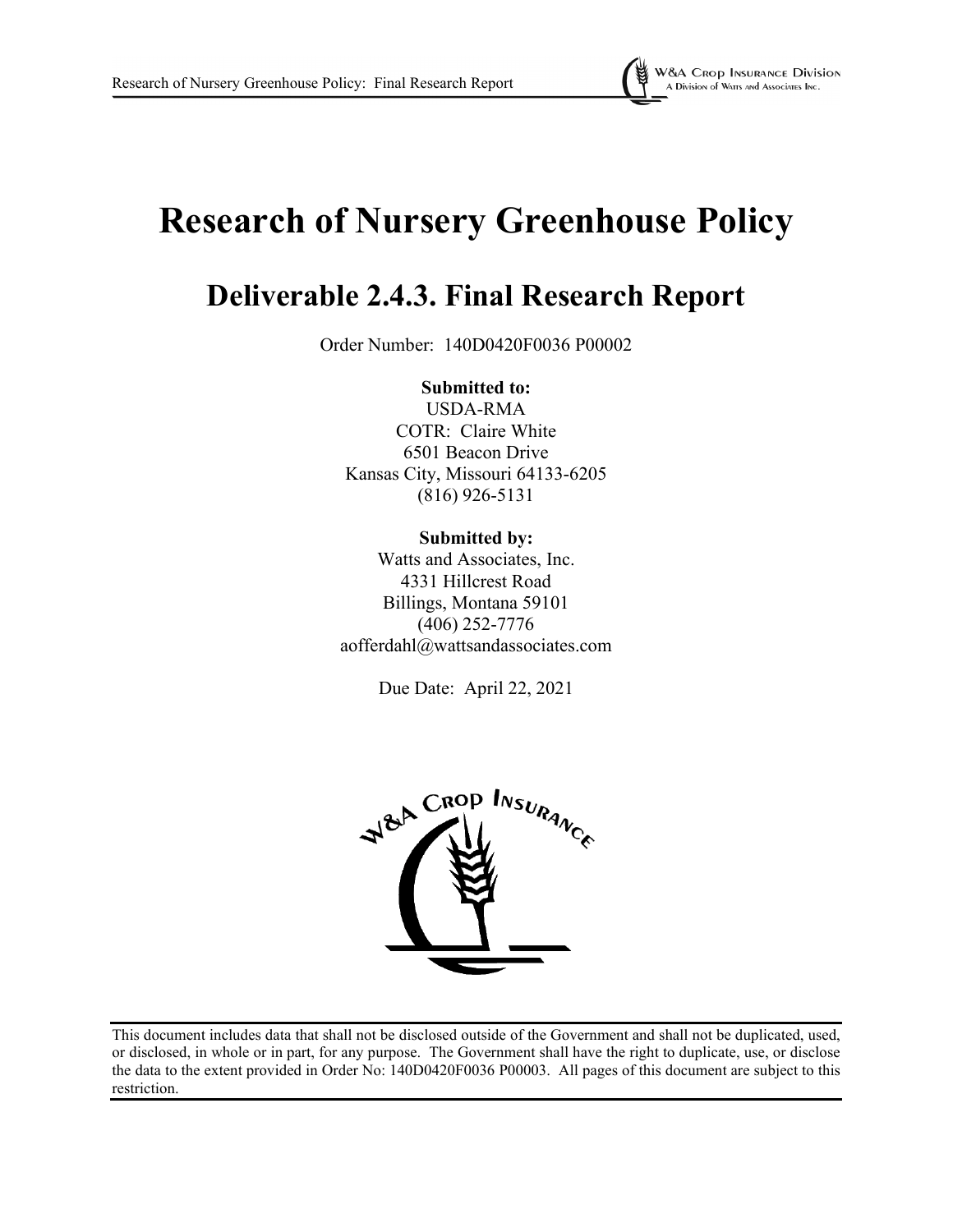

## **Table of Contents**

| III.F. Coverage Offered by Private Insurance Carriers and Federal/State Programs 22 |  |
|-------------------------------------------------------------------------------------|--|
|                                                                                     |  |
|                                                                                     |  |
|                                                                                     |  |
|                                                                                     |  |
|                                                                                     |  |
|                                                                                     |  |
|                                                                                     |  |
|                                                                                     |  |
|                                                                                     |  |
|                                                                                     |  |
|                                                                                     |  |
|                                                                                     |  |
|                                                                                     |  |
|                                                                                     |  |
|                                                                                     |  |
| V.A.6. Biosecurity<br>38                                                            |  |
|                                                                                     |  |
|                                                                                     |  |
|                                                                                     |  |
|                                                                                     |  |
|                                                                                     |  |
|                                                                                     |  |
|                                                                                     |  |
|                                                                                     |  |
|                                                                                     |  |
|                                                                                     |  |
|                                                                                     |  |
|                                                                                     |  |
| VII. Research Recommendations, Possible Design OptIons, and Impact Analyses  45     |  |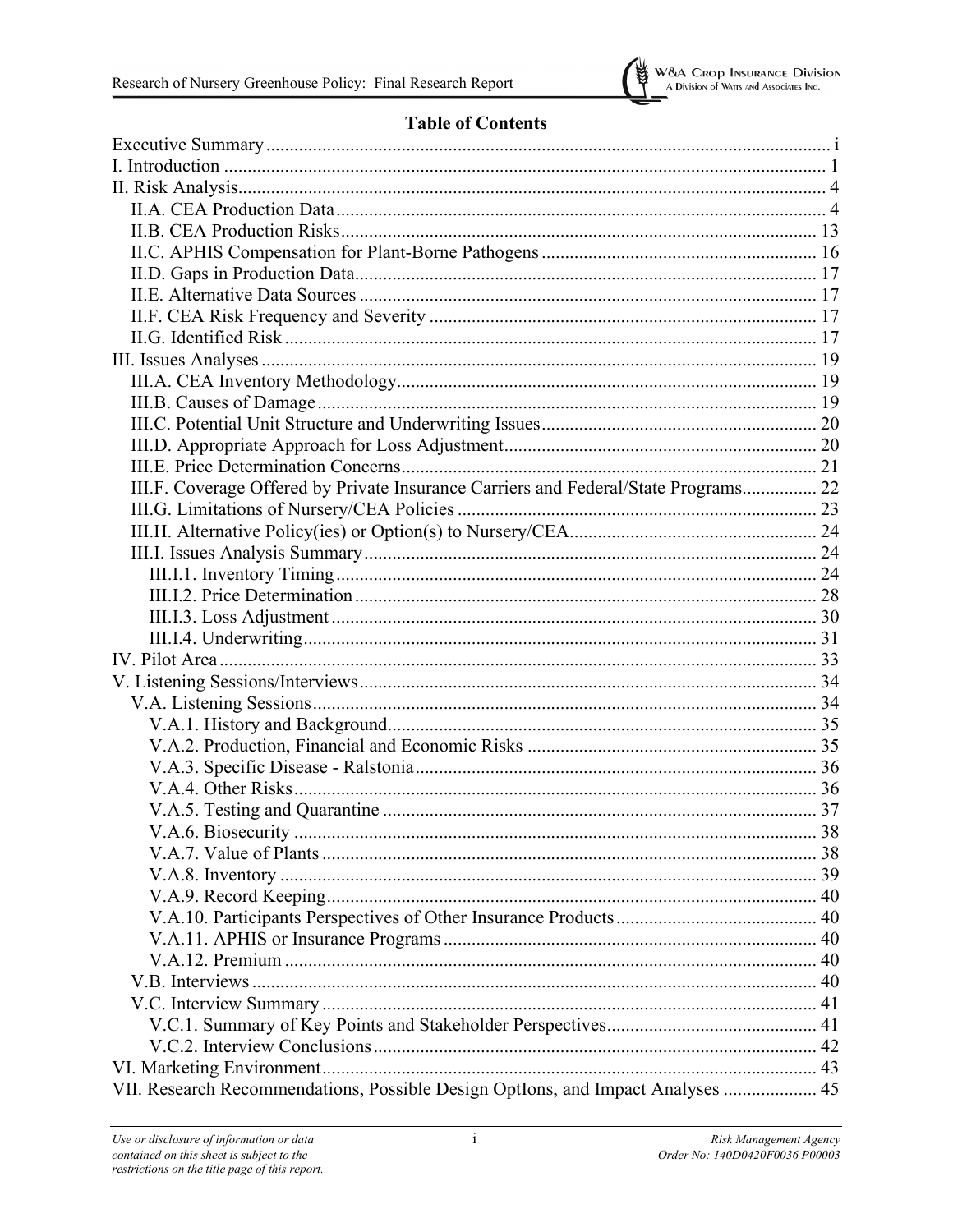

#### **List of Tables**

| Table 1. Data Regarding Horticultural Production Under Cover, 2017 Census of Agriculture, |
|-------------------------------------------------------------------------------------------|
|                                                                                           |
| Table 2. NASS Census of Agriculture - Crops Grown in Greenhouses/Under Protection         |
|                                                                                           |
| Table 3. NASS Census of Agriculture - Crops Grown in Greenhouses/Under Protection         |
|                                                                                           |
| Table 4. Number of Horticultural Specialty Operations in 2014 and Legal Status for Tax    |
|                                                                                           |
| Table 5. NASS Census of Horticulture - Crops Grown in Greenhouses/Under Protection        |
|                                                                                           |
| Table 6. NASS 2014 Census of Horticulture - Crops Grown in Greenhouses/Under              |
|                                                                                           |
| Table 7. 2014 NASS Horticultural Census Food Crop Production Under Protection             |
|                                                                                           |
|                                                                                           |
| Table 9. NASS Horticulture Operations Sq. Ft. in Production by Type of Greenhouse  11     |
| Table 10. NASS Census of Agriculture & Survey of Organics. Total Operations               |
|                                                                                           |
| Table 11. NASS Census of Agriculture & Survey of Organics. Total Operations               |
|                                                                                           |
|                                                                                           |

#### **List of Appendices**

| Appendix A. Greenhouse Links with Research Information   |
|----------------------------------------------------------|
| Appendix B. Stakeholder Information Gathering Invitation |
| Appendix C. Stakeholder Information Gathering Agenda     |
| Appendix D. Greenhouse Interview Outline                 |
| Appendix E. Interview Session Outlines                   |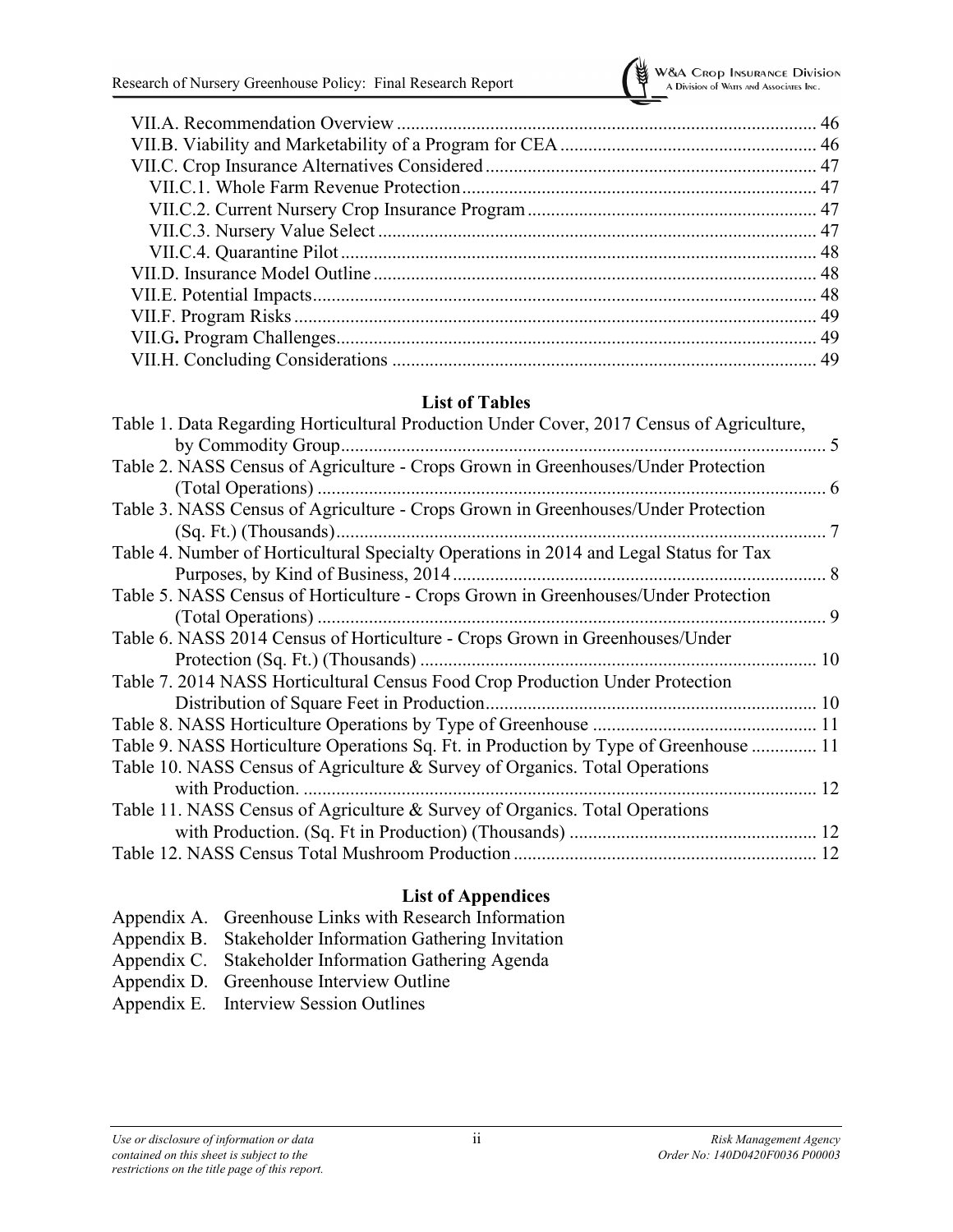

## <span id="page-3-0"></span>**EXECUTIVE SUMMARY**

The Statement of Work (SOW) for Order No: 140D0420F0036 P00003 Task Order #3 - Research of Nursery Greenhouse Policy requested research into the greenhouse industry to determine the feasibility of adding provisions to the current nursery crop insurance program or developing a program separate from the existing program. In addition to these efforts, stakeholders requested research into alternative approaches to compensate plant producers for their losses to specific destruction orders carried out to limit the spread of potentially catastrophic plant diseases.

The first practical challenge to assessing the feasibility of offering a crop insurance product for Greenhouse/Controlled Environment Agriculture (CEA) is defining what it is (and what it is not) and measuring its scope when there is relatively little consensus of what to measure and how to measure it. Greenhouse and CEA encompass a variety of production and marketing activities. The National Agricultural Statistics Services (NASS) publishes two censuses beneficial for this project: Census of Agriculture and Census of Horticultural Specialties. Both report data for production "under protection." Slightly different definitions of "under protection" are stated in these censuses. These definitions do not impose any conditions other than physical properties. Heating and cooling may be passive. A CEA structure, on the other hand, is one in which some or all the variables affecting plant development are controlled. It can be any type of structure, including ocean shipping containers or a brick and mortar building with no windows. Defining the type of structure required to qualify for crop insurance under a CEA policy is needed.

Collection of large volumes of independently verifiable quantitative data to evaluate risk is critical for conventional crop insurance development feasibility. Both NASS censuses provide data concerning production, sales, and other attributes of the business activity. However, the proportion of the data that relate to specifically delineated CEA activities is not known. The amount of production in enclosed brick and mortar buildings or in ocean shipping containers is not known. The definitions of "under cover" do not appear to include an environment in which all factors affecting productivity (hours of daylight/artificial light, amount of water, temperature, nutrients, etc.) are controlled.

As with any feasibility assessment, stakeholder input and feedback are critical components. The limitations on gatherings and other restrictions imposed by the COVID-19 pandemic precluded the listening sessions that normally would have been undertaken. Interviews with industry leaders and virtual sessions were used to obtain the greatest possible amount of stakeholder feedback. Stakeholders were very generous with their time and accommodating to the technology. While no on-site sessions were held, extensive and very high quality comments and input were collected.

The Contractor evaluated existing programs and potential models for development of a program for CEA, with particular interest in the Whole Farm Revenue Protection, Nursery, Nursery Value Select (NVS), and Quarantine Pilot Programs. Information concerning insurance risks for greenhouse production is limited for any of these programs, with experience under the current Nursery crop insurance policy being the most robust. Information concerning risks in CEA production is even more limited. The available evidence shows a meaningful share of CEA production differs from production covered by the existing Nursery and NVS policies. A portion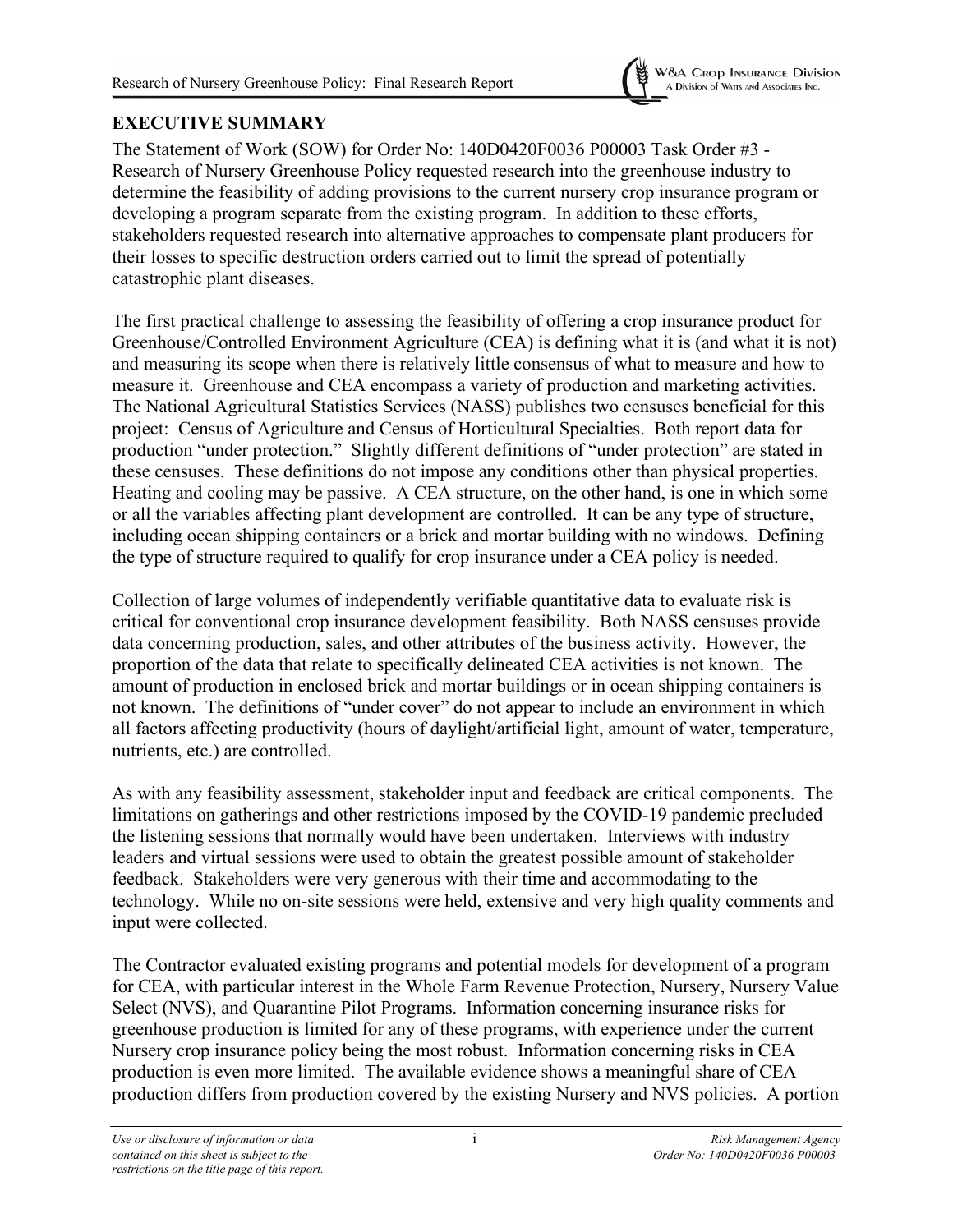

of CEA production is covered by Nursery and NVS policies for specific types/categories. For CEA the most important factors affecting production are controlled. The proper amount of water and nutrients are supplied in a CEA environment. Temperature is controlled. Lighting is controlled. These methods include aeroponics, a practice in which a nutrient-laden solution is sprayed on the roots of the plant or hydroponics, wherein plants are grown in nutrient-laden solution with or without a medium. The difference is the roots are in the solution or are sprayed with the solution. In neither case is a plant grown in a standard nursery pot or in the field. The plant may not be sold with roots attached. These are conditions of insurance under the Nursery and NVS policies. The existing Nursery and NVS crop insurance policies do not meet all the needs of CEA growers. For many, this is because those existing policies insure the plant, not the products of a plant. These policies also cover risks that are mitigated in CEA production. For example, hail or fire risk may be effectively non-existent for CEA. A premium rate might reduce the risk charge for those risks that are reduced in CEA. Many CEA operations are oriented to selling cuttings from or the fruits of a plant (tomatoes, cucumbers, peppers, etc.) and discarding the plant when its productivity declines. In many respects, much CEA production is similar to the production of field crops with multiple plantings/multiple harvests (sweet corn, peppers) or single planting/multiple harvest (strawberries). These crops are insured when produced in a field, but coverage is not offered for CEA production. Many of the stakeholders interviewed in the development of this report represent 'young plant' operations dedicated to rearing clones, cuttings, and seedlings as the first phase of a multi-segment plant development process and these operations are ineligible for coverage under the existing program, but expresses strong interest in the principles of the NVS design. Based on consideration of each existing program, the Contractor believes NVS provides the most appropriate model for consideration of development of a new program for CEA.

The Agricultural Improvement Act of 2018 (2018 Farm Bill) specifically requested information concerning a disease named Ralstonia (solanacearum race 3 biovar 2 (RSr3b2)). This disease affects the roots of certain plants, notably potatoes, tomatoes, peppers, tobacco, and eggplant (closely related plants in the *solanaceae* group). The 2018 Farm Bill specifically referenced an outbreak in 2004 in the state of Michigan. That outbreak affected growers in 27 states. Another outbreak occurred in 2020, affecting 288 growers in 39 states. In both cases, the pathogen was introduced via imports of geranium clippings. There is no approved treatment for this disease. Infected or potentially affected plants must be destroyed. The Contractor could not find any evidence of a compensation program similar to those available for livestock that must be destroyed to prevent the spread of disease. It can be questioned whether this peril constitutes a "natural disaster" as defined in the Act (7 U.S.C.  $1508(a)(1)$ ). It is a disease that can occur naturally and there are no specific actions or labeled products that prevent or treat the disease. The clippings were allowed to enter the United States at the port of entry. The Contractor carefully reviewed the legal authority under which Animal and Plant Health Inspection Service (APHIS) has compensated livestock producers following depopulation orders and the limitations currently imposed on the authority to compensate for plant producers. In addition to pursuing insurance development, the Contractor believes stakeholders may choose to address their concerns, in part, through requesting modifications to the APHIS authorities.

.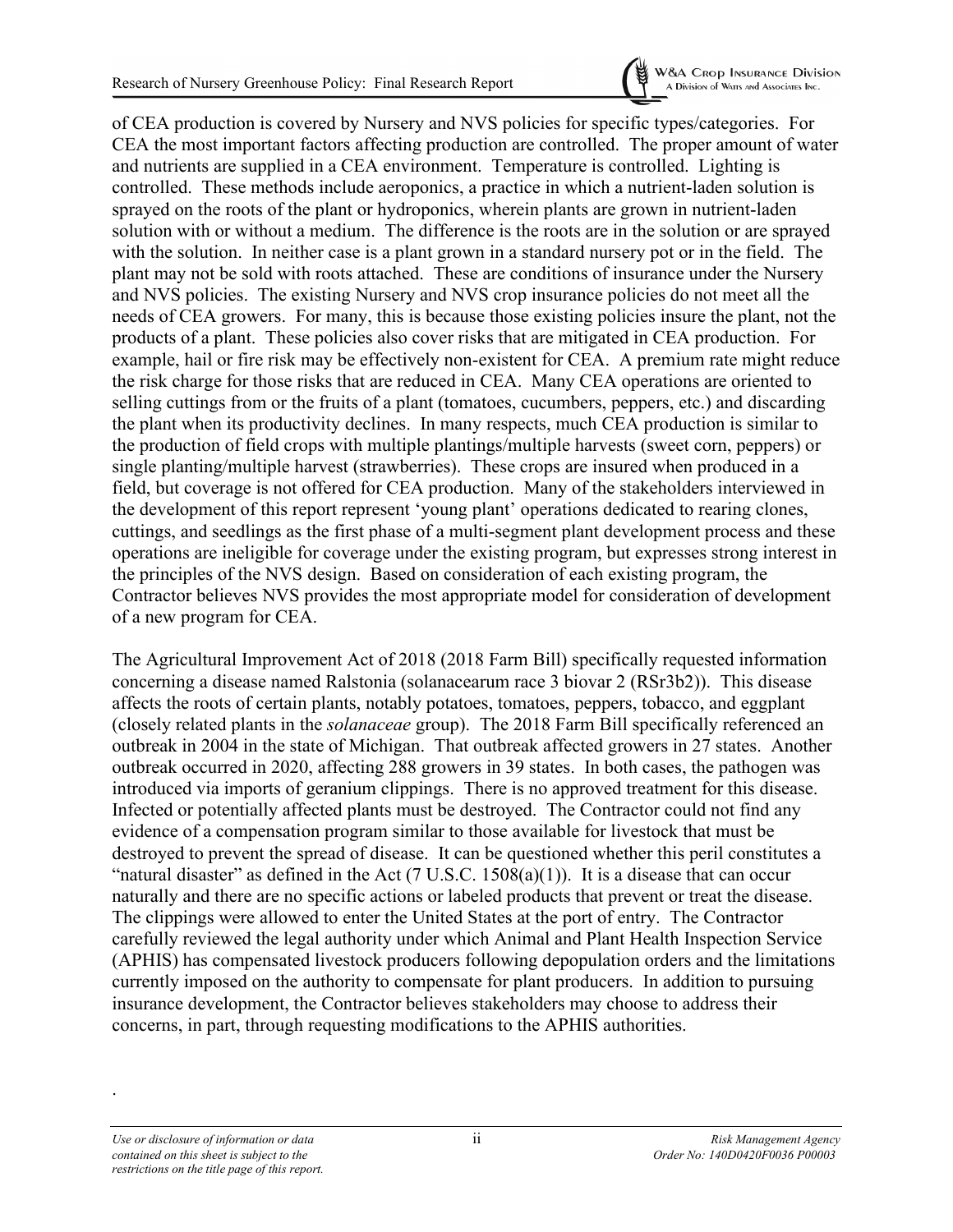

## <span id="page-5-0"></span>**I. INTRODUCTION**

The SOW for Order No: 140D0420F0036 P00003 Task Order #3 - Research of Nursery Greenhouse Policy requested research into the greenhouse industry to determine the feasibility of adding provisions to the current nursery crop insurance program or developing a program separate from the existing program. As with any feasibility assessment, stakeholder input and feedback are critical components. The limitations on gatherings and other restrictions imposed by the COVID-19 pandemic precluded the listening sessions that normally would have been undertaken. Interviews with industry leaders and virtual sessions were used to obtain the greatest possible amount of stakeholder feedback.

The 2018 Farm Bill provides the underlying basis for this Order, as follows:

"*The Agricultural Improvement Act of 2018 (2018 Farm Bill) directed RMA to: "offer to enter into 1 or more contracts with 1 or more qualified persons to carry out research and development, regarding a policy to insure in a controlled environment such as a greenhouse—(I) the production of floriculture, nursery, and bedding plants; (II) the establishment of cuttings or tissue culture in a growing medium; or (III) other similar production, as determined by the Secretary." The 2018 Farm Bill requires "research and development described [above] shall evaluate the effectiveness of policies for the production of plants in a controlled environment, including policies that—*

- *(i) are based on the risk of—*
	- *(I) plant diseases introduced from the environment;*
	- *(II) contaminated cuttings, seedlings, or tissue culture; or*
	- *(III) Federal or State quarantine or destruction orders associated with the contaminated items described in subclause (II);*
- *(ii) consider other causes of loss applicable to a controlled environment, such as a loss of electricity due to weather;*
- *(iii) consider appropriate best practices to minimize the risk of loss;*
- *(iv) consider whether to provide coverage for various types of plants under 1 policy or to provide coverage for 1 species or type of plant per policy;*
- *(v) have streamlined reporting and paperwork requirements that take into account short propagation schedules, variable crop years, and the variety of plants that may be produced in a single facility; and*
- *(vi) provide protection for revenue losses."*

The SOW states the objectives are the following:

- *1) To obtain analysis, determine the viability and determine issues related to insuring nursery crops grown in controlled environments, as outlined by the 2018 Farm Bill. The Contractor shall produce a research report that determines the viability of adding provisions to the nursery crop insurance program offered by RMA or developing an insurance program(s) separate from the RMA-offered nursery crop insurance program. If the latter, the Contractor will recommend the most viable type of insurance program.*
- *2) At RMA's option, to develop a policy for nursery crops in a controlled environment that conform to the requirements in the 2018 Farm Bill.*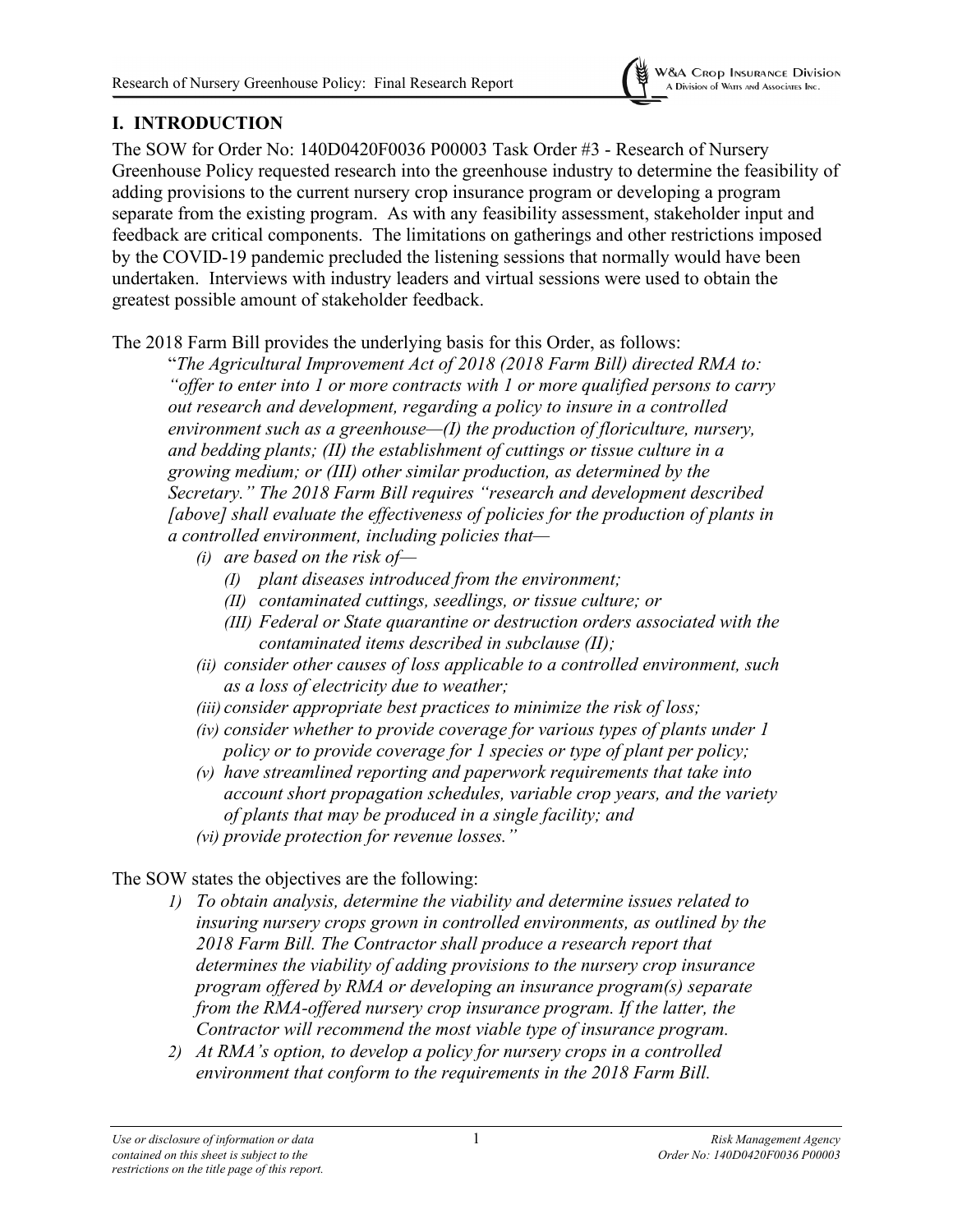

If the Risk Management Agency (RMA) decides the evidence supports development of a pilot crop insurance product, the Contractor is required to draft an insurance program (in a later phase of development) that meets the following criteria:

- *1) Provides meaningful and timely risk management benefits to nursery greenhouse producers at a national level, without distorting markets;*
- *2) Is cost effective from the perspective of nursery greenhouse producers;*
- *3) Is actuarially sound so that premium rates will cover expected losses plus a reasonable reserve;*
- *4) Is able to be consistently administered given the structure and resources of RMA and approved insurance providers; and*
- *5) Is marketable based on industry input and feedback.*

The Contractor is directed to research the potential to offer a policy for crop insurance to greenhouses and/or their production and determine if a program is viable. The research must address the following risks and issues, among other risks and issues determined in the Draft Report. The SOW states the risks that must be addressed:

- *1) The risk of—*
	- *(I) plant diseases introduced from the environment;*
	- *(II) contaminated cuttings, seedlings, or tissue culture; or*
	- *(III) Federal or State quarantine or destruction orders associated with the contaminated items described in subclause (II);*
- *2) Causes of loss applicable to a controlled environment, such as a loss of electricity due to weather;*
- *3) Appropriate best practices to minimize the risk of loss;*
- *4) Various types of plants under one policy or for one species or type of plant per policy;*
- *5) Streamlined reporting and paperwork requirements that take into account short propagation schedules, variable crop years, and the variety of plants that may be produced in a single facility; and*
- *6) Revenue losses.*

As stated previously, listening sessions are necessary to develop fully the insurable risks and gaps in available insurance coverage for greenhouse growers. Available literature does not fully document the nature of these risks, particularly in the context of crop insurance. Direct contact with greenhouse operators will provide complete information. The Contractor was able to have three virtual listening sessions and five follow up interviews with the industry in January 2021. These were beneficial to determine the risks and concerns of the greenhouse industry. This Research Report includes analysis and results, for each section based on research conducted and input from crop experts, industry stakeholders, and extension specialists from land grant universities.

The review found published data regarding plants produced 'under protection' in the Census of Agriculture and in the Census of Horticultural Specialties. 'Under protection' is subdivided into greenhouse and shade. The Census of Agriculture defines production 'under protection' as "…plants grown under a structure (such as glass, fiberglass, plastic, or saran) for the entire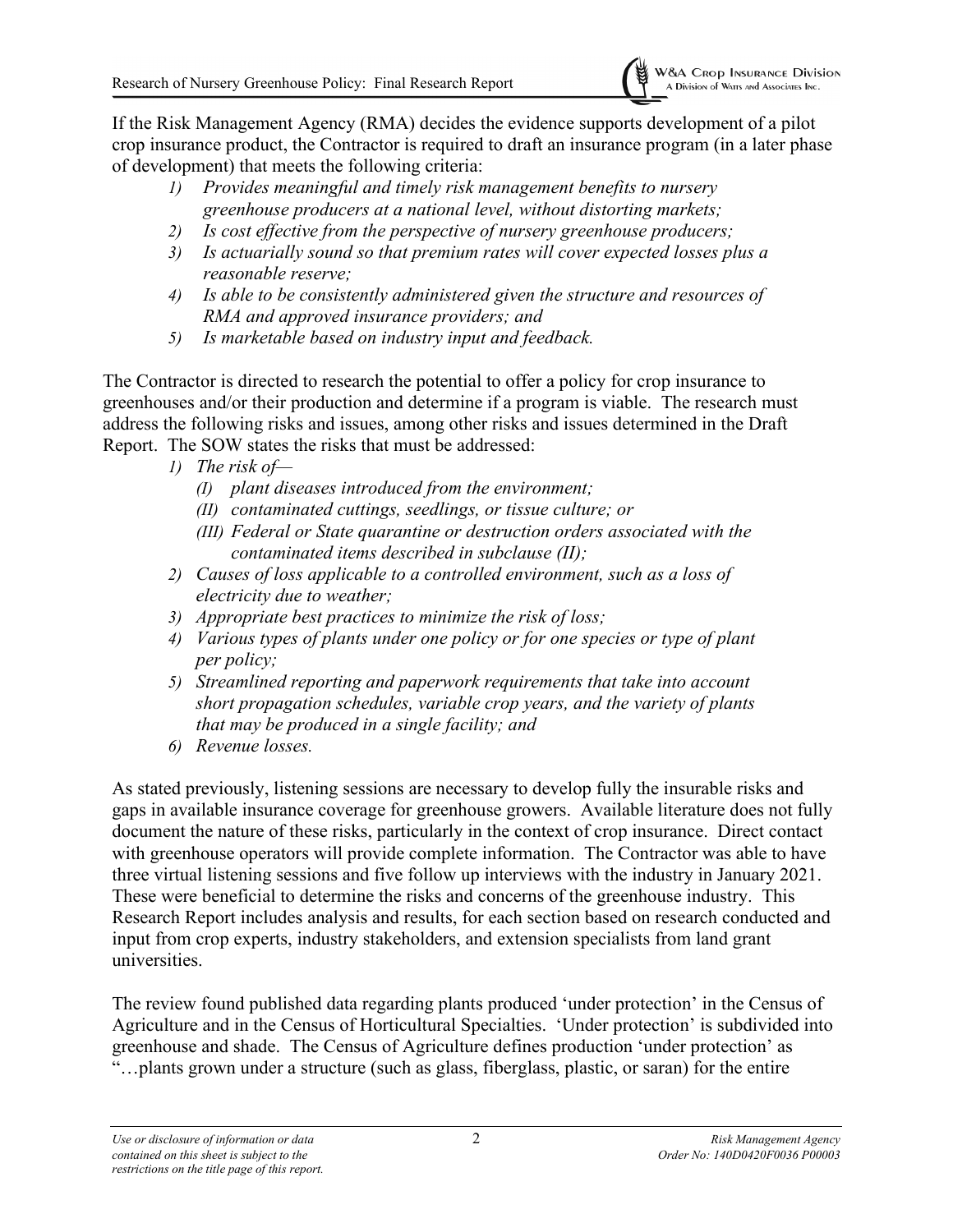growing season."<sup>[1](#page-7-0)</sup> The Census of Horticultural Specialties defines a greenhouse as an area "... covered by glass, rigid plastic and plastic film."<sup>[2](#page-7-1)</sup> This census further defines a greenhouse as a structure with a transparent roof regardless of the material used for its sides. These definitions focus on the structure in which the plants are grown, not the practices used for production.

The term CEA refers to plants grown with control over one or more factors affecting growth. The plants might be afforded minimal protection from the elements at one end of a continuum to complete control of all factors affecting the physical development of the plant: the intensity and amount of light, temperature, relative humidity, irrigation, fertilization, etc. The structure may be fabricated of plastic film over wood or metal framing, a glass greenhouse, a brick and mortar building with no windows, a converted shipping container, a pole barn, or any structure that does not have a transparent roof. Plants in this environment may be produced in soil without standard nursery pots, in standard nursery pots, in nutrient-rich water continuously, or in spray placed on bare roots. There is no way to discriminate the Census data by degree of control over the environment in which the plants were grown.

The existing Nursery crop insurance policy<sup>[3](#page-7-2)</sup> does not define the type of structure used for the container grown practice. The Nursery Crop Provisions require the plants to be in standard nursery containers; the NVS Crop Provisions require standard nursery containers or a growing medium suitable for the plant (including a hydroponic tank). The plants must be intended for sale as plants with the roots attached. Incidental production of fruits and nuts is allowed but that production is not insured. CEA production encompasses vegetables (tomatoes, peppers, cucumbers, lettuces, and others) and other edible products that are severed from the plants and sold. The plants are discarded. Plants may be severed from the roots for sale as floral or other decorative arrangements. These differences in production methods and manner of sale render the existing Nursery crop insurance policies unusable for certain elements of the CEA industry.

An emerging phenomenon is denoted as "urban agriculture." This term refers to CEA production within urban areas, generally within highly controlled environments. These operations focus on providing fresh produce to restaurants and grocers. The Contractor found no data specific to these operations. These operations reportedly often are highly automated with significant automation and control over growing conditions. The need for a traditional Federal crop insurance, particularly traditional weather-peril based coverage, is deemed to be very low if it does not also include coverage for disease and other CEA-relevant perils.

<span id="page-7-0"></span><sup>&</sup>lt;sup>1</sup> 2017 Census of Agriculture Report Form Guide, page 29. (https://www.nass.usda.gov/AgCensus/Report\_Form\_and\_Instructions/2017\_Report\_Form/2017\_Census\_of\_Agriculture\_Rep ort\_Form\_Guide.pdf)

<span id="page-7-1"></span><sup>&</sup>lt;sup>2</sup> 2019 Census of Horticultural Specialties Instruction Sheet, page 4. (https://www.nass.usda.gov/Surveys/Guide\_to\_NASS\_Surveys/Census\_of\_Horticultural\_Specialties/2019-census-of-hortinstruction-sheet.pdf)

<span id="page-7-2"></span><sup>&</sup>lt;sup>3</sup> The Nursery Value Select (NVS) crop insurance policy is substantially the same as the Nursery policy in this regard.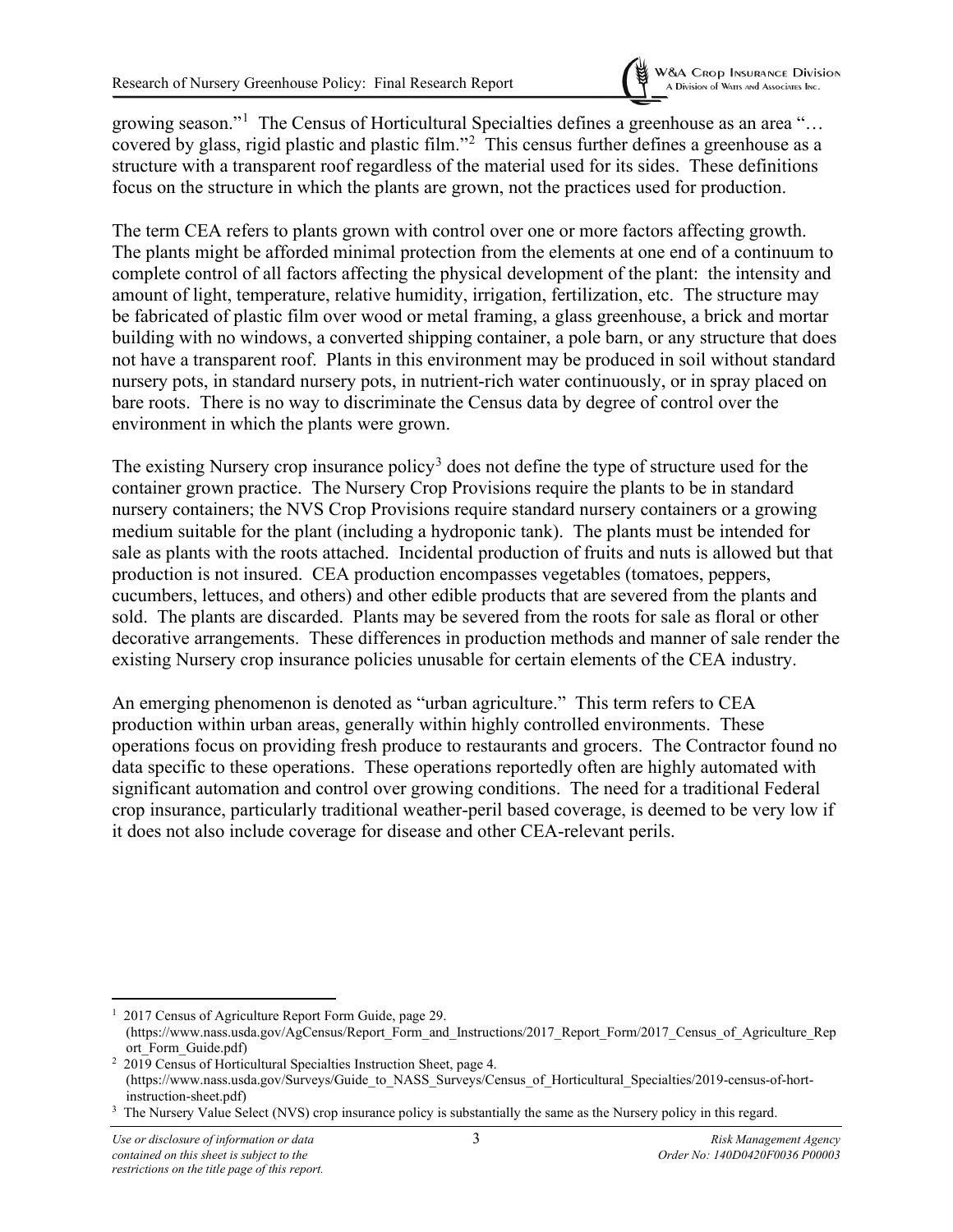

## <span id="page-8-0"></span>**II. RISK ANALYSIS**

This section addresses the requirements in the SOW that the Contractor provide: *Risk Analyses – The Contractor shall define the economic perils; collect data to identify and quantify these perils; identify data that are unavailable, but necessary to quantify these risks; estimate the frequency and severity of the most important perils that currently are uninsured, classify each of the perils as insurable or uninsurable and justify the classification of the risk. The Contractor shall also identify man-made or created perils that can affect the crop and describe when and how these perils can occur. The Contractor shall also identify state, county and regional grading standards and USDA grading standards; determine the identity and independence of the grading agency and entity that performs the grading evaluation; provide a copy of the most recent grading standards; determine alternative uses for the reduced quality crop. The Contractor shall also report any history of disaster program payments, including NAP, as a result of any action for the past ten years of available data. The data shall be from acceptable and appropriately-cited sources.*

#### <span id="page-8-1"></span>**II.A. CEA Production Data**

The 2017 Census of Agriculture (2017 Census) provides a detailed compilation of data concerning crop production "under cover." The term does not specifically identify the production area and value of crops grown with CEA practices. It simply reports production under cover. The 2017 Census form asks respondents to identify crops grown "under glass or other protection."[4](#page-8-2) The Report Form Guide for the 2017 Census provides this information: "Area under protection refers to plants grown under a structure (such as glass, fiberglass, plastic, or saran) for the entire growing season."<sup>[5](#page-8-3)</sup> Crops covered only temporarily to be further grown in the open should not be included for area under protection." Thus, crop production occurring in any permanent or temporary structure qualifies as grown under glass or other protection if it is used for an entire growing season. In addition, under the 2017 Census, any tract, whether urban or rural, qualifies for reporting if at least \$1,000 in gross sales were realized or would have been realized.

The Census of Horticultural Specialties (Horticultural Census), conducted every five years ending two years after the Census of Agriculture, specifically defines structures that qualify as greenhouses in its instructions. Instructions for Section 23 Item 1 state: "Report the area (square feet) covered by glass, rigid plastic and plastic film greenhouses. The roof covering (glazing) determines the greenhouse classification. For example, a structure with a glass roof, but insulated fiberglass sides is considered a glass greenhouse. Or, a structure that has an acrylic plastic roof with film plastic sides that can be rolled up in warmer weather should be considered a rigid plastic greenhouse."

<span id="page-8-2"></span><sup>4</sup> https://www.nass.usda.gov/AgCensus/Report\_Form\_and\_Instructions/2017\_Report\_Form/17a100\_121316\_general\_final.pdf, page 10, Accessed June 2020.

<span id="page-8-3"></span><sup>&</sup>lt;sup>5</sup> 2017 Census of Agriculture Report Form Guide, page 29. https://www.nass.usda.gov/AgCensus/Report\_Form\_and\_Instructions/2017\_Report\_Form/2017\_Census\_of\_Agriculture\_Repo rt\_Form\_Guide.pdf. Accessed June 2020.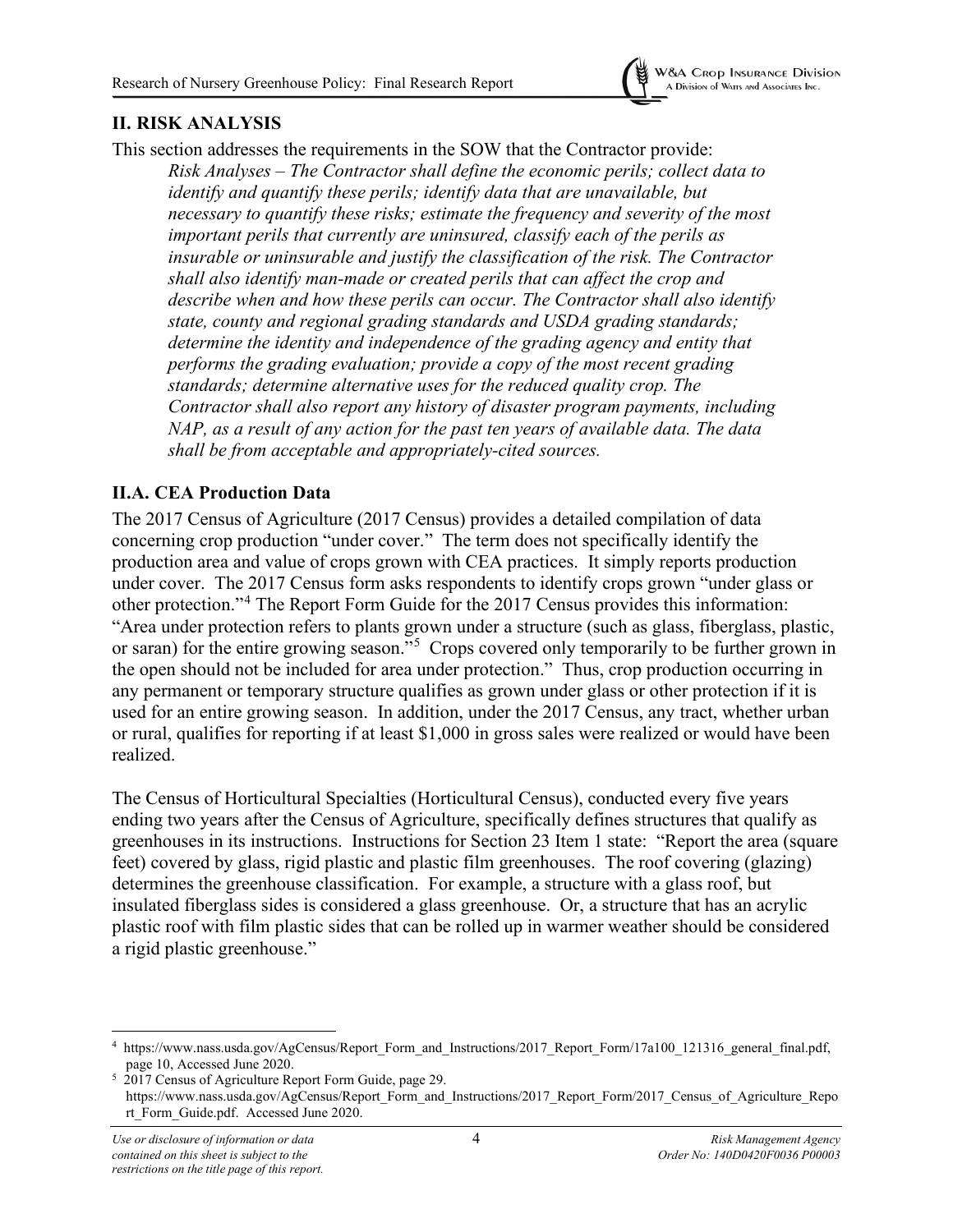

As will be discussed later in this document, CEA activities also occur in brick and mortar buildings such as old factories or warehouses or in shipping containers. All elements, such as light, water, fertilizer, etc., needed to support plant growth are provided artificially in these applications. Neither census appears to provide for reporting such production, also known as "urban agriculture."

Table 1 summarizes the data from the 2017 Census of Agriculture regarding horticultural production. These data are at the national level; state-and county-level data also are reported by the 2017 Census. Acres in production, as reported in Table 1, are derived from square feet in production (43,560 sq. ft.  $= 1$  acre) as reported in the 2017 Census. The purpose of this calculation is to provide perspective of the size of this industry and of individual commodities or commodity groups relative to currently insurable crops. The column "crop insurance available" represents a best assessment by the Contractor regarding whether the plant classification could be included under the current nursery program (Nursery) or the NVS program. According to the Contractor's assessment, a substantial number of commodities grown under cover (crop insurance flag  $= N$ ) may not be insurable under the existing crop insurance policies. A question mark indicates that certain plants within the category may be insurable under these policies, but others may not.

<span id="page-9-0"></span>

| Agriculture, by Commodity Group       |                                                |                                         |                        |                                |  |
|---------------------------------------|------------------------------------------------|-----------------------------------------|------------------------|--------------------------------|--|
| <b>Plant Category</b>                 | Operations with<br>Area in<br>Production (no.) | Square feet in<br>production<br>(1,000) | Acres in<br>Production | Crop<br>Insurance<br>Available |  |
| Aquatic plants                        | 331                                            | 1,308                                   | 30                     | N                              |  |
| All bedding plants                    | 12,919                                         | 383,835                                 | 8,812                  | Y                              |  |
| Dry bulbs & corms & rhizomes & tubers | 347                                            | 1,683                                   | 39                     | N                              |  |
| Cut flowers and cut cultivated greens | 2,078                                          | 228,441                                 | 5,244                  | N                              |  |
| Floriculture, total                   | 17,051                                         | 869,497                                 | 19,961                 | N/A                            |  |
| Floriculture, other                   | 636                                            | 13,132                                  | 301                    | N/A                            |  |
| <b>Flower Seeds</b>                   | 294                                            | 495                                     | 11                     | N                              |  |
| Flowering Plants, Potted              | 4,206                                          | 145,629                                 | 3,343                  | Y                              |  |
| Foliage plants                        | 2,670                                          | 98,459                                  | 2,260                  | Y                              |  |
| Fruit, totals                         | 838                                            | 11,708                                  | 269                    | N                              |  |
| Mushrooms                             | 1,261                                          | 36,283                                  | 833                    | N                              |  |
| Mushroom spawn                        | 46                                             | 36,281                                  | 833                    | N                              |  |
| Nursery totals                        | 4,302                                          | 308,880                                 | 7,091                  | Y                              |  |
| Propagative material                  | 1,356                                          | 37,174                                  | 853                    | N                              |  |
| Tomatoes                              | 7,974                                          | 63,930                                  | 1,468                  | N                              |  |
| Transplants, tobacco                  | 267                                            | 3,260                                   | 75                     | Y                              |  |
| Transplants, vegetable and strawberry | 2,058                                          | 29,860                                  | 685                    | Y                              |  |
| Vegetable seeds                       | 599                                            | 8,973                                   | 206                    | N                              |  |
| Vegetable, totals                     | 10,849                                         | 112,564                                 | 2,584                  | N                              |  |
| Totals                                | 70,082                                         | 2,391,391                               | 54,899                 |                                |  |

#### **Table 1. Data Regarding Horticultural Production Under Cover, 2017 Census of Agriculture, by Commodity Group**

Source: Contractor's Underwriting Department, after 2017 Census of Agriculture, NASS, USDA.

Table 2 displays operations reporting crops grown in greenhouses or under protection in the NASS Census of Agriculture by year for the last four censuses. Most of these crops fall under the Horticulture and Floriculture categories. While this data provides a snapshot into the total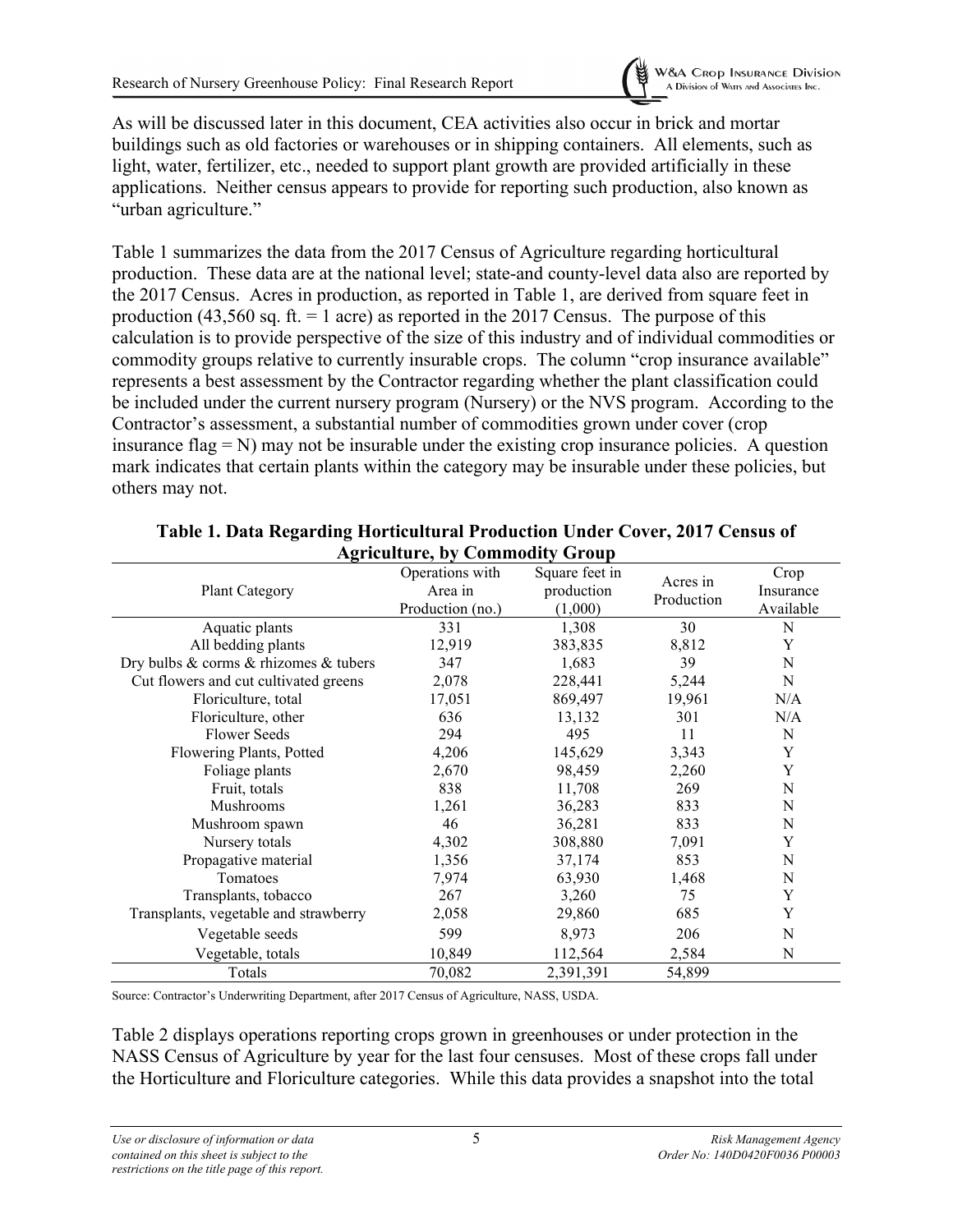

number of operations in the growing crops under protection, it is not nearly specific nor consistent enough to allow for the statistical analysis required for insurance policy development.

|                                                                   | 2002   | 2007   | 2012   | 2017   |
|-------------------------------------------------------------------|--------|--------|--------|--------|
| Aquatic Plants, Under Protection                                  | 621    | 364    | 277    | 331    |
| Bedding Plant Totals, Under Protection                            | 16,849 | 14,747 | 14,216 | 12,919 |
| Bulbs & Corms & Rhizomes & Tubers, Dry, Under Protection          | 576    | 247    | 193    | 347    |
| Cut Flowers & Cut Cultivated Greens, Under Protection             | 1,754  | 1,316  | 1,706  | 2,078  |
| Floriculture Totals, Under Protection                             | 21,728 | 18,670 | 18,724 | 17,051 |
| Floriculture, Other, Under Protection                             |        | 172    | 880    | 636    |
| Flower Seeds, Under Protection                                    | 340    | 191    | 212    | 294    |
| Flowering Plants, Potted, Indoor Use, Under Protection            | 6,806  | 5,006  | 4,051  | 4,206  |
| Foliage Plants, Indoor Use, Under Protection                      | 3,237  | 2,099  | 2,300  | 2,670  |
| Fruit Totals, Under Protection                                    |        | 249    | 673    | 846    |
| Horticulture Totals, (Excl Cut Trees), Under Protection           | 29,104 |        |        |        |
| Nursery Totals, Under Protection                                  | 4,956  | 4,590  | 4,883  | 4,302  |
| Nursery, Other, Incl Greenhouse, Under Protection                 | 1,341  |        |        |        |
| Nursery, Other, Under Protection                                  |        | 228    |        |        |
| Propagative Material, Under Protection                            |        | 1,066  | 1,114  | 1,356  |
| Tomatoes, Under Protection                                        |        | 2,926  | 6,323  | 7,974  |
| Transplants, Commercial, Tobacco, Under Protection                |        | 438    | 447    | 267    |
| Transplants, Commercial, Vegetable & Strawberry, Under Protection |        | 1,135  | 1,942  | 2,058  |
| Vegetable Seeds, Under Protection                                 | 542    | 361    | 555    | 599    |
| Vegetable Totals, Incl Fresh Cut Herbs, Under Protection          | 3,416  | 4,075  | 8,750  | 10,849 |
| Total                                                             | 91,270 | 57,880 | 67,246 | 68,783 |

#### <span id="page-10-0"></span>**Table 2. NASS Census of Agriculture - Crops Grown in Greenhouses/Under Protection (Total Operations)**

Source: Contractor's Underwriting Department, from NASS, USDA QuickStats.

Table 3 displays the number of square feet (in thousands) of crops reported to be grown in greenhouses or under protection in the NASS Census of Agriculture by year in the last four censuses. This provides a snapshot into the size of the greenhouse industry, though the actual production represented is difficult to gauge. The square foot measurement does not provide insight into the productivity of a crop, i.e. the height of the shelves, the additional management in greenhouse growing conditions likely leading to greater productivity, or the longer production season/potential for year round harvests. It does provide a relative indication of the size of the crop categories relative to one another for cases where significant differences can be noted.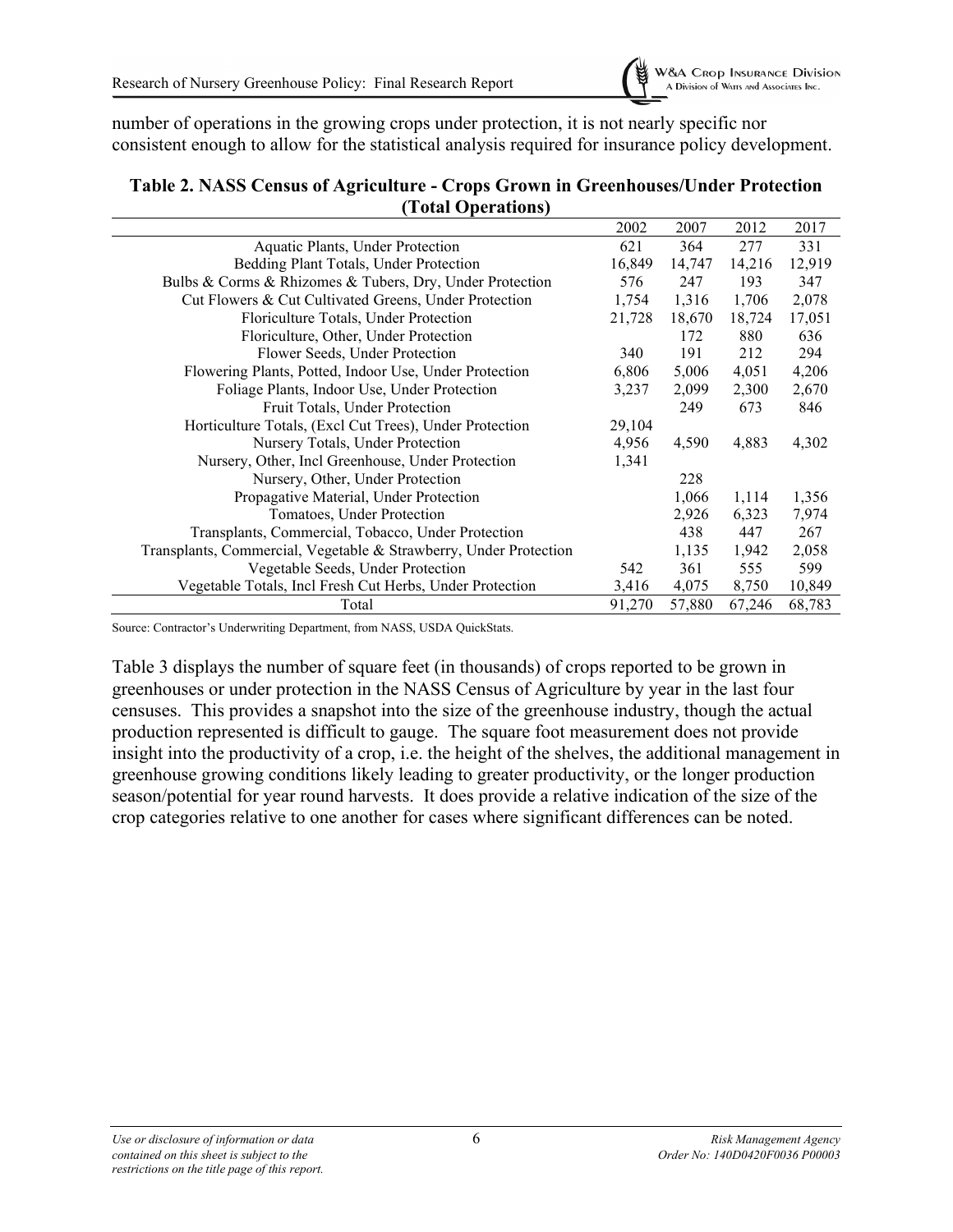

|                                                                      | 2002      | 2007      | 2012      | 2017         |  |  |
|----------------------------------------------------------------------|-----------|-----------|-----------|--------------|--|--|
| Aquatic Plants, Under Protection                                     | 3,546     | 1,712     | 1,642     | 1,308        |  |  |
| Bedding Plant Totals, Under Protection                               | 386,963   | 361,051   | 363,168   | 383,835      |  |  |
| Bulbs & Corms & Rhizomes & Tubers, Dry, Under<br>Protection          | 4,044     | 2,112     | 1,306     | 1,683        |  |  |
| Cut Flowers & Cut Cultivated Greens, Under Protection                | 230,314   | 174,340   | 235,151   | 228,441      |  |  |
| Floriculture Totals, Under Protection                                | 973,658   | 819,941   | 873,291   | 869,497      |  |  |
| Floriculture, Other, Under Protection                                | $\Omega$  | 2,049     | 13,974    | 13,132       |  |  |
| Flower Seeds, Under Protection                                       | 1,188     | 320       | 369       | 495          |  |  |
| Flowering Plants, Potted, Indoor Use, Under Protection               | 173,130   | 142,638   | 137,145   | 145,629      |  |  |
| Foliage Plants, Indoor Use, Under Protection                         | 183,251   | 139,863   | 123,852   | 98,459       |  |  |
| Fruit Totals, Under Protection                                       | $\Omega$  | $\theta$  | 7,951     | 11,708       |  |  |
| Nursery Totals, Under Protection                                     | 187,766   | 221,814   | 258,499   | 308,880      |  |  |
| Nursery, Other, Incl Greenhouse, Under Protection                    | 16,117    | 0         | $\theta$  | $\mathbf{0}$ |  |  |
| Nursery, Other, Under Protection                                     | $\theta$  | 1,431     | $\theta$  | 0            |  |  |
| Propagative Material, Under Protection                               | $_{0}$    | 29,976    | 35,628    | 37,174       |  |  |
| Tomatoes, Under Protection                                           | 0         | 43,950    | 55,181    | 63,930       |  |  |
| Transplants, Commercial, Tobacco, Under Protection                   | 0         | 3,965     | 4,487     | 3,260        |  |  |
| Transplants, Commercial, Vegetable & Strawberry, Under<br>Protection | $\theta$  | 20,248    | 21,527    | 29,860       |  |  |
| Vegetable Seeds, Under Protection                                    | 1,865     | 838       | 4,801     | 8,973        |  |  |
| Vegetable Totals, Incl Fresh Cut Herbs, Under Protection             | 64,364    | 61,766    | 98,000    | 112,564      |  |  |
| Total                                                                | 2,226,206 | 2,028,011 | 2,235,972 | 2,318,827    |  |  |

#### <span id="page-11-0"></span>**Table 3. NASS Census of Agriculture - Crops Grown in Greenhouses/Under Protection (Sq. Ft.) (Thousands)**

Source: Contractor's Underwriting Department, from NASS, USDA QuickStats.

The total number of operations indicated in Table 1 is the sum of the number of operations reported for each plant classification. Hence, a producer of two or more plant classifications is included multiple times. For perspective, 23,221 operations reported production under cover for the 2014 Census of Horticulture. These data indicate the number of growers and the total area involved in production may exceed that of some currently insurable commodities.

Some commodities, such as tomatoes, do have crop insurance policies in existence. However, those Crop Provisions clearly are oriented toward field planting in soil, not grown under CEA conditions. For example, the Fresh Market Tomato (Dollar Plan) crop insurance policy defines the insured crop as "… all the field grown mature green or ripe fresh market tomato types in the county…" Field grown is not a defined term. It is possible that all or a portion of a tomato crop planted in a field may be grown "under cover" (such as shade cloth) and be insurable as a fresh tomato crop and be included in Census reports as being grown "under protection." A similar consideration applies to other commodities identified in Tables 1, 2, and 3.

The most recent Census of Horticultural Specialties was conducted for calendar year 2014. Questionnaires have been mailed for calendar year 2019; data were reported in December 2020.

The 2014 Horticultural Census included operations reporting \$10,000 or more of horticultural sales during that calendar year. These data are summarized by "Kind of Business," whereas the data in Tables 1, 2, and 3 are summarized by commodity types. The number of operations shown in Table 4 may be a better reflection of the businesses actually operating in this production space. Slightly more than half of the horticultural specialty operations are family or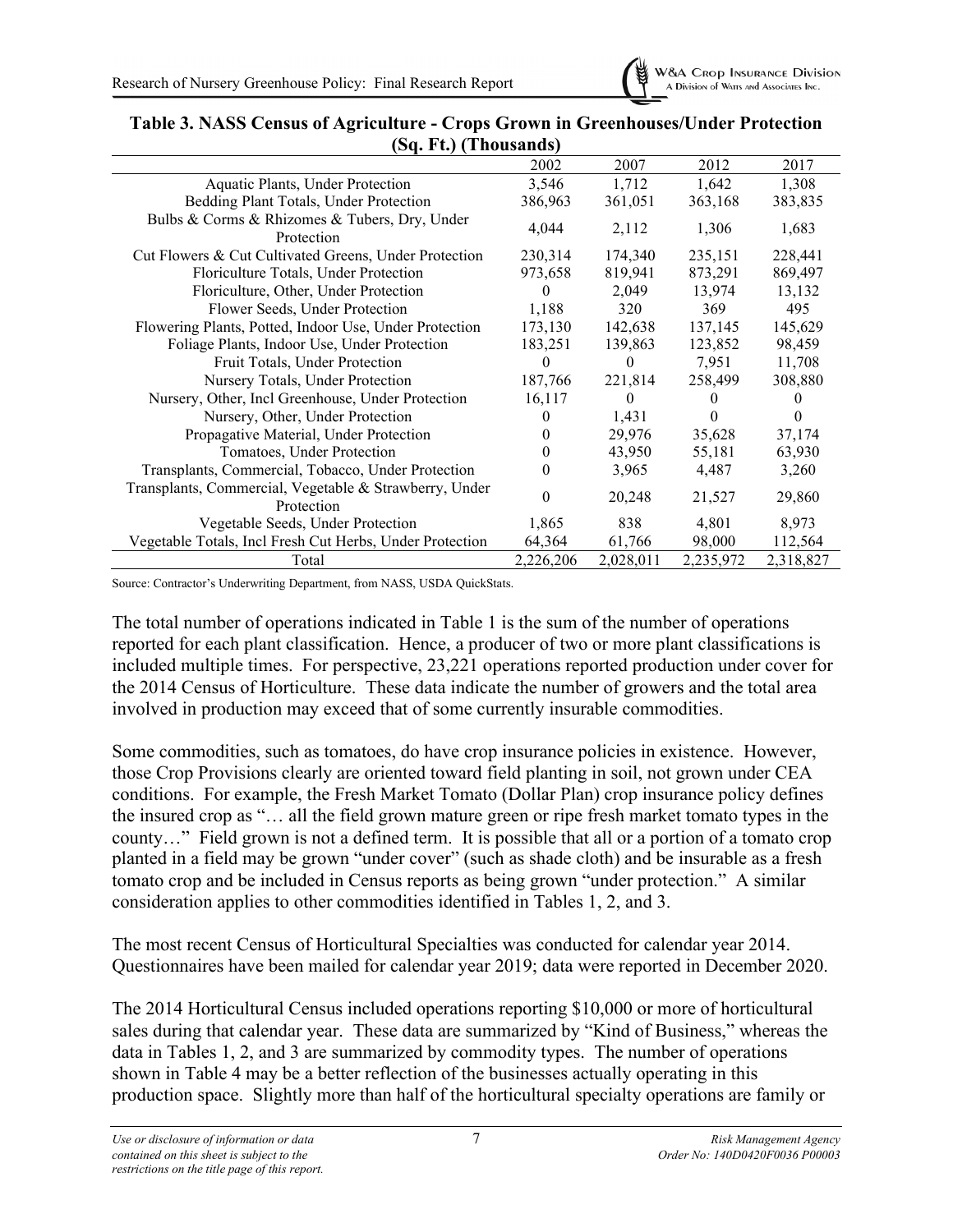

individually owned. About one-third are corporately owned, while the remainder are partnerships or other forms of ownership.

| Kind of Business                                                     | Family or<br>Individual |       | Partnership Corporation Other* Total |     |        |
|----------------------------------------------------------------------|-------------------------|-------|--------------------------------------|-----|--------|
| Annual bedding/garden plants                                         | 3,157                   | 420   | 1,900                                | 66  | 5,543  |
| Aquatic plants                                                       | 36                      | 8     | 39                                   |     | 84     |
| Cut Christmas trees                                                  | 2,083                   | 297   | 465                                  | 48  | 2,893  |
| Cut cultivated greens                                                | 225                     | 15    | 81                                   | 1   | 322    |
| Cut flowers and cut lei flowers                                      | 640                     | 89    | 266                                  | 16  | 1,011  |
| Dried bulbs, corms, rhizomes, and tubers                             | 55                      | 10    | 30                                   |     | 95     |
| Flower seeds                                                         | 27                      | 3     | 22                                   | 4   | 56     |
| Foliage plants for indoor or patio use                               | 254                     | 18    | 314                                  | 7   | 593    |
| Food crops grown under protection                                    | 934                     | 117   | 459                                  | 93  | 1,603  |
| Nursery stock                                                        | 2,437                   | 471   | 3,004                                | 51  | 5,963  |
| Other $*(\sec \text{text})$                                          | 662                     | 80    | 421                                  | 26  | 1,189  |
| Potted flowering plants for indoor or patio use                      | 354                     | 50    | 404                                  | 23  | 831    |
| Potted herbaceous perennial plants                                   | 498                     | 76    | 317                                  | 22  | 913    |
| Propagative horticultural materials, bareroot, and unfinished plants | 164                     | 33    | 215                                  | 33  | 445    |
| Sod, sprigs, or plugs                                                | 438                     | 117   | 628                                  | 17  | 1,200  |
| Transplants for commercial vegetable and strawberry production       | 112                     | 29    | 80                                   | 5   | 226    |
| Vegetable seeds                                                      | 117                     | 40    | 91                                   | 6   | 254    |
| All horticultural specialty operations                               | 12,193                  | 1,873 | 8,736                                | 419 | 23,221 |

#### <span id="page-12-0"></span>**Table 4. Number of Horticultural Specialty Operations in 2014 and Legal Status for Tax Purposes, by Kind of Business, 2014**

\* Cooperative, estate or trust, institutional, etc.

Source: Contractor's Underwriting Department after 2014 Census of Horticultural Specialties, NASS, USDA.

Table 5 displays the number of operations from both the 2009 and 2014 Censuses of Horticulture listed as growing plants specifically categorized as grown in a greenhouse or under protection. Some of these totals correlate with those reported in the Census of Agriculture, while others, notably the vegetables, are reported by type rather than commodity totals.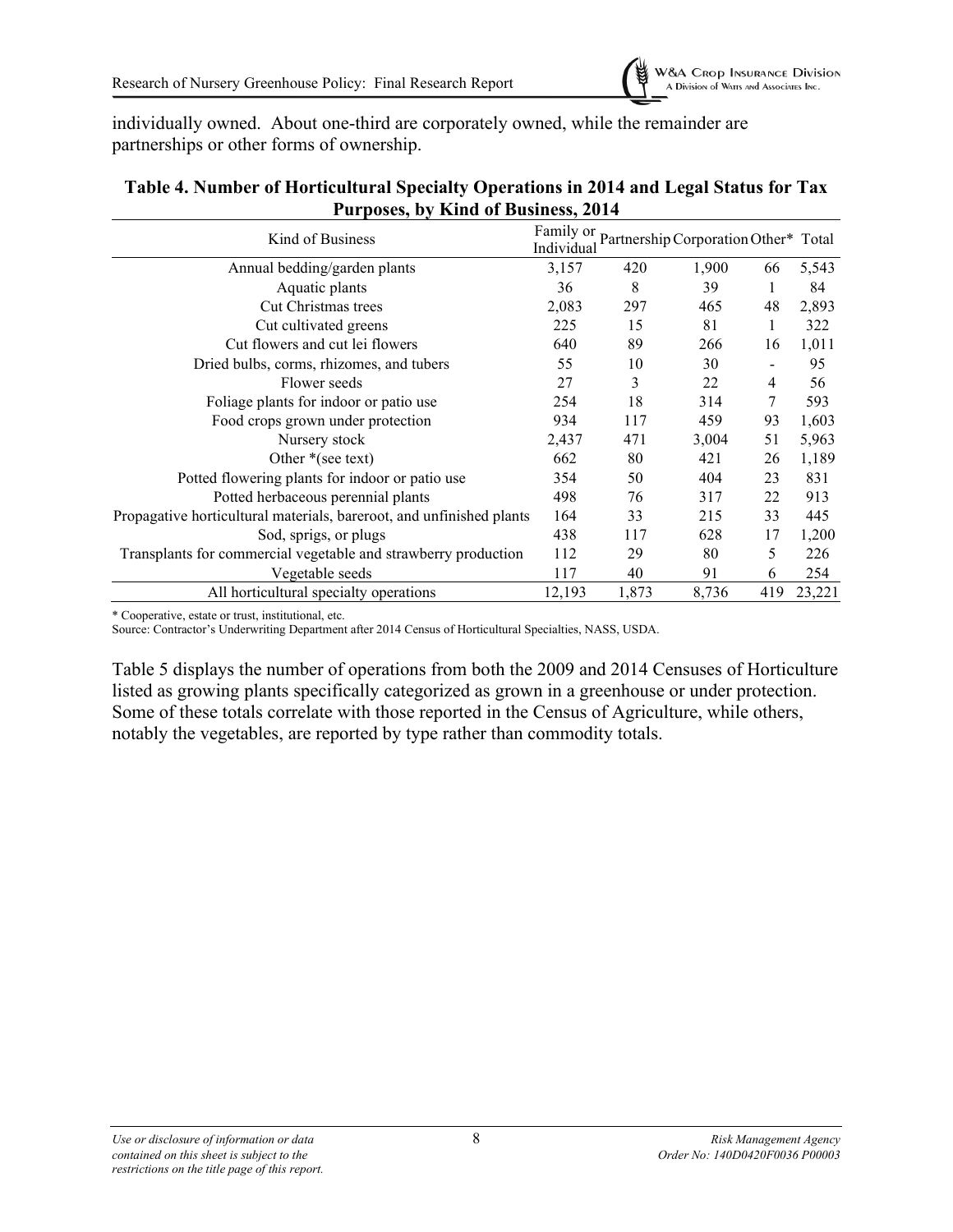

#### <span id="page-13-0"></span>**Table 5. NASS Census of Horticulture - Crops Grown in Greenhouses/Under Protection (Total Operations)**

|                                                                           | 2009   | 2014   |
|---------------------------------------------------------------------------|--------|--------|
| Aquatic Plants, Under Protection                                          | 284    | 265    |
| Bedding Plants, Annual, Under Protection, Greenhouse                      | 7,751  | 7,665  |
| Bedding Plants, Herbaceous Perennial, Under Protection, Greenhouse, Pots  | 4,882  | 4,745  |
| Bulbs & Corms & Rhizomes & Tubers, Dry, Under Protection                  | 64     | 63     |
| Cut Cultivated Greens, Under Protection, Greenhouse                       | 152    | 197    |
| Cut Flowers, Under Protection, Greenhouse                                 | 820    | 969    |
| Flower Seeds, Under Protection                                            | 29     | 62     |
| Flowering Plants, Potted, Indoor Use, Under Protection, Greenhouse        | 3,644  | 3,632  |
| Foliage Plants, Indoor Use, Under Protection, Greenhouse, Hanging Baskets | 1,085  | 940    |
| Foliage Plants, Indoor Use, Under Protection, Greenhouse, Pots            | 1,956  | 1,906  |
| Herbs, Fresh Cut, Under Protection                                        | 323    | 524    |
| Horticulture Totals, Under Protection, Greenhouse                         | 13,546 | 14,593 |
| Horticulture, Other, Under Protection, Greenhouse                         | 2,809  | 3,731  |
| Lettuce, Under Protection                                                 | 338    | 763    |
| Nursery Totals, Under Protection, Greenhouse                              | 3,642  | 3,815  |
| Peppers, Under Protection                                                 | 265    | 534    |
| Strawberries, Under Protection                                            | 76     | 130    |
| Tomatoes, Under Protection                                                | 1,148  | 1,889  |
| Transplants, Commercial, Tobacco, Under Protection                        | 189    | 183    |
| Transplants, Commercial, Vegetable & Strawberry, Under Protection         | 403    | 543    |
| Vegetable Seeds, Under Protection                                         | 61     | 80     |
| Total                                                                     | 43,467 | 47,229 |

Source: Contractor's Underwriting Department, from NASS, USDA QuickStats.

Table 6 displays the number of square feet (in thousands) of crops reported grown in greenhouses or under protection in the NASS Census of Agriculture by year in the last two Censuses of Horticulture. Crop production for several categories is significant. In addition to traditional nursery crop production, a significant amount of food crop production is grown under protection. Of these, the most notable is tomatoes and transplant stage crops (see Table 7).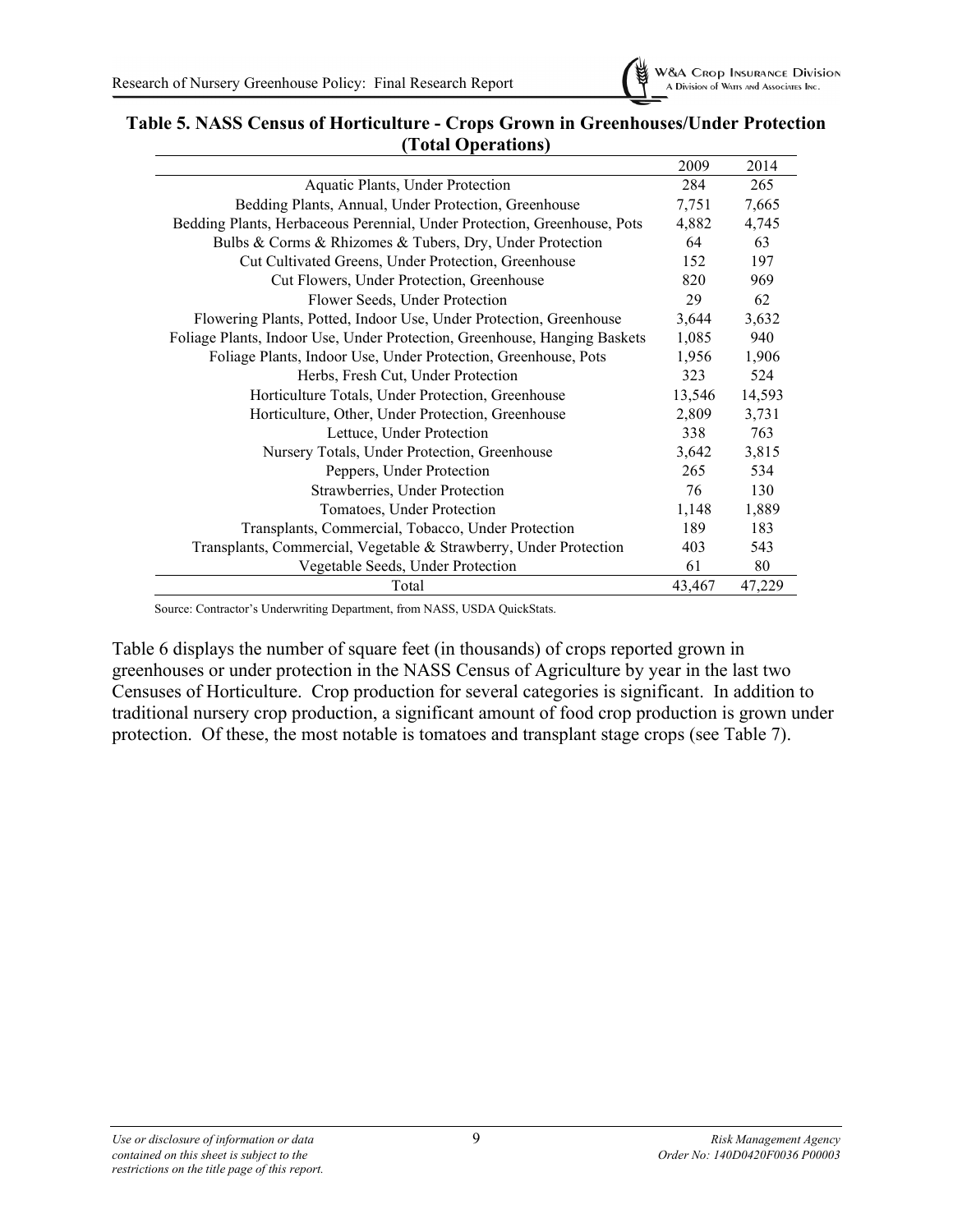

#### <span id="page-14-0"></span>**Table 6. NASS 2014 Census of Horticulture - Crops Grown in Greenhouses/Under Protection (Sq. Ft.) (Thousands)**

|                                                                           | 2009      | 2014      |
|---------------------------------------------------------------------------|-----------|-----------|
| Aquatic Plants, Under Protection                                          | 1,534     | 1,160     |
| Bedding Plants, Annual, Under Protection, Greenhouse                      | 260,797   | 268,430   |
| Bedding Plants, Herbaceous Perennial, Under Protection, Greenhouse, Pots  | 94,206    | 97,763    |
| Bulbs & Corms & Rhizomes & Tubers, Dry, Under Protection                  | 350       | 332       |
| Cut Cultivated Greens, Under Protection, Greenhouse                       | 4,244     | 4,570     |
| Cut Cultivated Greens, Under Protection, Shade Structures                 | 152,820   | 167,687   |
| Cut Flowers, Under Protection, Greenhouse                                 | 53,610    | 54,851    |
| Flower Seeds, Under Protection                                            | 103       | 185       |
| Flowering Plants, Potted, Indoor Use, Under Protection, Greenhouse        | 123,127   | 127,512   |
| Foliage Plants, Indoor Use, Under Protection, Greenhouse, Hanging Baskets | 17,371    | 18,293    |
| Foliage Plants, Indoor Use, Under Protection, Greenhouse, Pots            | 41,725    | 48,662    |
| Herbs, Fresh Cut, Under Protection                                        | 5,929     | 13,854    |
| Horticulture Totals, Under Protection, Greenhouse                         | 859,063   | 894,907   |
| Horticulture, Other, Under Protection, Greenhouse                         | 128,915   | 140,584   |
| Lettuce, Under Protection                                                 | 2,753     | 4,330     |
| Nursery Totals, Under Protection, Greenhouse                              | 178,847   | 174,232   |
| Peppers, Under Protection                                                 | 1,230     | 3,522     |
| Strawberries, Under Protection                                            | 939       | 623       |
| Tomatoes, Under Protection                                                | 39,962    | 42,597    |
| Transplants, Commercial, Tobacco, Under Protection                        | 3,760     | 3,775     |
| Transplants, Commercial, Vegetable & Strawberry, Under Protection         | 32,286    | 31,582    |
| Vegetable Seeds, Under Protection                                         | 238       | 135       |
| Total                                                                     | 2,003,809 | 2,099,588 |

<span id="page-14-1"></span>Source: Contractor's Underwriting Department, from NASS, USDA QuickStats.

#### **Table 7. 2014 NASS Horticultural Census Food Crop Production Under Protection Distribution of Square Feet in Production**

| Crop                                                              | Distribution (Percent) |
|-------------------------------------------------------------------|------------------------|
| Herbs, Fresh Cut, Under Protection                                | 14                     |
| Lettuce, Under Protection                                         | 4                      |
| Peppers, Under Protection                                         | 4                      |
| Strawberries, Under Protection                                    |                        |
| Tomatoes, Under Protection                                        | 42                     |
| Transplants, Commercial, Tobacco, Under Protection                | 4                      |
| Transplants, Commercial, Vegetable & Strawberry, Under Protection | 31                     |

Source: Contractor's Underwriting Department, from NASS.

Like the Census of Agriculture, the Horticultural Census also includes data about greenhouses and shade structures: number of operations with area in production and square feet in production with separate tabulations for greenhouses built in the census year; and for greenhouses only, the type of construction (film plastic, glass, or rigid plastic). Tables 8 and 9 report the data concerning greenhouses and greenhouse construction by type. Table 8 reports number of operations; Table 9 reports area in square feet. Nearly 15,000 operations (about 65 percent of all operations with production under cover) reported greenhouses. Total area under protection with structures that NASS classifies as greenhouses was more than 20,000 acres (note: the data are reported in square feet; the Contractor converted those data to acres (1 acre =  $43,560$  sq. ft.) to provide a perspective of the extent of this industry relative to smaller acreage crops that presently are insurable. The sum of the number of greenhouses by type exceeds the number of operations since an operation might have multiple types of greenhouses.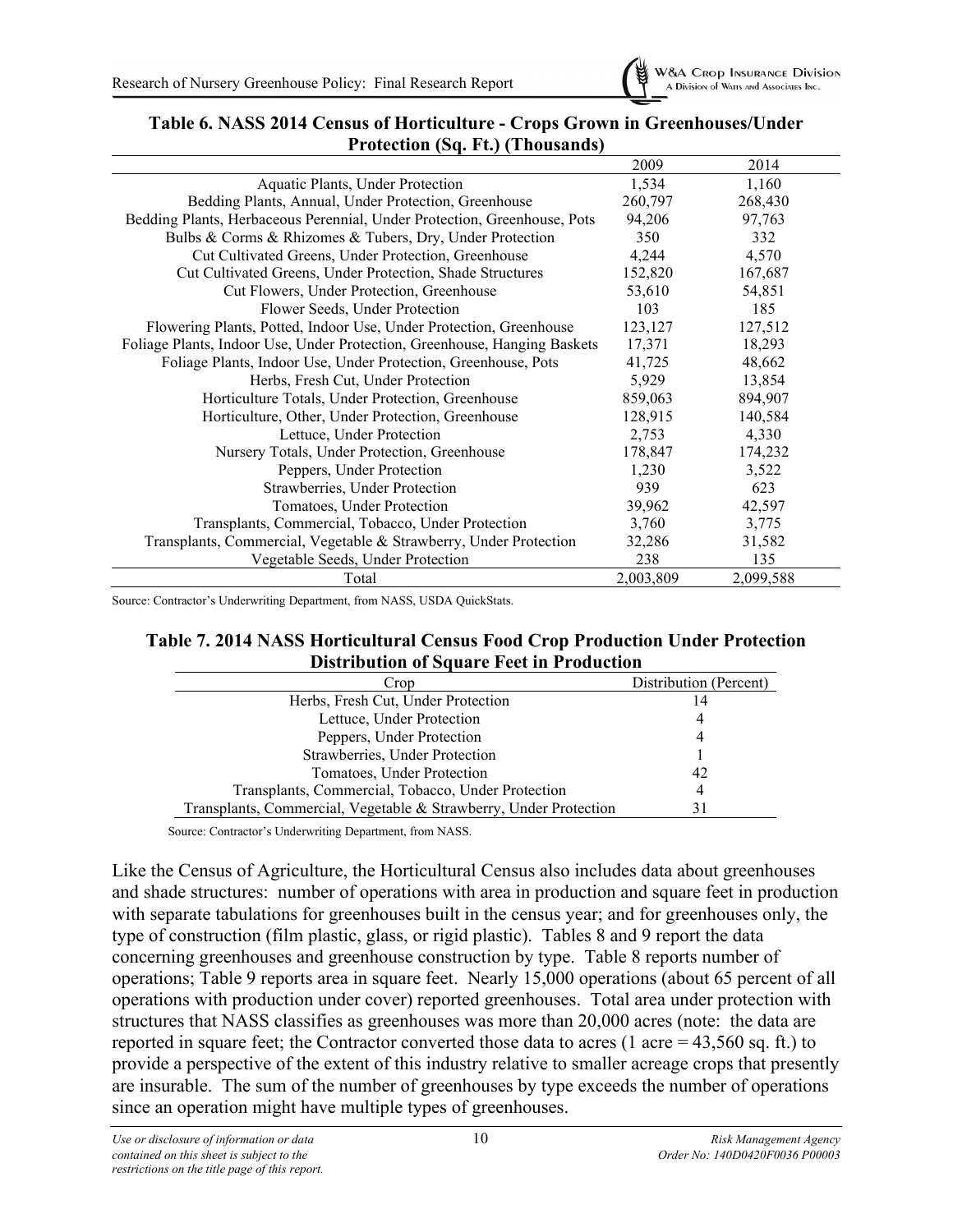

<span id="page-15-0"></span>

|                                                                                        | 2009   | 2014   |
|----------------------------------------------------------------------------------------|--------|--------|
| Horticulture Totals, Under Protection, Greenhouse - Operations With Area In Production | 13.546 | 14.593 |
| Horticulture Totals, Under Protection, Greenhouse, Built Within Current Year           | 868    | 1,002  |
| Horticulture Totals, Under Protection, Greenhouse, Film Plastic                        | 11.930 | 12,757 |
| Horticulture Totals, Under Protection, Greenhouse, Glass                               | 1.703  | 1.485  |
| Horticulture Totals, Under Protection, Greenhouse, Rigid Plastic                       | 2.898  | 3,178  |

#### **Table 8. NASS Horticulture Operations by Type of Greenhouse**

Source: Contractor's Underwriting Department, from NASS, USDA QuickStats.

#### **Table 9. NASS Horticulture Operations Sq. Ft. in Production by Type of Greenhouse**

<span id="page-15-1"></span>

|                                                                              | 2009    | 2014    |  |
|------------------------------------------------------------------------------|---------|---------|--|
| Horticulture Totals, Under Protection, Greenhouse - Sq Ft In Production      | 859,063 | 894.907 |  |
| Horticulture Totals, Under Protection, Greenhouse, Built Within Current Year | 16.279  | 16.194  |  |
| Horticulture Totals, Under Protection, Greenhouse, Film Plastic              | 624.736 | 640,216 |  |
| Horticulture Totals, Under Protection, Greenhouse, Glass                     | 114,037 | 122,502 |  |
| Horticulture Totals, Under Protection, Greenhouse, Rigid Plastic             | 120,290 | 132.189 |  |
|                                                                              |         |         |  |

Source: Contractor's Underwriting Department, from NASS, USDA QuickStats.

NASS also publishes an annual report on Floriculture. "This annual full-text report presents data on floriculture crops including cut flowers, potted flowering plants, foliage plants, potted herbaceous perennials, annual bedding/garden plants, cut cultivated greens, propagative floriculture material and special Hawaiian crops. The data includes quantity sold, percent of sales at wholesale, wholesale price and value of sales at wholesale for 15 program states and growers having \$100,000 or more in sales. Additionally, the number of growers, growing area and operations with hired workers for growers with \$10,000 or more in sales is also included in the report."[6](#page-15-2)

There is a large volume of information concerning quantity and value of horticultural crops grown under protection reported by NASS. However, the capacity of this industry dedicated to CEA activity cannot be isolated from this mass of data. An insurance program based on a model like NVS may address this lack of data since coverage is based upon each insureds past production and sales; a producer's own data and elections are used to determine liability.

Tables 10 and 11 report Census and Survey of Organics data for organic crops. Table 10 displays the number of operations with production for years where data was available for a category and Table 11 displays total square feet by year and category in thousands.

<span id="page-15-2"></span><sup>6</sup> https://usda.library.cornell.edu/concern/publications/0p0966899?locale=en, accessed June 2020.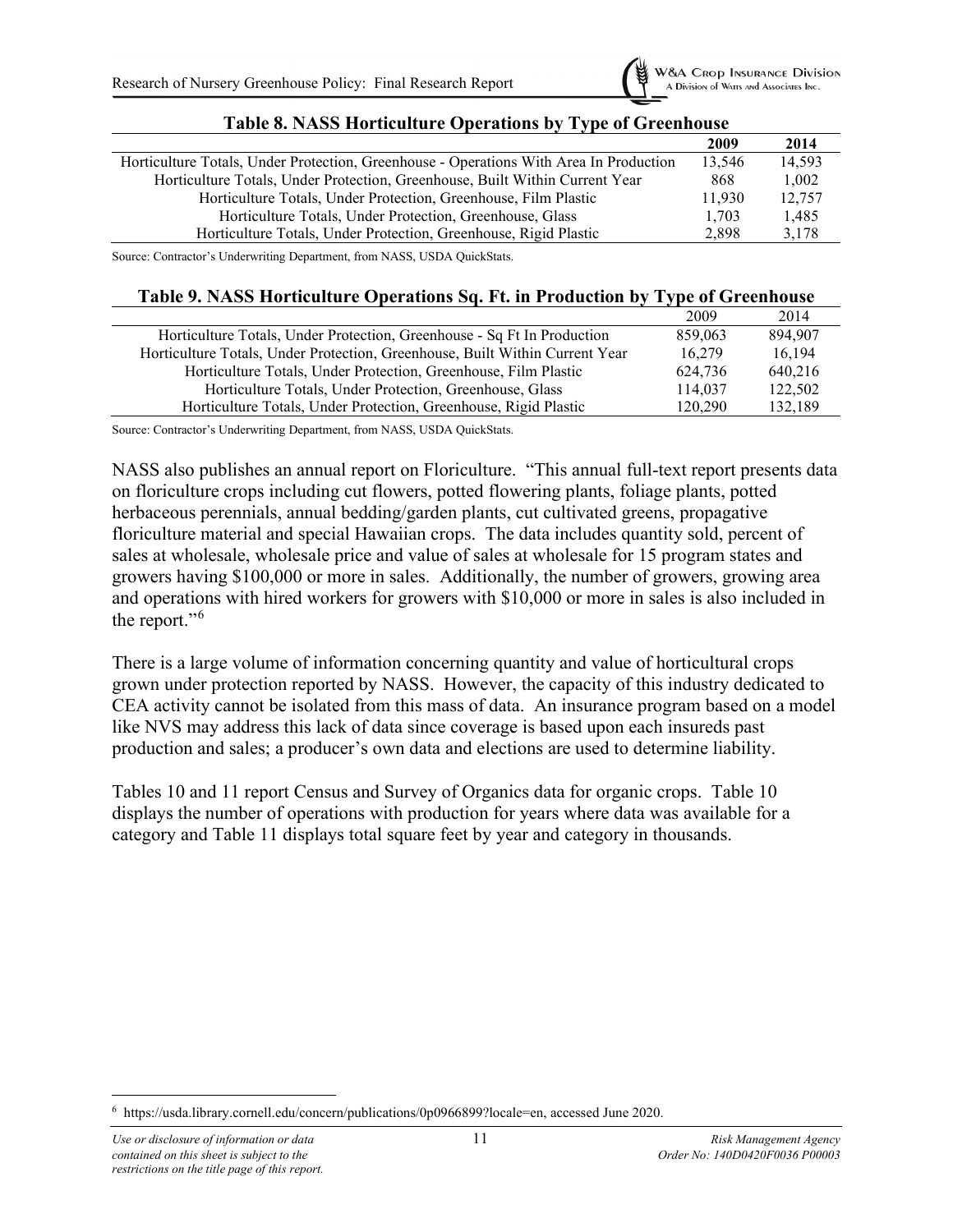

<span id="page-16-0"></span>

| Table 10. NASS Census of Agriculture & Survey of Organics. Total Operations with |
|----------------------------------------------------------------------------------|
| <b>Production.</b>                                                               |

|                                                                    | 2008 | 2014 | 2015 | 2016 |
|--------------------------------------------------------------------|------|------|------|------|
| Food Crop Totals, (Excl Mushrooms), Organic, Under Protection      |      |      |      |      |
| Nursery Totals, Organic, Under Protection                          |      | 248  | 78   |      |
| Propagative Material, Organic, Under Protection                    |      | 56   | 53   | 69   |
| Vegetables, Other, Incl Fresh Cut Herbs, Organic, Under Protection |      |      |      | 666  |
| Total                                                              | .198 | 304  |      | 828  |

Source: Contractor's Underwriting Department, from NASS, USDA QuickStats.

#### <span id="page-16-1"></span>**Table 11. NASS Census of Agriculture & Survey of Organics. Total Operations with Production. (Sq. Ft in Production) (Thousands)**

|                                                                    | 2008   | 2014  | 2015  | 2016   |
|--------------------------------------------------------------------|--------|-------|-------|--------|
| Food Crop Totals, (Excl Mushrooms), Organic, Under Protection      | 11,563 |       |       |        |
| Nursery Totals, Organic, Under Protection                          | 2.317  | 4.483 | 1.696 | 1.480  |
| Propagative Material, Organic, Under Protection                    |        | 1.173 | 2.793 | 5,775  |
| Vegetables, Other, Incl Fresh Cut Herbs, Organic, Under Protection |        |       |       | 10,304 |
| Total                                                              | 14.743 | 5.655 | 4.489 | 17.560 |

Source: Contractor's Underwriting Department, from NASS, USDA QuickStats.

Reviewing Tables 10 and 11, it can be seen there have been changes in the data categories tracked by NASS. These tables are intended to provide an overview of the organic data available from NASS relevant to CEA, as well as its limitations. Notice the first line of food crop totals (for both tables) only shows data for 2008. The next two lines show data for the last four Census reports. The final line of the table named "Vegetables…" was just added to the last census.

While most mushroom production is not reported by NASS as under protection or occurring in a greenhouse, most mushrooms are grown indoors in a highly-controlled environment. Mushroom production occurs in phases, from phase 1 composting to phase 6 "cropping." These stages typically occur in different climate-controlled rooms in a production facility. Table 12 provides an overview of total mushroom production by operation and total square feet in the United States.

#### **Table 12. NASS Census Total Mushroom Production**

<span id="page-16-2"></span>

|                                                | 2002       | 2007       | 2012       | 2017       |
|------------------------------------------------|------------|------------|------------|------------|
| Mushrooms - Operations With Area In Production | 462        | 462        |            | .261       |
| Mushrooms - Sq Ft In Production                | 48.339.412 | 45,308,740 | 37.416.059 | 36,281,409 |

Source: Contractor's Underwriting Department, from NASS, USDA QuickStats.

Reviewing Table 12, the number of mushroom operations has increased notably over the last four Censuses of Agriculture. The Contractor speculates that this may be due to an increase in the number of specialty mushroom operations as demand for specialty types has increased. This theory is given particular credence if it assumed specialty operations are smaller and the fact that the total number of square feet in production has declined each year.

In summary, Contractor was not able to identify any comprehensive source of data regarding CEA production of commodities. While data that provide a snapshot of the total production of various CEA crops exist, no datasets with consistent production and loss observations required for any type of crop insurance policy development were found. Periodic survey reports and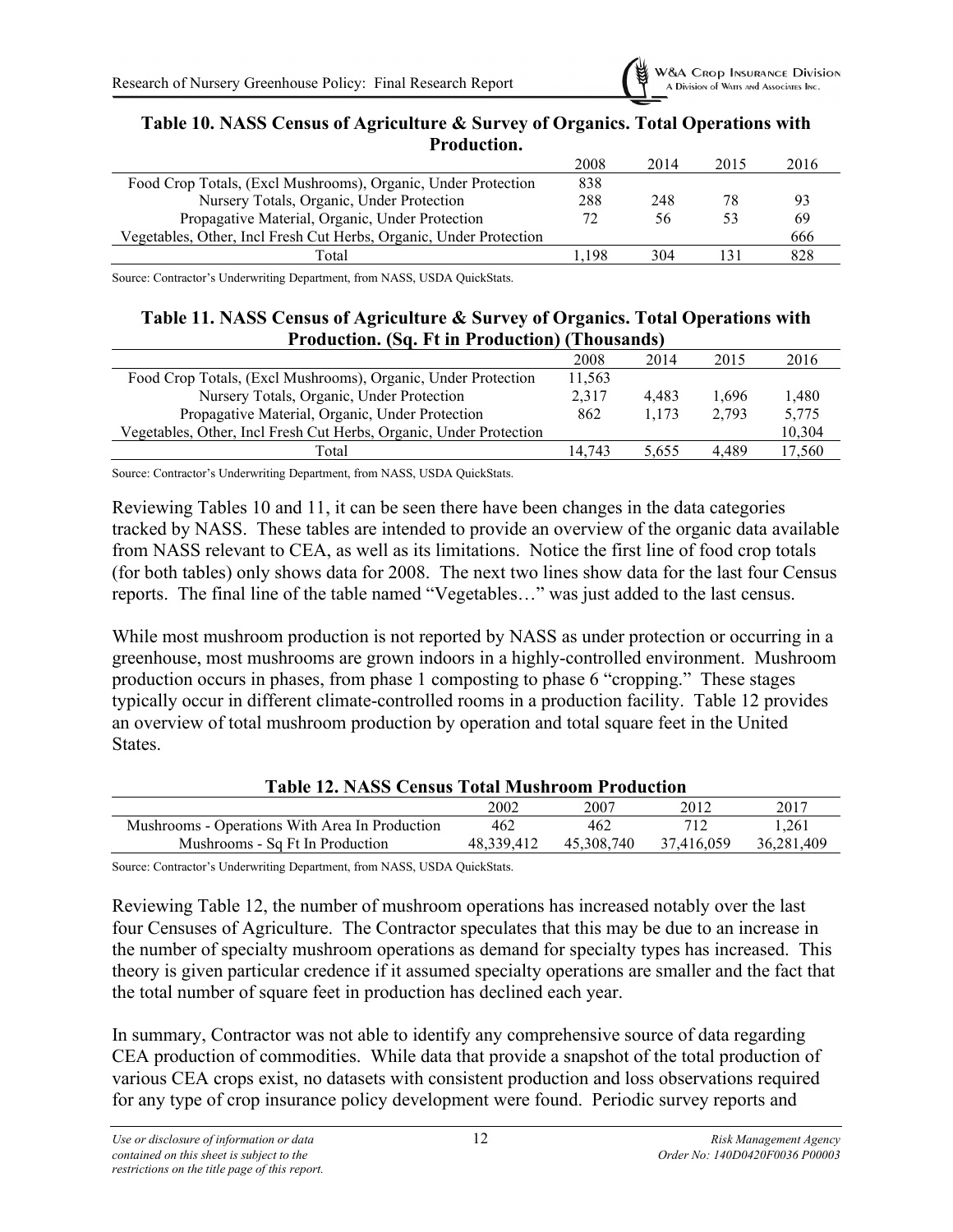

censuses released by NASS do not provide sufficient disaggregation to identify CEA production. In addition, it is not clear from the census instructions whether production in structures without a glass roof is reported.

#### <span id="page-17-0"></span>**II.B. CEA Production Risks**

The 2019 Global CEA Census, a joint project of Agritecture Consulting LLC and Autogrow Systems Limited, defined CEA as the practice of "…growing of crops while controlling certain aspects of the environment including lighting, temperature, humidity, irrigation, fertigation and other factors that influence plant physiological responses."<sup>[7](#page-17-1)</sup> This private Census defined characteristics of the industry, not quantities produced. The critical words of this definition are "controlling certain aspects." This infers that not all aspects of the environment need be controlled for a growing practice to qualify as CEA for the purposes of this census. This interpretation is enhanced by this source's identification of structures in which a form of CEA may be practiced, as listed below.

GREENHOUSE refers to a climate-regulated structure with walls and roof made out of a transparent material in which crops are grown.

ROOFTOP GREENHOUSE refers to greenhouse located on top of another building.

SHIPPING CONTAINER refers to a climate-regulated shipping container using only supplemental lighting (no sunlight) for crop production.

HIGH TUNNEL refers to crops covered with a canopy for protection against the elements and sometimes referred to as hoop houses or tunnel houses (not small backyard hobby tunnels). $^8$  $^8$ 

INDOOR FARM refers to crop production that utilizes artificial lighting instead of sunlight. This can include rooms, warehouses, factories and other converted indoor spaces.

VERTICAL FARMING is crop production that uses the vertical space. Plants can be stacked horizontally or in tall towers.<sup>[9](#page-17-3)</sup>

Note the definition of greenhouse as used by this organization differs from that used by the NASS Census reports. Under the NASS definition, only the roof needs to be transparent; the definition above states both walls and roof are transparent. This report also noted a lack of standardization of the term "greenhouse" among countries.

The Sustainable Agriculture Research and Education Program (SARE)<sup>[10](#page-17-4)</sup> identifies high tunnels primarily as a season-extending method rather than as a fully functional year-around controlled

<span id="page-17-1"></span><sup>7</sup> 2019 Global CEA Census. https://gallery.mailchimp.com/9a0e5ac03df5550dddf4bd821/files/e4f08841-b086-4976-ad53- 81d613c2597c/2019\_Global\_CEA\_Census\_Report\_Autogrow\_Agritecture.pdf?utm\_source=CEA+Census+2019&utm\_campa ign=d6dea4a854- AUTOMATION\_Welcome\_Message\_1&utm\_medium=email&utm\_term=0\_924fc70856-d6dea4a854- $402728638$ &mc\_cid=d6dea4a854&mc\_eid=7f7af97e92, page 8. Accessed March 2020.

<span id="page-17-2"></span><sup>8</sup> There is debate within the academic community regarding the sufficiency of high tunnels to meet the definition of CEA agriculture. They are included here as they are included in the referenced source material, but the reader should be aware that this inclusion is not representative of a broad consensus within the industry; in interviewing four experts, two included it and two did not.

<span id="page-17-3"></span><sup>9</sup> Ibid, page 8. Accessed March 2020.

<span id="page-17-4"></span> $10$  An activity based upon work supported by the National Institute of Food and Agriculture, U.S. Department of Agriculture, under award No. 2019-38640-29881. SARE Outreach operates under cooperative agreements with the University of Maryland to develop and disseminate information about sustainable agriculture. https://www.sare.org/.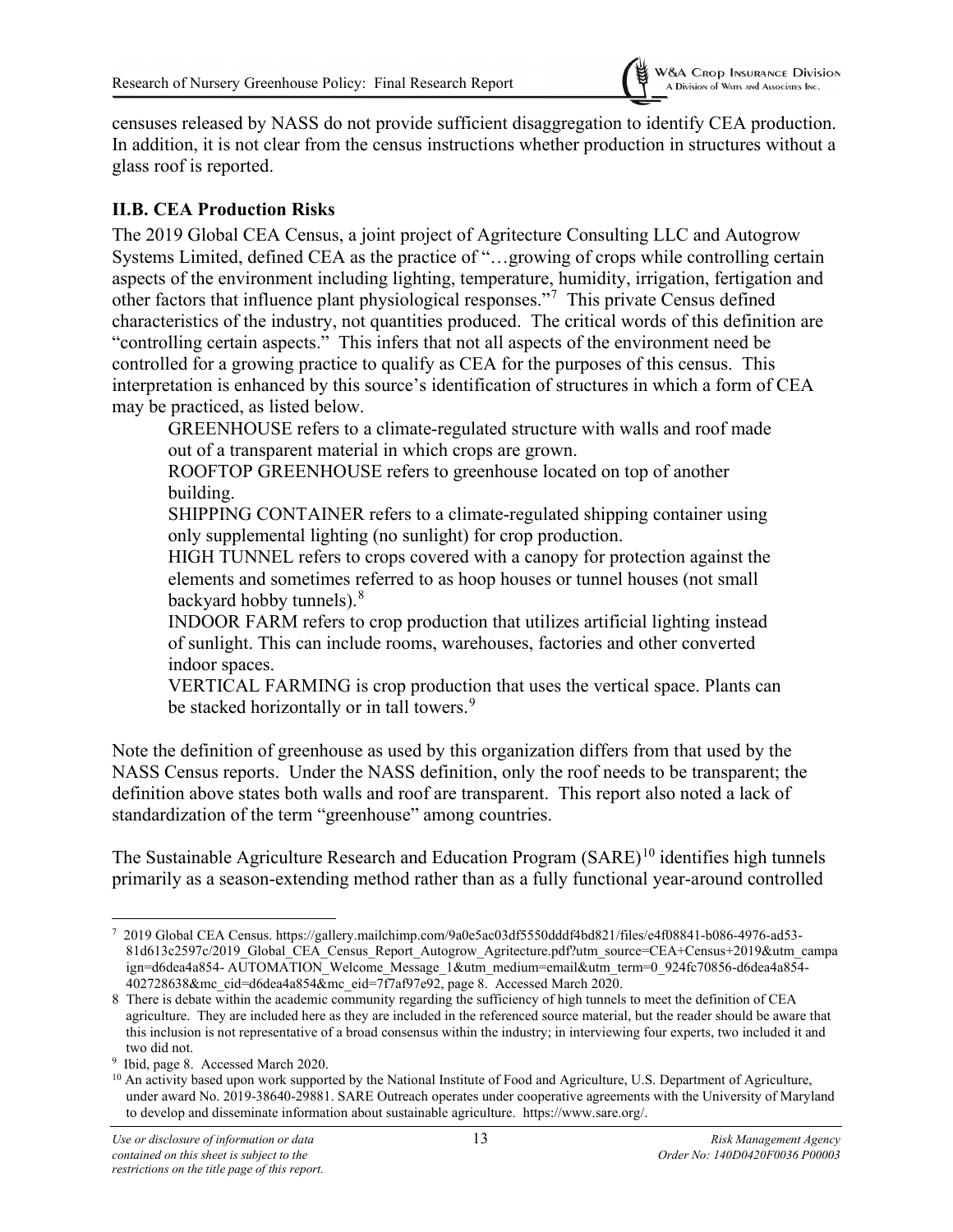

environment.<sup>[11](#page-18-0)</sup> This organization defines "High tunnels, or hoop houses, are simple greenhouselike structures over bare ground, without the elaborate heating and cooling systems of a greenhouse. They rely primarily on passive solar heating and passive ventilation."<sup>[12](#page-18-1)</sup> This difference indicates that generic terminology (such as "greenhouse") to identify CEA structures is not possible. Structures can range from plastic film covered frames to brick and mortar spaces. Production risks differ among type of structure and technology used. Development of a crop insurance policy for CEA activities will require definitions of structures within which CEA production can be insured. Ultimately, these definitions may vary based on the 'zone' in which the greenhouse is located, akin to the cold protection determinations used in nursery programs.

The amount of controls placed on the internal environment and the automation of those controls will have an impact. Production risks likely are substantially similar to those insured under the Nursery and NVS policies. Many of those production activities are conducted in greenhouses or similar structures dedicated to the growing of plants. The only difference is the emphasis of the coverage. Plants insured under the Nursery and NVS policies are largely ornamental in nature or are to be transplanted in a field to grow a crop. Much production in CEA structures is intended for human consumption – cut greens, hothouse tomatoes, and similar vegetables.

Some specific perils that can be postulated are:

- External temperatures that differ from the normal for the area in which the structure is located to such a degree that the system to regulate the temperature is overwhelmed and results in plant damage.
- Failure of the electrical power supply that cannot be corrected before damage to the insured plants occurs.
- Introduction of infested plant material from a third party that could not be detected by normal and usual quality control mechanisms.
- Unavoidable introduction of a pathogen by any vector. This pathogen may or may not be subject to destruction orders and protocols to clean and/or prepare facilities for housing plant material in future seasons.
- Windstorms or snowstorms that affect the structure, which then impacts the CEA production and/or inventory value.
- Products produced for human consumption that unknowingly have become contaminated, creating liability for recalls and potential sickness of buyers.

In listening sessions, participants acknowledged the variety of observed and potential risks, but also noted that any list would be inherently incomplete; the concept of Multi-peril crop insurance is to offer coverage for a broad range of potentially insurable causes. Moreover, this list or any other than could be developed can be criticized based on extenuating circumstances and management practices. For example, failure of the electrical power supply is a risk that can be minimized by including a standby generator on the property that automatically starts when the power fails. Offering crop insurance for this risk may cause a substitution of inputs: crop insurance premiums in lieu of capital investment. The scale of the operation has an effect on this

<span id="page-18-0"></span><sup>11</sup> https://www.sare.org/Learning-Center/Topic-Rooms/High-Tunnels-and-Other-Season-Extension-Techniques. Accessed March 2020.

<span id="page-18-1"></span><sup>12</sup> Ibid., pages 1-2. Accessed March 2020.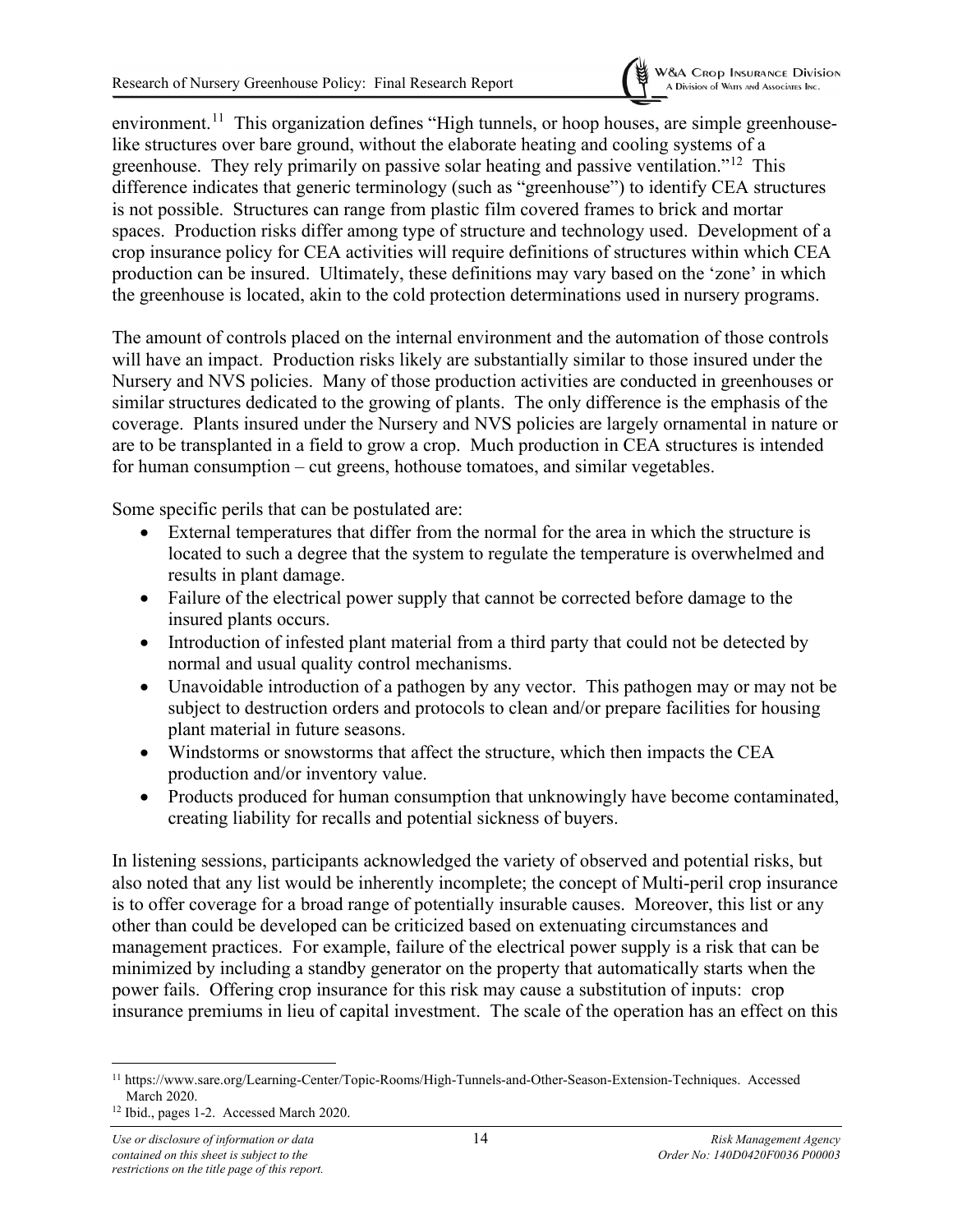

decision. Introduction of infested plant material may not be considered a natural cause of loss in various scenarios. Third party liability for damages caused by this peril may exist.

As an example of a production risk, APHIS "… announced on April 21 [2020] that it has confirmed the detection of Ralstonia solanacearum race 3 biovar 2 (RSr3b2) in a single variety of geranium plants located in a Michigan greenhouse. This particular type of Ralstonia, a bacterial plant pathogen, can cause a wilt disease in several important agricultural crops such as potatoes, tomatoes, peppers and eggplant. This is the first confirmed case of RSr3b2 in a U.S. greenhouse since 2004."[13](#page-19-0) This is an example of unavoidable introduction of a pathogen. RSr3b2 affects the ability of the plant to utilize water by affecting its roots, leading to wilting and death of the plant. APHIS determined the disease was introduced via cuttings imported from a growing facility in Guatemala that were received by 288 growers in 39 states.<sup>14</sup> The disease was introduced into the United States despite APHIS regulations governing the importation of "plants and vegetative parts that are for or capable of propagation, including buds, bulbs, corms, cuttings, layers, pollen, scions, seeds, tissue, tubers, and like structures."[15](#page-19-2)

This is the second introduction of RSr3b2 since 2000. An incident in 2004 affected growers in 27 states.<sup>[16](#page-19-3)</sup> There are no known treatments for plants infected with Ralstonia. Infected plants must be destroyed. There does not appear to be any program to compensate growers for plants that are destroyed. On its website, APHIS states "APHIS makes sure that all imported agricultural products shipped to the United States from abroad meet the Agency's entry requirements to exclude pests and diseases of agriculture."[17](#page-19-4) The disease was introduced despite these controls, which illustrates the risks growers face from this threat. This can be viewed as a loss due to a "natural cause" as required by the Act. The pathogen exists in nature, but its introduction into U.S. greenhouses represents a failure of the system of import controls managed by APHIS. Its introduction into the greenhouse falls beyond the reasonable scope of biosecurity management undertaken by the producer. It is envisioned this is a loss to be indemnified if appropriate management activities and protocols where in place. Underwriting guidelines and loss adjustment materials would need to include guidelines for the loss adjuster to work the claim and verify the insurability of the proximate peril.

Quantification of these and other production risks is difficult, but not impossible to estimate. Very few if any data are available to establish the frequency that these production risks occur or, when any of these occur, the severity. There are two observations in the case of RSr3b2 in the last 15 years. Compensation may be provided by APHIS whenever livestock or poultry must be destroyed to control the spread of disease. The Contractor was not able to find a similar program for plants, as is detailed in the next section.

Severity is influenced by the mix of plant types growing in the controlled environment, the susceptibility of each plant type to the cause of loss, and the insurance structure that is created. For example, establishing each plant type as a separate basic unit rather than all plants in the

<span id="page-19-0"></span><sup>13</sup> https://www.greenhousemag.com/article/ralstonia-michigan-greenhouse-usda/, reviewed June 2, 2020.

<span id="page-19-1"></span><sup>14</sup> https://huronhub.com/2020/05/12/usda-confirms-detection-of-destructive-plant-pathogen-in-michigan-greenhouse-geraniums/, accessed June 2020.

<span id="page-19-2"></span><sup>15</sup> APHIS, Plants for Planting Manual, p. 1-3.

https://www.aphis.usda.gov/import\_export/plants/manuals/ports/downloads/plants\_for\_planting.pdf, accessed July 2020. <sup>16</sup> Ibid.

<span id="page-19-4"></span><span id="page-19-3"></span><sup>17</sup> https://www.aphis.usda.gov/aphis/ourfocus/importexport, accessed June 2020.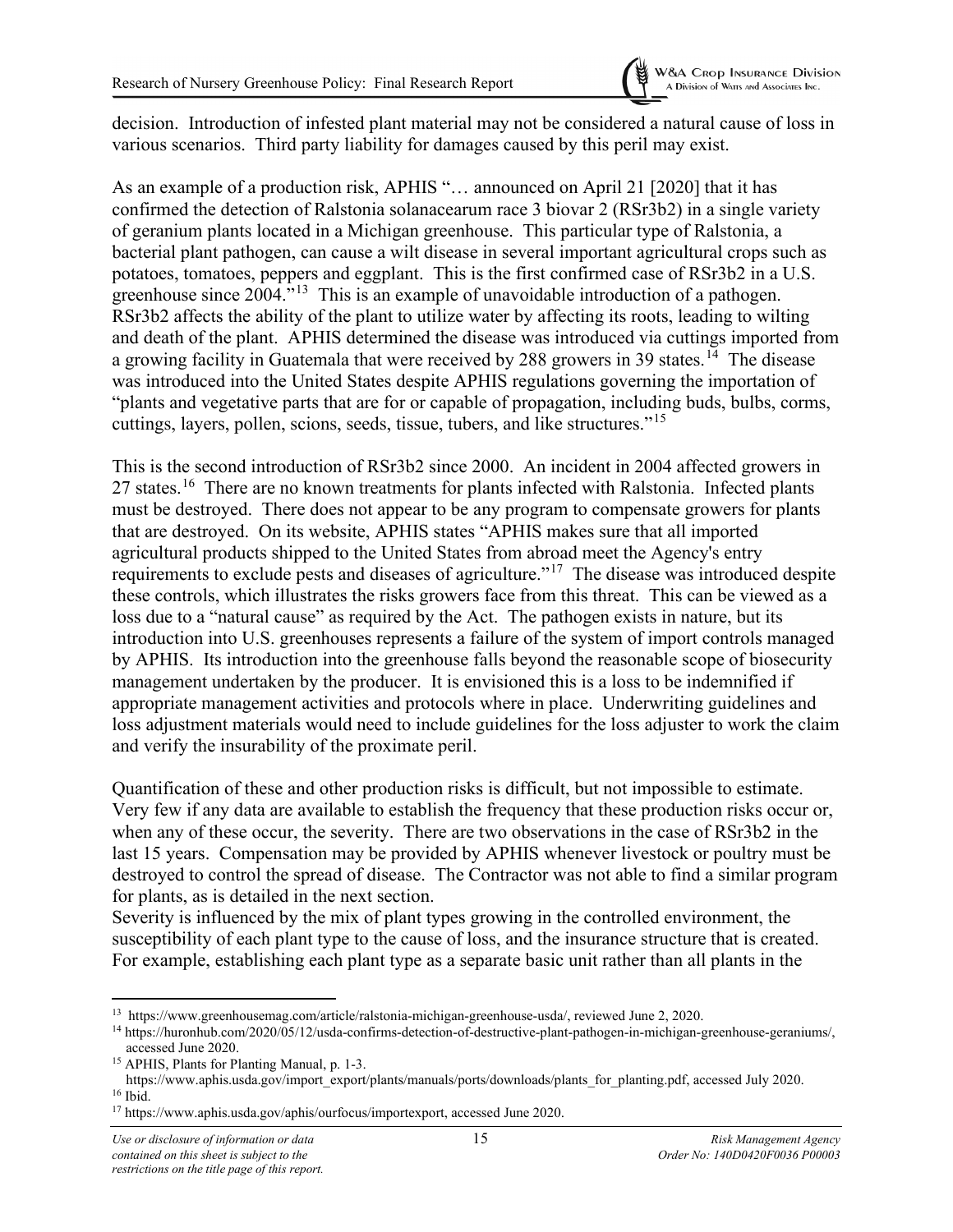

structure as a basic unit creates different risk environments. Experience from the existing nursery program may provide a basis for establishing initial premium rates that would be subject to updating as experience accrues. Analysis of the causes of loss under the nursery crop insurance program also may provide guidance.

By any traditional measure, the robust and detailed quantitative data that have traditionally been required to support a rate-making exercise for other crops (or classes of crops) do not exist for CEA. Loss events are infrequent and may be severe when they do occur. Previous developments, including that for the nursery and Whole Farm Revenue Protection programs (and their predecessors) provided the agency with broad discretionary authority to make rating assessments on often thin or broadly indicative data. This precedence offers a potential route to supporting ratemaking for CEA particularly if a single program to offer coverage for multiple species and growth processes are desired.

#### <span id="page-20-0"></span>**II.C. APHIS Compensation for Plant-Borne Pathogens**

In the listening sessions and throughout the research effort, the Contractor was regularly confronted with questions regarding the potential for risks like those posed by Ralstonia and similar pathogens to be borne not by crop insurance, but instead by APHIS. APHIS staff were not interviewed for this report, but the Contractor obtained information that was useful in assessing the differences in the authority granted by Congress to compensate losses endured by animal and plant agriculture.

The Animal Health Protection Act (7 USC Chapter 109) states "The Secretary, in writing, may order the owner of any animal, article, facility, or means of conveyance referred to in subsection (a) or (b) of this section to maintain in quarantine, dispose of, or take other remedial action with respect to the animal, article, facility, or means of conveyance, in a manner determined by the Secretary" 7 USC 8306(c). 7 USC 8306(d) states the Secretary "… shall compensate the owner of any animal, article, facility, or means of conveyance that the Secretary requires to be destroyed…" Compensation is to be based on the fair market value of the animal or thing that is destroyed. The amount of compensation may not exceed the difference between the fair market value and the amount the owner may have received from any other source. 7 USC 8316 states "… the Secretary may transfer from other appropriations or funds available to the agencies or corporations of the Department of Agriculture such funds as the Secretary determines are necessary for the arrest, control, eradication, or prevention of the spread of the pest or disease of livestock and for related expenses."

The Plant Protection Act (7 USC Chapter 104) provides the Secretary authority to "... quarantine, treat, or apply other remedial measures to any premises, including any plants, biological control organisms, plant products, articles, or means of conveyance on the premises, that the Secretary has reason to believe is infested with the plant pest or noxious weed…" (7 USC 7715(a)(2). This authority is substantially the same as that granted by the Animal Health Protection Act. However, the Plant Protection Act states the Secretary "may pay compensation" (7 USC 7715(e)) rather than "shall compensate" as stated in the Animal Health Protection Act. 7 USC 7716(a) allows a grower to bring an action for just compensation but only if "… the owner establishes that the destruction or disposal was not authorized under this chapter." 7 USC 7771 "Except as specifically authorized by law, no part of the money appropriated under this section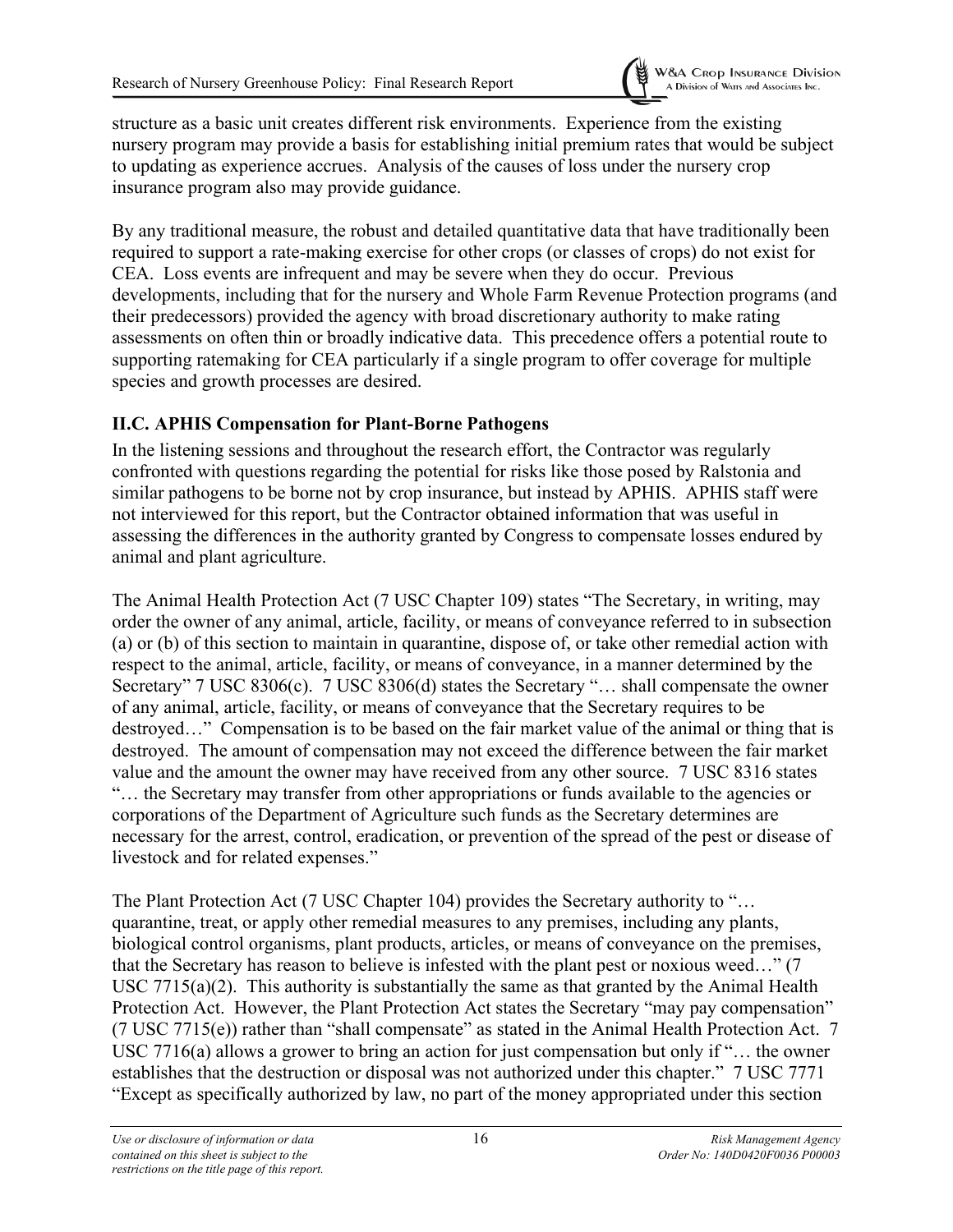shall be used to pay indemnities for property injured or destroyed by or at the direction of the Secretary."

The Contractor found the Animal Health Protection Act provides a framework for actions needed to provide compensation to growers whenever private property must be destroyed to prevent the spread of diseases. The Contractor found discussions of reasons for compensation for animal producers on the APHIS website.<sup>18</sup> No discussions regarding the lack of compensation for growers of plants were found. Since destruction of plants such as necessitated by the introduction of *Ralstonia* in 2020 is in the public interest, Congress may consider amendments to the Plant Protection Act to authorize compensation for growers of plants who are affected by depopulation orders.

#### <span id="page-21-0"></span>**II.D. Gaps in Production Data**

Since the Census of Agriculture and the Census of Horticultural Specialties each occur every five years, there is not a continuous annual history of production grown under protection. The Census of Agriculture occurs for years ending in 2 and 7; the Census of Horticultural Specialties occurs for years ending in 4 and 9. In both cases, the data are published several months after the end of the calendar year covered by the respective census. The Contractor was not able to identify any other source of data that would fill these gaps. As noted previously, the share of the production reported "under cover" in either census that qualifies as CEA is unknown.

#### <span id="page-21-1"></span>**II.E. Alternative Data Sources**

An exhaustive search of the internet failed to identify any viable alternative data source. Attached in Appendix A are the numerous sites reviewed for usable state, regional, and national crop insurance data. None was found that would provide sufficient data to meet sufficiency standards for quantitative risk assessment.

## <span id="page-21-2"></span>**II.F. CEA Risk Frequency and Severity**

The lack of continuous reliable data concerning CEA production at a micro level makes it difficult to properly assess risk frequency and severity. As indicated previously, the most likely source of reliable data is the experience database for the Nursery Crop Insurance Program.

Several research institutions have dedicated resources to study CEA. The focus of this research revolves around the mechanics of producing crops in this manner and the applicability of the process to urban agriculture. Among these institutions are the Controlled Environment Agriculture Center at the University of Arizona (https://ceac.arizona.edu/); the Controlled Environment Agriculture (NEMALI Lab) at Purdue University (https://www.purdue.edu/hla/sites/cea/); the SARE organization previously cited; and others.

## <span id="page-21-3"></span>**II.G. Identified Risk**

Insurable weather risks that can affect CEA production result from infrequent climatic and meteorological events such as hurricanes, tornadoes, extreme events of heat or cold, and similar

<span id="page-21-4"></span><sup>18</sup> See, for example, "Why Compensation?"

https://www.aphis.usda.gov/animal\_health/emergingissues/compensation/downloads/appraisalclass\_ycomp0209.ppt, accessed February 2021.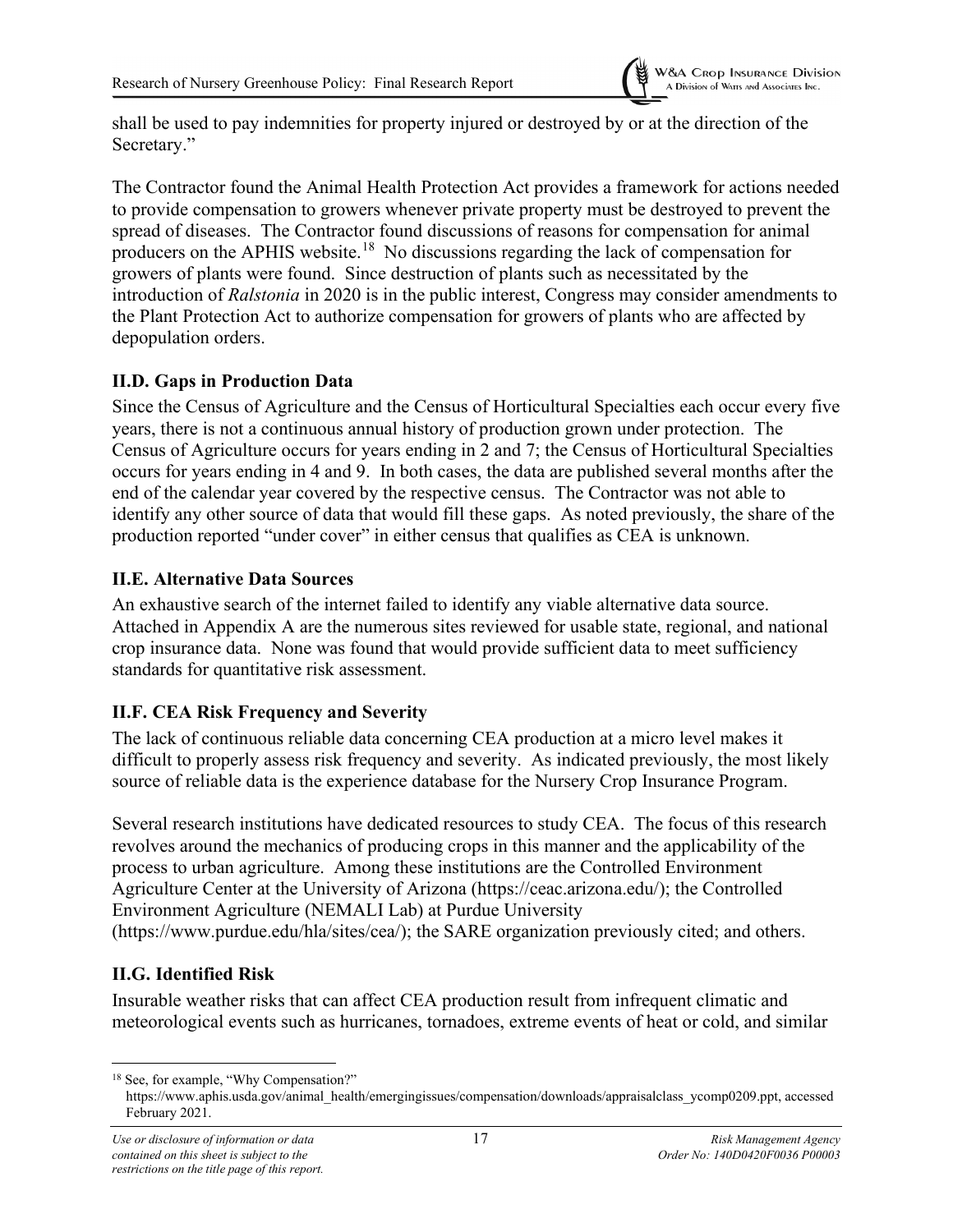

causes. Other causes beyond the control of the producer involve unavoidable introduction of contaminated materials or pathogens via unknown or uncontrollable disease vectors. The latter perils may be insurable under crop insurance. The introduction must be due to an unavoidable natural cause under the terms of the Act.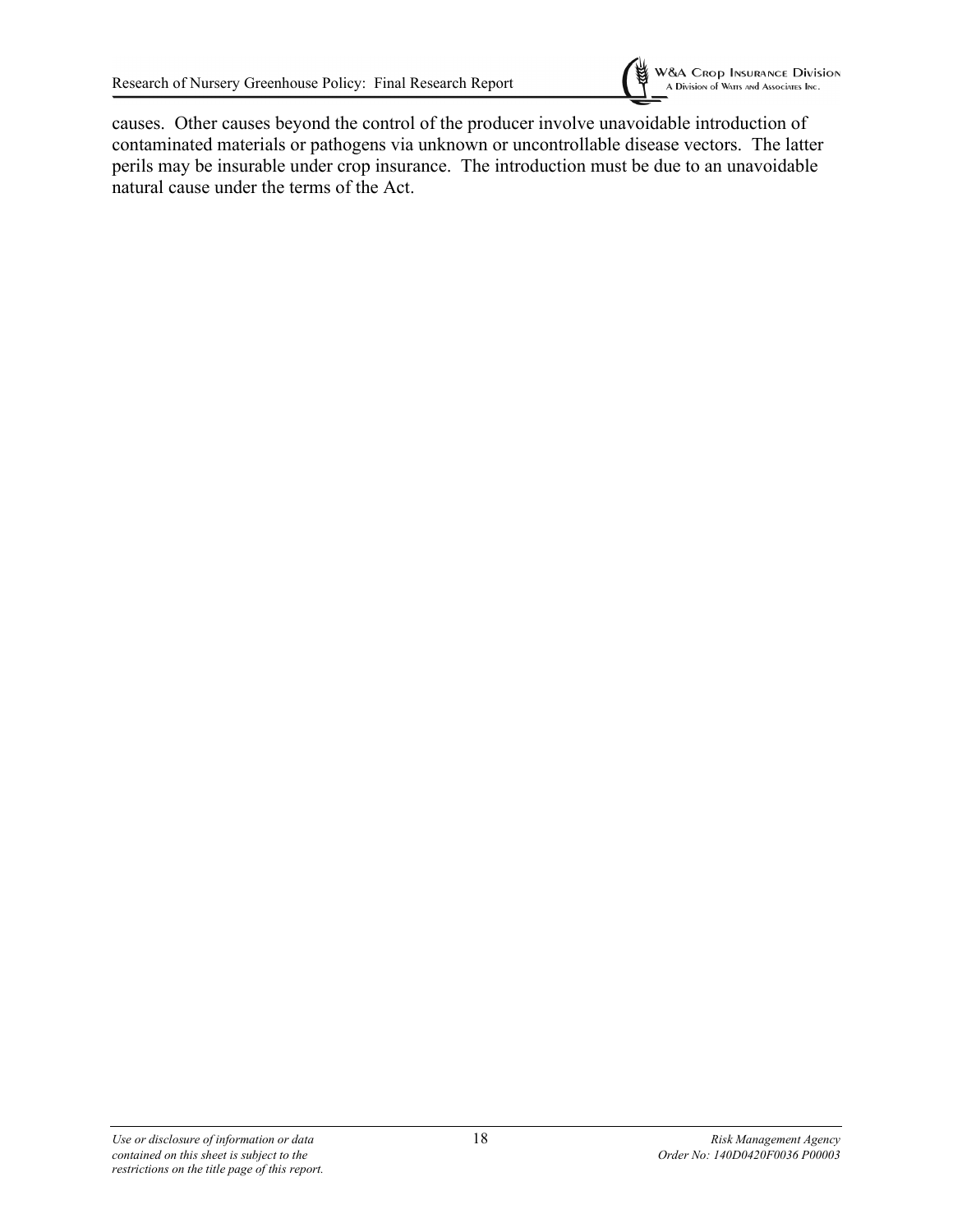

## <span id="page-23-0"></span>**III. ISSUES ANALYSES**

Since CEA as defined herein is conducted within buildings rather than in the open as is the case with most agricultural production, there is substantially lesser exposure to catastrophic events such as droughts. Exposures to windstorms are lessened but the degree of reduction is a function of the type of structure. The potential for collapse of the structure due to high winds or snow load is a function of the type of structure. A brick and mortar building such as a converted manufacturing facility provides much greater protection than a plastic film greenhouse. Many risks associated with the collapse of a structure are insurable with private sector insurance policies, but the damage to CEA plants within the building are not insured.

## <span id="page-23-1"></span>**III.A. CEA Inventory Methodology**

The 2019 NASS report previously cited identifies 19 different types or classes of products reported by respondents. Most are perishable products for direct human consumption of the entire plant (excluding roots) such as leafy greens, herbs, and mushrooms. However, some commodities are harvested fruits or seeds. The inventory methodology most likely differs among commodities. Leafy greens (various lettuces, arugula, etc.) are short-season commodities intended for consumption shortly after harvest. Growers likely have "crops" of more perishable commodities in various stages of growth to supply product continuously, especially if the CEA facility is in an urban area with a steady clientele. Tree nuts and similar commodities may tend to be of a seasonal nature, requiring a different inventory methodology. The Contractor was not able to find a discussion of inventory methodologies for CEA activities.

## <span id="page-23-2"></span>**III.B. Causes of Damage**

As with most other elements of this report, the Contractor was not able to unearth literature regarding specific causes of damage that may affect CEA activities. A CEA facility is an atmosphere within which the grower can control some or nearly all aspects of plant growth. Causes of loss most likely are similar to those covered by the Nursery and NVS policies, though may have a reduced frequency and potentially lesser severity. Causes of loss insured under the cited crop policies are: adverse weather conditions, fire, wildlife, earthquake, or volcanic eruption. Some of these have limitations or conditions upon applicability. In addition, loss in plant values is insured under specified conditions, as are failure of the irrigation water supply and loss of or reduction in power. Disease or insect infestation may be covered if there is no effective control measure. In practice, this also means the disease or insect infestation is covered if the control measure was applied but was rendered ineffective by a covered cause of loss, and re-application was not possible or allowed by the Environmental Protection Agency license before damage occurred. Damage due to cold temperatures is a covered cause of loss provided adequate cold weather protection has been provided but was not effective for reasons stated in these policies. Damage to plants due to collapse or failure of buildings or structures is covered if such damage was due to a cause of loss specified in the crop provisions. Damage to the structure itself is not insured under Federal crop insurance policies although commercial insurance is available.

These causes of loss have varying degrees of applicability for CEA production. Production in a masonry building with full control of all elements of plant growth will have relatively few applicable causes of loss. Production in a seasonal structure with more limited means of controlling all elements of plant growth will face greater potential for loss.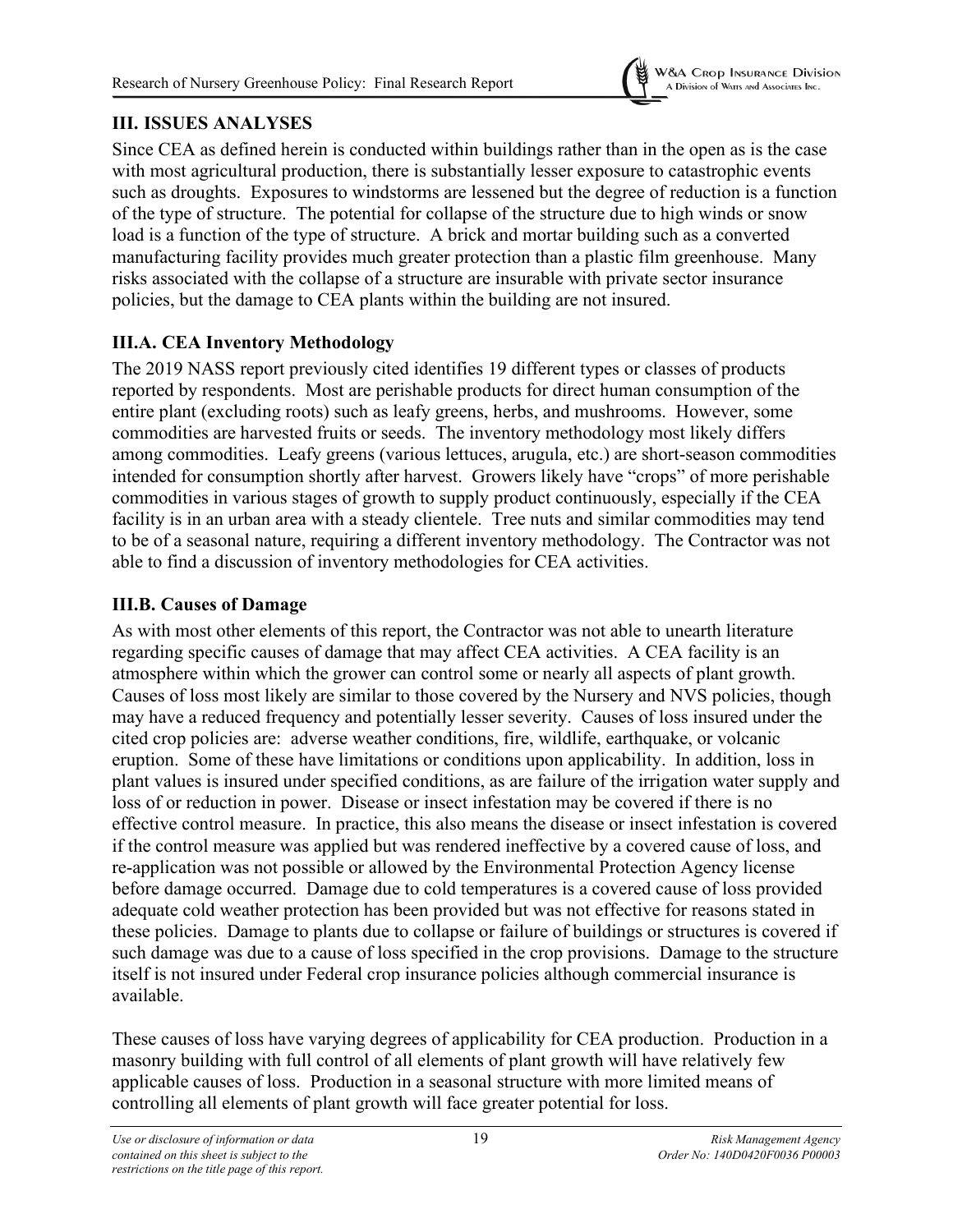

### <span id="page-24-0"></span>**III.C. Potential Unit Structure and Underwriting Issues**

The production practices employed by the CEA industry are comparable in most respects with those employed by the nursery industry. Indeed, NASS classifies nursery as a subset of horticultural specialties in its reports. The Nursery and NVS crop insurance policies define a basic unit as all plants in a practice, where practice is defined as container- or field-grown. Each of these basic units may be subdivided into additional basic units representing each insured plant type, where plant type is either defined as a specific grouping of identified plants (Nursery) or as plants with a specific scientific classification (NVS). In practice, since no additional premium cost exists for the choice of additional basic units, the grower is free to sub-divide the large basic unit (all plants of all insured plant types) into separate basic units each consisting of a specific group of plants.

The Contractor has not found any information that suggests the appropriate approach for CEA would differ from the precedent established by the Nursery and NVS policies. Unlike any other current Federal Crop Insurance program, seasonality of CEA production may be entirely independent of the conventional calendar. Plantings, growth, harvest, and resetting of the production cycle may occur simultaneously for different production cohorts of the same crop on any given day of the year in some CEA environments. While Nursery and NVS allow for continuous enrollment, there is unquestionably a seasonality in production cycles that would not necessarily apply to CEA. This provides special, but not insurmountable, challenges in integrating with RMA systems and procedures.

## <span id="page-24-1"></span>**III.D. Appropriate Approach for Loss Adjustment**

Since production under CEA conditions substantively is similar to nursery, it follows that the principles established for the Nursery and NVS crop insurance policies should guide determinations regarding loss adjustment for CEA.

The Nursery crop insurance policy requires the loss adjuster to determine the value of the plants in the basic unit prior to the occurrence of the loss event and the value of those same plants after the damage has occurred. Values per plant before damage occurs are based on the catalogs used by the grower to market the plants but that value cannot exceed the amount established by the Plant Price Schedule, a document published by RMA. The loss procedures require the loss adjuster to assign each plant in the basic unit to one of ten groups, ranging from no damage to total destruction to determine the value after damage has occurred. Over- and under-report factors must be established if the value of the plants before damage differs from the value established when insurance attached or as that value was increased by supplementary reports filed by the insured. The indemnity amount is the difference between the two values (pre- and post-loss) determined by the loss adjuster, with adjustments for over- or under-reporting.

NVS requires the grower to assign a total value to the plants in each basic unit. The loss adjuster determines the value of the plants in a unit before damage. The loss adjuster selects a random sample of the plants in each basic unit with damage and assigns each plant in the sample to one of four categories. The NVS procedure gives the grower the opportunity to determine that a damaged plant can be rehabilitated or that it cannot be rehabilitated. After agreement between the loss adjuster and the grower about the amount of damage, the amount of loss is determined. The overall percent of damage to the unit is determined from the samples. The indemnity is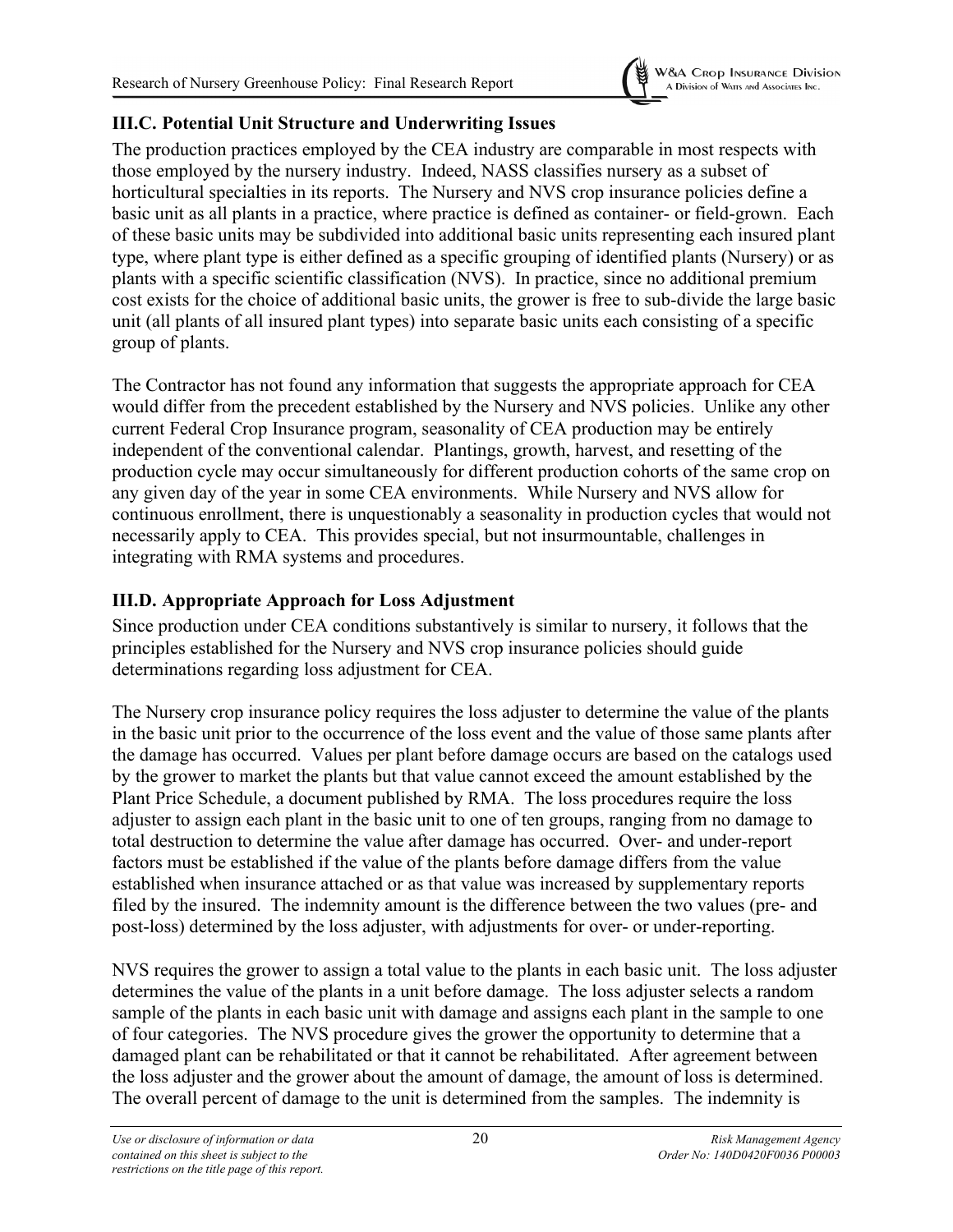

based on the damage percentage determined by the loss adjuster and the lesser of the value of the plants declared by the grower or the pre-loss value the loss adjuster determined to exist.

While both are somewhat more complex than this general description infers, the process for Nursery is much more time-consuming.

The NVS procedure presently is in trial status since Crop Year 2021, the first year the plan has been offered. Based on the evidence obtained regarding production practices under CEA, the Contractor believes that a process similar to that used for NVS will be appropriate for CEA. Certain adjustments in the methods most likely would be needed since the plants may not be in individual pots or in individual plantings in-ground.

#### <span id="page-25-0"></span>**III.E. Price Determination Concerns**

There are numerous plant crops within each category identified in Tables 1 and 2. For example, Agricultural Marketing Service (AMS) reports shipping point and wholesale market prices for fourteen different types of lettuce.<sup>[19](#page-25-1)</sup> Lettuce presumably is included in the category "cut cultivated greens" included in Tables 1 and 2. The category most likely includes more than lettuce. Spinach, kale, and other greens likely also are included, each of which also are likely to include several sub-types. The sheer number of products to be priced precludes any consideration of a standard Actual Production History (APH)-type policy wherein RMA is required to establish a price election prior to the sales closing date. Accordingly, the Contractor considered other approaches to establish an insurance guarantee.

There are no futures market for the commodities grown in the CEA environment. A marketbased approach for projected and harvest prices such as that used for the Revenue Protection plan of insurance is not possible.

Another option considered is the Whole Farm Revenue Protection policy (WFRP). This insurance plan depends on the Schedule F filed with the filer's Internal Revenue Service (IRS) Form 1040. Under this insurance plan, prices are not needed to establish the insurance guarantee or to determine the amount of losses. According to IRS Publication 225, "You are in the business of farming if you cultivate, operate, or manage a farm for profit, either as owner or tenant. A farm includes livestock, dairy, poultry, fish, fruit, and truck farms. It also includes plantations, ranches, ranges, and orchards and groves." The principal agricultural activity codes used to identify the type of farming business include 11400, "Greenhouse, nursery, & floriculture production."[20](#page-25-2) The principal business codes for Schedule C of the IRS Form 1040 do not include these business groups.<sup>21</sup> Thus, CEA activities appear to be included within the filers who must use Schedule F to report the profit and loss from farming activities.

While WFRP would be available to CEA operators, major modifications are needed to make it usable. The plan is oriented toward diverse farming operations within which a variety of crops present different risk profiles, increasing the potential for reduced indemnities due to the losses from one crop being offset by sales values greater than the guarantee from other crops.

<span id="page-25-1"></span><sup>&</sup>lt;sup>19</sup> https://www.marketnews.usda.gov/mnp/fv-nav-byCom?navClass=VEGETABLES&navType=byComm, accessed July 2020.

<span id="page-25-2"></span><sup>20</sup> https://www.irs.gov/pub/irs-pdf/f1040sf.pdf, accessed July 2020.

<span id="page-25-3"></span><sup>21</sup> https://www.irs.gov/instructions/i1040sc#idm140229426649440, accessed July 2020.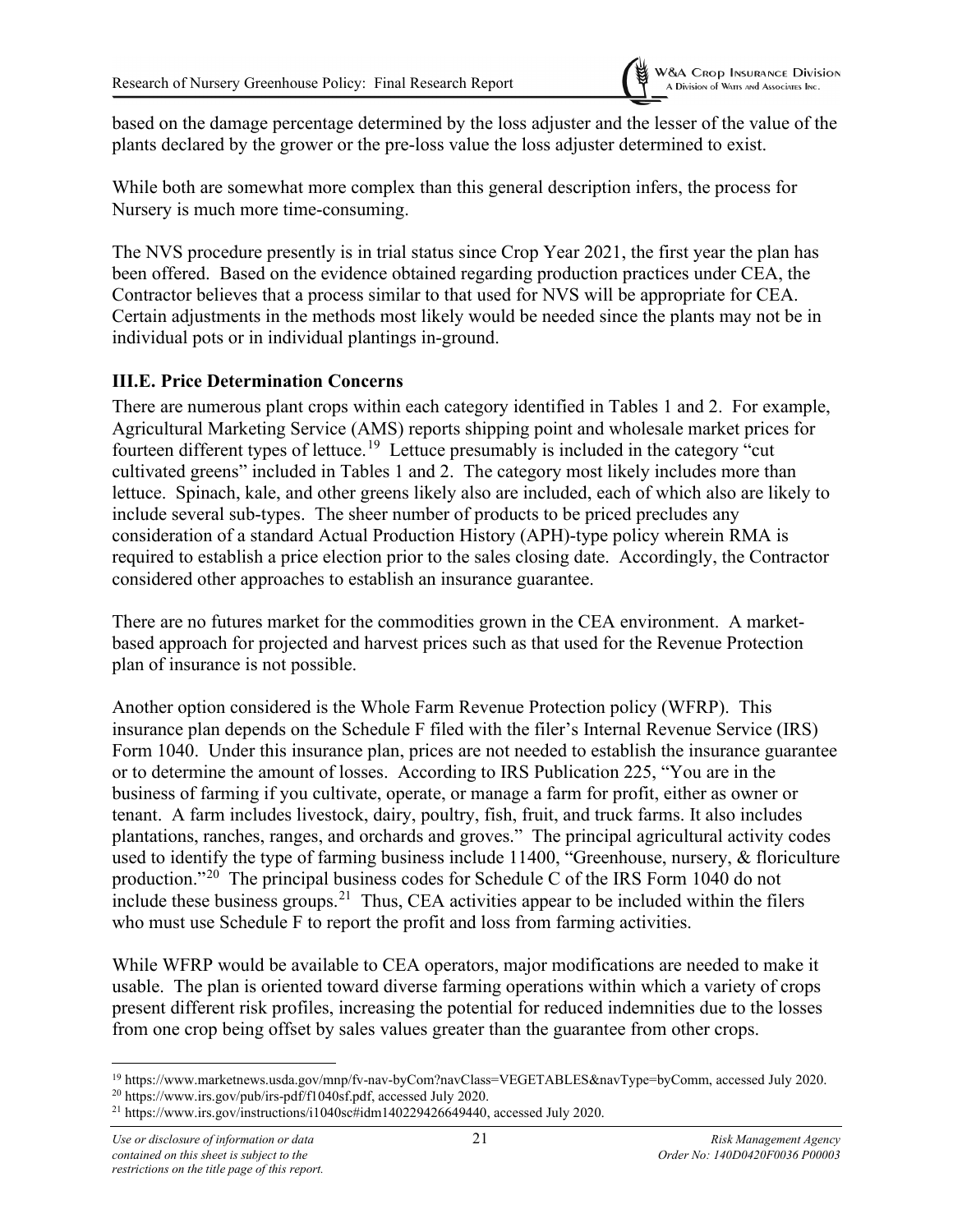Nursery/Greenhouse is a WFRP commodity code with a Rating Commodity Name Nursery (FG and C) (sic). Hence, all plants in a nursery/greenhouse are a single commodity with no diversification possible. Nursery operators have not expressed interest in WFRP.

The Nursery policy depends on a Plant Price Schedule (PPS) that establishes the maximum value of a specific plant whenever the grower's catalog establishes a higher price. The NVS policy, on the other hand, allows the grower to establish a stated amount of insurance for all plants within each insured plant type while the loss amount is based on the actual value of the plants that exist at the time of loss or the stated amount of insurance established by the grower. The grower is allowed to establish an amount of insurance based on a value less than the actual value under NVS whereas a penalty is assessed for loss adjustment purposes if the actual value at time of loss is less than the insurance value under the Nursery crop insurance program. Under NVS, sales invoices are the preferred method to establish the value of the plants when a loss occurs. However, for Nursery, the value is the lesser of the price (less the maximum possible discount) the producer lists in the nursery's catalog or the price contained in the PPS.

The method used for Nursery is costly to implement (developing the PPS), costly for establishing the guarantee, and costly for establishing the amount of loss. The approach used for NVS simplifies the process. It is less costly to deliver since the actual value of the inventory is established only at the time of loss, not twice as required by the Nursery policy.

The Actual Revenue History plan of insurance allows the grower to establish the insurance guarantee on the basis of historical earnings from sales of the commodity. The process for establishing the insurance guarantee is based on the grower's records of acreage planted or in production, quantity produced, and the value of sales. At issue with CEA is the measurement of a variable equivalent to acreage. The Contractor could not identify a variable that would reliably supplant acreage.

Another plan of insurance recently introduced is Production and Revenue History (PRH). This plan, effective for crop year 2021, is based on a per acre average of historical production or revenue. Again, the Contractor could not identify a variable for greenhouses that would reliably supplant acreage to apply across a range of potential insurable operations.

The information developed to this point of the project supports NVS as the basic model for insuring CEA as a crop insurance program.

#### <span id="page-26-0"></span>**III.F. Coverage Offered by Private Insurance Carriers and Federal/State Programs**

Private insurance coverage is available for many of the business needs of the CEA industry. One policy in particular is described as follows. Hortica© a brand of the Sentry Insurance Group, offers a Business Package Policy that includes property coverage among other insurance coverage such as commercial liability, workman's compensation, etc. A spokesperson stated "The property coverage covers greenhouses, buildings, and what the company refers to as "business personal property," such as fixtures, equipment and the plants themselves... Plants are perishable, so growers need coverage for utility interruptions and equipment breakdowns to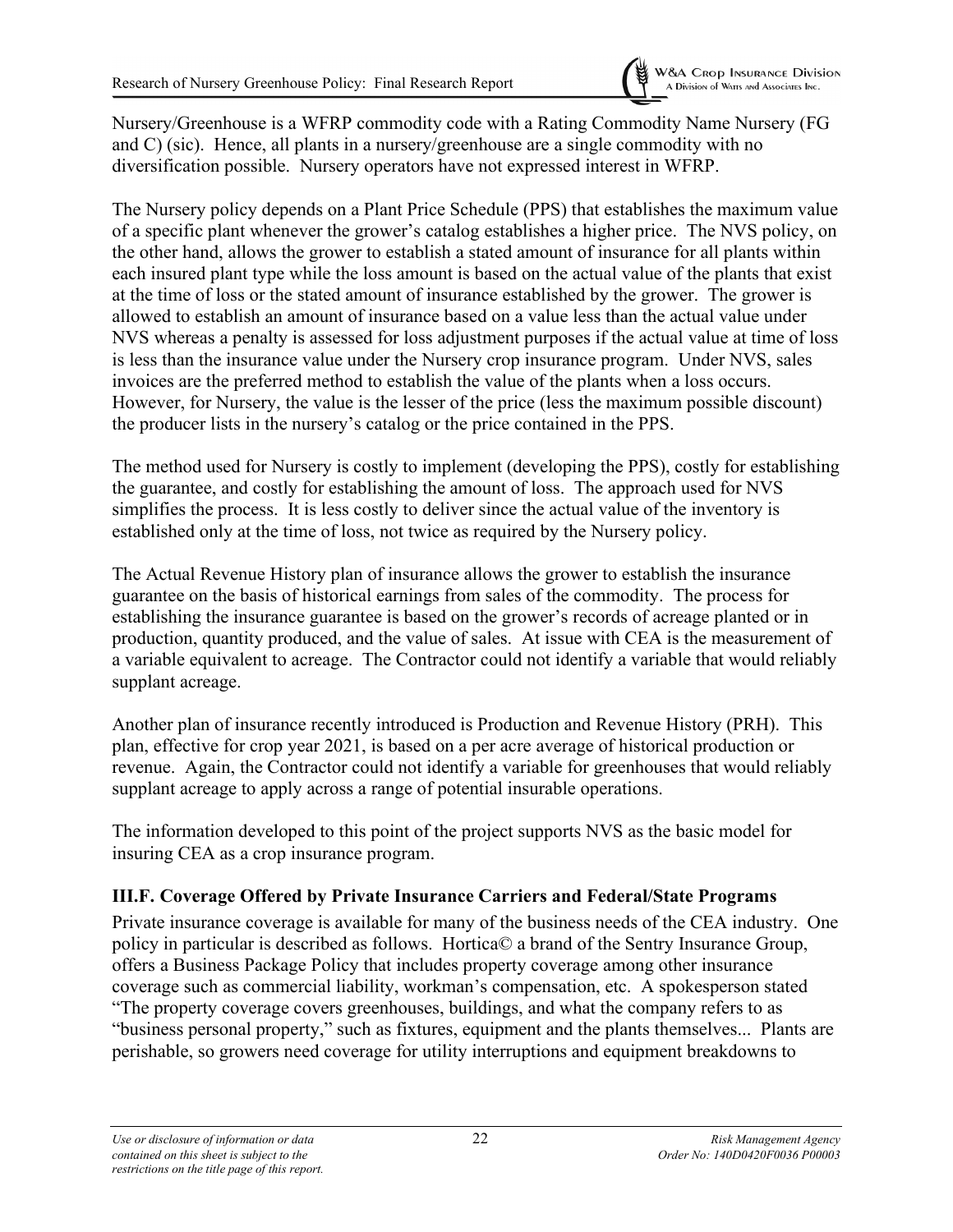

protect them..."<sup>[22](#page-27-1)</sup> This description does not clearly state if damage to the structure or failure of utilities is required before damage to plants is insurable. Damage due to introduction of infected plant material may not be covered.

#### <span id="page-27-0"></span>**III.G. Limitations of Nursery/CEA Policies**

A meaningful share of the commodities grown using CEA are produced using aeroponics, aquaponics, or hydroponics and, in some cases, by planting in soil.<sup>[23](#page-27-2)</sup> These production techniques can be defined as follows:

- **Aeroponics** the growing of plants by suspending their roots in the air and spraying them with nutrient solutions. [24](#page-27-3)
- **Aquaponics** a system of growing plants in the water that has been used to cultivate aquatic organisms.<sup>25</sup> In many systems, water is first used to produce fish.
- **Hydroponics** a specialized method of growing plants in a soil-free solution that provides all the nutrients necessary for growth.<sup>[26](#page-27-5)</sup> Alternatively, "growing plants without soil & controlling the root zone conditions (water, nutrients, oxygen, temperature) using a complete nutrient solution with every watering (water  $+$  mineral nutrients) with or without an aggregate medium to support the roots (aggregates include sand, gravel, perlite, rockwool, coco coir, etc.)."<sup>[27](#page-27-6)</sup>

Commodities grown under CEA conditions include lettuces and other greens for salads, cucumbers, tomatoes, many other fresh vegetables, cut flowers, fruits, and others as demonstrated by Table 1. Many of these are severed from either the roots or the plant itself (e.g., tomatoes) when sold. The existing Nursery policies require the *plants* to be sold with roots attached. The existing Nursery programs do not attach to the product of a plant, such as a cucumber, a flower seed, a tomato, etc. Products of the insured plants under Nursery or NVS may be harvested and sold but insurance never attached to those products. The fundamental aim of these existing policies is to insure entire plants meant for sale.

The current nursery policies insure the container grown practice and the field grown practice. Container grown for the purposes of the Nursery policy is defined as "A nursery production practice in which plants are grown in standard nursery containers: above the ground; placed in the ground; or when placed in another standard nursery container in the ground (i.e., pot-in-pot)." Container grown for the purposes of the NVS policy is the same as the Nursery policy except the words "… or in an appropriate medium for production of nursery plants (e.g., in a hydroponic tank …)" are inserted following the reference to standard nursery containers. Standard nursery containers are defined as "Rigid containers that have a minimum dimension greater than or equal to 5/8 inch, unless otherwise provided by the Special Provisions, at the widest point of the container interior, above-ground fabric grow bags, and other types of containers specified in the Special Provisions that are appropriate in size and provide adequate drainage for the plant. Inground fabric 'grow bags', balled-and-burlapped, and trays (flats) without individual cells are not considered standard nursery containers." Insurable plants cannot be "… produced in nursery

<span id="page-27-1"></span><sup>&</sup>lt;sup>22</sup> https://www.greenhousemag.com/article/main-types-insurance-greenhouse-operations/, accessed March 2020.<br><sup>23</sup> 2019 Global CEA Census, pages 23-24.

<span id="page-27-2"></span>

<span id="page-27-3"></span> $24$  https://www.merriam-webster.com/dictionary/aeroponics

<span id="page-27-4"></span><sup>25</sup> https://www.merriam-webster.com/dictionary/aquaponics

<span id="page-27-5"></span><sup>26</sup> https://ceac.arizona.edu/Node/28

<span id="page-27-6"></span><sup>&</sup>lt;sup>27</sup> https://ceac.arizona.edu/sites/default/files/Chapter%201\_0.pdf, page 1.1.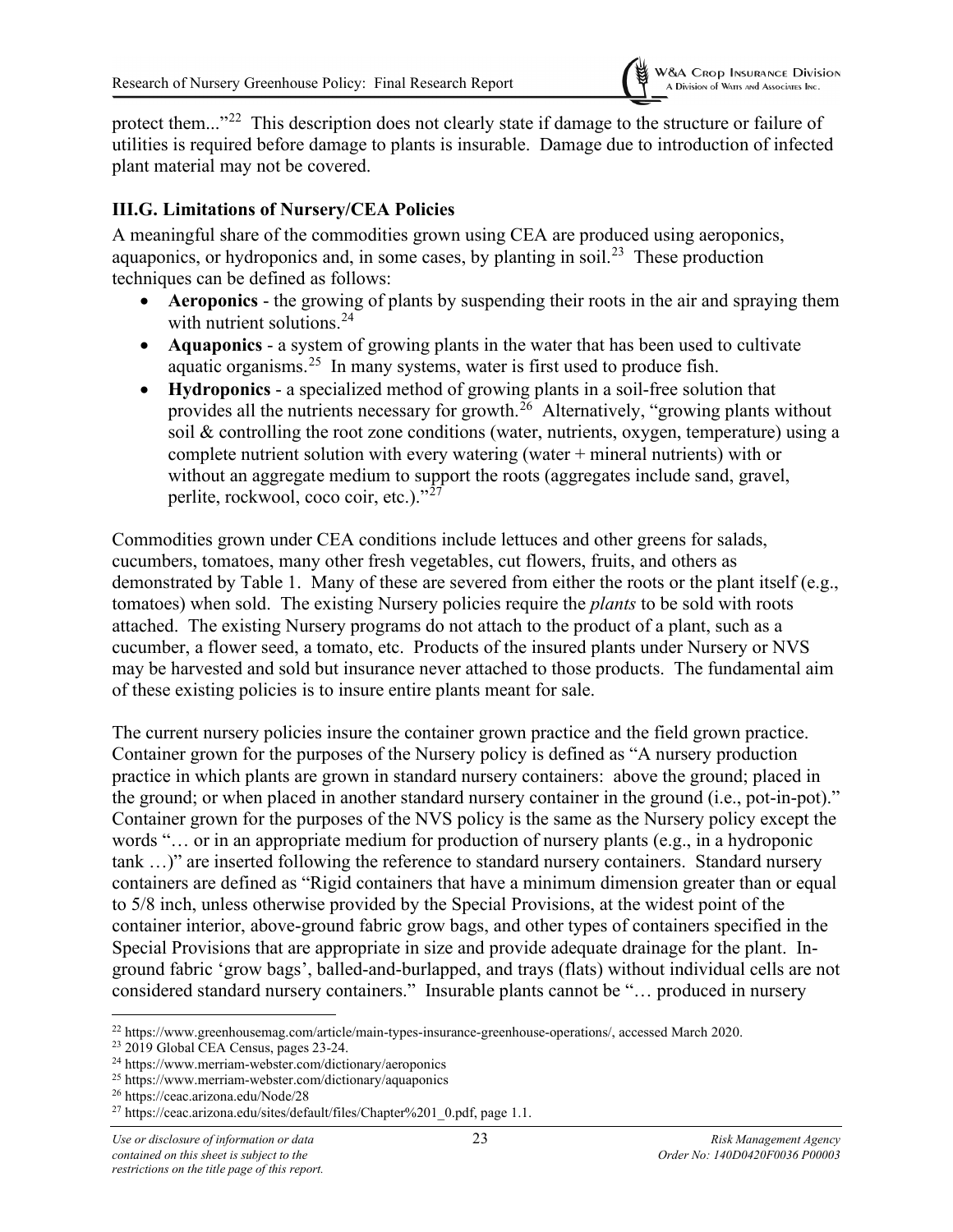containers that contain two or more different genera, species, subspecies, varieties or cultivars." The plants must be "… grown in an appropriate medium." (Nursery Crop Provisions, section 8(h)).

The plants insured by the current nursery policies must be sold with the roots attached and the plants must be offered for sale, among other conditions. Many plants are grown in the CEA environment to produce fruit and vegetables. The plants are not offered for sale.

Because of these substantive differences in production practice and the products offered for sale, substantial revisions to the terms of either the Nursery or the NVS crop insurance policies would be needed to extend coverage to CEA production.

#### <span id="page-28-0"></span>**III.H. Alternative Policy(ies) or Option(s) to Nursery/CEA**

An option to the existing Nursery and NVS policies essentially would be a re-write of many terms and conditions of those policies. Those policies are oriented toward production of plants grown in a planting medium with the goal of marketing the plant itself. The Nursery and NVS policies allow harvesting of mature fruits from the plants, but that production is not insured. Only the plant itself is insured and it must be intended for sale as a living plant. Much CEA production does consist of plants for sale (e.g., lettuces) but the roots may be severed when harvesting occurs. Other plants, such as tomatoes or cucumbers, are harvested for the fruit and then discarded. The terms and conditions of the existing Nursery and NVS policies preclude coverage for many types of CEA production.

Insurance coverage for many CEA crops will be more closely related to existing crop insurance policies for fresh market production such as strawberries, fresh market tomatoes, peppers, fresh market sweet corn, and similar crops. The existing Nursery or NVS Crop Provisions have no correspondence to the Crop Provisions for these fresh market crops.

The Contractor does not believe CEA agriculture can be included in existing coverage through something as simple as an option or endorsement to either Nursery or NVS. Those policies are very specific to insuring plants for sale. Substantial changes would be needed to convert these to policies with flexibilities to insure either plants for sale or production of fruits and vegetables. Amending either to cover types of plants for sale other than those presently covered might be possible. Based on these analyses, it appears that a new plan, modeled conceptually on NVS, provides the greatest prospect for meeting the risk management needs of CEA agriculture through the Federal Crop Insurance program.

#### <span id="page-28-1"></span>**III.I. Issues Analysis Summary**

There are four generally applicable areas into which insurance policy development for inventorybased coverage may be categorized: Inventory Timing, Price Determination, Loss Adjustment, and Underwriting.

## <span id="page-28-2"></span>**III.I.1. Inventory Timing**

The Contractor was not able to identify a written source that analyzed inventory methods used by the CEA industry. Available information does support informed judgements concerning this topic. The 2017 Census of Agriculture identifies 17 "commodities" grown under protection in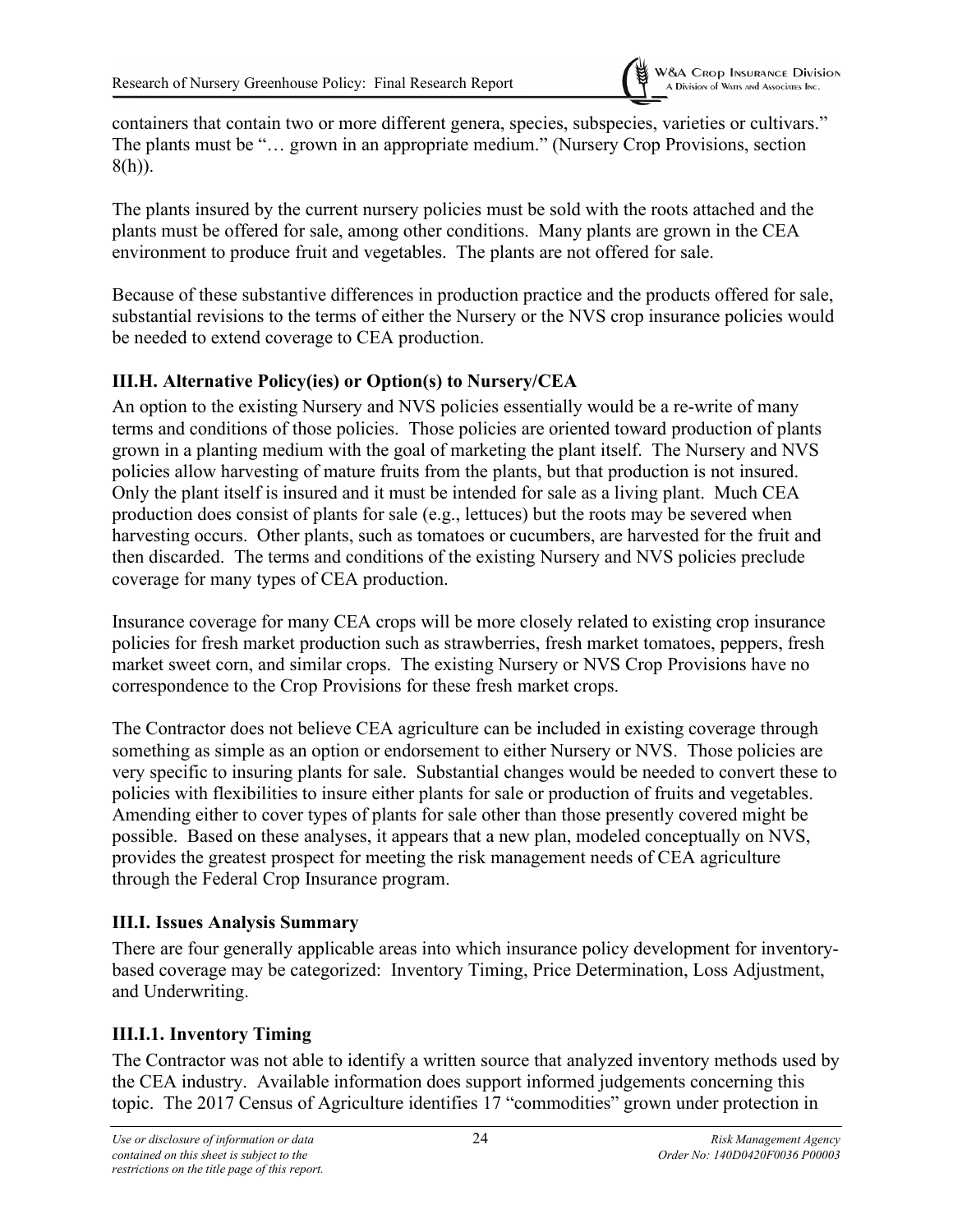

its report. Quotes around the term commodity denote that the classification is at an aggregate level. The commodities produced under protection as identified in the census report are:

- Aquatic plants
- Bedding plants
- Bulbs & corms & rhizomes & tubers, dry
- Cut flowers and cut cultivated greens
- Floriculture
- Flower seeds
- Flowering plants, potted
- Foliage plants
- Fruit
- Mushrooms
- Mushroom spawn
- Nursery
- Propagative material
- Tomatoes
- Transplants (tobacco)
- Transplants (commercial, vegetable and strawberry)
- Vegetable seeds

Note that nursery is a commodity included in these data. The crop insurance program has several decades of familiarity with the nursery industry and is aware of the diversity of operations and inventory management practices within it. There is no reason to believe producers of commodities produced under protection will have greater homogeneity of production and inventory management practices than has been observed with nursery.

Table 15 of the Horticultural Census (2014) identifies lettuce, all as a food crop grown under protection. Lettuce is a perishable crop with a short growing cycle and consists of multiple types (iceberg, romaine, green leaf, etc.). Producers harvest the entire plant when the stage of growth achieves the volume or weight wanted by retail grocers, restaurants, or other clients. The plant as sold may not have roots attached depending on the form in which the sale occurs (e.g., living lettuce has attached roots). The inventory of these plants likely consists of plants in varying stages of growth intended to produce a supply of finished product dictated by a harvesting schedule established by orders placed by buyers. Production may be relatively constant yeararound or it may exhibit seasonal variations.

Transplants likely are for sale during a relatively short period at the beginning of the growing season appropriate for the region. The inventory first would consist of seeds planted into individual cells that evolve into plants that ultimately become ready for planting. Once the planting season has passed, there is no inventory until it is time to plant new seeds to produce the transplants for the next growing season. A grower who produces multiple crops in the operation may have multiple inventory management systems, each appropriate for the individual crop.

There is no one size fits all inventory plan for the CEA industry. The heterogeneity of plants and of marketing seasons dictates that an enterprise follow an inventory plan consistent with the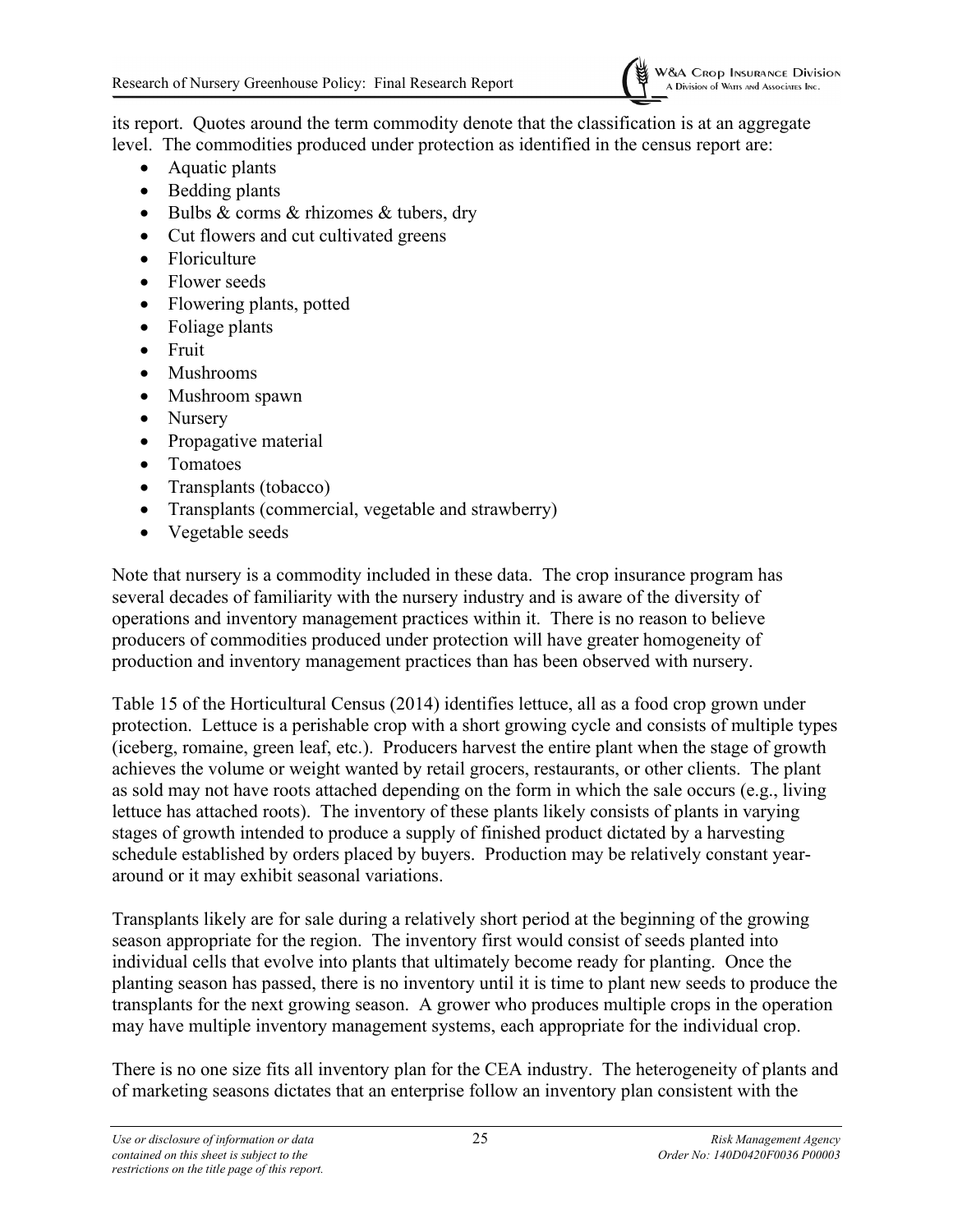growing cycle of the finished product and the nature of consumer demand during a specific twelve month cycle. It is unlikely that the specific twelve months chosen by crop insurance as the crop year will perfectly fit every CEA horticultural operation.

How does the concept of inventory fit into a crop insurance model? A definition states "Inventory, often called merchandise, refers to goods and materials that a business holds for sale to customers in the near future."[28](#page-30-0) The purpose of crop insurance is to compensate the grower in part (after the deductible) in the event one or more causes of loss beyond the control of the grower result in a reduction of the amount of goods produced (inventory). Hence, there is need to estimate the amount of goods that can be produced under normal conditions (such as the approved yield) so the inventory actually produced can be measured against that baseline.

Inventory management has been an issue for federal crop insurance coverage of multiple crops that do not fit the one planting/one harvest model common to major field crops or the fixed acreage/one harvest model common to perennial crops. Under those models, the average productivity per acre or similar measure multiplied by the chosen coverage level, the price election or expected price, the number of acres, and share establishes the insurance guarantee. This model is straightforward because it uses a standardized measure of production potential: the planted acres (tree acres in the case of tree crops).

Crops that do not fit these inventory models have presented issues for establishing the insurance parameters on an equitable basis for the insurer and the insured. Crop insurance has used several "work-arounds" to deal with these issues.

Consider field-grown fresh market crops that have multiple plantings/multiple harvests in a twelve-month period. The insurance plans for fresh market tomatoes, for example, define two or three planting periods for the crop. The grower must report all acreage planted during each planting period on or before the acreage reporting date for that planting period. The acreage reporting date is after the end of the planting period. Under the dollar plan, RMA establishes the insurance value of each acre planted (total dollar value of the expected yield on a per-ace basis) and does so before the beginning of the crop year. Under the production plan, RMA establishes the insurance value (price) per carton of production before the crop year begins. The APH plan establishes the average productivity per acre. The expected values of these variables may vary by planting period. The grower may not know the exact acreage that will be planted for each season at the time of the sales closing date, but the insurance value is fixed at that time.

As another example, consider the Nursery crop insurance program. The grower must provide the "basic unit value" for each month of the crop year at least 30 days before insurance will attach. The basic unit value is declared by the grower, and it must be supported, at the option of the insurer, by "… A detailed plant inventory listing that includes the name, the number, and the size of each plant, ..." (Nursery Crop Provisions, Section  $6(c)(2)(i)$ ). The grower's catalogs establish the price, but that price cannot exceed a price established by RMA in its Plant Price Schedule. The grower has two opportunities to increase the basic unit value during the crop year.

<span id="page-30-0"></span><sup>28</sup> https://www.myaccountingcourse.com/inventory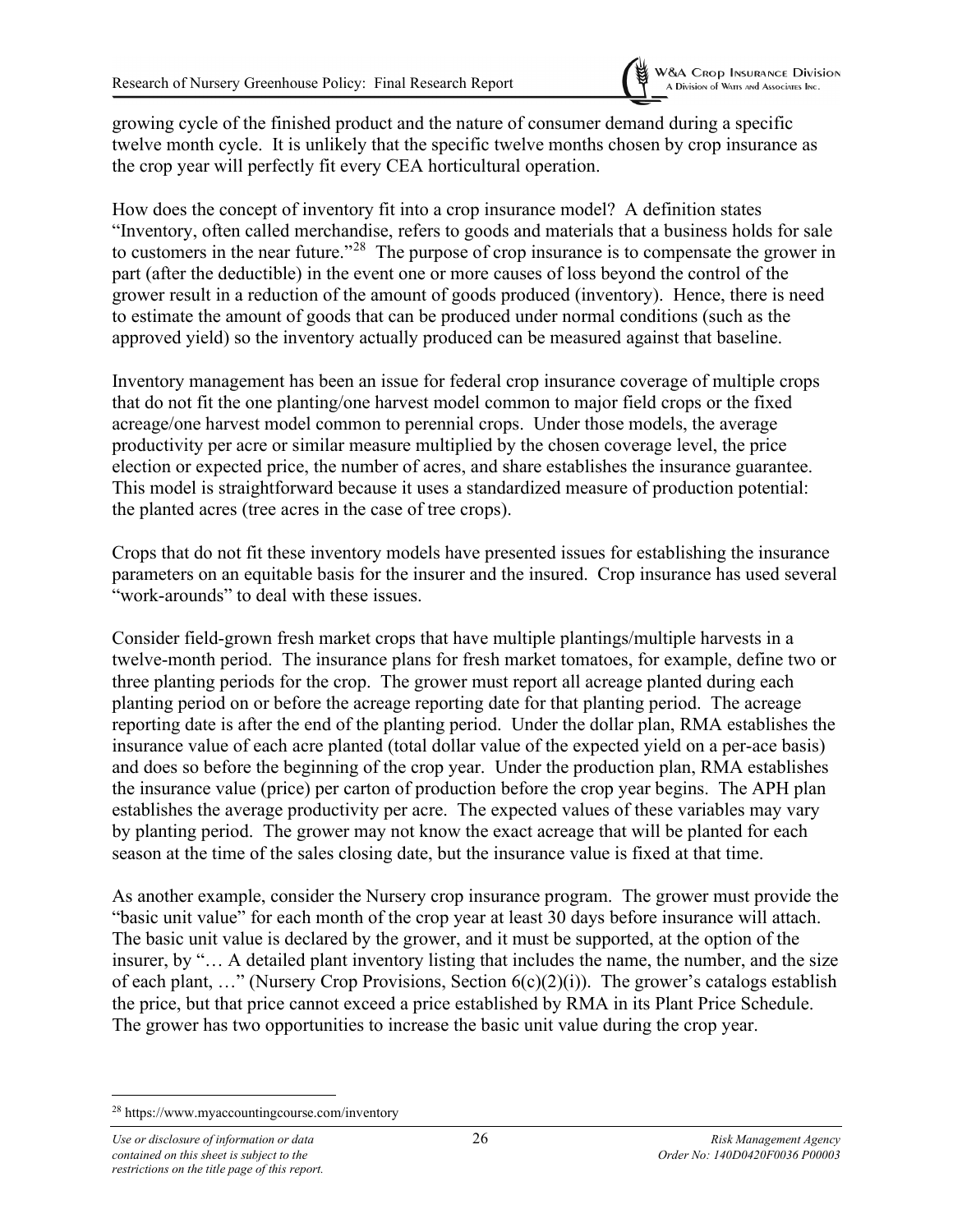

The NVS crop insurance program requires the grower to establish the expected dollar value of the inventory for each basic unit for each month of the crop year at least 30 days before the insurance attaches. This value may not be greater than the highest expected monthly inventory value. This insurance plan also provides two opportunities to increase the expected inventory value during the crop year.

The intent of these differing crop insurance designs to handle differing inventory issues is to avoid adverse selection against the insurer while treating the insured fairly. The goal of crop insurance is to provide a guarantee consistent with expected crop value (value of expected inventory). The insurance plan must establish the parameters for the guarantee before either party can reasonably predict the potential for an indemnity. This is the reason the nursery crop insurance programs require establishment of the amount of liability thirty days prior to the date insurance attaches. It also is the reason the sales closing date for most crops occurs several weeks before planting.

Which of these crop insurance designs best fits the variety of inventory management models followed by the CEA industry? Would an entirely new design be more appropriate?

The Nursery model is extremely expensive both in cost and in time. It requires an approved plant list and a Plant Price Schedule. Both are extremely detailed documents with thousands of entries. The agent and the grower must spend substantial amounts of time to complete a report of the value of the plant inventory for each month of the crop year. The result of multiplying the number and size of each plant that will be in the inventory by the approved price for that plant and size are needed to complete this report. If the grower files a claim for loss, the loss adjuster must create the valuation of the plants actually present in the inventory just prior to the loss event and the value after that event. The cost and complexity of these processes render the plan unpopular.

NVS, a new approach to establishing the value insured, eliminates the complexity of establishing the insured valuation by asking the grower to provide the expected dollar value of all plants in the basic unit for each month of the crop year. It does not require the detailed information specified in Section 6(c)(2)(i) of the Nursery Crop Provisions to establish coverage. The grower then may choose a dollar amount of valuation that is less than or equal to the maximum monthly value. The declared value determines the amount of premium. Indemnities are limited to the amount determined by multiplying the smaller of the declared value or the value of the inventory actually in existence at the time of the loss. This process simplifies the procedure for establishing the amount of insurance. The process for establishing the amount of indemnity is similar to Nursery although some steps of the process are simplified.

In summary, the inventory management practices of the CEA industry are substantially the same as those followed by the nursery industry. Seasonality of demand for certain products, differences in growing cycles, and other factors, result in varying inventory management methods. No standardized measure of production potential (such as planted acres and yield per acre) exists for CEA activities. What is the yield potential of a square foot (or indeed a cubic foot in the case of stacked production practices) of hydroponic production space? This depends on many factors, such as the nutrients provided in the water. The Contractor believes the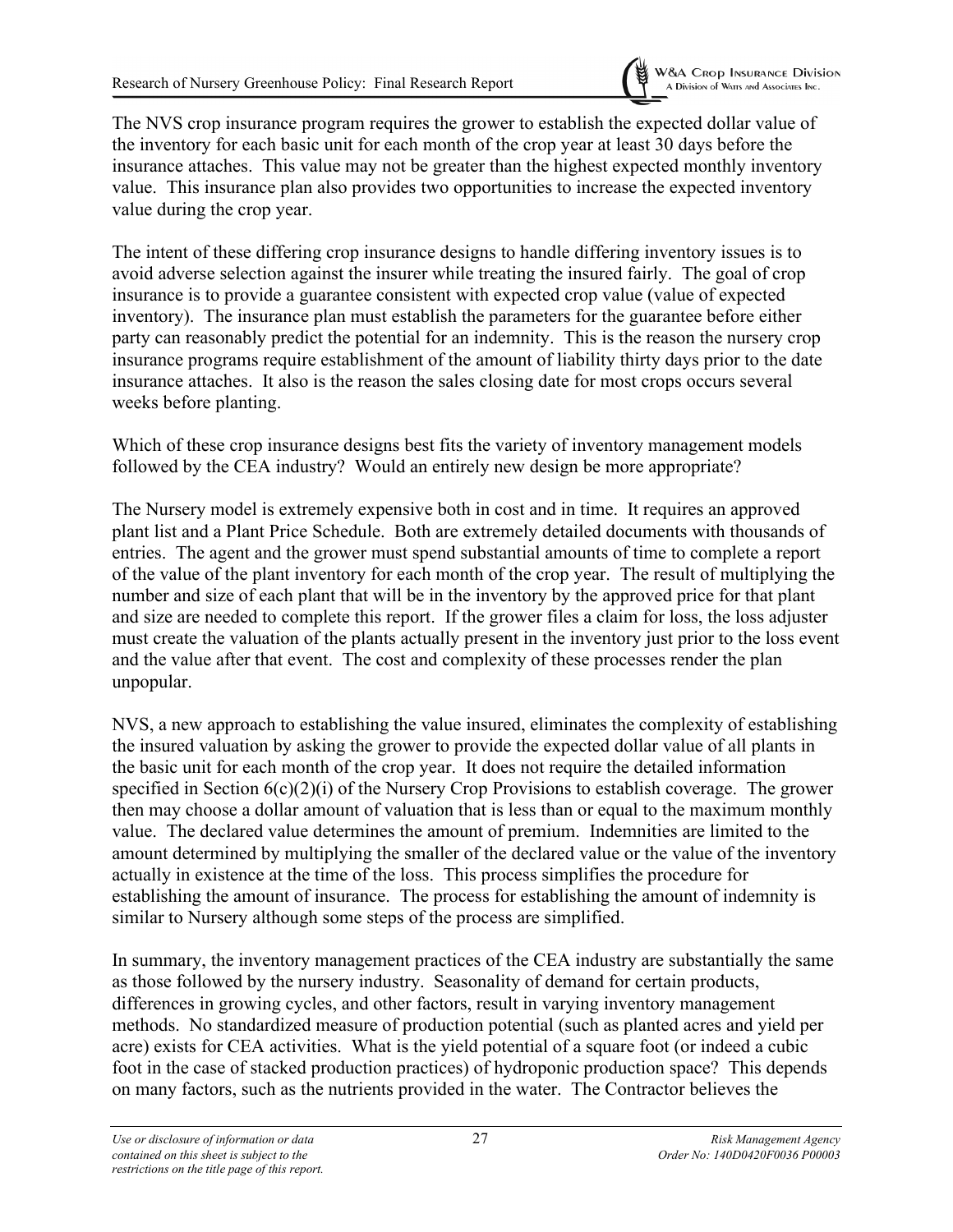

concepts of the NVS crop insurance policy are most compatible with the needs of the CEA industry. In addition, the conceptual basis of the NVS policy is compatible with the directive in the 2018 Farm Bill that a crop insurance policy for the industry "… have streamlined reporting and paperwork requirements that take into account short propagation schedules, variable crop years, and the variety of plants that may be produced in a single facility…"

#### <span id="page-32-0"></span>**III.I.2. Price Determination**

There are numerous plant crops within each commodity identified by USDA reports. For example, AMS reports shipping point and wholesale market prices for 14 different types of lettuce.<sup>29</sup> Lettuce is a crop produced under protection as well as in the field. Production of spinach, kale, and other greens also occurs under protection. Each of these global names includes several sub-types such as baby spinach. The sheer number of products for which prices must be determined precludes any consideration of a standard APH-type policy wherein RMA is required to establish a price election prior to the sales closing date. The sheer number of crops grown under protection and spotty availability of reliable price data at a local level would overwhelm available staff.

There are no futures markets for the commodities grown in the CEA environment. A marketbased approach for projected and harvest prices such as that used for the Revenue Protection plan of insurance is not possible. In addition, crops produced under CEA conditions are not contained in the list of market orders administered by AMS.<sup>[30](#page-32-2)</sup> Market orders provide the basis for Revenue Protection for dry beans and dry peas.

Another option that has been explored is WFRP. This insurance plan depends on the Schedule F filed with the filer's IRS Form 1040. Under this insurance plan, only historical income establishes the insurance guarantee and is the base to determine the amount of losses. According to IRS Publication 225, "You are in the business of farming if you cultivate, operate, or manage a farm for profit, either as owner or tenant. A farm includes livestock, dairy, poultry, fish, fruit, and truck farms. It also includes plantations, ranches, ranges, and orchards and groves." The principal agricultural activity codes used to identify the type of farming business include 11400, "Greenhouse, nursery,  $\&$  floriculture production."<sup>[31](#page-32-3)</sup> The principal business codes for Schedule C of the IRS Form 1040 do not include these business groups.<sup>32</sup> Thus, CEA activities appear to be included within the filers who must use Schedule F to report the profit and loss from farming activities.

The description of WFRP states: "Whole-Farm Revenue Protection (WFRP) provides a risk management safety net for all commodities on the farm under one insurance policy and is available in all counties nationwide. This insurance plan is tailored for any farm … including farms with specialty or organic commodities (both crops and livestock), or those marketing to local, regional, farm-identity preserved, specialty, or direct markets."<sup>33</sup> The commodity listing for WFRP identifies certain crops, such as lettuce, bok choy, tomatoes, and others, as WFRP

<span id="page-32-1"></span><sup>29</sup> https://www.marketnews.usda.gov/mnp/fv-nav-byCom?navClass=VEGETABLES&navType=byComm, accessed July 2020.

<span id="page-32-2"></span><sup>30</sup> https://www.ams.usda.gov/rules-regulations/moa/commodities, accessed August 2020.

<span id="page-32-3"></span><sup>31</sup> https://www.irs.gov/pub/irs-pdf/f1040sf.pdf, accessed July 2020.

<span id="page-32-4"></span><sup>32</sup> https://www.irs.gov/instructions/i1040sc#idm140229426649440, accessed July 2020.

<span id="page-32-5"></span><sup>33</sup> https://www.rma.usda.gov/en/Policy-and-Procedure/Insurance-Plans/Whole-Farm-Revenue-Protection, accessed August 2020.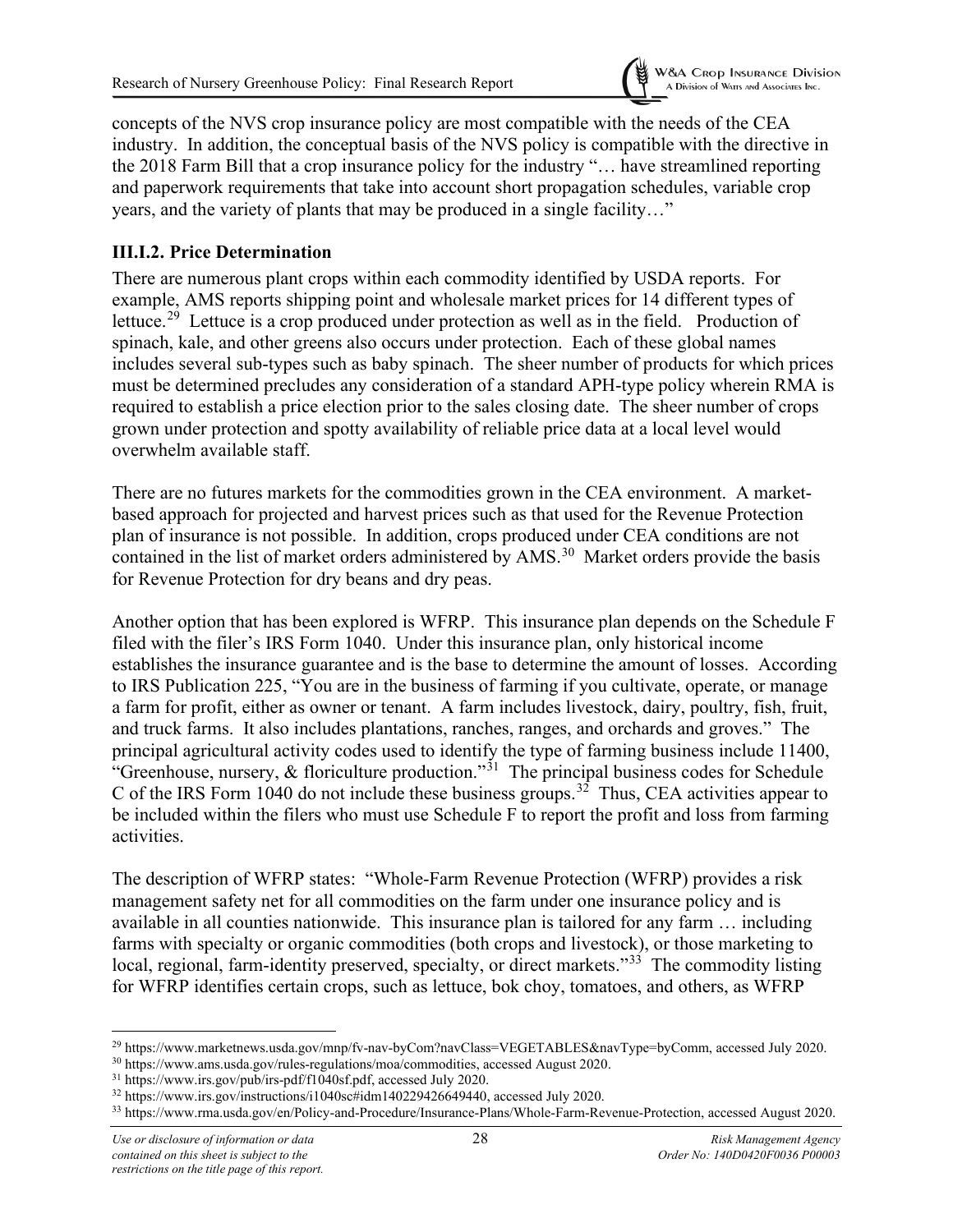commodity codes. However, Nursery/Greenhouse is a single WFRP commodity code. If the crops lettuce, bok choy, and tomatoes are grown in a field, the diversification index would be based on three different commodity codes. If grown under CEA conditions (i.e., nursery/greenhouse), there is one commodity code. This lessens the attraction of WFRP as an alternative insurance plan. Although a grower may have multiple crops under production in the CEA environment, it appears all will be considered as one commodity nursery/greenhouse.

The Nursery policy depends on a Plant Price Schedule (PPS) that establishes the maximum value for a specific plant and size whenever the grower's catalog establishes a higher price. The NVS policy, on the other hand, allows the grower to establish a stated amount of insurance for all plants within each insured plant type while the amount of any loss is based on the actual value of the plants that exist at the time of loss or the stated amount of insurance established by the grower. The grower may establish an amount of insurance based on a value less than the actual value under NVS whereas a penalty affects loss adjustment if the actual value at time of loss is smaller or larger than the insurance value under the Nursery crop insurance program.

The method used for Nursery is costly to implement (developing the PPS), costly for establishing the guarantee, and costly for establishing the amount of loss. The approach used for NVS simplifies the process. It also is less costly to deliver since the actual value of the inventory is determined only at the time of loss, not two or three times as required by the Nursery policy.

The Actual Revenue History plan of insurance allows the grower to establish the insurance guarantee using historical earnings from sales of the commodity. The insurance guarantee is determined from the grower's records of acreage planted or in production and the value of sales. These data determine the guarantee per acre, allowing variations in acres from year to year when determining the total guarantee. An issue with CEA is the measurement of a variable equivalent to acreage due to the existence of multiple production methods. The Contractor could not identify a variable that would reliably supplant acreage.

The information developed to this point of the project supports NVS as the basic model for insuring CEA if development of a crop insurance program were to proceed. Quarterly updating of the inventory value might be a simplification. The process could work in this manner. The first quarterly report is due 30 days prior to the attachment of insurance. This report includes the expected inventory values as of the first day of each month in the first quarter. As is the case with NVS, the grower would name the insured inventory value, which must be less than the largest monthly inventory value for the quarter. The grower would owe premiums for the entire crop year for this amount of insurance. Thirty days prior to the start of the next quarter, the producer may file expected inventory values for each of those three months and increase the amount of insurance. The producer would pay premium on the increase in value for the remainder of the crop year. The same actions would repeat for the next two quarters. The values established for the previous quarter continue for the remainder of the crop year if revised values are not filed for any quarter.

The concept outlined above does not require estimates of expected inventory values 12 months into the future. This process could prove to be more accurate due to the greater knowledge of likely current activities. It would supplant the two inventory adjustments authorized under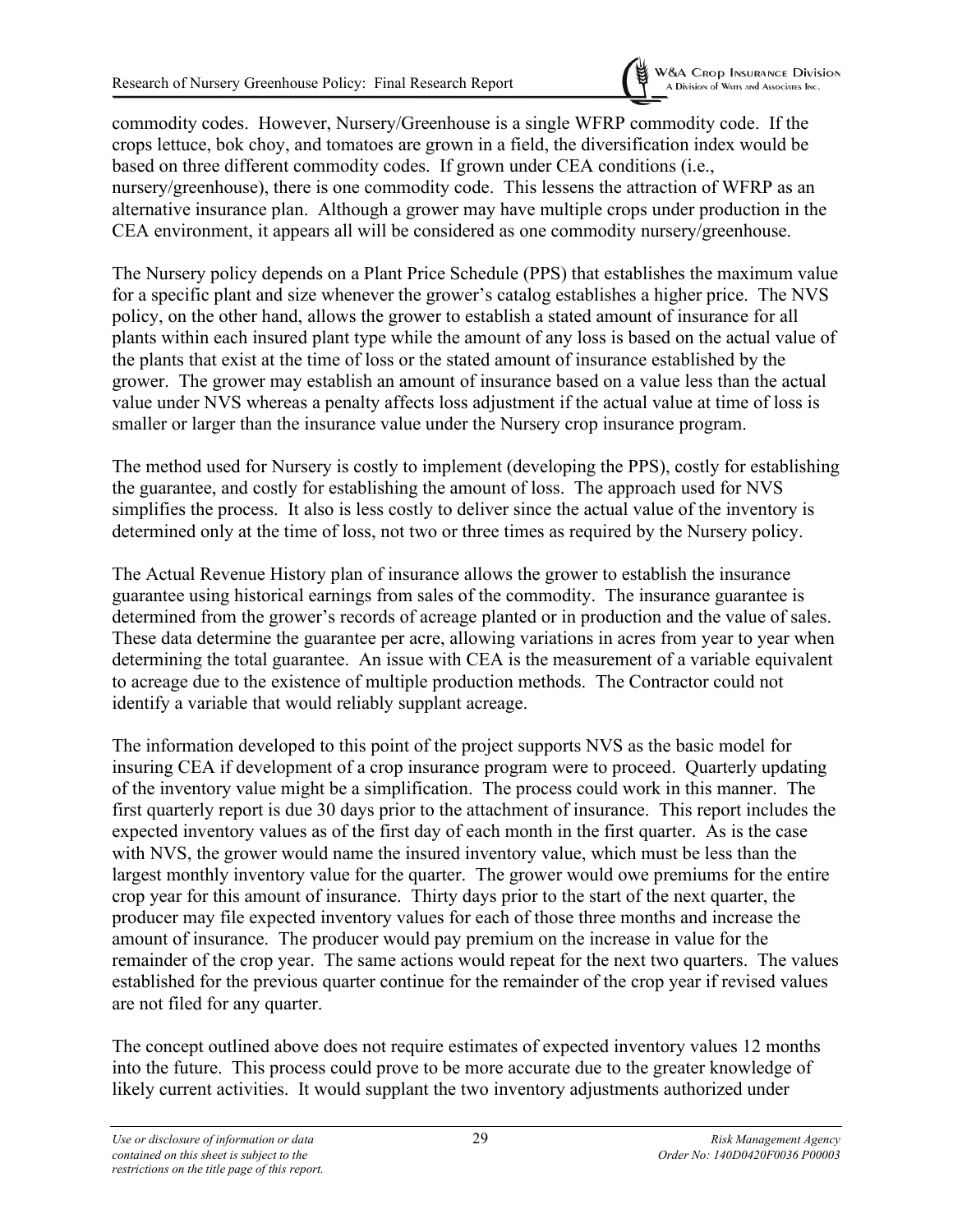Nursery and NVS. It also would be less daunting in terms of the amount of information required to establish the initial guarantee.

#### <span id="page-34-0"></span>**III.I.3. Loss Adjustment**

The loss adjuster must perform several actions when the insured files a notice of loss or damage. Among these important activities are:

- Verify that an insured cause of loss occurred;
- Determine the loss guarantee, which may differ from the premium guarantee;
- Examine the damage (plants, acres, etc.) to determine any damage due to uninsured cause(s) of loss; and
- Determine the damage amount.

Verification of the cause of damage is paramount. Any damage to the insured crop(s) must be due to a cause of loss as identified in the crop insurance policy. Loss adjusters must be able to use weather records and other public sources of information to determine that a specific cause of loss has occurred. The Contractor found nothing unique about CEA. Causes of loss are similar to those affecting the Nursery and the NVS crop policies. The Contractor believes adjusters will be able to verify whether an insured cause of loss has occurred.

Determining the loss guarantee replicates the parameters needed to establish the premium guarantee for most crops. The exception is NVS. Whereas the grower "names" the insured value under NVS (subject to conditions), the loss adjuster must establish the complete inventory of insured plants and establish a price for each specific plant. This process is the same as Nursery with the exception that the source of prices may differ. The Contractor believes CEA will be similar to NVS. Thus, this NVS loss function will present meaningful and helpful guidelines to the loss adjustment process.

Examining the damaged plants for uninsurable causes of loss is similar to many other crops. Again, the Contractor believes this function will follow NVS structure.

Determining the damage amount will require specific rules to establish the condition at which a plant is totally destroyed, partially destroyed but salvageable, or undamaged. This will vary according to the plants included in an insurance plan for one or more CEA crops. Plants such as lettuce and other salad greens will present one set of issues. Often a small amount of damage that adversely affects the appearance of the plant renders it unmarketable. Other crops, such as tomatoes and cucumbers planted to produce harvestable fruits introduce the issues associated with loss of potential production if the plant suffers damage. This differs from inability to market the plant, which is the foundation of Nursery and NVS. Damage to a plant that produces marketable product requires determinations of the amount of potential production not produced due to the damage. A plant that has not yet produced fruits is totally lost in terms of potential production. On the other hand, a plant that is at or nearing the end of its productive cycle will have little or no remaining value. These same issues exist regarding field-grown insurable crops such as strawberries. Loss determination procedures for this crop require establishment of the number of times the plant will be harvested under normal circumstances and the number of harvests lost due to damage. The percentage of a normal total harvest that is lost must be determined based on the expected versus remaining harvests since plant productivity lessens as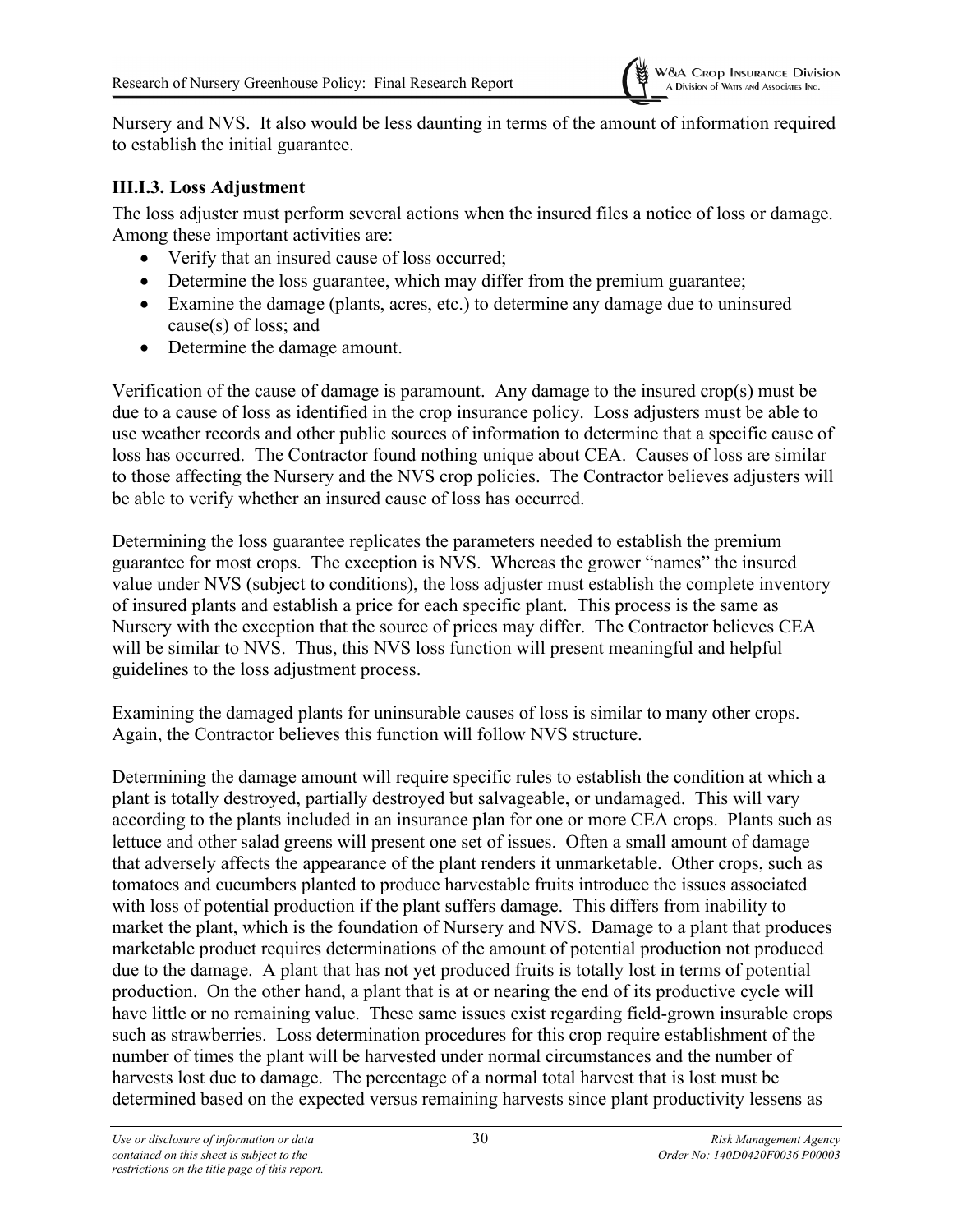the plant ages. Plants in a CEA environment may behave differently than plants in a field environment.

Each type of plant produced in a CEA environment will introduce unique circumstances that the insurance developer must consider to determine any remaining value. However, the Contractor does not consider this an insurmountable obstacle although it likely will be time-consuming.

#### <span id="page-35-0"></span>**III.I.4. Underwriting**

The CEA industry is substantially the same as the nursery industry that currently has crop insurance. The primary difference is that the nursery crop insurance policy does not designate any particular structure or, indeed, any structure to house the plants. Plants insured under the Nursery Crop Provisions can be grown in the open, under shade cloth, or in a greenhouse. The most restricting condition is that appropriate cold protection must be provided. The CEA industry produces its inventory within a structure that permits control of most or all of the variables that affect plant growth. The CEA operation may or may not use standard nursery pots, a requirement for the container grown practice under the Nursery Crop Provisions. The NVS Crop Provisions allow hydroponics as a growth medium.

Both the Nursery and the NVS Crop Provisions establish a basic unit as all insured plants in the nursery operation. Growers may insure certain groups of plants as defined in the Crop Provisions and not insure other groups. This definition of the basic unit is consistent with all other crops: all acreage of the crop in the county.

Both the Nursery and NVS Crop Provisions allow sub-division of the defined basic unit into additional basic units. Each insured group of plants is a basic unit if so elected by the insured. For most crops, sub-division of the policy basic unit creates optional units that cost an additional 11.1 percent of premium. There are differences among crops that justify this treatment. Most crops are homogeneous across planted acres. Production could be transferred from one unit to another. Nursery crops differ in botanical characteristics. It is not possible to move a plant from group A to group B. Hence, this potential for abuse does not exist.

The Contractor did not find any evidence that suggests CEA crops should be treated differently than nursery crops with regard to unit definition and unit division. Therefore, the unit division definition and unit division procedures of the Nursery and the NVS crop policies are appropriate for CEA.

Written agreements are a process that allows insurance to attach under circumstances not included under the terms of the Crop or Special Provisions. The Nursery Crop Provisions allow written agreements to extend the insurance coverage to plants not listed in the Eligible Plant List and Plant Price Schedule. The NVS Crop Provisions do not allow written agreements under any circumstances. This is justified because NVS allows insurance to attach to all plants in the inventory of each plant classification. Therefore, no plants are unlisted. Consistent with our recommendation that any insurance coverage developed for CEA be modeled along the lines of NVS, the Contractor recommends no written agreements be allowed. This is consistent with general policy that written agreements are not allowed for pilot crop insurance policies.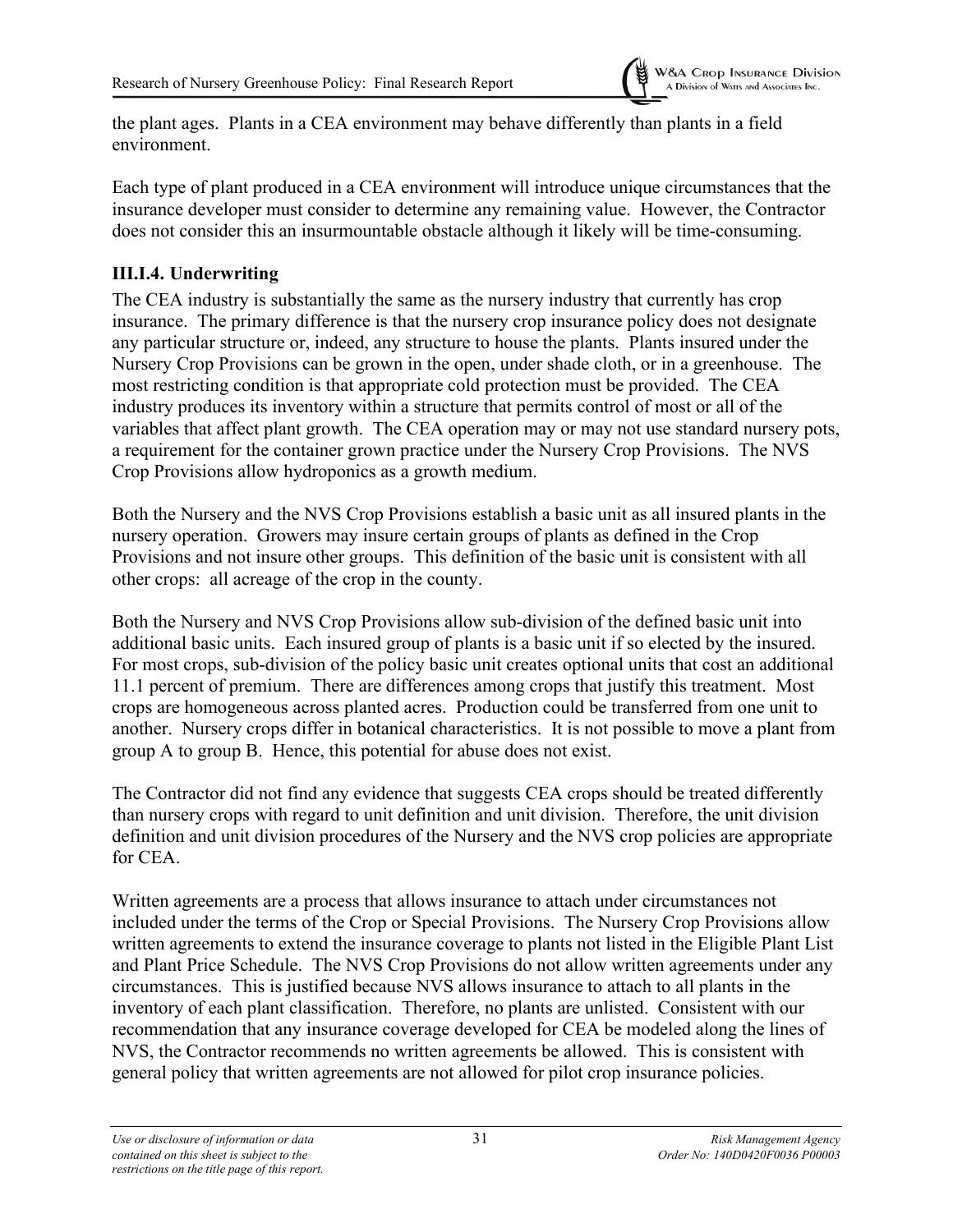

The Basic Provisions define the term person in detail. A person is "An individual, partnership, association, corporation, estate, trust, or other legal entity, and wherever applicable, a State or a political subdivision or agency of a State. "Person" does not include the United States Government or any agency thereof." Any person who has an insurable interest in an insurable crop may purchase crop insurance unless that person is disqualified for specific reasons such as debt on a crop insurance policy. The Contractor found no issues with covered entities. This definition of person is adequate.

A common issue that arises with regard to Federal crop insurance is assuring liability for policies with the Catastrophic Risk Protection Endorsement is not excessive. The grower pays only a fixed administrative fee regardless of the amount of liability reported by that grower. There is concern that this can result in wasteful spending since the premium is totally subsidized. The Nursery Crop Provisions limit the insurable value for CAT coverage to 110 percent of the larger of: 1) greatest amount of plant sales during the three previous crop years, or 2) the actual inventory value on the date insurance attaches for the current crop year. The NVS Crop Provisions limit the insurable value to the lesser of: 1) 110 percent of the greatest inventory value during the previous three crop years, or 2) the greatest monthly expected inventory value for the current crop year. The Contractor recommends inventory values as the appropriate variable to determine maximum insurable value. An operation that is growing and marketing crops with short growing cycles (such as lettuce) will have substantial turnover of inventory during a crop year. Annual sales will be several multiples of the value of commodity that is growing at any time during the crop year. From the other perspective, an operation growing commodities that require more than a single growing season to become marketable likely will have total inventory greater than annual sales. Accordingly, inventory values are a more appropriate variable for limiting insurable value for CAT policies.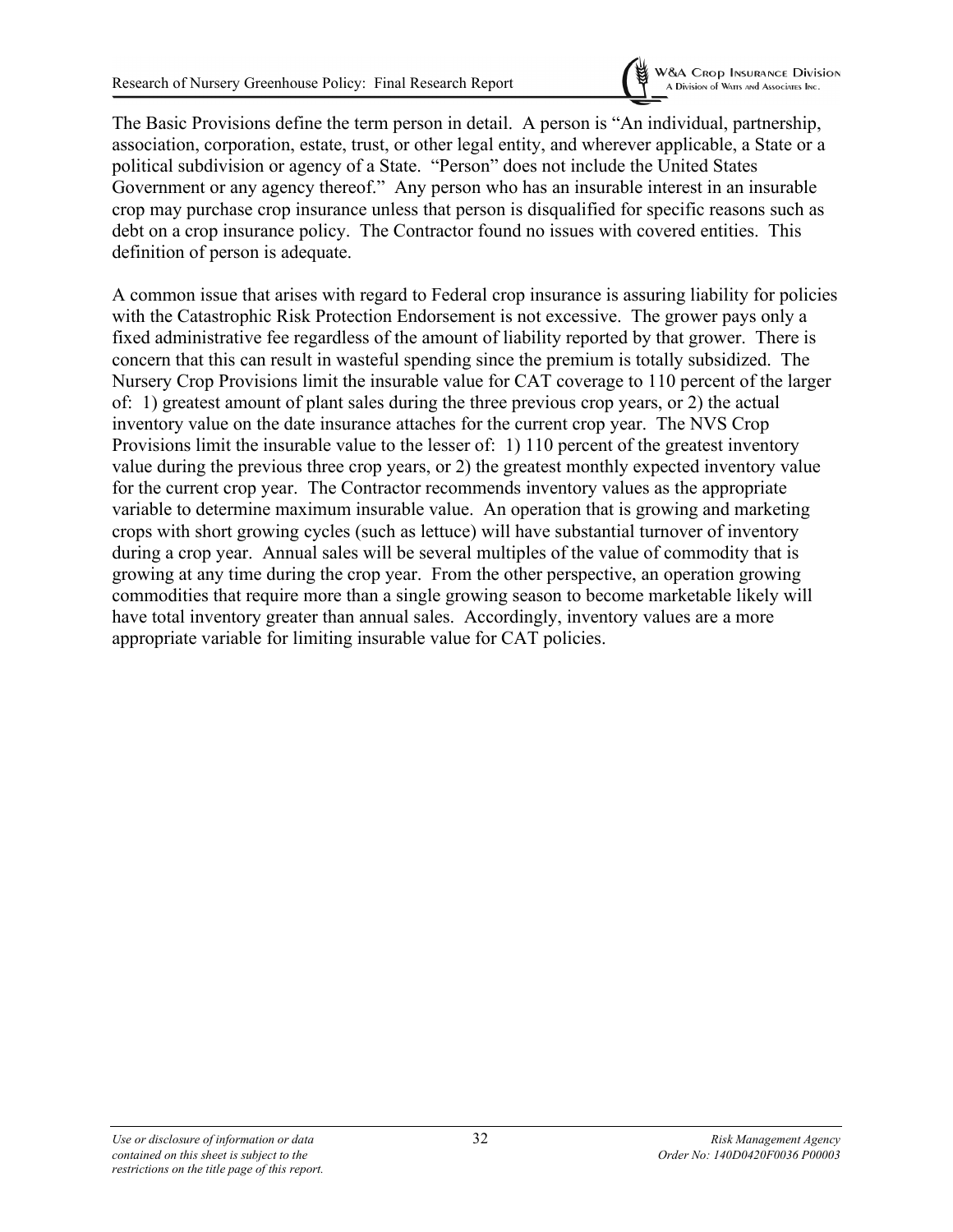

# **IV. PILOT AREA**

The current various definitions to what is a greenhouse and what are greenhouse crops preclude from choosing a possible pilot area. Pilot areas will be determined once the Contractor has discussed with RMA the greenhouse structures and greenhouse crops they want further research on for possible pilot crop insurance program. In the conduct of the listening sessions and based on the stakeholder feedback, there is certainly strong interest in including operations and the states of Michigan, Illinois, and Florida, but the nature of introduced disease perils is such that spatial diversification has little meaningful effect on losses incurred in any given year. A nationwide pilot may be appropriate if development is approved.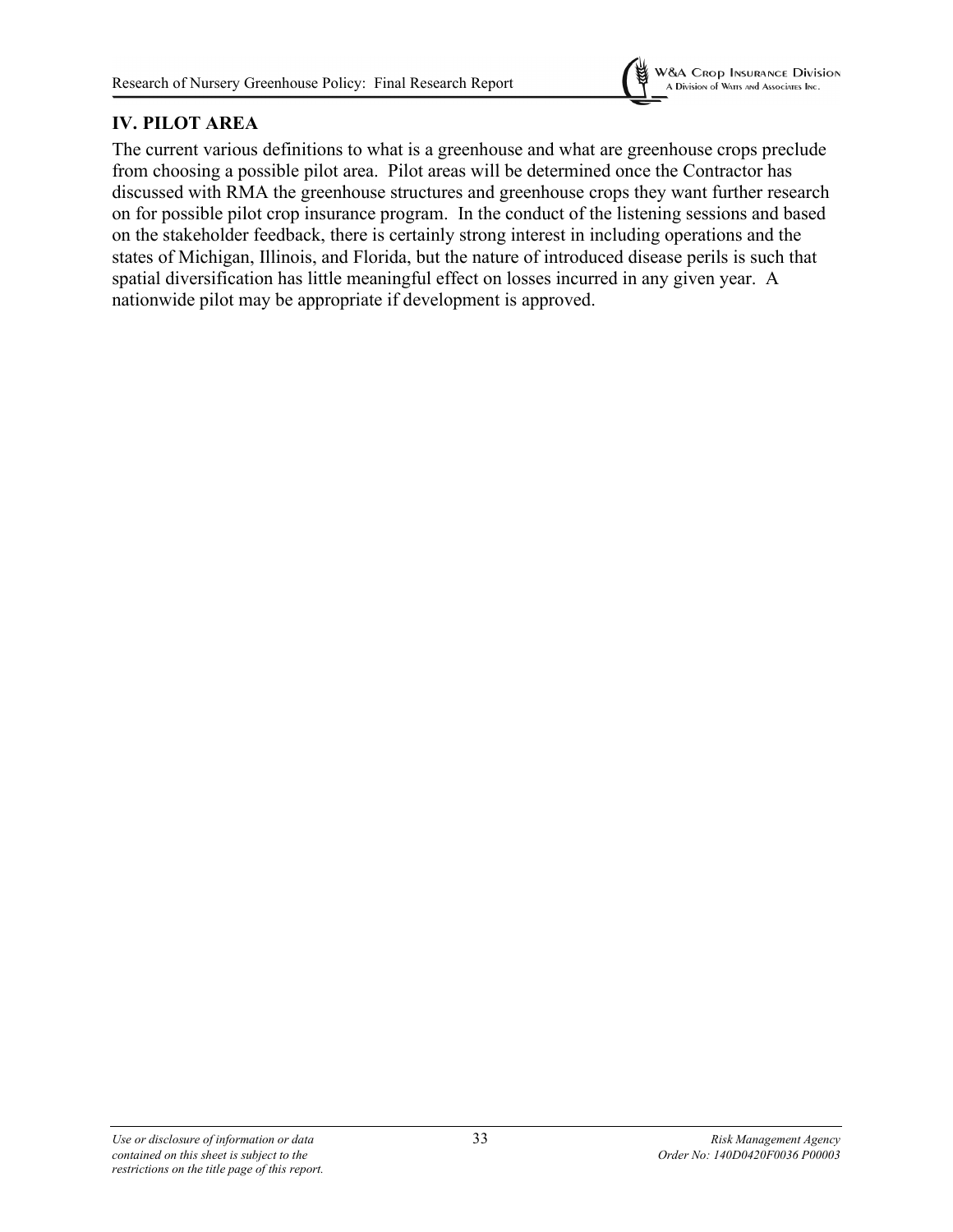

### **V. LISTENING SESSIONS/INTERVIEWS**

This section addresses the following from the SOW:

*Interviews/Listening Sessions Data – The Contractor shall contact leaders representing nursery greenhouse producers at the state and national levels to determine the potential interest in a crop insurance program for nursery crops grown in controlled environments that offers coverage mandated by the 2018 Farm Bill. Identify what insurance programs they are interested in and why. Examine their perceptions of any potential conflicts and difficulties. The Contractor shall not conduct surveys and listening sessions in such a manner that they could be construed as a survey.*

#### **V.A. Listening Sessions**

Listening sessions are critical to collecting information from industry participants about the risks in their industry such as plant diseases, production, and price risks. The input assists in determining what type of product or program the industry needs and to review options with actual potential program participants. In previous contracts, the sessions have been held on-site with in-person participation. This year travel and on-site sessions were suspended due to the COVID-19 pandemic. As a substitute, listening sessions were completed as virtual listening sessions, conducted electronically. The Contractor worked closely with local and national producer groups to coordinate times and dates to maximize potential participation in sessions. Potential participants were then individually invited by the grower organizations and the Contractor to participate in one or more of three scheduled meetings (the text of the invitation sent to all identified stakeholders is provided in Appendix B). All listening session participants who logged in were able to view an agenda on their computer screens (the agenda used in the listening sessions is provided in Appendix C), chat in their questions or comments in written form, or participate in live dialog either through video conferencing or though dialing in to a concurrent conventional audio bridge conference. RMA staff participated in all three listening sessions.

The Contractor conducted three listening sessions with the industry, with participants representing all plant production stages of the greenhouse industry. This gave information encompassing all phases of production from cloning/grafting/rooting or seed development through to final wholesale sale of greenhouse plants and products. Sessions were conducted, based on grower organization input, on January 14, 2021, January 19, 2021, and January 22, 2021. In addition to the sessions themselves, six additional follow up discussions were conducted with individuals who could either not attend the scheduled sessions, or who did attend, but felt more comfortable providing input in a confidential one-on-one environment.

|                            | Listening Session 1   Listening Session 2   Listening Session 3 |  |
|----------------------------|-----------------------------------------------------------------|--|
| <b>CEA</b> Representatives |                                                                 |  |
| Follow up Phone Interview  |                                                                 |  |
| RMA Staff                  |                                                                 |  |
| W&O Staff                  |                                                                 |  |

*Use or disclosure of information or data*  $\frac{34}{2}$  **Risk Management Agency**<br> *Contained on this sheet is subject to the*  $\frac{34}{2}$  *Contained on this sheet is subject to the contained on this sheet is subject to the restrictions on the title page of this report.*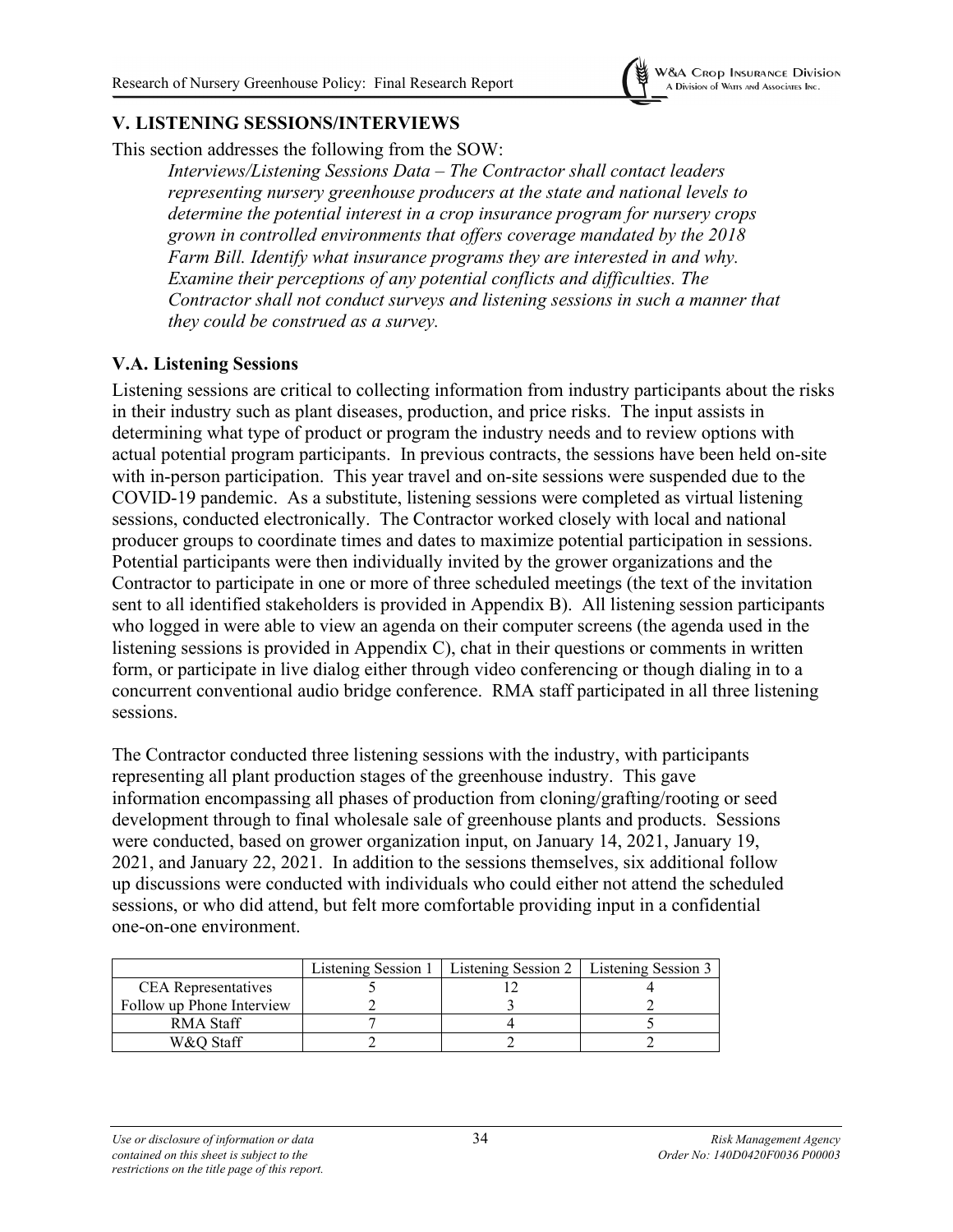

# **Listening Sessions Notes**

Stakeholders were provided several opportunities and venues to provide input and feedback. While many participants provided information in scheduled sessions, the Contractor scheduled dedicated calls with a number of industry experts and took careful notes from a number of unsolicited stakeholder calls regarding the project. The following sections are intended to provide a summary of the major themes that emerged from the stakeholder input. The notes are written to capture the consensus views of the participants, providing comments directly as they were shared, where appropriate. Where there are factual inconsistencies that could be identified, the Contractor has acknowledged these, but, in the interest of representing all views, has left all important comments and themes within the summaries.

# **V.A.1. History and Background**

In 2004, a major Ralstonia outbreak occurred in the United States. This disease was devastating for many in the greenhouse industry. The costs for the disease were tremendous. Some greenhouses lost all their plants, all input costs into growing the plants, and destruction costs of the plants. This impact was born solely on the industry; there was no insurance available to CEA producers and no government programs were offered to assist them. Some greenhouses had to destroy all the plants they had in their greenhouses. Some greenhouses went bankrupt. The two organizations that began working on government programs for greenhouses after the 2004 Ralstonia outbreak were American Horticultural Society and Michigan Greenhouse Growers Council, which was formed in the aftermath of the 2004 outbreak. Both were involved in getting contract language for review of risk management products for greenhouses in the 2018 Farm Bill. The contract for this study was offered based upon that language. Both organizations consider development of programs to support the industry from the damage related to disease pathogens like Ralstonia to be a critical objective of the CEA insurance feasibility study.

# **V.A.2. Production, Financial and Economic Risks**

Many natural and weather-oriented risks that affect other segments of agriculture are addressed by the nature of the CEA industry. Growing indoors keeps plants in a stable environment and CEA plants are not generally subject to the outside weather which can damage plants and retard growth. The biggest risk discussed by the participants was disease risk. The other risks referenced by participants include wildfires in western and southern United States and hurricanes in Florida and Texas. By far, disease (and in particular Ralstonia) was consistently raised as the biggest concern and the persistently identified need was for the greenhouse industry to obtain tools to mitigate that risk and compensate growers who are effected by an outbreak.

Plant pathogens and diseases can come from offshore or within the United States. There is a substantial amount of plant material that comes from other countries especially during early stages of plant growth. Overseas counter-seasonal production is a critical component of CEA agriculture. Diseases can be viral, bacterial, or fungal. The fungal diseases can generally be addressed by labeled crop protection products and appropriate biosecurity processes; these are not perceived as much of a concern. Bacterial and viral pathogens are much harder to control. Viral diseases, such as Ralstonia, may require destruction of the plants in a manner mandated by the government (APHIS). A disease may threaten or impact other types of plants, and not just the plants that were diseased. Ralstonia is particular is a threat to production of essential food crops in the *Solenacea* family (nightshade plants, including tomatoes, tobacco, peppers, and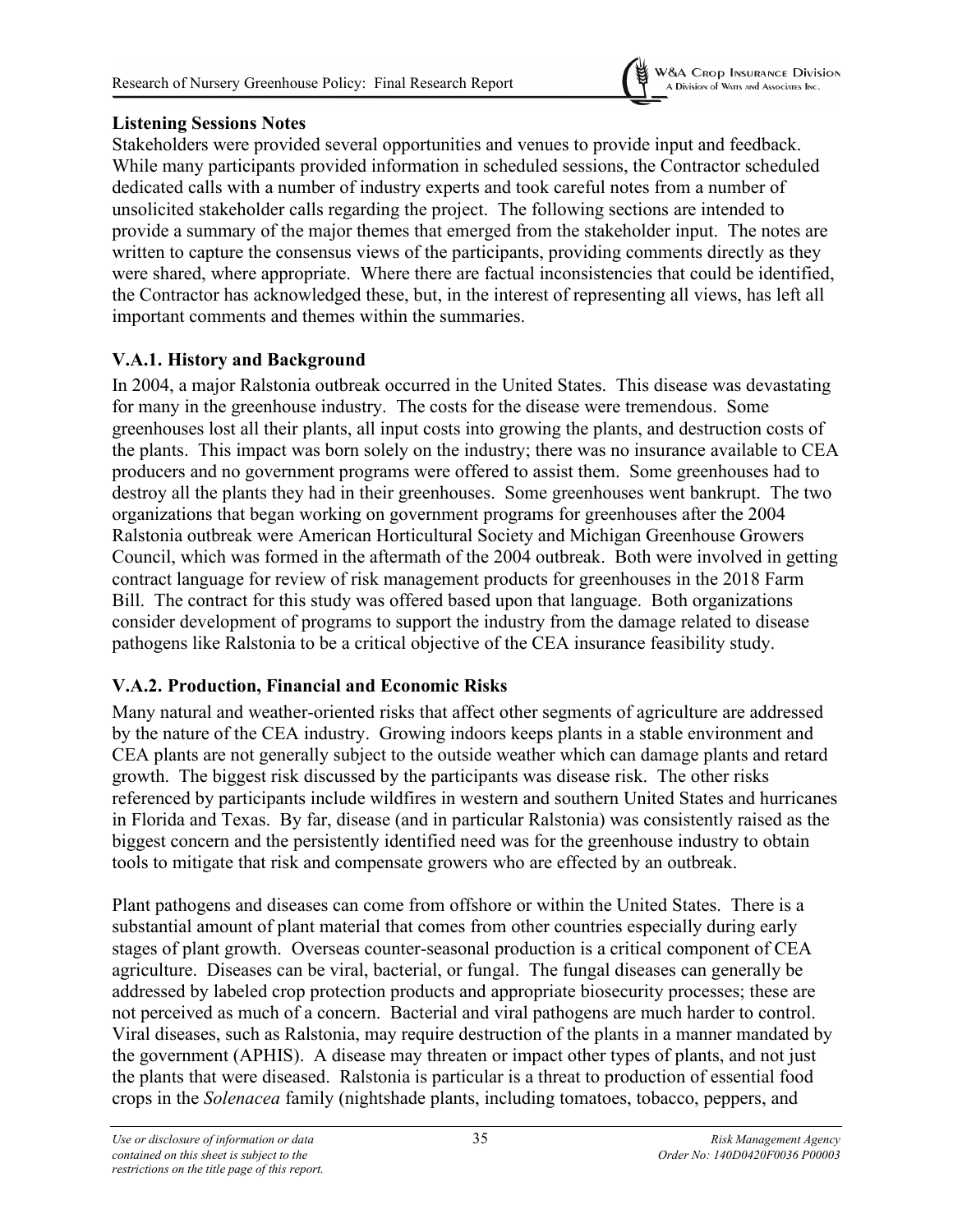potatoes). When diseases are considered a threat to the essential food supply, regulation can go beyond APHIS to engage the Department of Homeland Security and other emergency response agencies.

Even if all biosecurity, surveillance, and sanitation steps are followed, a disease outbreak may occur at no fault of the operation. Insurance should require all best management practices be implemented appropriately. If management practices are followed and the disease shows up, there should be insurance coverage and indemnification for losses. Producers believe diseases can just show up no matter how strong their biosecurity of testing and cleanliness.

Producers believe a key point where disease can spread is at the USDA inspection points where different plants from different companies can get cross contaminated.<sup>[34](#page-40-0)</sup> Diseases are not generally apparent until plants reach their destination or sometime after arriving. These plants can have a clean Phytosanitary Certificate, complete with full biosecurity compliance and the diseases can show up. 'Cross contamination at the USDA site can happen when boxes broke open in transit and then touched by inspectors.'<sup>[35](#page-40-1)</sup>

Cleanliness and biosecurity are the key tools that greenhouses use to limit disease. The participants want to note there are no labeled products for greenhouse use to disinfect hands and surfaces that will kill those diseases, particularly viral ones.

### **V.A.3. Specific Disease - Ralstonia**

There have been several outbreaks of Ralstonia disease in the industry, including notable outbreaks in 2004 and 2020. Ralstonia outbreak costs escalate rapidly when it does occur. Ralstonia is first and main concern on the disease list. It can impact many plants. Geraniums are the top plants it can impact. Ralstonia can infect many other plants once it manifests itself. It can impact food plants which is why the United States Department of Homeland Security (DHS) may sometimes become involved. Federal destruction orders generally include the facility where the outbreak is detected as well as potential upstream and downstream segments of the plant development chain. The method(s) to destroy and clean facilities (including potential idle layout periods) is determined by the federal agencies involved.

# **V.A.4. Other Risks**

Florida greenhouses perceive fewer concerns with diseases due to their growing conditions and climate. They are concerned about hurricanes and other big storms that may cause destruction and that the structure of the Nursery, NVS, and WFRP programs exclude much of their CEA production based on the structure and rules for those programs.

Another risk that just came up last year in Florida was the discovery of genetically-modified organism (GMO) petunias among imported young plant stock; which had to be destroyed. GMO plants are not accepted at the consumer level (yet). The greenhouse that bought the plants did not know they were GMO when purchased and found out later. They destroyed all GMO plants they had purchased. They asked if this would be covered. We do not see how we can insure

<span id="page-40-0"></span><sup>&</sup>lt;sup>34</sup> The Contractor was unable to identify any incidence or evidence of outbreaks or cross contamination occurring at a USDA inspection point.

<span id="page-40-1"></span><sup>&</sup>lt;sup>35</sup> The Contractor was unable to identify any evidence to support this stakeholder assertion.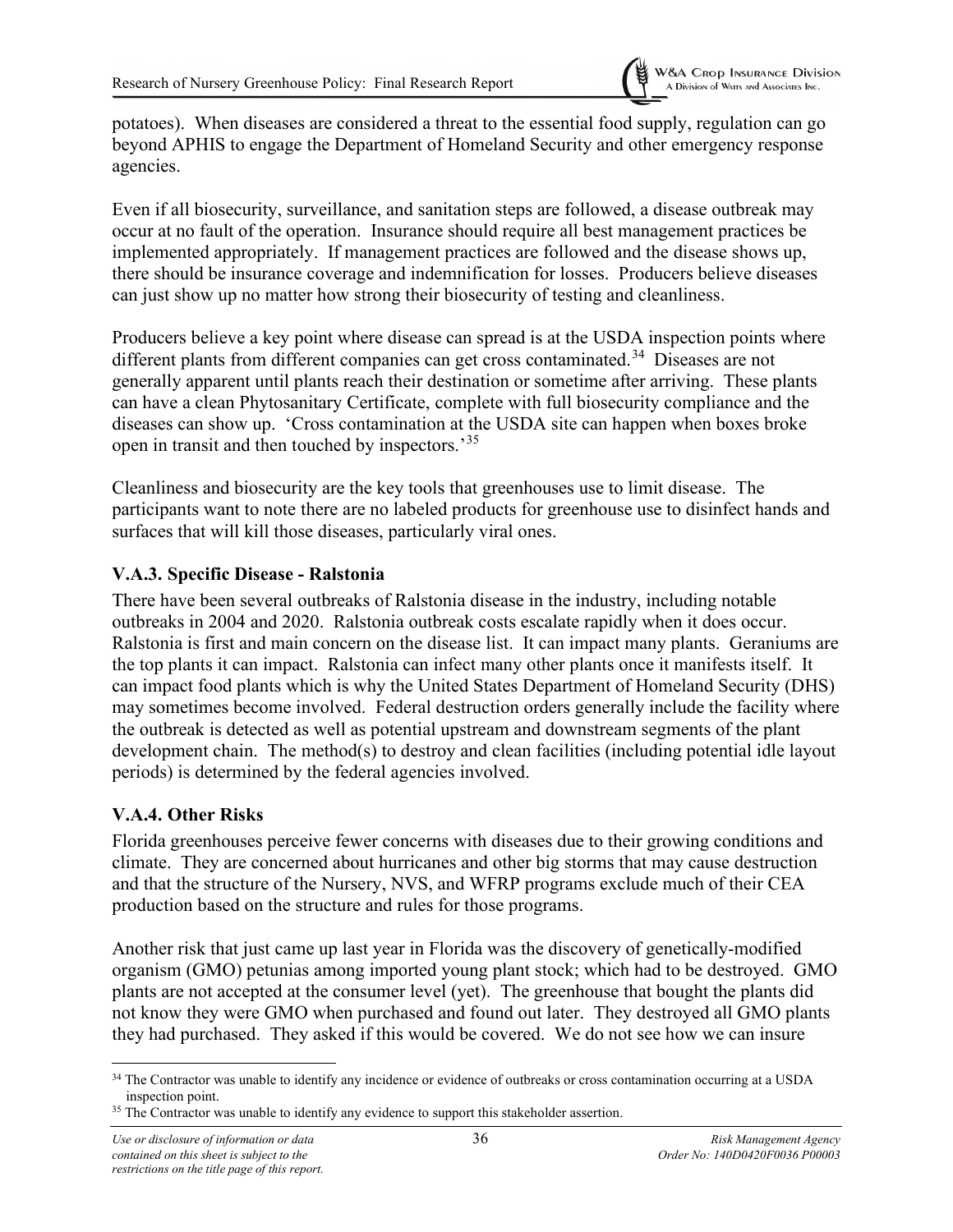GMO contamination when it is not accepted by the industry. This is a situation that must be handled between the buyer and the seller and not covered by the authority granted under the Act.

Georgia had issues with drift from farmers spraying cotton fields. It was explained that drift is not covered by Federal Crop Insurance and the impacted business must try to collect from the farmer who had the crop sprayed or the custom sprayers. In some instances, the manufacturers of the plant protection products have been held liable for drift damage.

Mites and pests can show up and cause losses. These are (generally) easily sprayed to prevent damage and there are products labeled for management if these pests are present. As is true of all crop insurance programs, if all appropriate management steps were followed and preventive spraying was made, then resulting damage would be insurable under the authority of the Act.

# **V.A.5. Testing and Quarantine**

Nearly all plants are identity-preserved through their production process. Plants can be traced back to their origins or previous owner. Massive amounts of money (sic) are spent on testing these plants at different stages of the production cycle. Tests are for hundreds of diseases and pests are conducted in an ongoing active surveillance effort.

Participants indicated the following are the steps for testing and surveillance are undertaken.

- 1. Testing by the greenhouse when plants come into their facility. Testing is also done at the first stage of being sold.
- 2. If a disease is found, the greenhouse notifies government and, if sold, to whom plants were sold.
- 3. The USDA/APHIS inspects and tests. DHS may become involved if/when the disease can jump to a critical food product.
- 4. The government agency will confirm the disease and may issue a quarantine and/or destruction order.
- 5. Next the agency gives quarantine instructions to the greenhouse.
- 6. Greenhouse does not destroy until USDA says to destroy and by the means mandated in the order.

The government agency is in charge once the greenhouse notifies them of a possible disease. The agency inspects and tests the plants. They identify the disease then issue a quarantine order. The agency determines if plants can be treated and then shipped or sold (or if they must be destroyed). If the order is for destruction, the government states which plants must be destroyed and how they are to be destroyed. This destruction order may include plants that do not have the disease, but were exposed (or are suspected to have been exposed) to infected plants and may get the disease. The destruction method is generally burying or burning. The agency in charge decides the method and mandates the process. The destruction costs are paid for by the greenhouse and there is currently no Federal compensation program available. Insect pests have not historically been subject to quarantine orders in the CEA industry. It is the perception of the industry participants that insect pests can be sprayed (with currently available appropriately labeled products) to prevent or to treat infestations.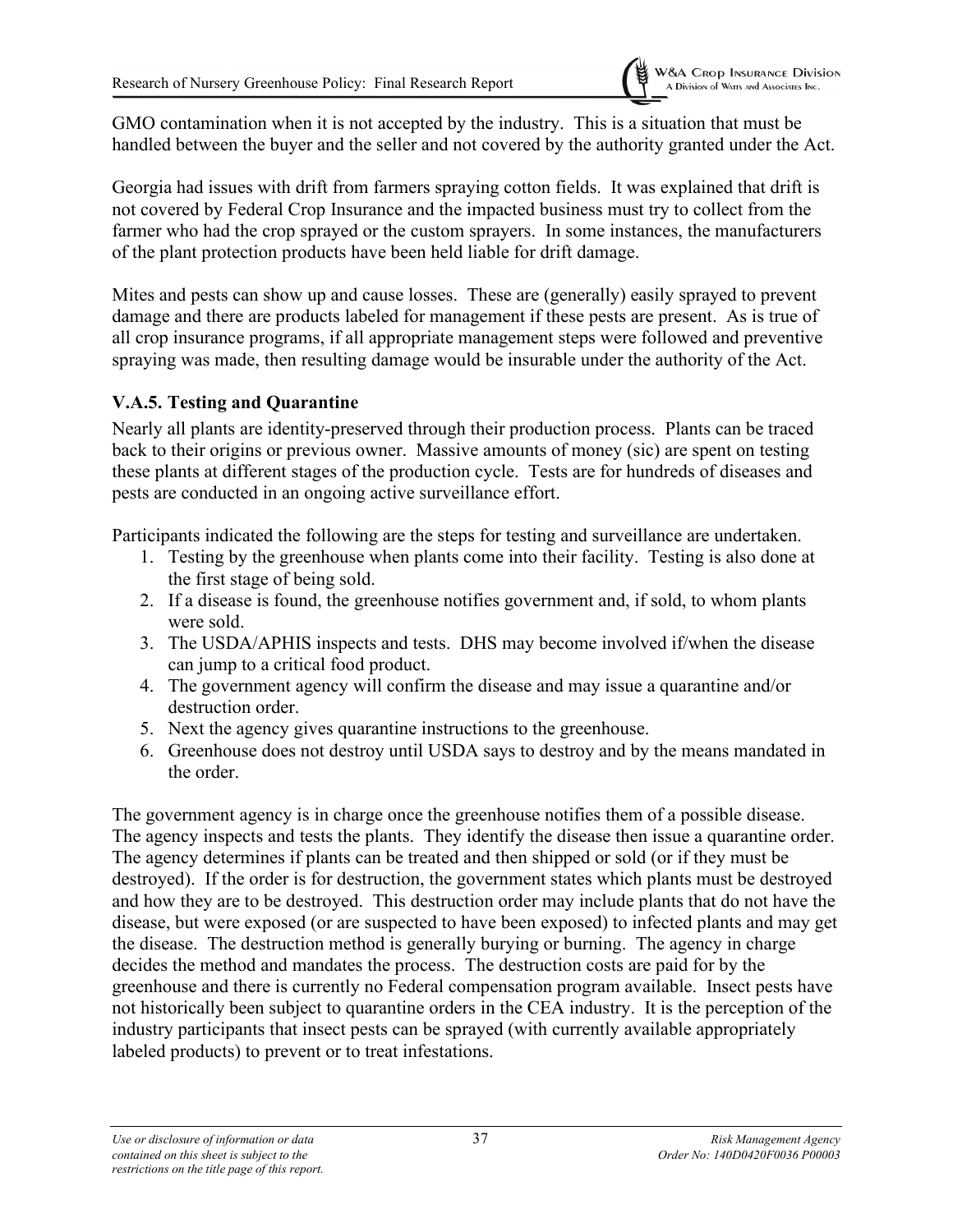

The participants repeatedly asked for insurance and/or a compensation program to cover destruction costs. This is not done in most Federal Crop Insurance programs, but there is precedent for programs of this type. For example, California avocado farmers have been offered a Quarantine Endorsement that provides for indemnification for fruit lost to destruction orders as the result of the presence of the quarantine pest.

### **V.A.6. Biosecurity**

Most growers practice biosecurity at their facilities. The greenhouse can impact whether or not some diseases can come in and limit the nature and degree of losses with their practices. Suppliers to greenhouses (upstream young plant propagators) are more active in biosecurity than downstream and retail growers due to the impact a biosecurity breach can have; if suppliers get a disease it can have a much broader impact than a local greenhouse. Listening session participants requested that an insurance program require a certain level of biosecurity to cover risks with insurance and want to make sure no payouts are caused by management decisions.

Underwriting rules can be put in a crop insurance program to require a certain level of biosecurity. Participants stated not all greenhouses would participate in a program due to those requirements, but believe that biosecurity is a key to a successful insurance program. Most large and medium businesses have these biosecurity measures in place. The Act requires that insured producers adopt and maintain best management practices appropriate for their crop and production environment.

#### **V.A.7. Value of Plants**

A key part of an insurance program is determine the value of the plant. The plant cycle is set at stages where it is sold to the next level to another company or kept and grown at the same company. [36](#page-42-0) Different practices of industry and for insurance could be:

- 1. Stage 1: Seeds, roots, cuttings or liners
- 2. Stage 2: Young plants
- 3. Stage 3: Finished plants

One participant captured the consensus impressions of the stakeholders well with the following testimony, "Valuation is key. Cuttings can be valued at \$0.50 and sold to be grown as young plants. The young plant greenhouse may have spent \$4.00 in costs to get it for sale as a young plant. If a disease hits it the wholesale/supplier may credit back to the buyer the 50 cents of the original cost. This is called a credit back. Credit back is not standard or required practice in the industry. It varies with each situation and company. The other issue is the diseased plant value as a young plant is valued at \$4.50, but now that it is identified as diseased it is unsaleable and must be destroyed. The greenhouse only receives a credit for the 50 cents. But is out the \$4.00 input costs and must pay the destruction costs. Insurance must take into account all the costs: Original plant, input costs and destruction costs." There are important considerations in

<span id="page-42-0"></span><sup>&</sup>lt;sup>36</sup> In Federal Crop Insurance, the concept of stages in the context of insurance guarantees is well established. Many programs provide differential value for crops at varying levels of development based on the input costs invested up to the given development phase when the crop was damaged or destroyed.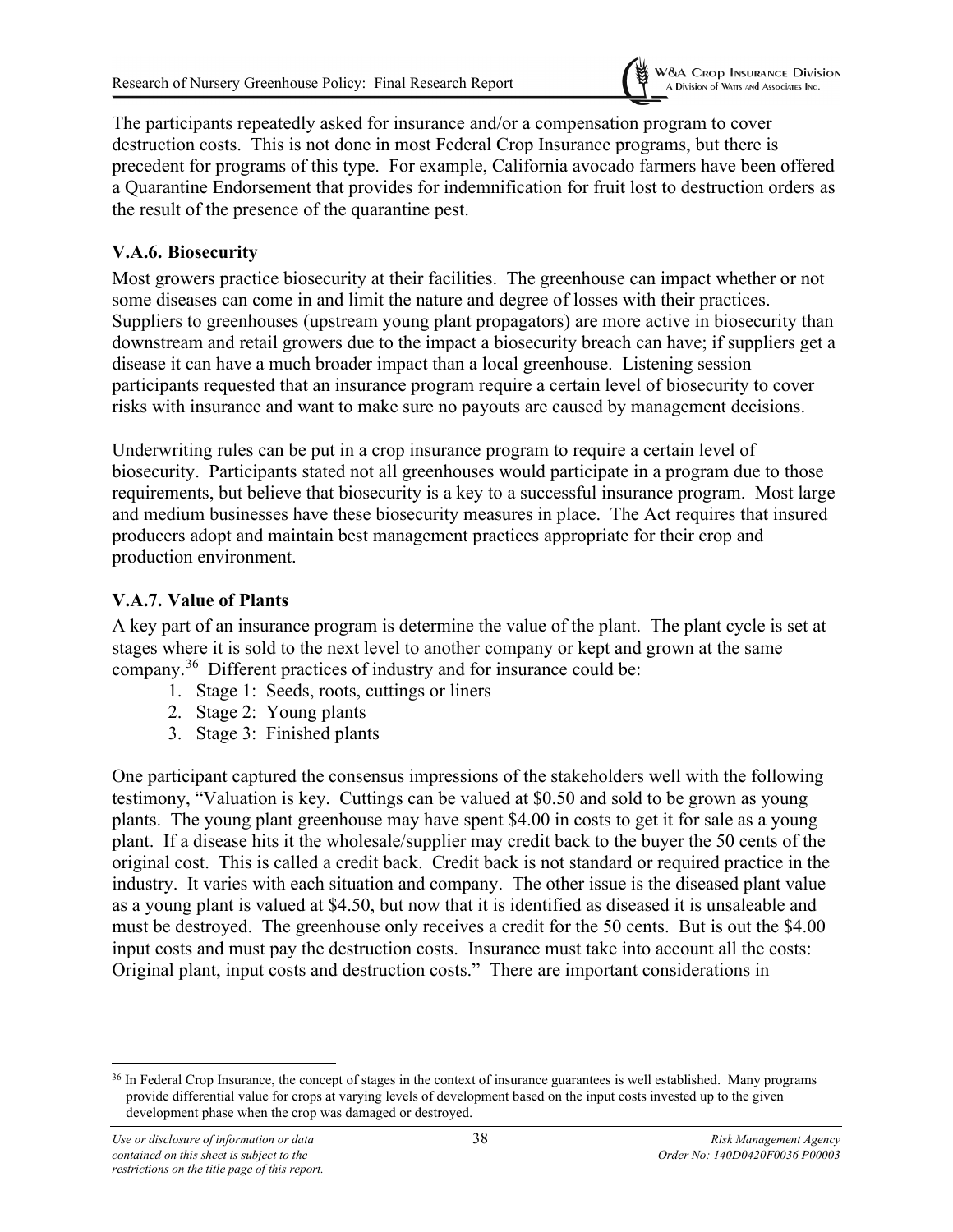evaluating how to insure appropriately, but not over insure. CEA Producers believe their destruction cost need to be considered as insurable costs for a program.<sup>[37](#page-43-0)</sup>

In previous outbreaks, there have been examples of young plant companies paying for the gross value of destroyed cuttings, but not for the destruction cost for the inputs put on plants since they were received. If a plant is rooted and planted and then the disease is identified, young plants may have 4-6 weeks of input costs in them. Under current informal supplier compensation/credit schemes, diseased plants are limited to the value of the input (cutting, seed or other) and not the value that was spent on inputs before disease showed up. Credit back is not standard practice. It varies with each situation and company.

Participants noted that USDA/NASS does an annual survey that gives value of some classes and types of finished plants. There are regional cost differences in plant values. Participating greenhouses have historical prices for all stages in their records and these would likely provide the best basis for staged valuation.

Based on the provided input, different stages of valuation for insurance could be:

- 1. Seeds, roots, cuttings, clones, or liners
- 2. Young plants
- 3. Finished plants

| Stage 1(First Seller)               | Stage 2 (Intermediate)<br>Seller)                                                                             | Stage 3 (Final Seller)              |
|-------------------------------------|---------------------------------------------------------------------------------------------------------------|-------------------------------------|
| Seeds, roots, cuttings or<br>liners | Young Plants/Pre-finish:<br>$(50\% \text{ costs of finished})$<br>plants are here when sold<br>to next stage. | Finish Plants 100% costs<br>are in. |

All production at all levels are sold through brokers who will have access to detailed records of the valuation and wholesale pricing for plants at each stage of development.

# **V.A.8. Inventory**

Many greenhouses remain as full as they can throughout their regionally-appropriate production season. Greenhouses say this is called "always filling." This means they bring in plants when other plants are sold and space opens up. This is similar to a grain elevator that puts through three times the amount of grain that it can store. Even short-season greenhouses refill 2-4 times a year their total floor space.

Participants asked specifically about Easter lilies not sold due to COVID-19. Greenhouse sales missed the marketing window due to conditions beyond their control. The session moderators noted that losses of this nature (where the production itself is undamaged, but the market ceases to exist) are viewed as a business interruption loss and are not eligible for insurance coverage

<span id="page-43-0"></span><sup>&</sup>lt;sup>37</sup> Although it is not a perfect precedence, there are Federal Crop Insurance programs (Downed Rice is one example) that provide additional payment of increased input costs as the result of insurable damage events. The Act does not specifically address authority to indemnify losses for costs incurred under Federal destruction orders.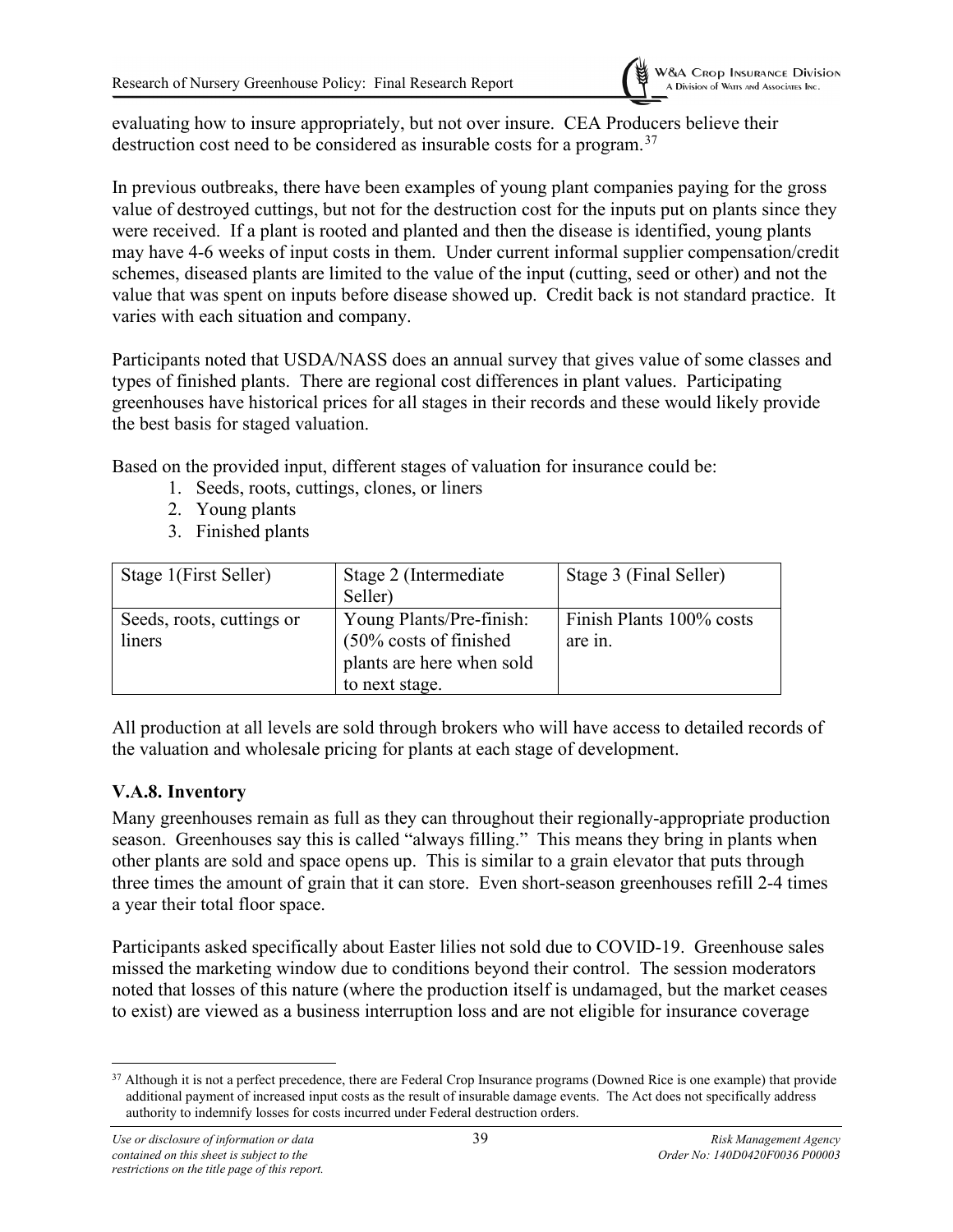under the Act, but if sale of inventory were delayed as a result of an insurable peril, the loss of valuation from delayed sale may be insurable in some situations.

# **V.A.9. Record Keeping**

Record keeping must be a pre-requisite for insurance. Participants report that most greenhouses have records for all levels of the production cycle and can determine value at the weekly level. All will have some sort of record keeping. Smaller and downstream greenhouses generally maintain less rigorous records than larger and upstream operations. Greenhouse record keeping is done by most greenhouses at all stages/practices. Greenhouses report that they have electronic records and can make hard copies of inventory, contracts, invoices, prices, and plant numbers.

# **V.A.10. Participants Perspectives of Other Insurance Products**

The participants were asked if they were familiar with other products that insure related industries, specifically Nursery, NVS, and WFRP insurance plans. Most were unfamiliar with WRFP. A few are familiar with Nursery and NVS since they have some part of their CEA operation that is eligible for NVS and they insure it. Most views on crop insurance is it only pays at a catastrophic level.

When the moderator reviewed the Nursery and (particularly) the NVS program, participants were interested in a similar type program based on the NVS model. They like the idea of insuring a value in their greenhouse for the types and categories they choose. There are concerns about the restrictions in the NVS program limiting or prohibiting eligibility for many of the CEA segments of interest.

# **V.A.11. APHIS or Insurance Programs**

Nearly every listening session participant expressed strong interest in and support for an APHISbased program to indemnify losses as a result of a quarantine destruction order. As was detailed in Section II.C., APHIS does not currently have the legal authority to compensate for destruction orders in plants as it does in livestock agriculture, but the changes to existing language to grant the authority would be needed (if such a program is deemed appropriate by Congress) are minor.

# **V.A.12. Premium**

All groups were asked about a premium level they could pay. At the 3-5 percent of gross liability level, the consensus opinion was that 3 percent may draw interest, but 5 percent would likely be prohibitive. At current standard subsidy rates, a 3 percent producer retail premium implies a gross pure risk rate of roughly 7 percent, which would represent a very conservative premium in light of the low frequency of historical losses.

#### **V.B. Interviews**

The Contractor conducted interviews with four individuals who agreed to be identified and formally interviewed for this report. These individuals represent widely differing perspectives. As stated in the beginning of the report, the COVID-19 concerns eliminated most travel for many interested parties in this greenhouse research. These four interviews are conducted in addition to the follow up interviews from the listening sessions.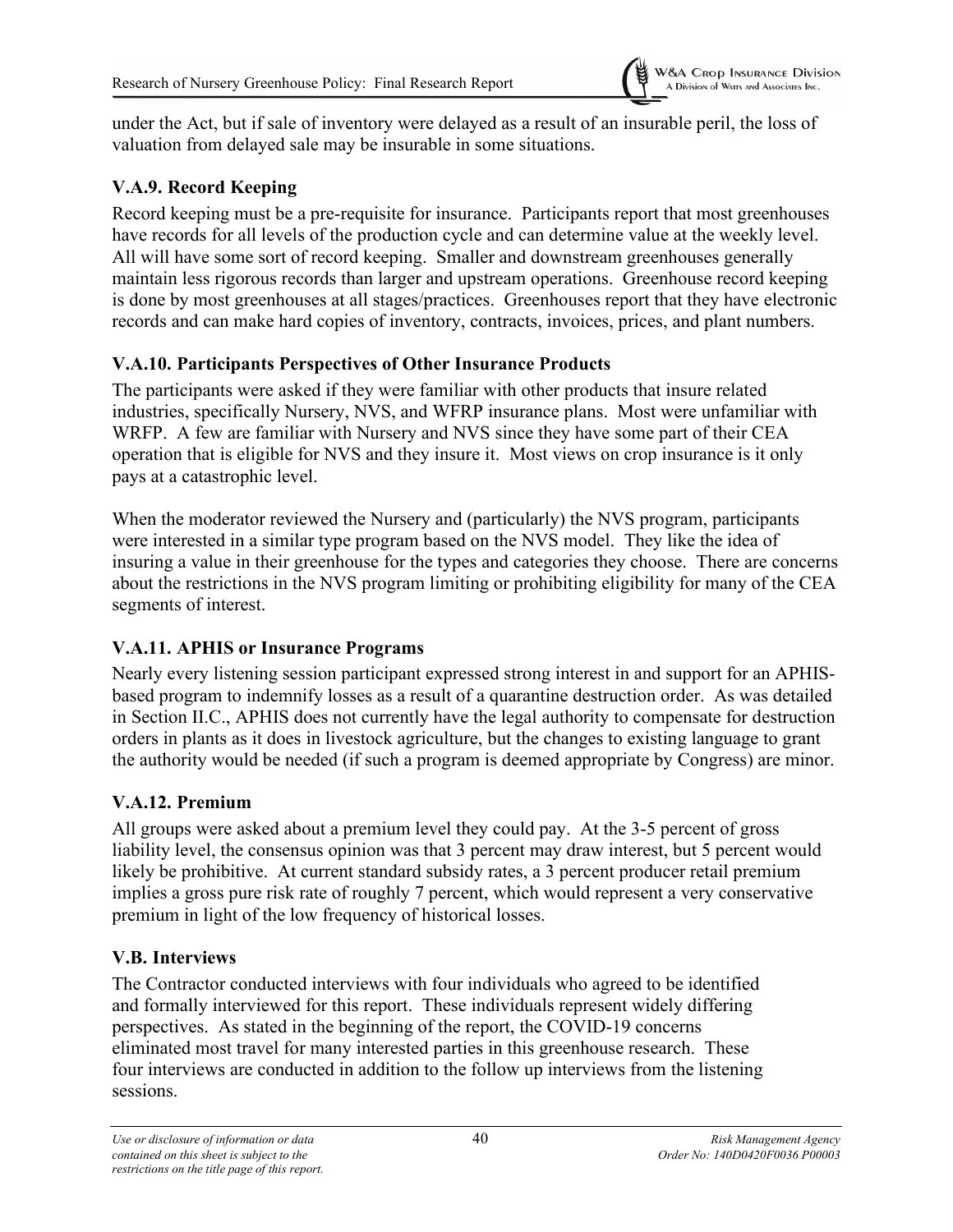

The list of topics for each interview was the same to assure consistency and comprehensiveness in each interview. The Contractor, with RMA input, drafted those topics (see Appendix D). Each interview has a sheet drafted that covers the discussion. A summary of those full interviews is provided below.

# **V.C. Interview Summary**

The Contractor set up interview times to discuss the interview topics with the greenhouse stakeholders. All interviews were informative and helpful to the project. The key points from each interview and their responses to the ten key issues are shown for each interview at the end of this section. The original notes from a sampling of interviews are included in Appendix E, with minor edits to remove personally identifying information.

# **V.C.1. Summary of Key Points and Stakeholder Perspectives**

Disease, specifically *Ralstonia* is the main concern raised by stakeholders. *Ralstonia* outbreaks have not occurred frequently, but each event makes a severe impact upon on greenhouses. The overall cost to those greenhouses hit by it is massive. Greenhouses lose the value of what they would have sold the plants and/or their production. The last time a *Ralstonia* outbreak occurred (a stakeholder commented that there was an outbreak in 2018, but the APHIS materials report the date as 2020), the wholesalers credited back the value of the lost plants to keep greenhouses operational. The greenhouses still had to handle the destruction costs and destruction protocols were based on very specific USDA APHIS instructions to either burn or bury potentially compromised material.

Stakeholders believe it is doubtful that wholesalers will attempt to (partially) cover the cost of a future outbreak. One wholesaler bought private insurance for the 2020 year, but will not buy it next year; the premium cost was just too high. Not many private insurance companies want to insure that peril, due to its high cost (severity) when it happens. The consensus was that greenhouses will be offered no buffer by wholesalers going forward and affected operations are unlikely to survive the event.

Government payments are unusual in the nursery and (especially) greenhouse industry. The recent narrowly defined greenhouse payments made under the Coronavirus Food Assistance Program (CFAP) are the first for which they have been included. These are considered disaster payments. Another possibility stakeholders have weighed is asking APHIS (likely through Congress) to build a program for greenhouse diseases.

The greenhouse industry does have well detailed accounting records for price, volume, and date of sale. These records are down to weekly level for many operations. Some of the companies sum these to monthly and quarterly.

A key item the greenhouse industry is looking for is a risk that has not historically been covered by crop insurance due to limitations to authority in the Act. That risk is the missing of sales due to event beyond the greenhouse control. A good example is COVID-19 shut down many business such as greenhouses and they could not sell their product. This is called business interruption insurance. It is not a coverable risk by the Act.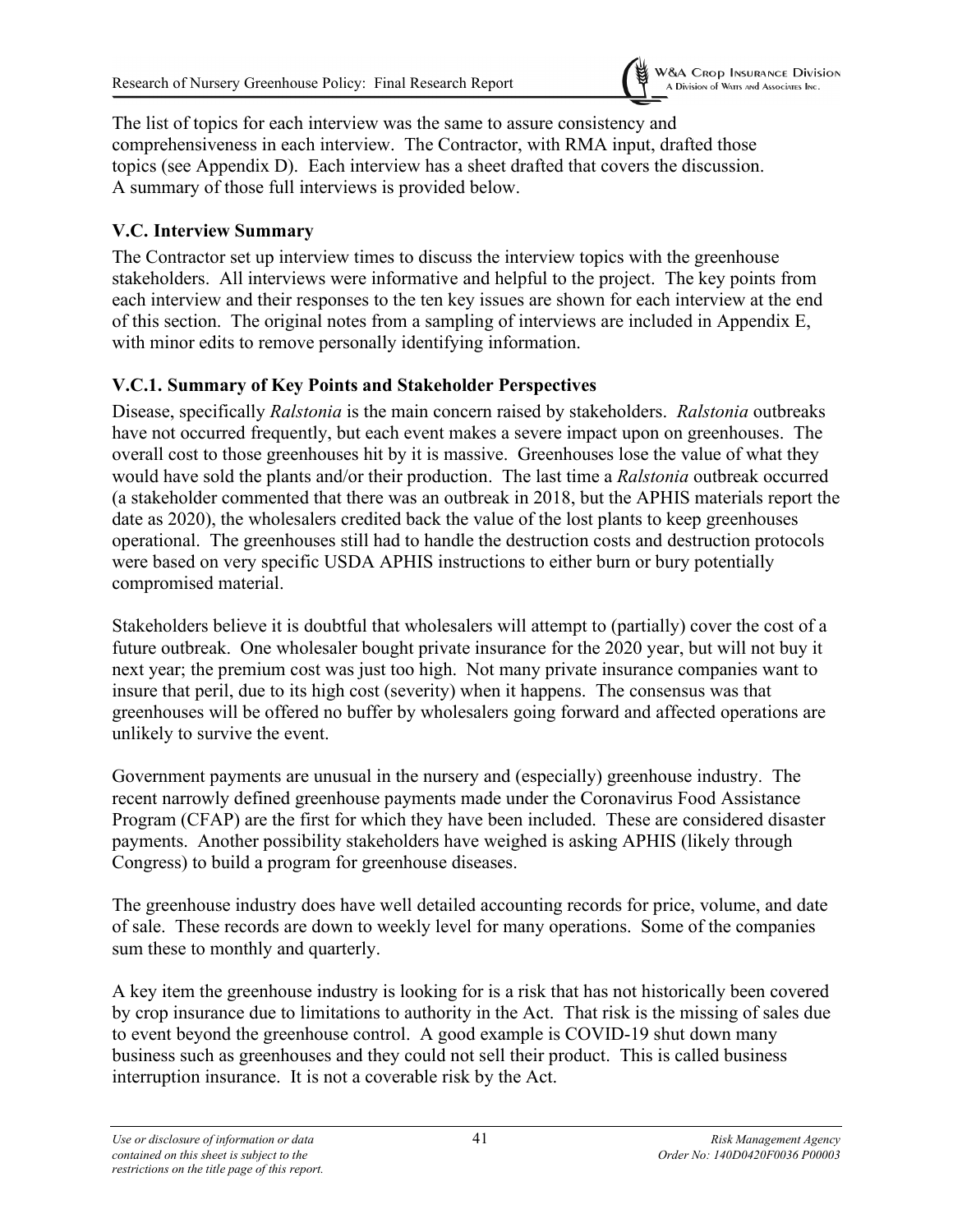

This risk is increased due to the business nature of greenhouses. Many greenhouse sales windows for most of their plants they grow for a year can have an optimum sales window only for a month or two. Sometimes 50 percent of annual sales are impacted by a 2 to 6-week delay on certain plants. That happened this year with the COVID-19 shutdown in many areas. April through June are key times for sales for seasonal operations, particularly in the northern twothirds of the country. In 2020, shutdowns crippled both production and markets. While there were reports of exceptional demand in some areas of the country, the stakeholders all reported terrible setbacks related to shutdowns.

# **V.C.2. Interview Conclusions**

Each stakeholder offered valuable perspectives about the nature of risk they face, the tools that are currently available and the need for additional protection It is clear that the authority currently offered under the Federal Crop Insurance Act is an imperfect fit for the specific needs of controlled environment producers; the primary risk peril is catastrophic disease outbreaks, or more specifically of operation-wide depopulation controls imposed in light of disease outbreaks. As we have found previously in livestock and in quarantine studies, the low frequency, indirect effect, and overwhelming severity of these events also make it difficult for private markets to appropriately serve producers. Each of the stakeholders interviewed is highly motivated to see some form of protection made available and each believes that government should play a central role in offering or facilitating that coverage. It is the Contractor's interpretation, which has been corroborated by USDA legal counsel, that 2018 Farm bill language authorizes a "greenhouse" policy that can insure in addition to crop insurance risks already identified, diseases introduced into the facilities and contaminated cuttings.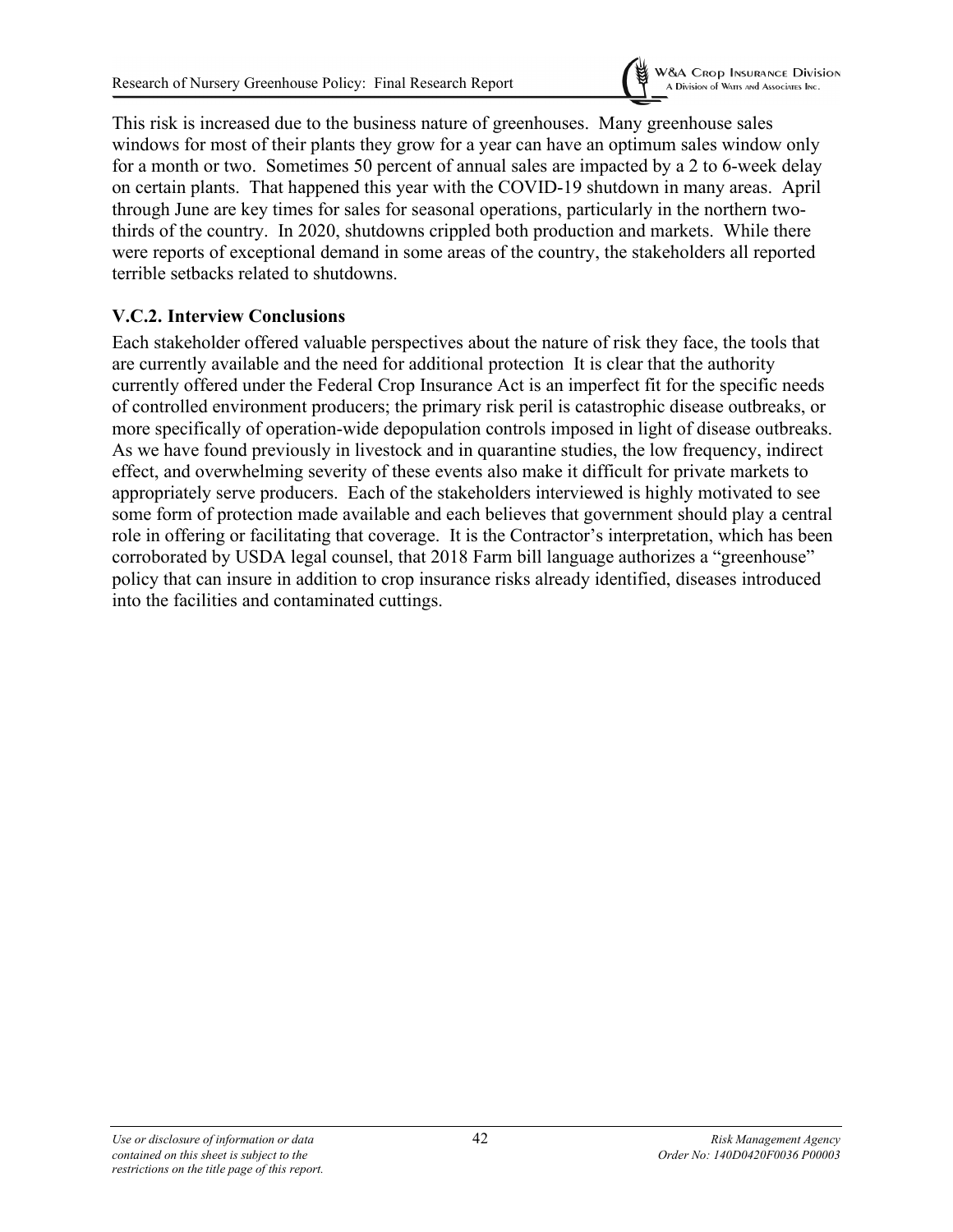

### **VI. MARKETING ENVIRONMENT**

This section of the report addresses the SOW stating:

*"Data Availability and Price Methodologies – The Contractor shall conduct a search for price, and yield data at the national level and in each of the research study areas. Identify viable data series and formulate all reasonable alternative methods other than contract price or nursery greenhouse producers' published catalog/price list prices to develop expected prices for each commodity. These methods shall include determinations of preharvest prices and the effects of quality deficiencies on prices."*

From the AMS Market News Website: "Specialty Crops Market News disseminates detailed information on marketing conditions for hundreds of agricultural commodities at major domestic and international wholesale markets, production areas, and ports of entry. Using direct contacts with sales persons, suppliers, brokers, and buyers, Market News reporters collect, validate, analyze, and organize unbiased data on price, volume, quality and condition, making it available within hours of collection at no cost to you." In addition, "USDA Market News provides price, volume, and other related information for commodities and products that have been grown, processed and certified to USDA's National Organic Program standards."

Limited price information is available for greenhouse production. For example, the AMS market reports for tomatoes on September 8, 2020 include prices for greenhouse production delivered at terminal markets in Baltimore, Boston, Chicago, Columbia, Dallas, Detroit, Las Angeles, New York, Philadelphia, and San Francisco. Ontario, Canada is the predominant origin of the tomatoes for the eastern terminal markets. California and British Columbia, Canada are identified for the western part of the country. Mexico is a source of greenhouse tomatoes in several markets, both eastern and western. Maine is a source of greenhouse production delivered to the Boston market. Prices include tomatoes packed in single layers, double layers, loose, on the vine, heirloom, and 5, 10, and 15 kilogram cartons, and others. Prices include mature green, immature green, vine ripe, 85 percent U.S. #1, grade unspecified, and others.

Information for greenhouse-raised tomatoes is the most extensive of the commodities. There is limited information for greenhouse production of bell peppers and a few other crops. These reports present prices as a range with limited information regarding quantities sold at those prices. Packaging is a variable affecting the price for many commodities. In summary, pricing data for greenhouse-produced crops is very limited.

The extent of contract marketing is unknown. No literature on this topic discusses the extent that contracting plays a role in marketing of the output of CEA operations. A publication from PennState Extension discusses "Fruit and Vegetable Marketing for Small-Scale and Part-Time Growers."<sup>[38](#page-47-0)</sup> While not specific to greenhouse production, this document provides salient observations that pertain to small-scale production of any commodity. For example, "As a small-scale fresh fruit and vegetable grower, you may consider selling directly to retailers. Although some chain stores and independent retailers have buy-local programs for fresh produce, such stores and programs are not common. You must develop your own marketing

<span id="page-47-0"></span><sup>38</sup> https://extension.psu.edu/fruit-and-vegetable-marketing-for-small-scale-and-part-time-growers, accessed September 2020.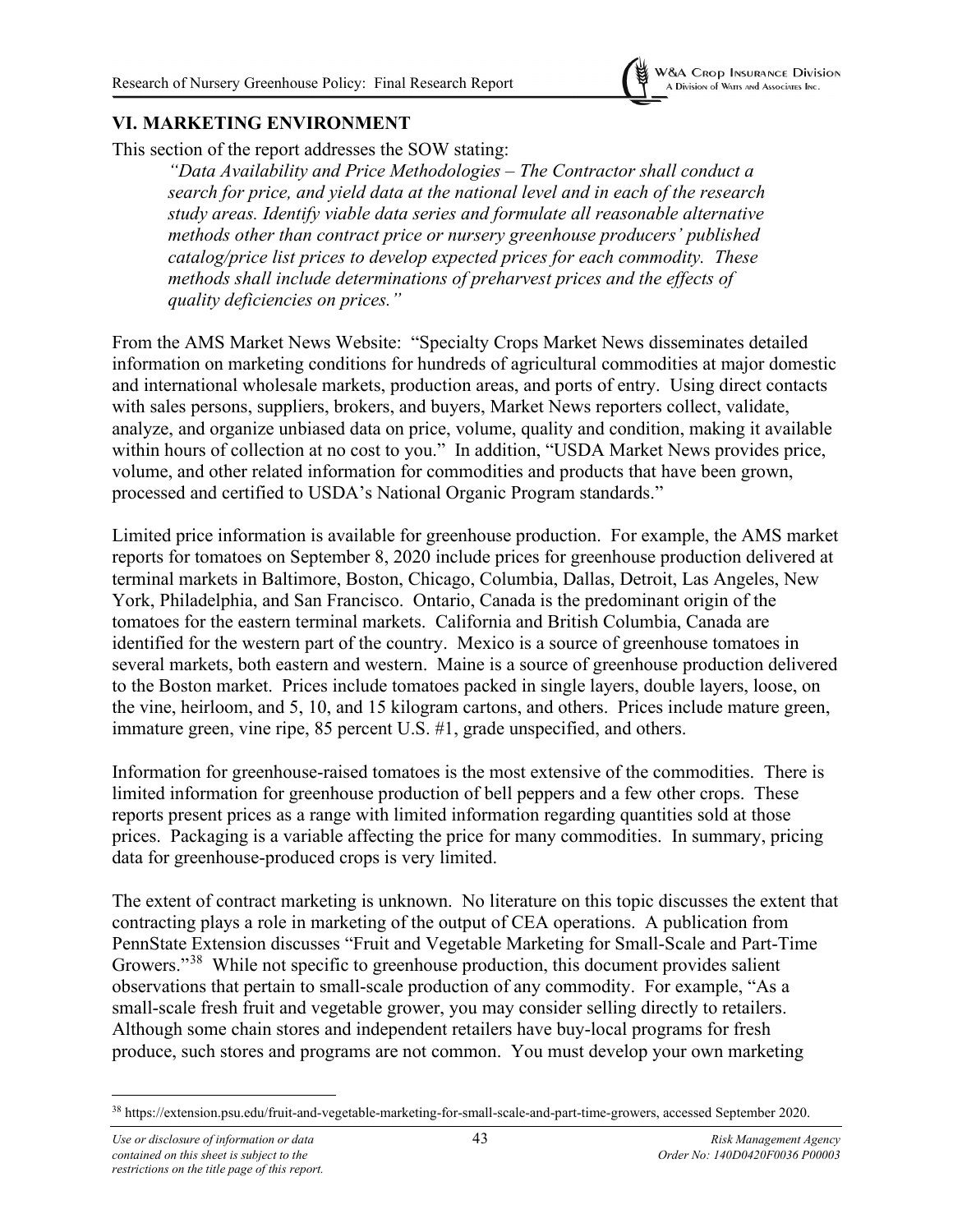

system. In effect, you must become the grower, packer, and wholesaler." In this context, marketing of greenhouse commodities becomes a value-added operation in that packaging and marketing costs must be included in the sales price. Damaged or destroyed production not sold is over-priced if a loss is valued at the price that sales occurred. Estimating and eliminating the amount of mark-up contained in the sales price would be a challenge.

Critical marketing periods depend on the commodity and location. An operation producing transplants has a critical marketing period immediately prior to the onset of planting the crop. Production of the transplants must be staged so the seed or slips that are planted are ready for sale at that time. It is impossible to determine a critical marketing period. This depends on the commodity produced, the clientele purchasing that commodity, the season, and other variables.

Many plants grown in greenhouses are planted in standard nursery containers and are produced to sell the entire plant to buyers. Most of these are insurable under the Nursery or NVS crop insurance policies. Commodities produced using aeroponics, aquaponics, or hydroponics are not insurable under Nursery policy but hydroponics is allowed by the NVS policy. Many commodities produced by these methods are foods intended for direct human consumption. These include lettuces, peppers, cucumbers, tomatoes, and several others. These commodities include products consumed in the form that was produced (lettuce) or are the fruits of a plant harvested and sold apart from the plant (peppers, cucumbers, and tomatoes). Disposition may be to a retailer that supports a "buy-local" philosophy, to restaurants, directly to consumers, and others. Utilization of greenhouse produced commodities ranges from ornamental uses to upstream production (transplants) to direct human consumption (harvested fruits and vegetables). The Contractor did not find literature that identified quantities sold via any specified end-use.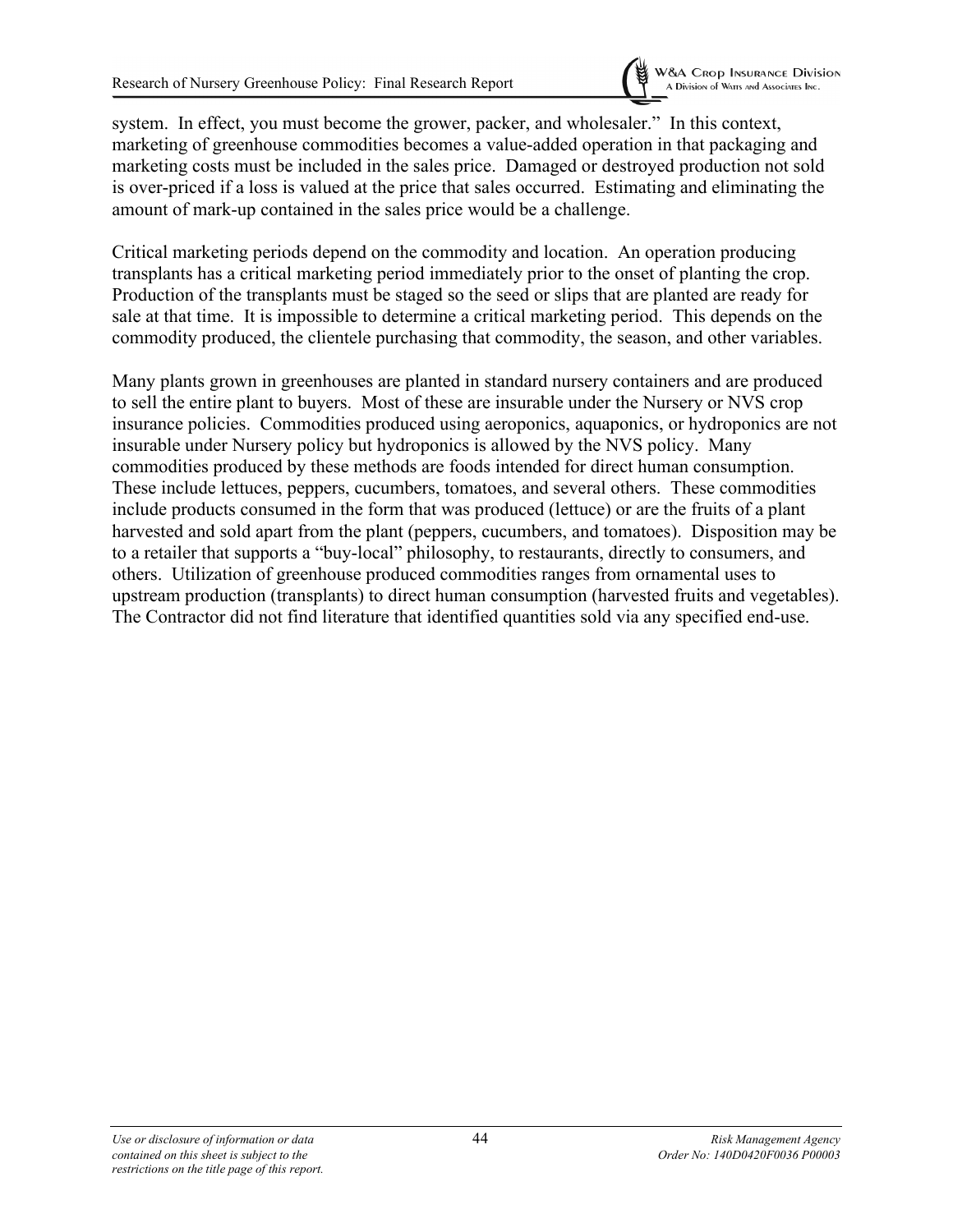

# **VII. RESEARCH RECOMMENDATIONS, POSSIBLE DESIGN OPTIONS, AND IMPACT ANALYSES**

The SOW states the following for this section:

*Research Recommendations, Possible Design Options and Impact Analyses – The Contractor shall make recommendations on the viability and marketability of new product development or adding to the existing nursery crop insurance program. The Contractor shall provide a comprehensive discussion of crop insurance alternatives with an explanation of why the alternative is best. The Contractor shall include an outline of the model for the basis of the guarantee, preliminary premiums, formulate expected prices, methods of determining yields; recommend a year of implementation; units of exposure; types; practices; insurance dates; initial insurability requirements; pilot counties; insured causes of loss; uninsured causes of loss; a description of what triggers a loss and how indemnities will be calculated; and the availability of loss adjustment procedures. The Contractor shall identify and evaluate the potential impacts on nursery greenhouse producers, taxpayers and the market of any crop insurance programs which nursery greenhouse producers express an interest. The Contractor shall identify the risk of program fraud, abuse, and moral hazard faced by the Government. The Contractor shall identify any challenges associated with development of such a program and any areas or plants for which the program may not be suitable.*

*The Contractor, when recommending whether the items listed above are expected to be viable, needs to keep in mind the following criteria:*

- *1. The insurance product must conform to RMA's enabling legislation, regulations, and procedures that cannot be changed;*
- *2. The nursery greenhouse insureds and their agents must be willing to pay the appropriate price for the insurance;*
- *3. The insurance product must provide coverage that is effective, meaningful and reflects the actual risks of the nursery greenhouse producers;*
- *4. The perils affecting production must be identified and categorized as insurable and non- insurable;*
- *5. The insurance product must be ratable and operable in an actuarially sound manner;*
- *6. The insurance product must contain appropriate and reliable underwriting, rating, pricing, loss measurement, and insurance contract terms and conditions;*
- *7. There must be an appropriate geographic distribution of production to ensure a sound financial insurance program;*
- *8. There must be enough interest for the risk to be spread over an acceptable pool of insureds;*
- *9. Customers must not be able to select insurance only when conditions are adverse;*
- *10. Moral hazards must be avoidable or controllable;*
- *11. There must be no change of beneficial gain; and*
- *12. There must be no change in market behavior or market distortions that change the quantity supplied or shift the supply curve.*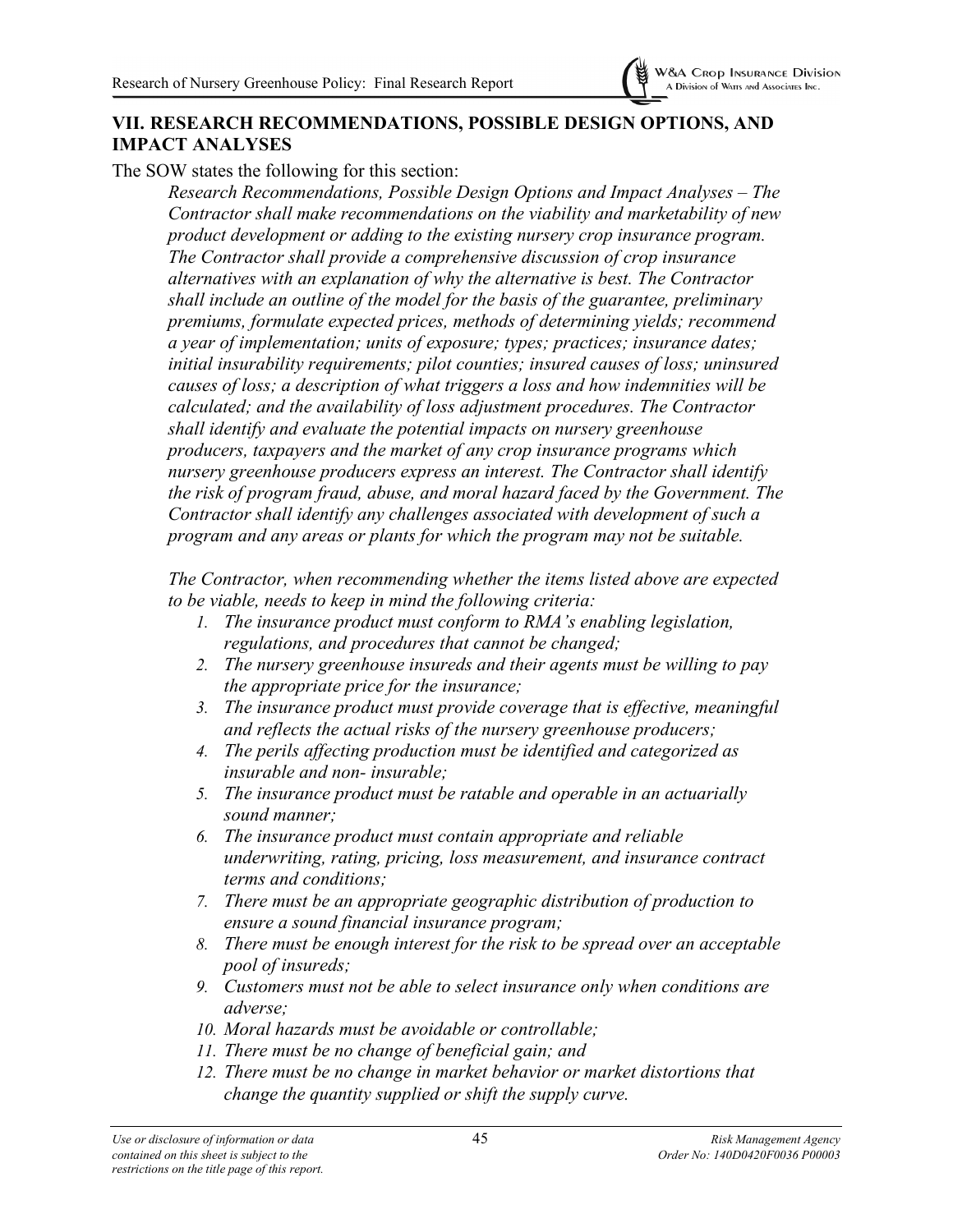

### **VII.A. Recommendation Overview**

The Federal Crop Insurance program has grown from a humble set of yield-based offerings for wheat in a handful of states to the largest and most diverse component of American agricultural policy. Following ARPA (2000), RMA has worked diligently to increase the number and variety of offerings available to serve an ever-growing set of crops and agricultural production systems. While these efforts have been wildly successful, the program has also already developed and offered programs for all the crops and sectors that can be easily served (and a number of sectors that are not easily served). As a result, the proverbial 'low hanging fruit' has already been picked. The CEA agriculture industry most assuredly does not represent low hanging fruit; as the report details, there are particularly meaningful challenges to aspects of industry structure, program design, legal authority with regard to insurable perils, availability of data for application to ratemaking, and best management practice standards. There is not even a broadly accepted consensus definition of CEA.

For the purposes of this report, the Contractor will offer a frank appraisal of the challenges and opportunities for insuring the CEA risks associated with plants, with particular interest in the disease perils identified as critical both in the Farm Bill language upon which this contract was based and the industry feedback collected throughout this effort. The intent of these recommendations is both to affirm the fraught challenges detailed throughout the report and also provide actionable steps that might be undertaken by those who have dedicated so much time, effort, and energy into attempting to obtain risk mitigation tools for CEA.

To be clear, any development intended to serve CEA will be difficult and will require the same sort of initial flexibility regarding quantitative assessment of risk that has been applied to other new programs intended to serve specialty and nascent industries for which data are limited and/or largely proprietary. While the Federal Crop Insurance Corporation (FCIC) has extended this sort of flexibility to new programs like Hemp and WFRP, each prospective program must be considered independently and on its own merits. These recommendations are made with the assumption that unknown variables, including the success of future quantitative data collection efforts, and the verification of the application of authority to insure quarantine/disease perils will be achieved as part of a development effort.

# **VII.B. Viability and Marketability of a Program for CEA**

Throughout the listening sessions, stakeholder feedback interviews, and discussions with industry experts, the desire for risk cover for catastrophic disease risk was discussed. These discussions were not limited to Federal Crop Insurance products and stakeholders expressed a high degree of flexibility regarding the venue and framework for such risk transfer. Stakeholders were specifically asked to assess their own willingness and ability to pay premiums for the risk cover, provided a range of retail premium rates between 3 percent and 5 percent of the potential insurable liability (implying rates at 75 percent coverage levels that are substantially higher than offers currently available in NVS, nursery, and dollar-based fresh vegetable programs). The stakeholders acknowledged the challenges rates in the 4 percent or 5 percent range would pose, but expressed strong interest if producer-paid rates were in the 3 percent range or less. Among those who provided feedback (a population that is unquestionably subject to survivor bias – disinterested parties are far less likely to respond at all), there was universal acceptance and interest in participation in a new risk mitigation tool.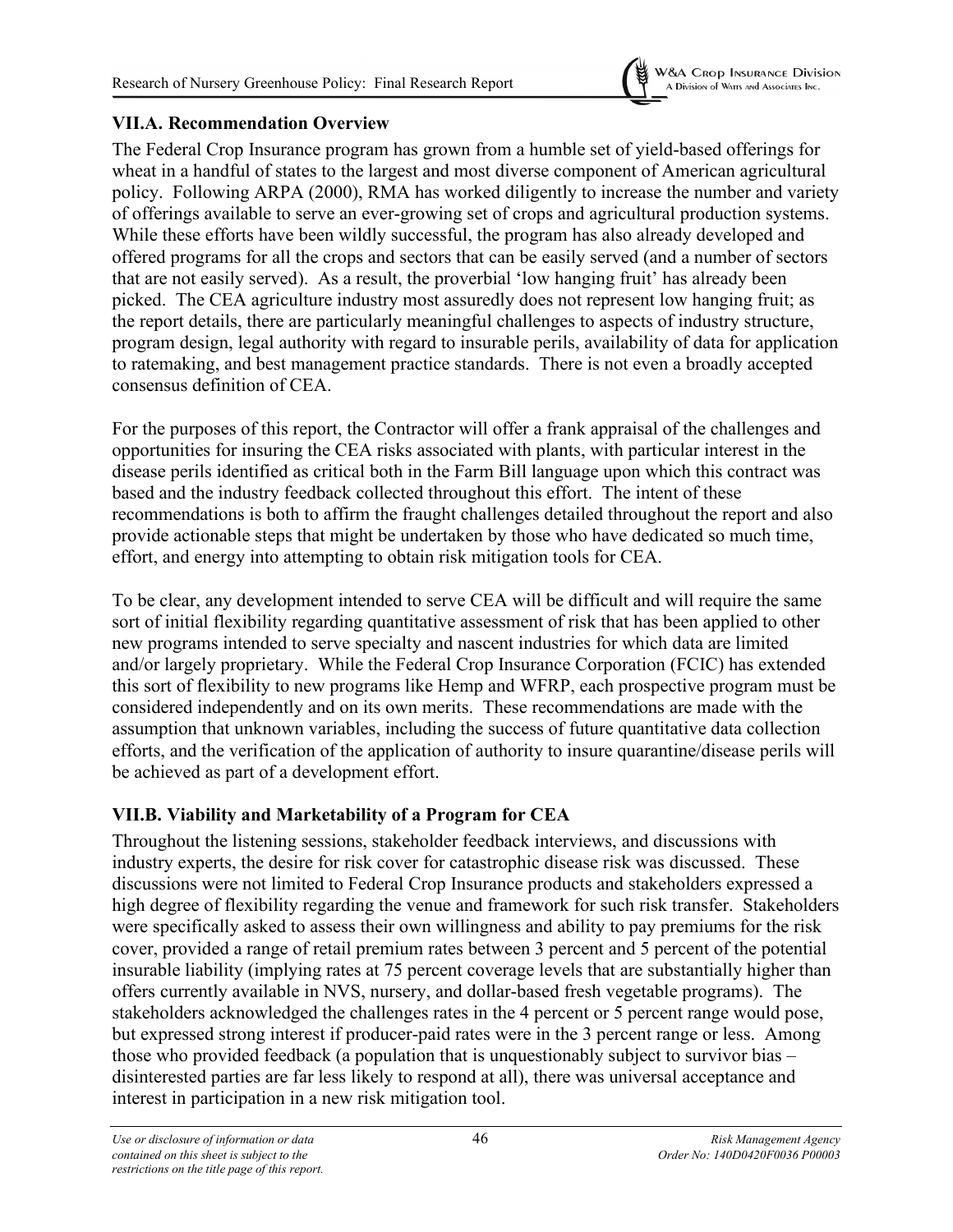

# **VII.C. Crop Insurance Alternatives Considered**

The crop insurance alternatives considered are detailed at length in the body of this report, but can be summarized to include models based on the WFRP program, the current Nursery program and the NVS program, with additional special consideration given to the quarantine program offered for avocados and citrus in California and parts of Arizona. Each of these programs is, for various reasons, unconventional relative to the vast majority of the offers in the Federal Crop Insurance portfolio and it is these unconventional attributes that offer the potential to addressing the many challenging idiosyncrasies of CEA.

While each of the considered alternative models offered potentially useful attributes, NVS was identified as having the greatest potential application as a model for CEA.

# **VII.C.1. Whole Farm Revenue Protection**

The WFRP program has been heralded as a potential one-size-fits-all tool to address diverse and specialty operations. The program's offer is remarkably broad and specifically considers the implications of multiple crop/livestock enterprises within an operation. WFRP, however, draws premium rates from comprehensive tables of risk premiums for specific identified (and therefore explicitly rated) crops. Moreover, WFRP relies on tax records that would be very difficult to parse in CEA to segregate insurable segments of the value chain, and impose unacceptable delays in indemnification of losses. Finally, the WFRP program relies on complex and detailed underwriting controls that would have to be comprehensively reconsidered for application to CEA.

# **VII.C.2. Current Nursery Crop Insurance Program**

The current nursery program provides broad inventory-based coverage for diverse operations including thousands of plant species. The program has been offered for decades and provides a wealth of (imperfectly applicable) experience data from which risk can be considered. Unfortunately, Nursery relies upon specific and comprehensive price listings for valuation of liability and requires insurance for all plant type/categories within a given operation, both of which render the program infeasible as a model for CEA.

# **VII.C.3. Nursery Value Select**

NVS is a new program that was designed specifically to reduce the challenges posed by the existing nursery program. NVS is highly flexible, depending upon grower's own records for valuation and providing choices in plant categories to be insured. This flexibility allows an NVS-based design to potentially accommodate the unique attributes of CEA, making it the best potential model considered. The NVS model is not without shortcomings however; the program is new and no insurance experience will be available for more than a year from the date of this report; moreover the flexibility extended by NVS could also be interpreted as a potential program vulnerability without specifically targeted and well-designed underwriting controls which can be developed. The basis of the NVS design does nothing to address the paucity of quantitative data from which rates may be estimated or the challenges of the authority under the Act to compensate farmers for losses due to quarantine-based disease perils.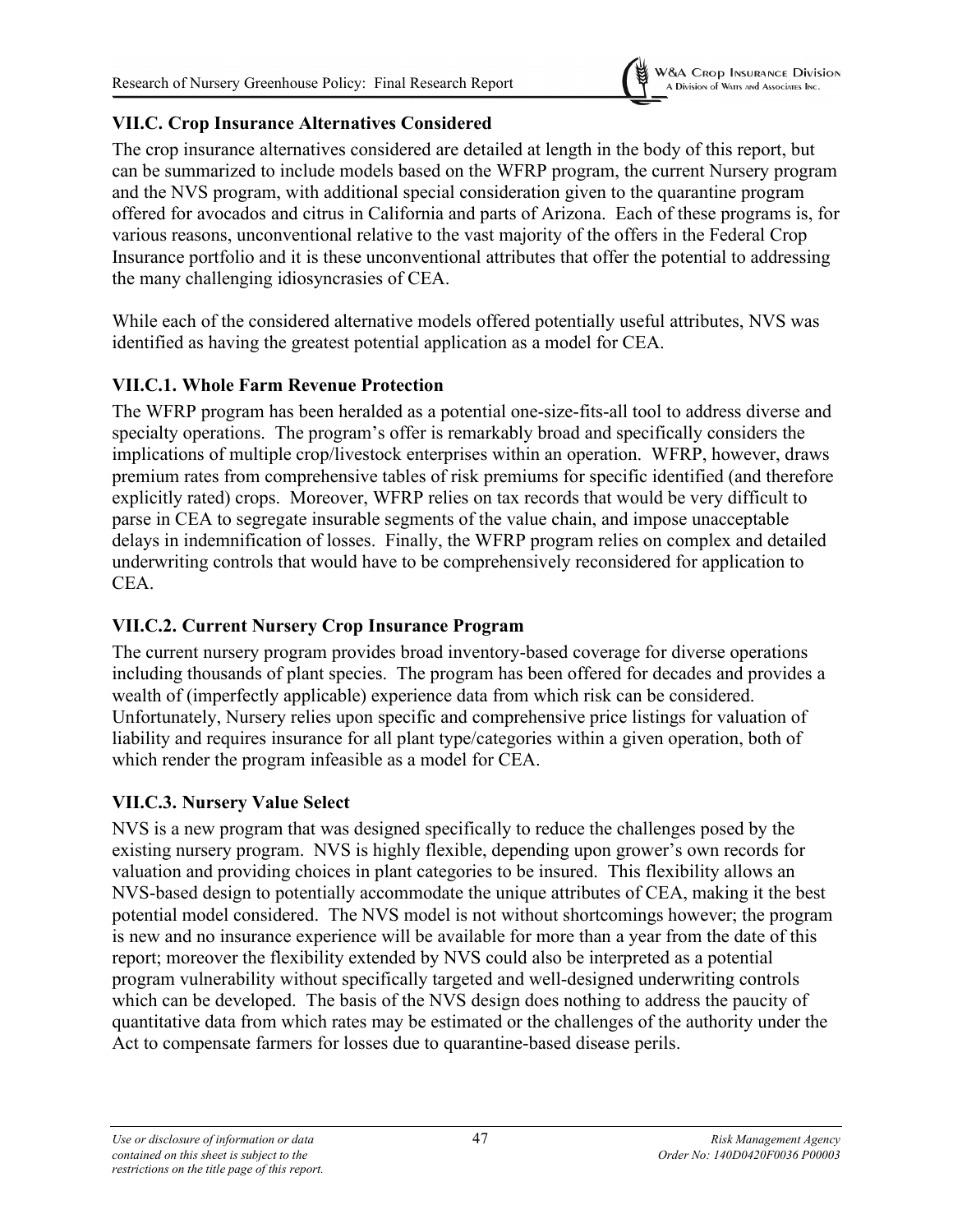

# **VII.C.4. Quarantine Pilot**

The Quarantine Pilot Program was introduced as an endorsement to existing yield-based programs for citrus and avocados in California and Arizona in 2009 for a limited number of counties. The program offers a limited modification to the crop provisions to include losses as a result of deterioration or destruction of the crop based on a quarantine action.<sup>[39](#page-52-0)</sup> This program does offer a precedence for providing coverage to losses as a result of a quarantine action, but it must be noted the coverage is structured as an endorsement to existing coverage and offers no stand-alone liability of loss adjustment process; this program does not provide a model for insuring a crop or industry for which no underlying coverage is already in place.

# **VII.D. Insurance Model Outline**

The proposed basis for coverage of development for CEA is the NVS program, and therefore major aspects of the design have been conceptually tested. The guarantee would be based on the value of inventory present at the time of loss, subject to seasonal peaks, established deductibles, and liability limit elected by the insureds. Premiums cannot be estimated without a comprehensive data collection effort as an early phase of the development. Expected prices would be based on historical sales records and current contract values and 'yields' would be assessed as current value relative to pre-loss value at the time of a loss event. The year of implementation is unknown, but given the effort anticipated would likely be no earlier than 2024 and could readily adopt dates and unit structure based on category as is used in the NVS program. Insurable causes of loss would be a particularly critical aspect of the design as most natural weather perils are not applicable to CEA and the predominant risk (destruction orders as a result of a quarantine-actionable disease outbreak) is only currently offered coverage on a very limited basis under the existing authority of the Act.

# **VII.E. Potential Impacts**

The potential impacts of a new program for CEA are difficult to estimate with confidence given the hypothetical nature of the design and the lack of precedence in this market. The cost of developing and maintaining a new specialized program will be meaningful given its specialized nature. While interest among stakeholders is very high, the risks of greatest interest display very low frequency and high severity characteristics and the target market is composed of producers who historically have not purchased crop insurance at all. Over time, Nursery growers have migrated their participation to CAT coverage, which has very high subsidy rates, but little premium, which would reduce both agents and insurance providers' interest in promoting, supporting, and marketing the new program. In most years the program can be expected to have loss ratios of zero, but in the infrequent years when quarantine-based disease depopulation orders are made, loss ratios for the program will be extreme (a large loss divided into a very small annual premium) and it will take an extended number of years to establish meaningful experiential updates to premium rates. The pool of individual producers who could benefit from this coverage is limited but growing, and RMA has a mandate to extend coverage wherever practicable, but it can be expected that the cost of servicing each insured with a new specialized program will be substantially higher than that of conventional crop programs.

<span id="page-52-0"></span><sup>39</sup> Additional information is available here: https://www.rma.usda.gov/en/Fact-Sheets/Davis-Regional-Office-Fact-Sheets/Quarantine-Avocado-and-Citrus-2018-CA, accessed February 2021.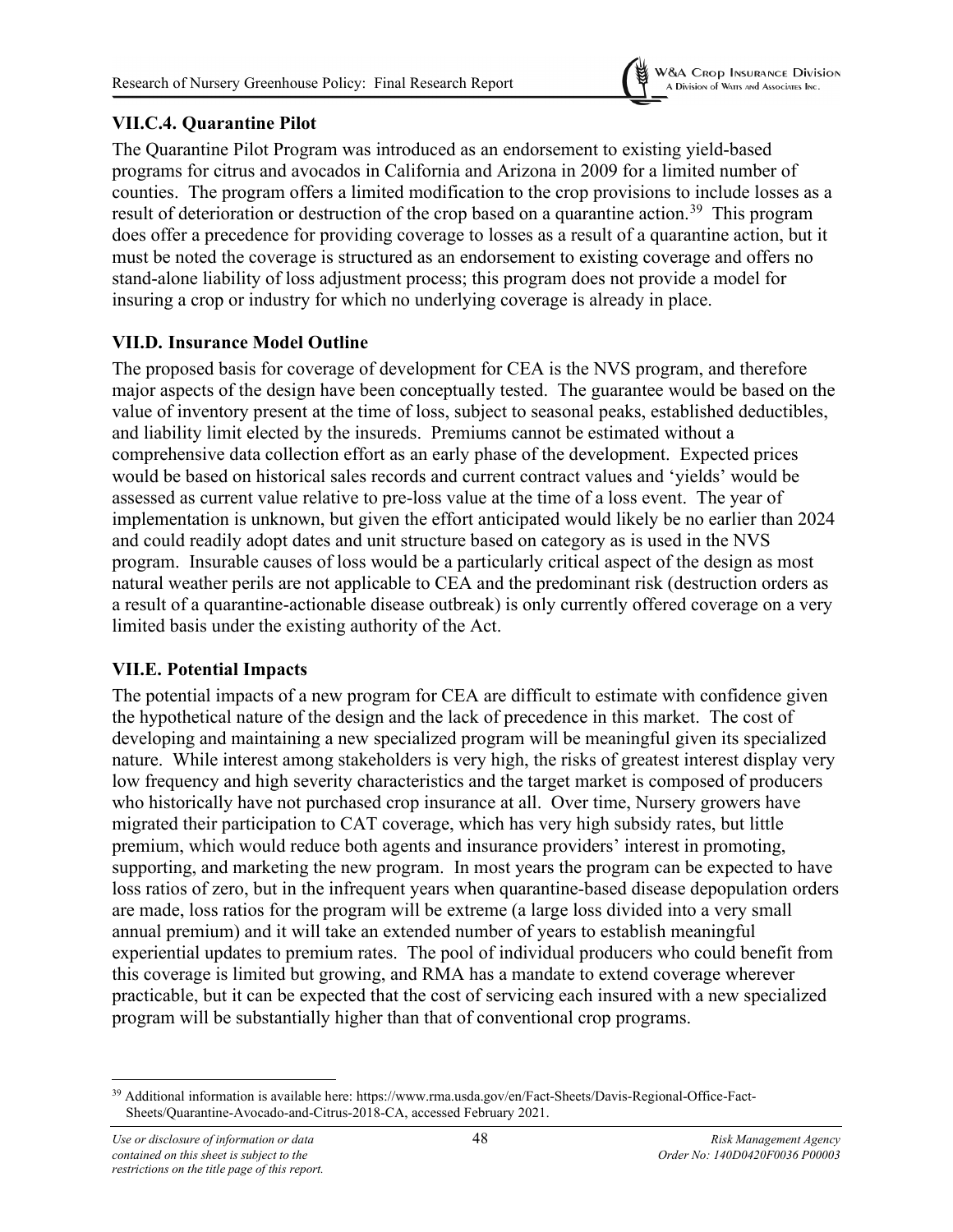

# **VII.F. Program Risks**

In past research into quarantine pests, particularly boll weevil in cotton and avian influenza in broilers, there was extensive discussion of the potential for inappropriate incentives in indemnifying producers for quarantine-based losses. For instance, if the identification of a weevil resulted in the automatic destruction of surrounding crops for a 10,000 ft. radius of the site of discovery, but compensation were only offered to the unit in which a weevil was found, producers in surrounding fields would have an incentive to assure that weevils were found in their units as well. In the case of plant borne diseases like Ralstonia, the risks to critical food crops (potatoes, tomatoes, and others) are acute and the potential implications of an outbreak reaching the food supply are severe. Care must be taken in program design to assure producers have a strong incentive to maintain very high biosecurity standards, to conduct active surveillance of their operations, and to aggressively report vectors if and when they are found. If compensation is inadequate, producers would have short-term financial incentives to fail to report perils. If compensation is too generous, producers would have short-term incentives to relax biosecurity standards and fail to actively prevent outbreaks. Historically, in the absence of any compensation program, the industry has borne these responsibilities itself, at sometimes catastrophic cost to individual participants in past outbreaks. The most important risk in program design is development of appropriate incentives to prevent outbreaks to the greatest extent possible and fully and fairly compensate producers for the losses they are unable to prevent.

# **VII.G. Program Challenges**

As has been noted throughout the report and this summary, the challenges to development of a new program for CEA are daunting. Good quantifiable data regarding the expected frequency and severity of disease outbreaks is currently unavailable and would either require an ambitious data collection effort or the application of an alternative rating approach like which was used in the Quarantine Pilot Program or the Adjusted Gross Revenue program (the predecessor to WFRP). The legal authority to insure losses that have been incurred based on destruction orders is largely untested, with only a single known and limited offer in this space currently available. The NVS program upon which the most promising insurance concepts are based is also untested and is now in its first year of availability.

# **VII.H. Concluding Considerations**

The feasibility standard for a new insurance program has been developed over many years and represents a balance between the mandate to expand coverage to as many crops and sectors as practicable while carefully maintaining the interest of taxpayers and stakeholders. The needs of CEA agriculture are unique and serving this industry with a crop insurance program will require new approaches and applications of untested concepts. The contract outlined twelve attributes of feasibility and each warrant specific consideration.

*1. The insurance product must conform to RMA's enabling legislation, regulations, and procedures that cannot be changed;*

The proposed NVS-based concept would offer coverage based on the change in value of the inventory of a CEA operation following an insurable loss event, to include destruction mandated by an appropriate authority. This appears to conform with the authority of the Act (a program that offers such coverage is currently available, but only on a limited basis) and regulations.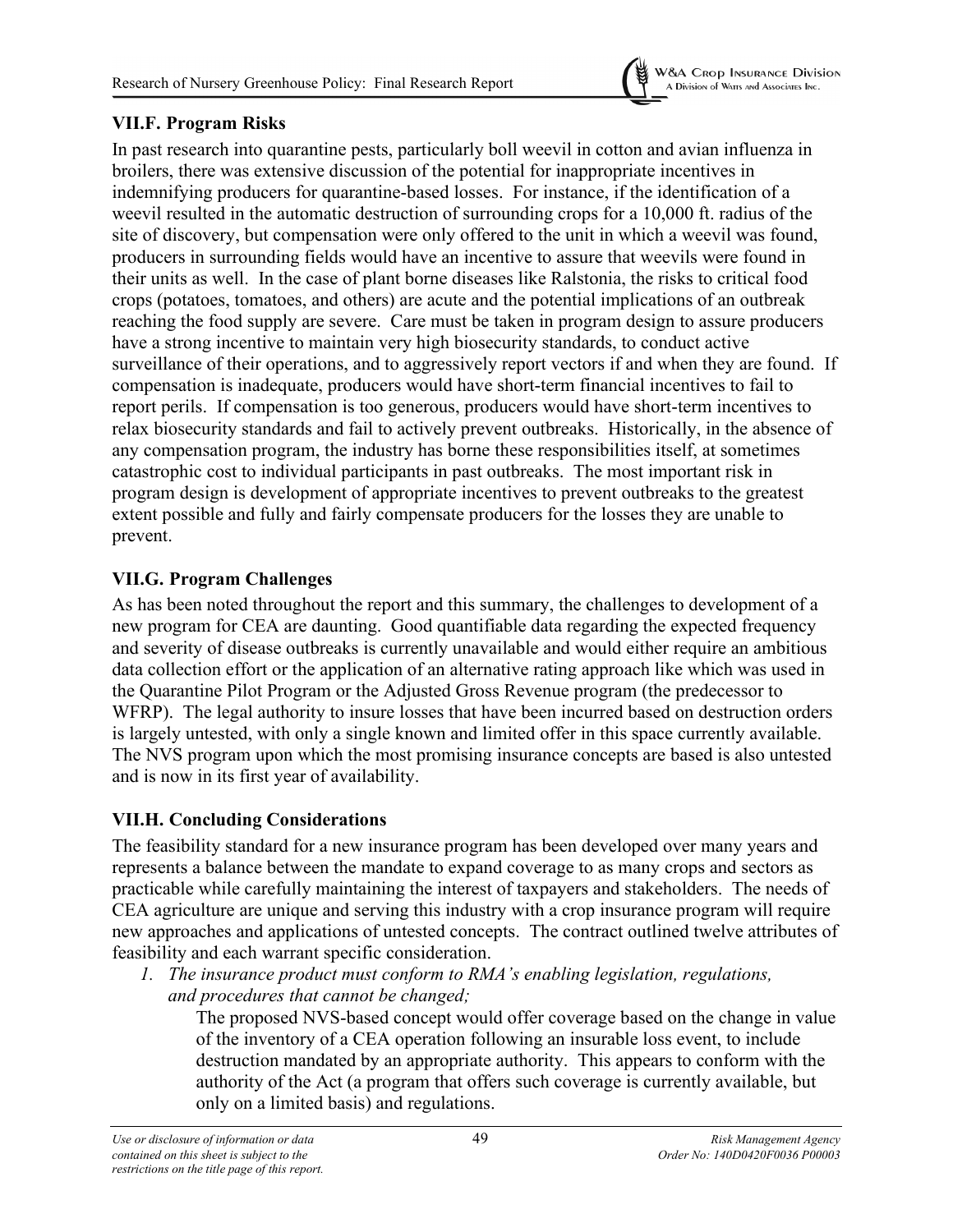*2. The nursery greenhouse insureds and their agents must be willing to pay the appropriate price for the insurance;*

Stakeholders indicated a willingness and ability to pay producer premiums in the 3-5 percent of insurable liability range; actual rates cannot be known prior to development.

*3. The insurance product must provide coverage that is effective, meaningful and reflects the actual risks of the nursery greenhouse producers;*

The proposed concept is specifically targeted to the needs identified in feedback sessions and in the Agricultural Act of 2018.

*4. The perils affecting production must be identified and categorized as insurable and non-insurable;*

All anticipated risks are believed to be insurable under the Act under appropriate circumstances, but the Contractor concedes this element of interpretation has little applicable precedent.

*5. The insurance product must be ratable and operable in an actuarially sound manner;*

The paucity of available quantifiable data implies that conventional ratemaking is unlikely to be practical. In previous development of specialty programs, special dispensations were made for ratemaking (Delphi processes, reference crops, etc.) to accommodate introduction of coverage to new sectors.

- *6. The insurance product must contain appropriate and reliable underwriting, rating, pricing, loss measurement, and insurance contract terms and conditions;* The most feasible program design is based on the newly introduced NVS program, which is specifically designed to offer the flexibility that would be needed to accommodate the special needs presented by sectors like CEA. The program is new and untested, but appears to be sound and appropriate in these respects.
- *7. There must be an appropriate geographic distribution of production to ensure a sound financial insurance program;*

For the particular nature of the primary risk drivers of the anticipated program, geographic distribution is not a relevant variable.

*8. There must be enough interest for the risk to be spread over an acceptable pool of insureds;*

The number of young plant operations is relatively limited, but CEA represents an important and growing segment of U.S. agriculture. Assuming typical adoption curves, the Contractor anticipates an acceptable pool of insureds could be achieved within five years of program introduction.

- *9. Customers must not be able to select insurance only when conditions are adverse;* Given the nature of the perils involved, the Contractor recognizes no unique opportunities for adverse selection.
- *10. Moral hazards must be avoidable or controllable;*

Given the nature of the perils involved, the Contractor recognizes no unique opportunities for moral hazard if indemnification criteria can be designed appropriately.

*11. There must be no chance of beneficial gain;*

Deductibles and program design limit opportunities for beneficial gain.

*12. There must be no change in market behavior or market distortions that change*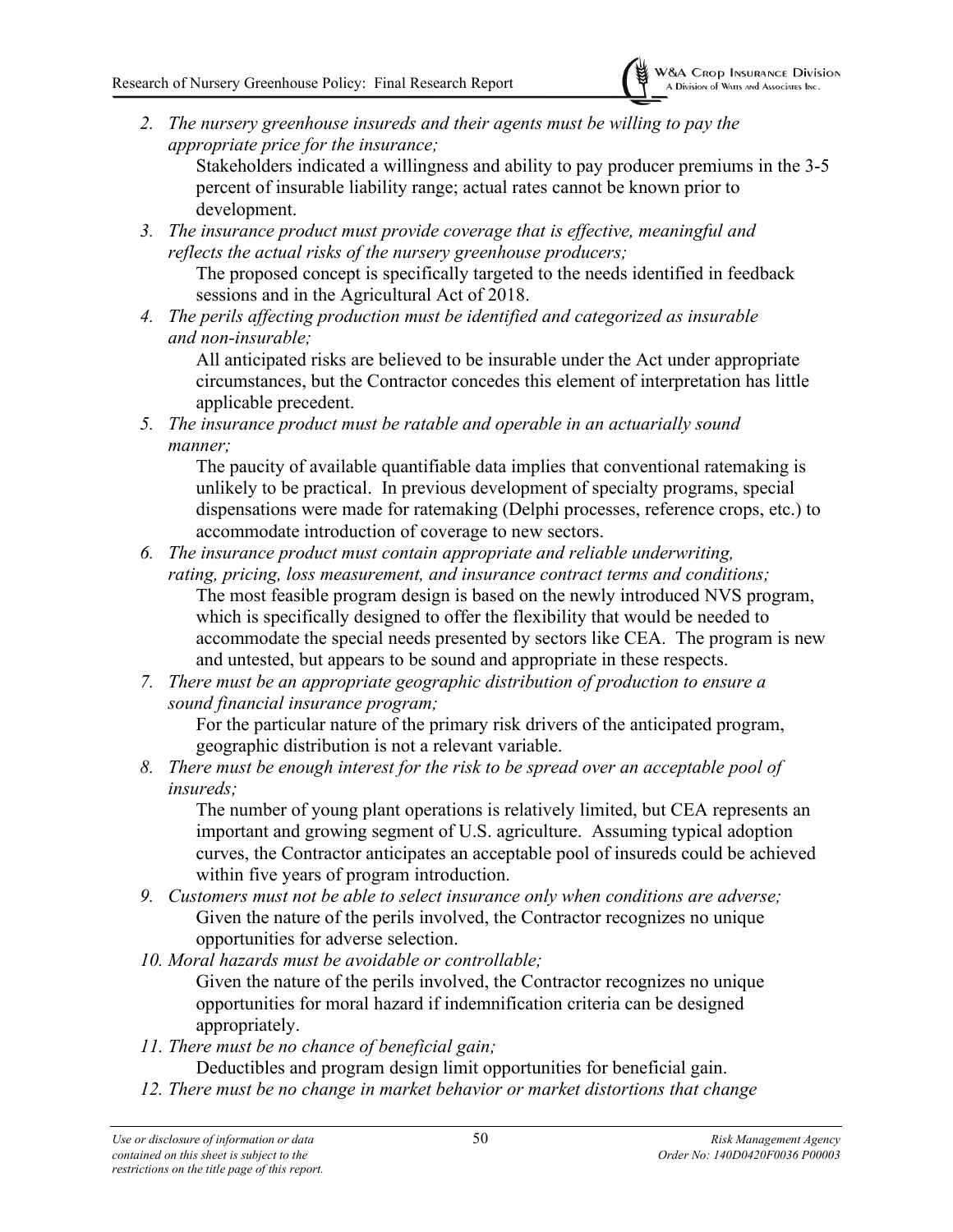

*the quantity supplied or shift the supply curve.* 

Currently no private coverage is available for these risks; when risks strike the affected parties endure sharp losses and/or exit the business. The program can be expected to stabilize the industry, but should not be expected to induce new entrants or expansion of current operations.

In addition to these considerations, the Contractor feels it is appropriate to acknowledge in its conclusions that APHIS currently offers indemnification of losses for quarantinebased disease vectors and depopulation for livestock. While that authority does not currently exist for plants, the changes that would be required to support the authority to compensate plant losses to depopulation are minor, as detailed in Section II.C.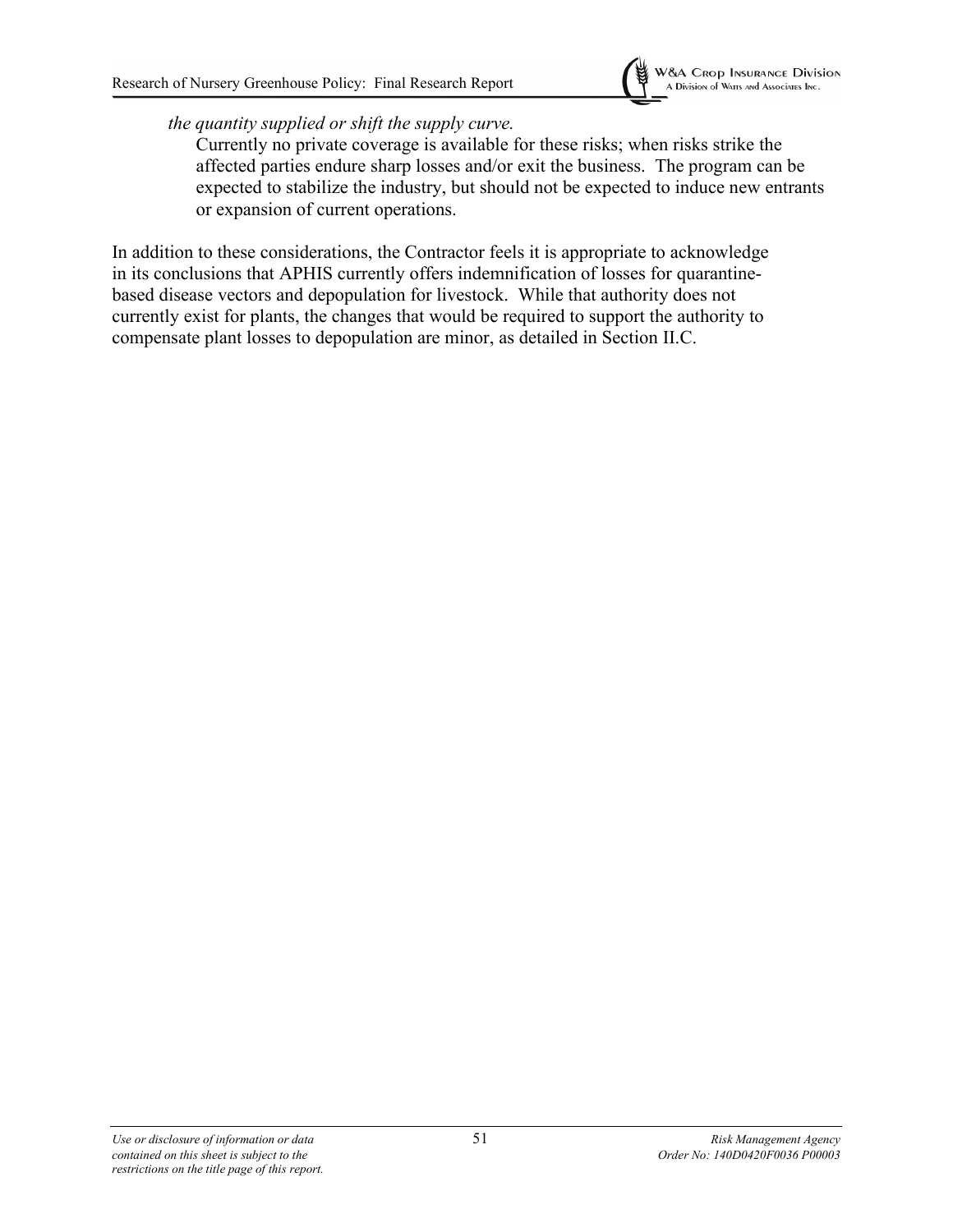

# **Appendix A**

# **Greenhouse Links with Research Information**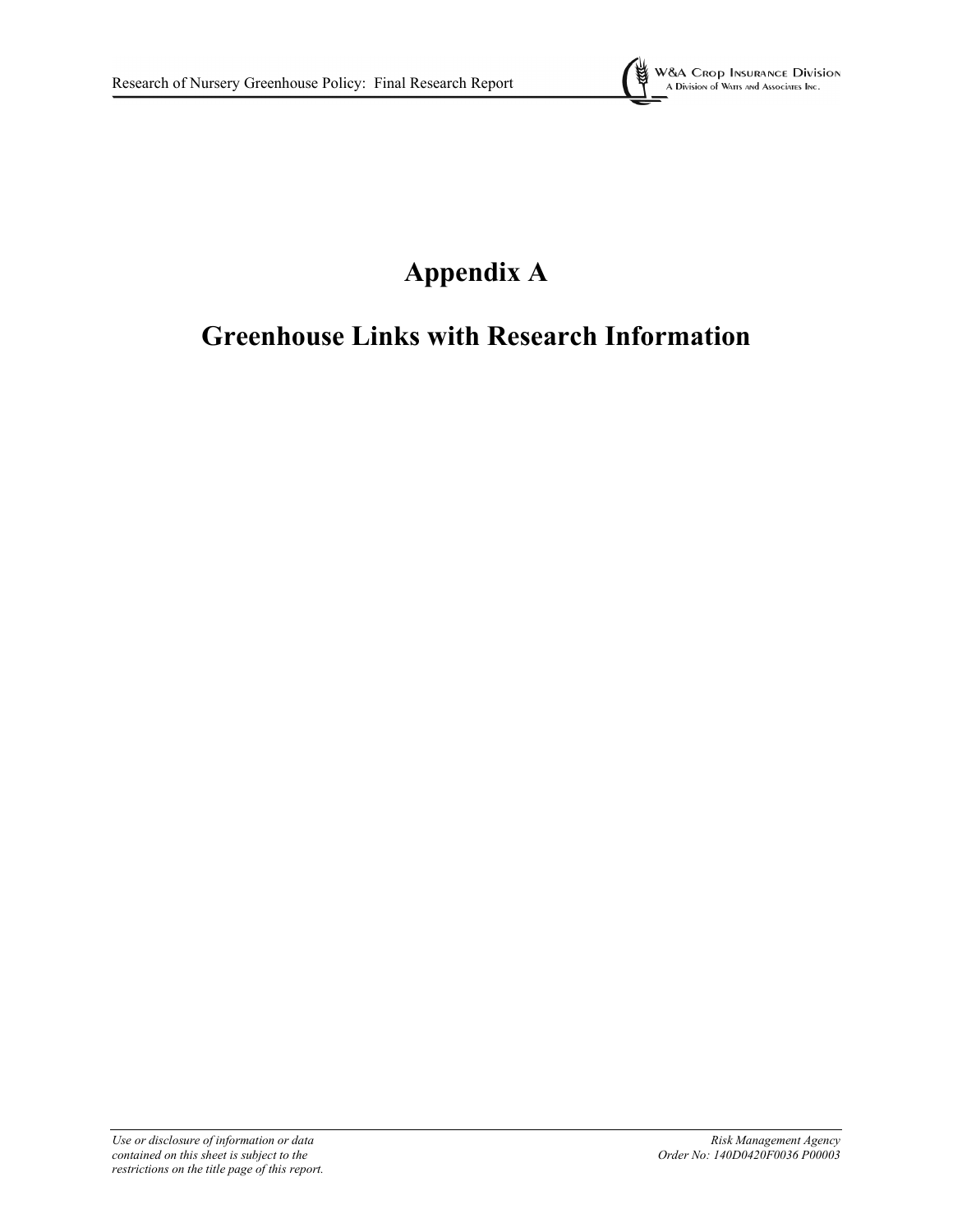| National Horticulture                | The AmericanHort Mission is to unite, promote, and advance our industry<br>through advocacy, collaboration, connectivity, education, market<br>development, and research.<br>Research done through "Horticultural Research Institute"<br>https://www.americanhort.org                                                                                                                                                                                                                                                                                                                                                      |
|--------------------------------------|----------------------------------------------------------------------------------------------------------------------------------------------------------------------------------------------------------------------------------------------------------------------------------------------------------------------------------------------------------------------------------------------------------------------------------------------------------------------------------------------------------------------------------------------------------------------------------------------------------------------------|
| National Greenhouse                  | NGMA is a professional trade organization for the manufacturers and                                                                                                                                                                                                                                                                                                                                                                                                                                                                                                                                                        |
| Manufacturers Association            | suppliers of greenhouses and greenhouse components. Contains complete list<br>of all state groups.<br>https://ngma.com/industry-links/                                                                                                                                                                                                                                                                                                                                                                                                                                                                                     |
| National Greenhouse Co. <sup>®</sup> | National Greenhouse Co.®, a division of Nexus Corporation.®, is a proven<br>leader in the design and manufacture of greenhouse kits and other enclosed<br>environments - not just for the home, yet also for schools, universities, and<br>businesses across the U.S. and Canada. With over 80 years of experience,<br>Nexus Corporation's greenhouses are designed and manufactured to stand the<br>test of time. National Greenhouse Co. has earned a reputation as the leading<br>supplier of quality home greenhouses and hobby greenhouse kits in the United<br>States and Canada.<br>https://nationalgreenhouse.com/ |
| Southern Nursery Association         | On January 1, 2014, AmericanHort was born by the consolidation of the<br>American Nursery & Landscape Association and OFA - The Association of<br>Horticultural Professionals<br>https://sna.org/                                                                                                                                                                                                                                                                                                                                                                                                                          |

#### **National Links**

**\* Information is quoted from each website's page.**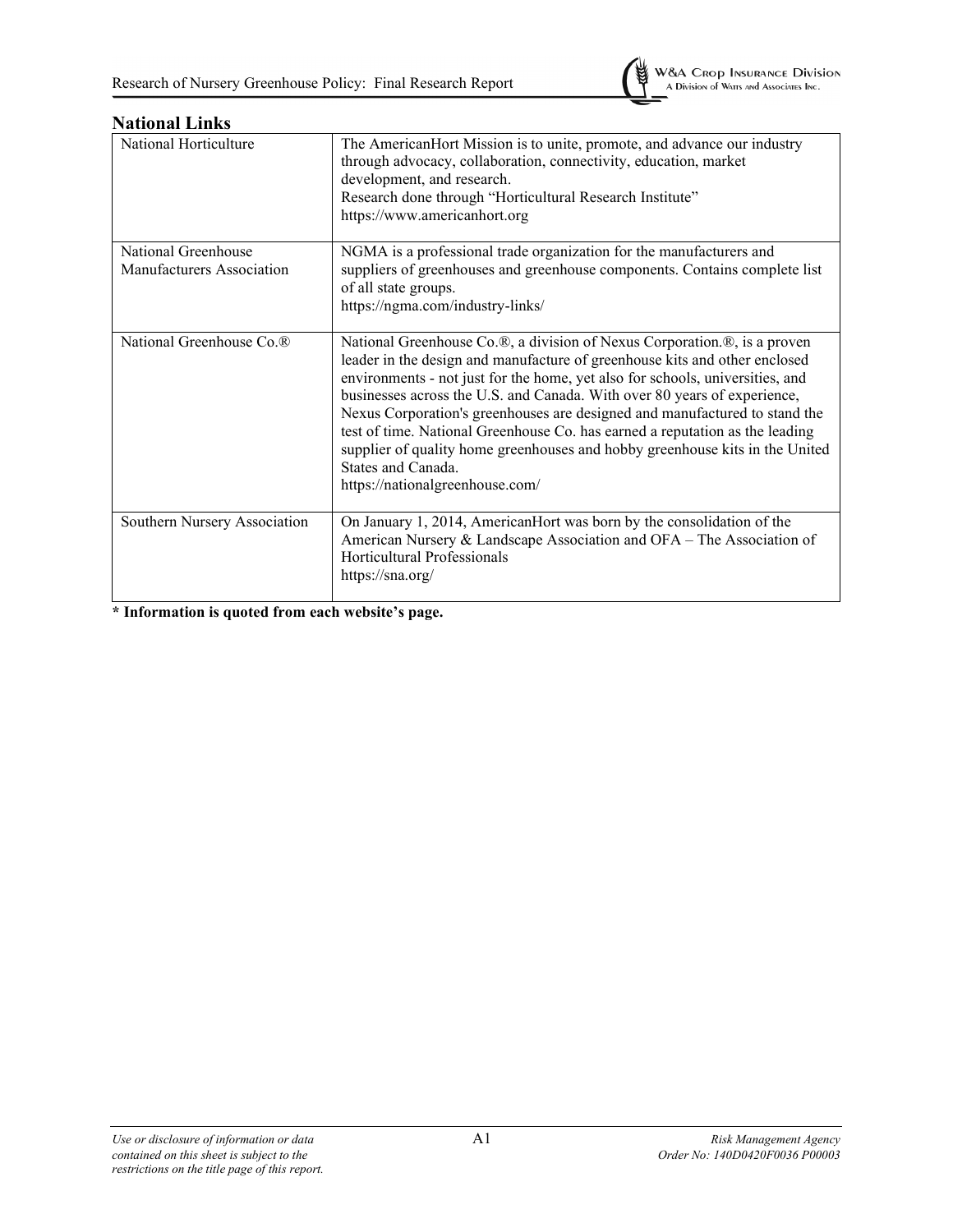

#### California: Plant California Alliance The Plant California Alliance is an association of professionals who bring plants and landscape supplies to Californians and the world. http://www.plantcalifornia.com/ Florida: Florida Nursery, Growers and Landscape Association Nation's largest state nursery and landscape association, FNGLA represents Florida's environmental horticulture industry which generated \$21 billion total output sales in 2015 and directly employed 232,000 people. Through FNGLA's efforts, the entirety of Florida's nursery and landscape industry benefits! http://www.fngla.org/ Oregon: Oregon Association of Nurseries The Oregon Association of Nurseries includes all members of the greenhouse industry for Oregon. http://nurseryguide.com/ New York: New York State Nursery and Landscape Association New York State Nursery and Landscape Association is a statewide professional trade association. NYSNLA is dedicated to advancing New York's nursery and landscape industries through promotion of sound business practices supported by education, relationships and advocacy. https://nysnla.com/ Washington: Washington State Nursery & Landscape Association The WSNLA works with its members to protect, promote and educate the horticulture community in Washington State. https://www.wsnla.org/default.aspx North Carolina: North Carolina Nursery & Landscape Association The North Carolina Nursery & Landscape Association is a  $501(c)(5)$  nonprofit membership organization of firms interested in the welfare of North Carolina's green industry with emphasis on the nursery and landscape industry https://www.ncnla.com/ Pennsylvania: The Pennsylvania Landscape & Nursery Association (PLNA) is the leading trade association representing Pennsylvania's \$6.8 billion green industry. Founded in 1904, its member landscape contractors, retail garden centers, wholesale nurseries and greenhouses produce outdoor living environments that improve economic value, air quality, water quality and human health. https://www.plna.com/default.aspx Texas: Texas Nursery & Landscape Association The Texas Nursery & Landscape Association's Mission is to enhance Members' business success through legislative/regulatory advocacy, education, networking, and promotion of professionalism. https://www.tnlaonline.org/ Michigan: Michigan Nursery & Landscape Association MNLA Represents: A wide range of Michigan Green Industry businesses on legislative and regulatory issues, education and events, certification programs, marketing and promotion, and member-only money saving programs. https://www.mnla.org Ohio: Ohio Nursery & Landscape Association Ohio Nursery and Landscape Association has a rich history of supporting and promoting Ohio businesses. Established in 1908 as the Ohio Nurserymen's Association, ONLA has grown to be Ohio's only state association that encompasses and welcomes the many businesses that make up the green industry. https://www.onla.org/default.aspx

#### **State Links**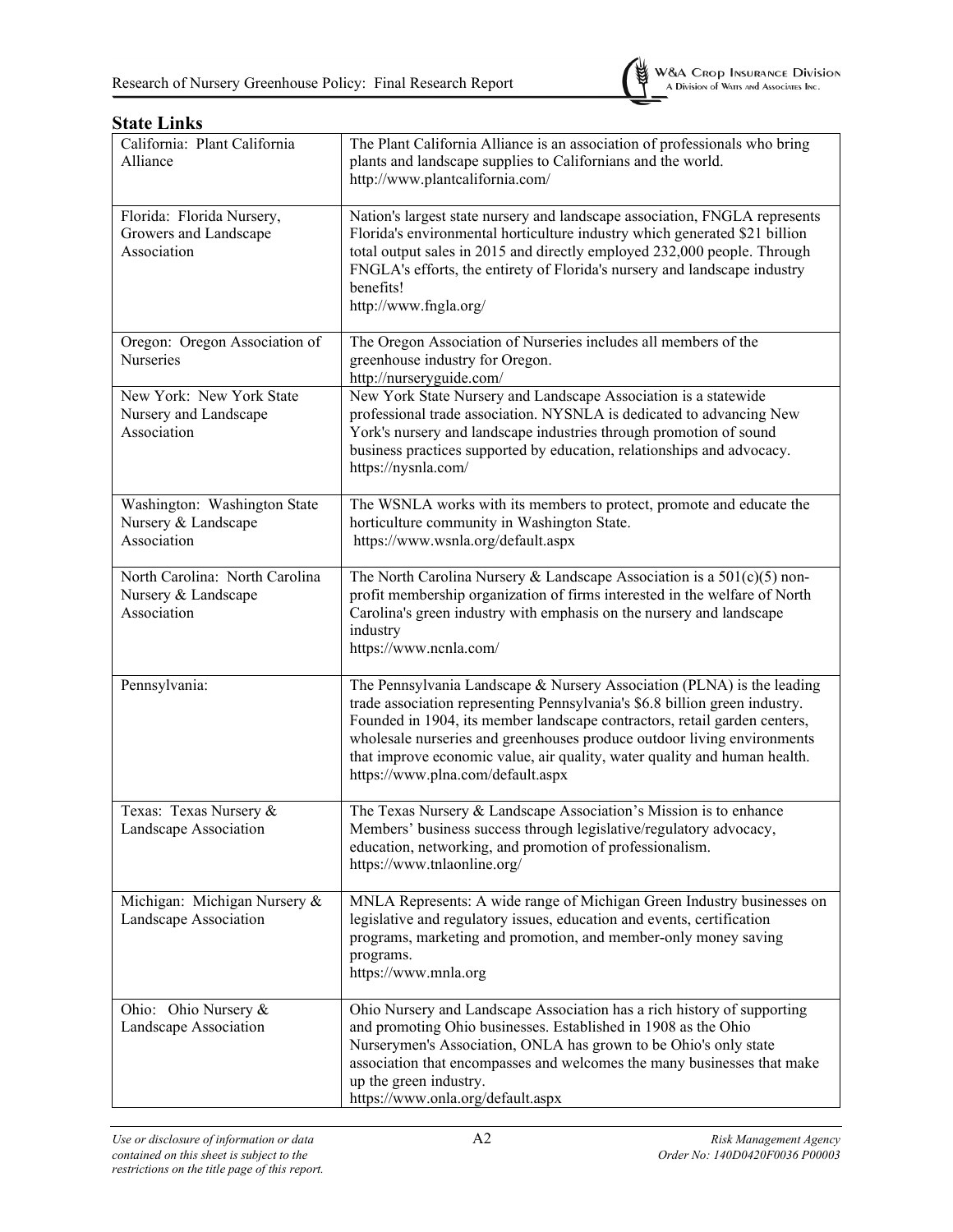Г



| Colorado: Colorado Nursery and<br>Greenhouse Association               | CNGA helps elevate and strengthen independent nursery and greenhouse<br>businesses in and around Colorado. We provide unparalleled education,<br>legislative advocacy, fellowship, certification, training and operational<br>support.<br>https://www.coloradonga.org/ |
|------------------------------------------------------------------------|------------------------------------------------------------------------------------------------------------------------------------------------------------------------------------------------------------------------------------------------------------------------|
| Maryland: Maryland Nursery,<br>Landscape and Greenhouse<br>Association | The Maryland Nursery, Landscape, and Greenhouse Association (MNLGA)<br>has a distinguished history of supporting, promoting, and providing services<br>and assistance to member businesses since 1934.<br>https://www.mnlga.org/                                       |

**\* Information is quoted from each website's page.**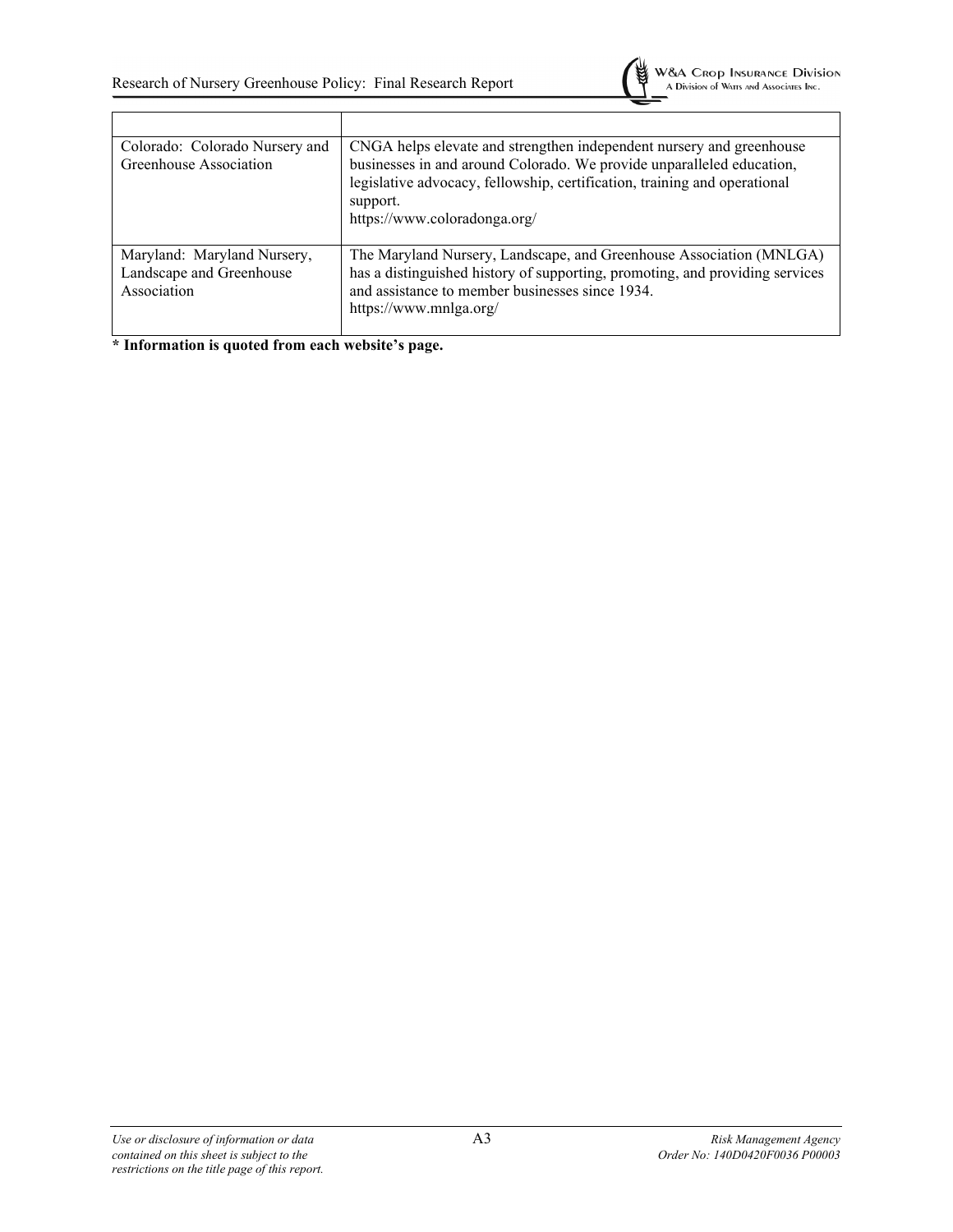

### **Regional and Additional Links**

| Greenhouse Grower with top<br>100 grower list | Greenhouse website and magazine: Greenhouse Grower<br>Greenhouse Grower® and GreenhouseGrower.com represent the best<br>interests of the commercial controlled environment growing industry with a<br>focus on the knowledge and tools to sustain and enhance the sector's vitality<br>and profitable growth. Our readers are growers of ornamental crops,<br>greenhouse vegetables, cannabis, hemp, and other floriculture crops.<br>https://www.greenhousegrower.com/<br>Top 100 growers by name and state<br>https://www.greenhousegrower.com/management/2020-greenhouse-grower-<br>top-100-ornamentals-growers-the-complete-list/ |
|-----------------------------------------------|---------------------------------------------------------------------------------------------------------------------------------------------------------------------------------------------------------------------------------------------------------------------------------------------------------------------------------------------------------------------------------------------------------------------------------------------------------------------------------------------------------------------------------------------------------------------------------------------------------------------------------------|
| Vegetable Growers News                        | The Vegetable Growers News is a monthly magazine that covers all aspects<br>of the industry.<br>https://vegetablegrowersnews.com/                                                                                                                                                                                                                                                                                                                                                                                                                                                                                                     |
| Horticulture Daily                            | Hortidaily.com is an online meeting place for the international horticulture<br>industry. The website is updated daily with interesting news from around the<br>globe. HortiDaily intends to provide as much information as possible, which<br>could help growers with the management of their horticultural enterprise.<br>https://www.hortidaily.com/                                                                                                                                                                                                                                                                               |
| New Mexico Vegetable<br>Production            | Resource for Greenhouse vegetable production in New Mexico.<br>https://aces.nmsu.edu/pubs/ circulars/CR556/                                                                                                                                                                                                                                                                                                                                                                                                                                                                                                                           |
| Michigan Greenhouse Growers<br>Council        | As a statewide organization, Michigan Greenhouse Growers Council<br>(MGGC) realizes the importance of having a strong, cohesive association that<br>represents the grower segment of our industry and focuses on public policy,<br>legislation and keeping Michigan growers informed about relevant issues.<br>https://mggc.org/                                                                                                                                                                                                                                                                                                      |
| North East Greenhouse                         | Northeast Greenhouse grower conference and expo is an annual meeting and<br>expo for the Northeastern states.<br>https://www.negreenhouse.org/                                                                                                                                                                                                                                                                                                                                                                                                                                                                                        |
| Multiple Groups                               | List of additional groups in the greenhouse industry.<br>https://hbin.tamu.edu/greenhouse-firms/                                                                                                                                                                                                                                                                                                                                                                                                                                                                                                                                      |
| <b>NGMA</b> List                              | The National Greenhouse Manufacturers Association<br>Representing and advancing the interests of the greenhouse industry through<br>education, networking and communication.<br>https://ngma.com                                                                                                                                                                                                                                                                                                                                                                                                                                      |

**\* Information is quoted from each website's pages.**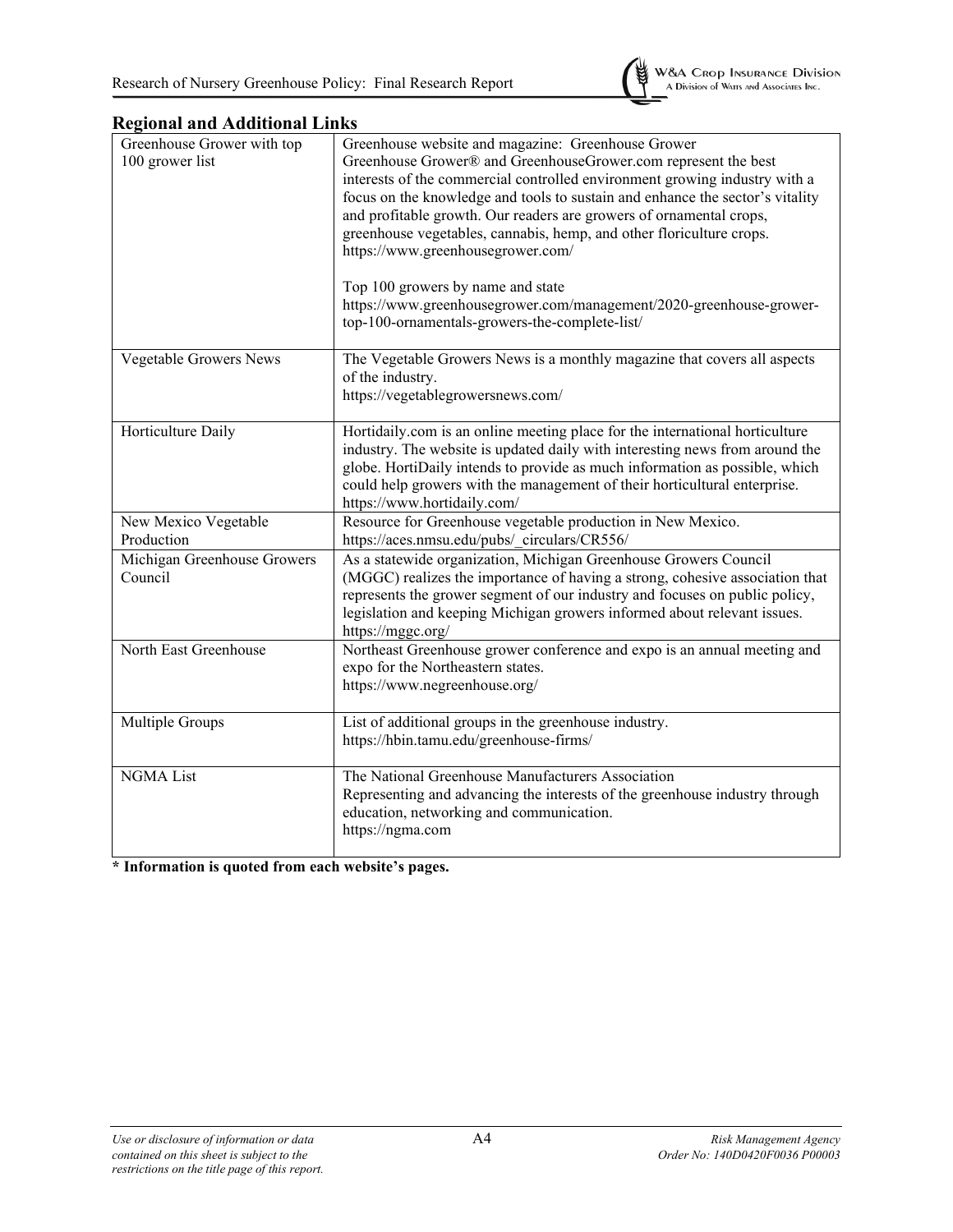

# **Appendix B**

# **Stakeholder Information Gathering Invitation**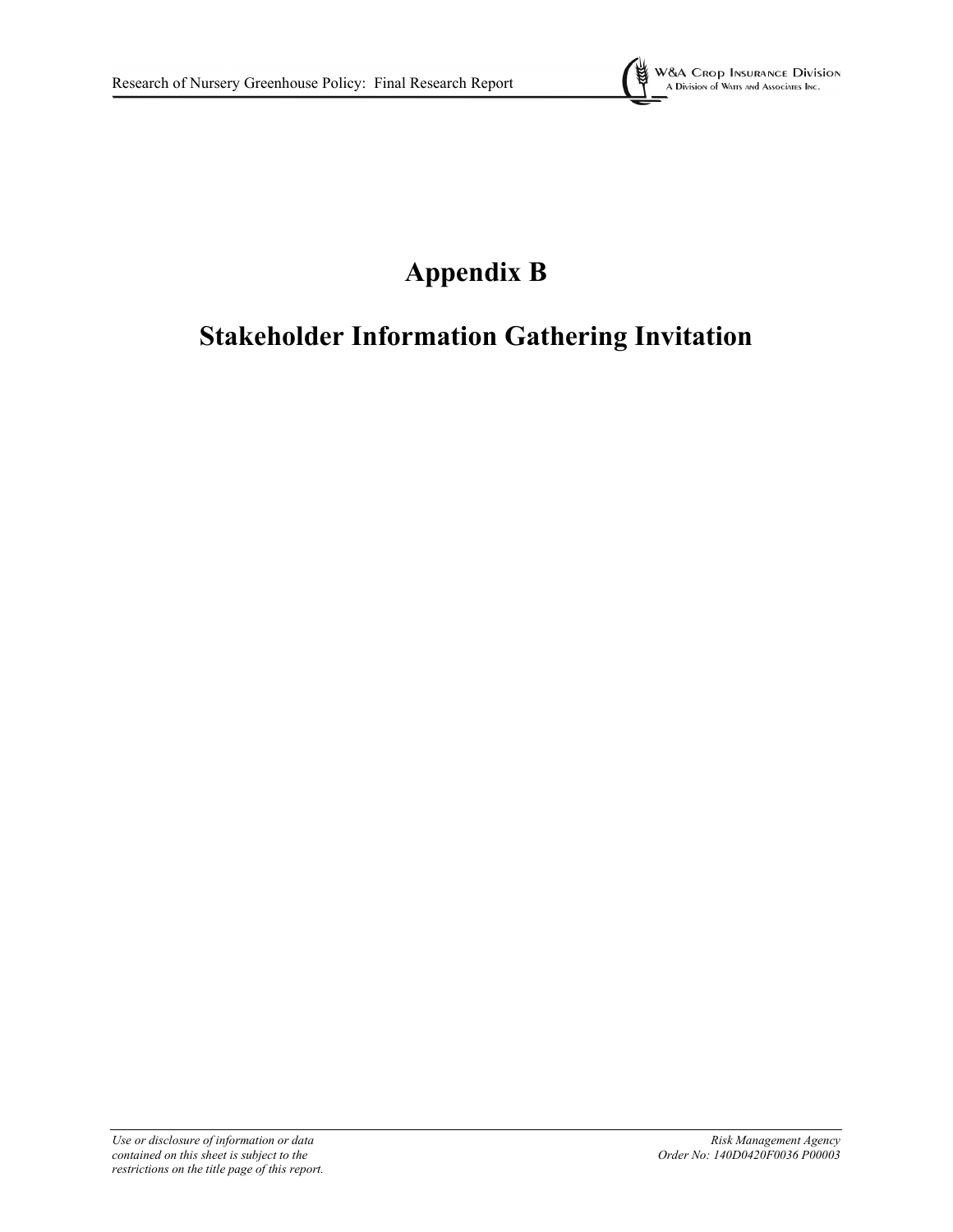# **Virtual Listening Session**

# **Feasibility of Insuring Greenhouse and Controlled-Environment Agriculture**

You are invited to participate in a virtual listening session with Watts & Associates (W&A), which is working under contract for USDA's Risk Management Agency (RMA).

**Why?** As part of the 2018 Farm Bill, Congress required RMA to study the feasibility of offering a new crop insurance program for controlled environment agriculture.

The feedback we receive will assist in determining if a crop insurance product or other program can be developed for growers who operate greenhouses and controlled-environment agriculture.

**Who?** The virtual listening sessions are primarily for growers who operate greenhouses and controlled-environment agriculture and their representatives in the federal crop insurance industry.

**When?** There are several sessions, which will be held in the next few weeks. You are invited to choose from the following sessions.

January 14<sup>th</sup>, Thursday 11:00 EST January 19<sup>th</sup>, Tuesday 11:00 EST January 22<sup>nd</sup>, Friday 2:00 EST

Listening sessions are critical to collecting information from industry participants about the risks in their industry such as plant diseases, production and price risks. Input at these meetings helps determine and support any changes that RMA may consider. We appreciate your participation at one of the sessions.

**What is a Virtual Listening Session?** It is a method to connect and talk with you via phone and/or an internet connection. If you are interested in participating in one or more of the sessions, please contact us for details about accessing the listening session: Eric Henry at Watts and Associates 406-252-7776, Ext. 3006 EHenry@WattsandAssociates.com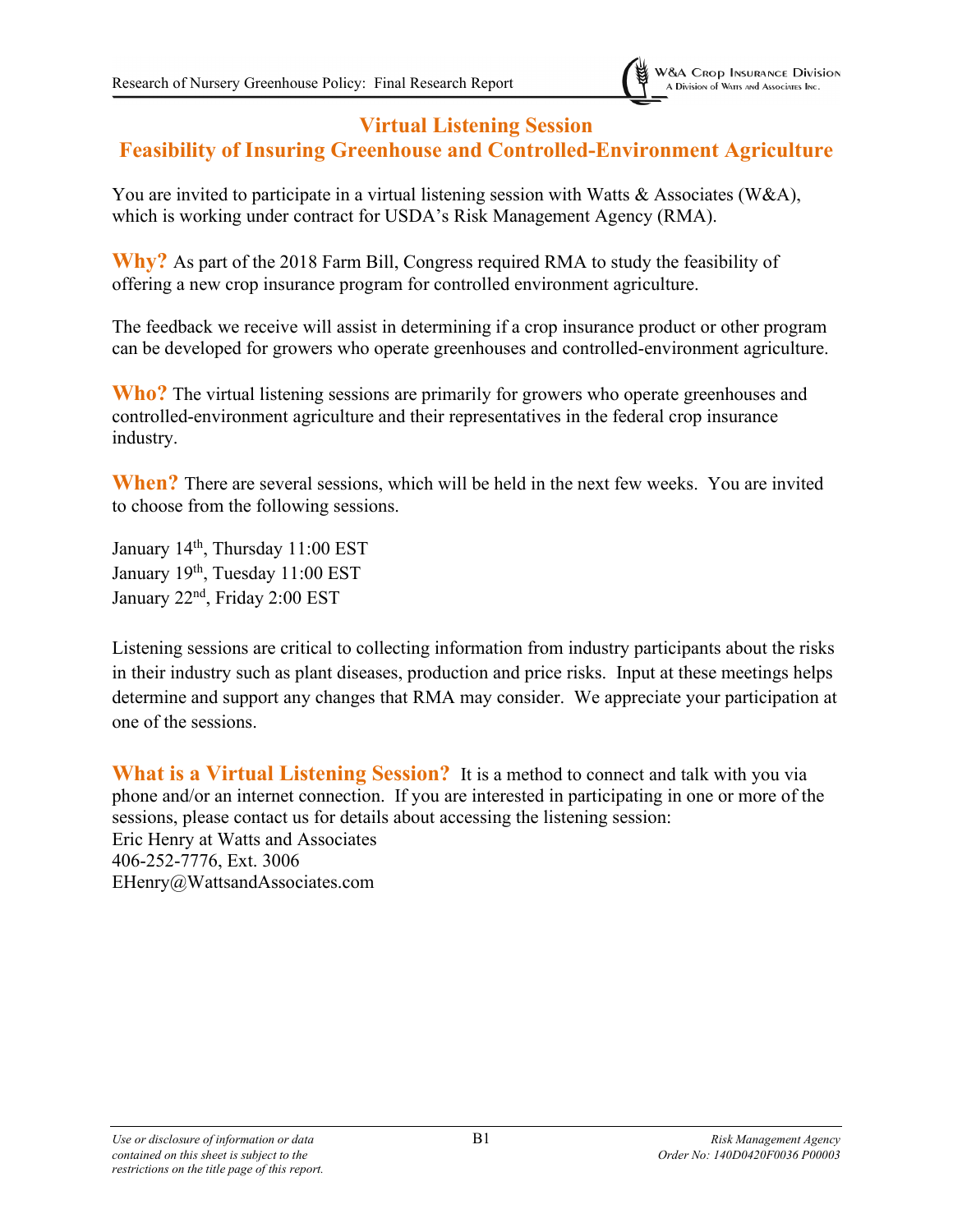

# **Appendix C**

# **Stakeholder Information Gathering Agenda**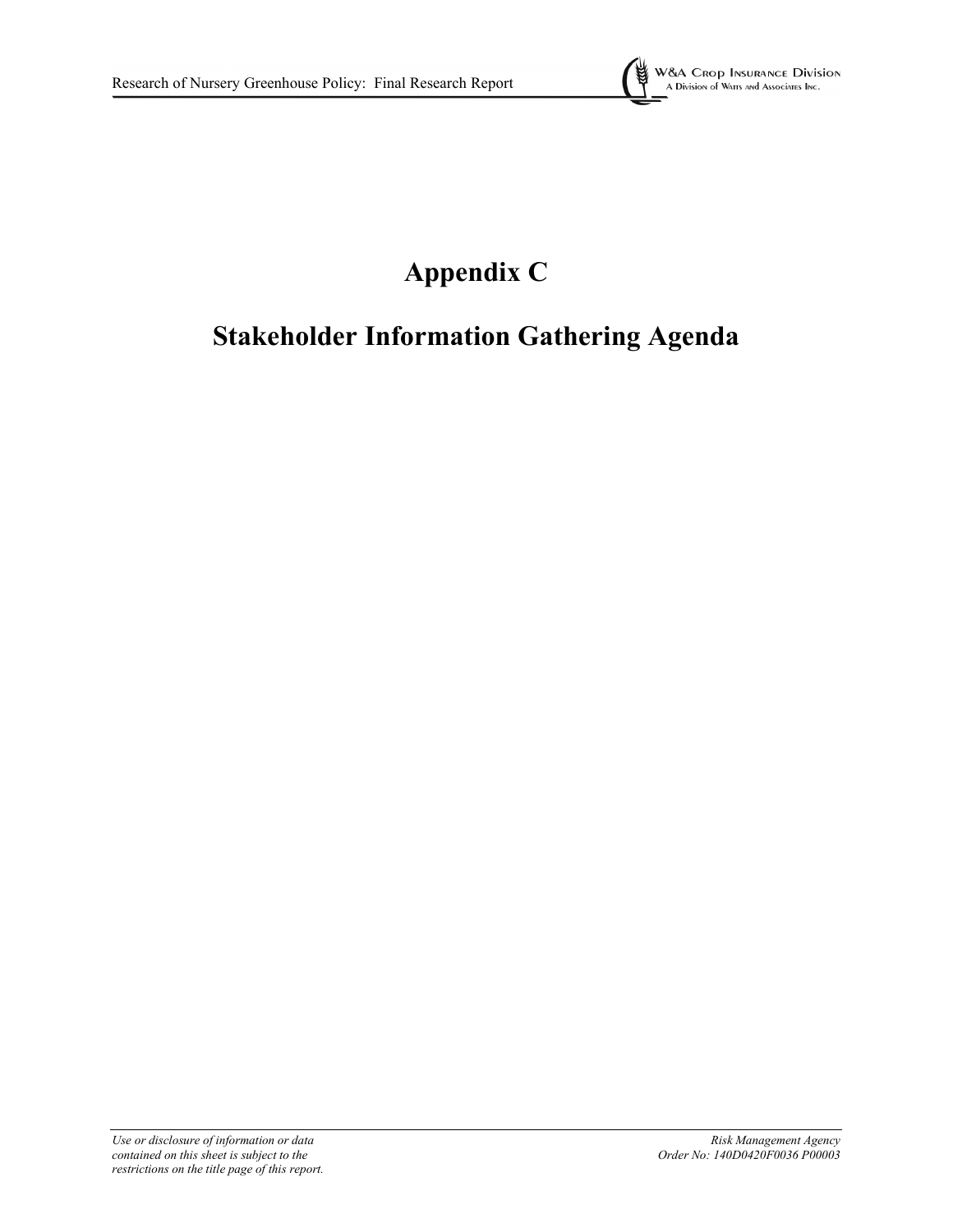

# **Greenhouse/Controlled Environment Agriculture Crop Insurance Study Virtual Listening Session Agenda**

- Introductions
	- Watts and Associates, Inc.
	- **Attendees**
- Purpose
	- Gather stakeholder input in regard to the possible crop insurance approaches for Greenhouse/Controlled Environment Agriculture industry.
- Background
	- Paperwork Reduction Act constraints
	- Contract requirements and current status
- Stakeholder Input
	- Interest in new programs
	- Production, financial and economic risks
	- Naturally occurring production risks-diseases
	- Disease control methods including governmental requirements ( APHIS, others)
	- Different production practices
	- **Inventory values**
	- Record keeping
	- Catalog values and discounts
	- Views about Nursery/NVS and WFRP insurance plans
	- Questions about insurance programs: guarantees, underwriting, prices and premiums
	- Commercial insurance limitations.
	- Other issues raised by the attendees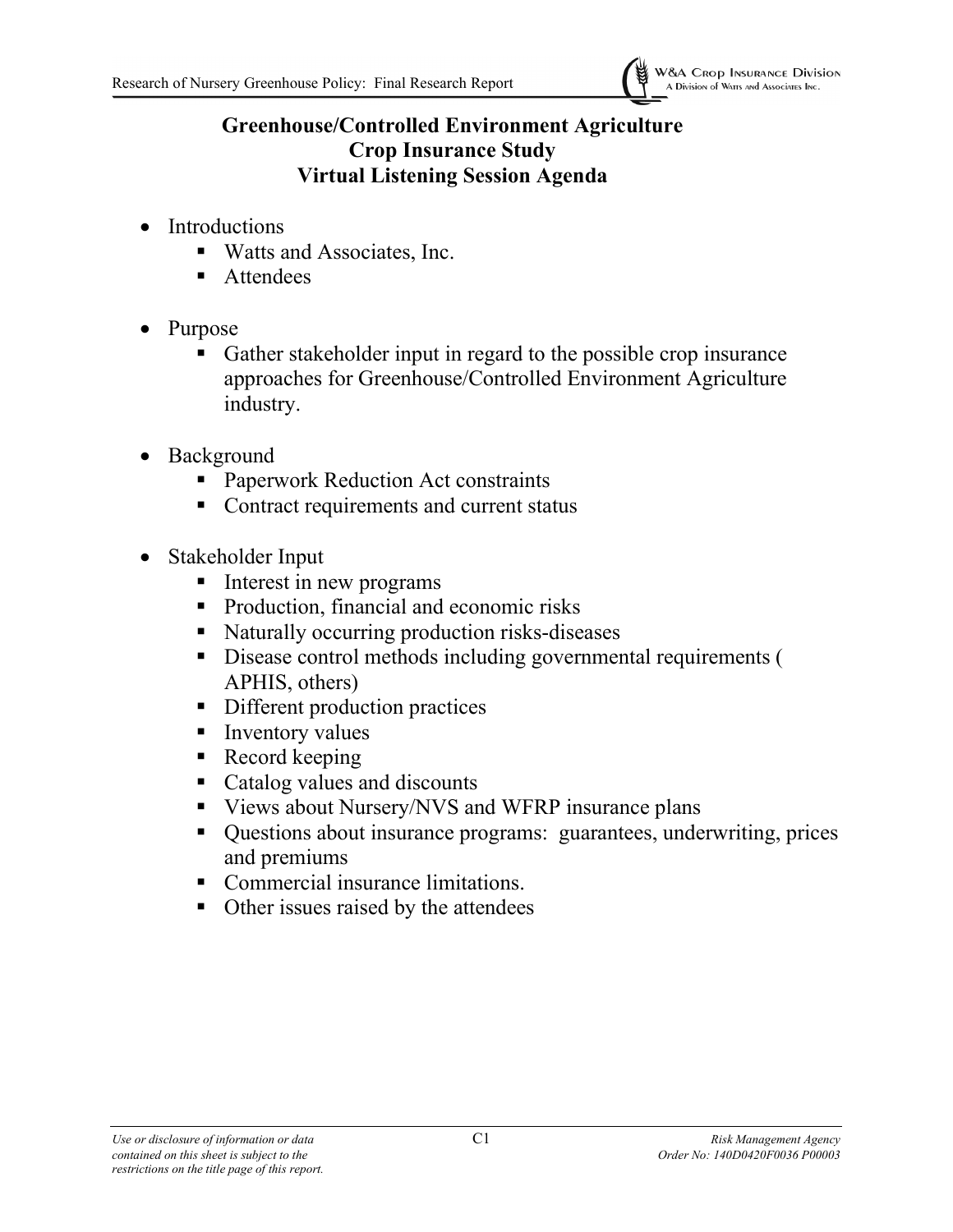

# **Appendix D**

# **Greenhouse Interview Outline**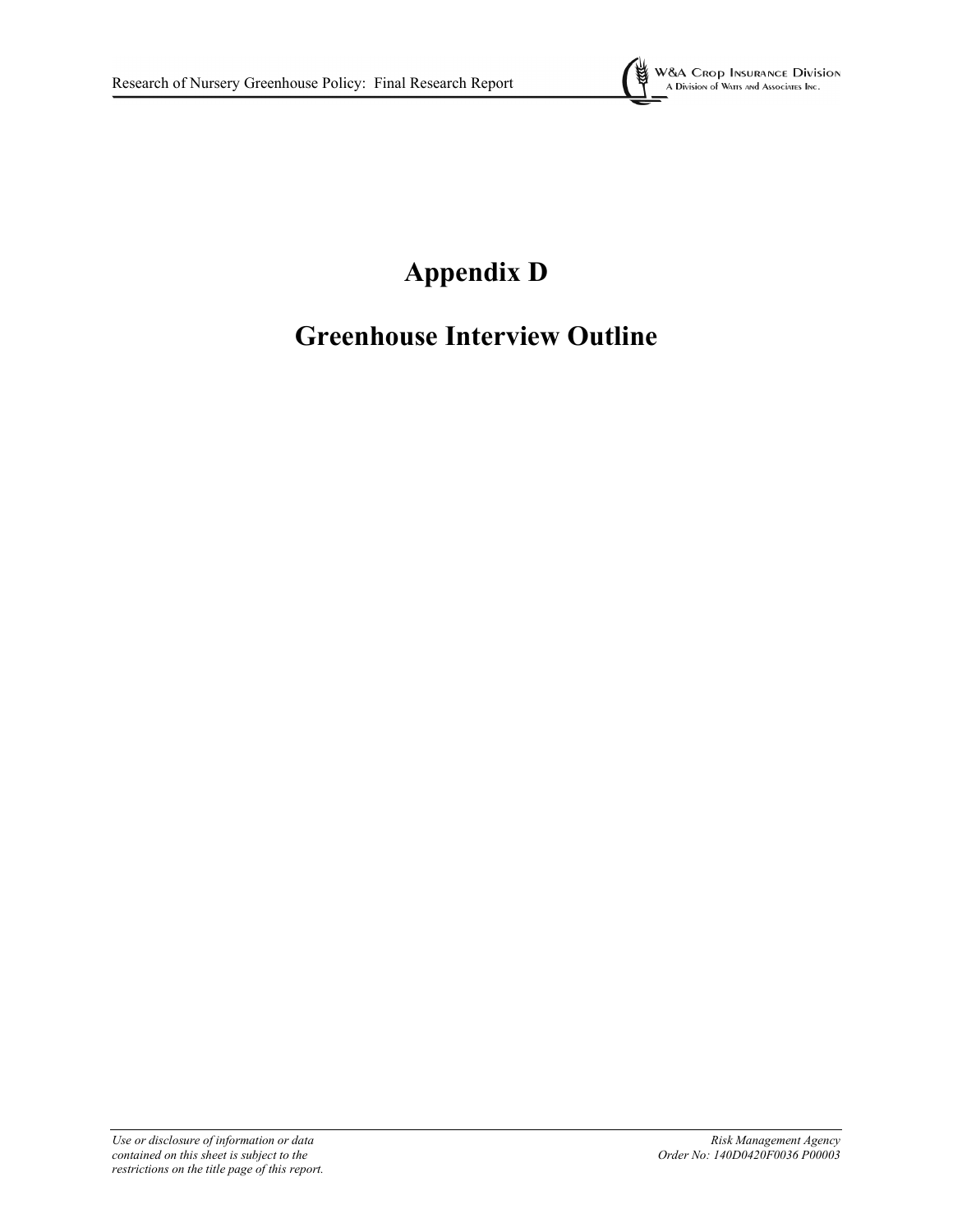

# **Greenhouse/Controlled Environment Agriculture (CEA) FCIC Multi-Peril Crop Insurance Interview Session Outline**

- **Introductions** 
	- Watts and Associates, Inc. (Dr. James Driscoll and Eric Henry)
	- **Interviewee**
- **Purpose** 
	- Gather input to obtain views and comments regarding production risks affecting operators of Greenhouse/CEA and prospects for crop insurance tools to address and mitigate these risks.
- **Background** 
	- **2018 Farm Bill**
	- Contract Requirements
	- **Development Process/Timing Data Needs**
- Stakeholder Input
	- Naturally Occurring Risks Affecting Industry
	- Production Risks and Mitigation Options Practices
	- Prevalence of Disease with no Control Measures, e.g., *Ralstonia*
	- Availability of Commercial Insurance
	- Gaps in Commercial Insurance
	- Considerations for APHIS or other Catastrophic Disease Compensation programs
	- Inventory Valuation
	- Record Keeping
	- Views about Nursery/NVS and WFRP Insurance Plans
	- Willingness and ability to pay premiums
	- Other issues raised by the attendees
- Questions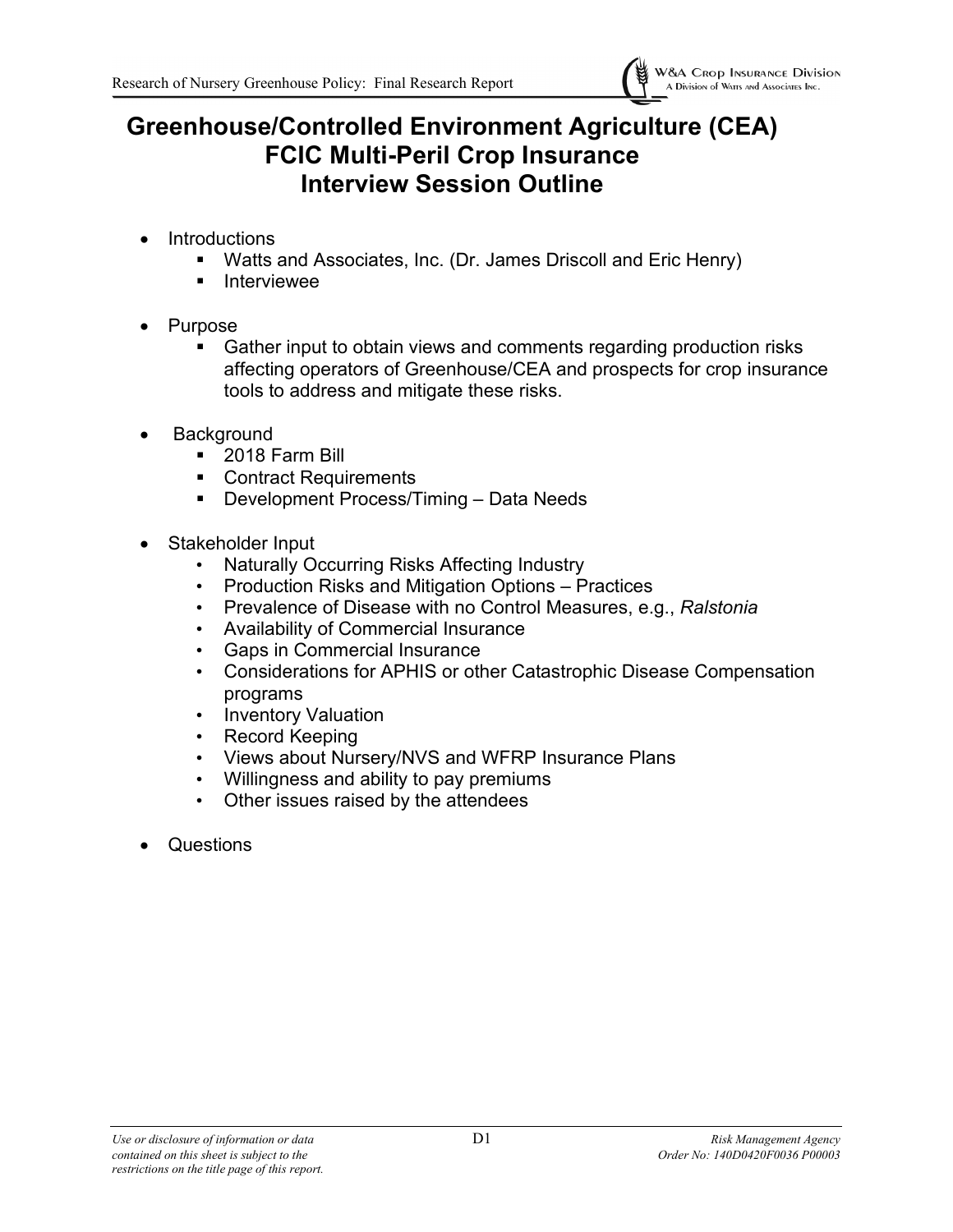

# **Appendix E**

# **Interview Session Outlines**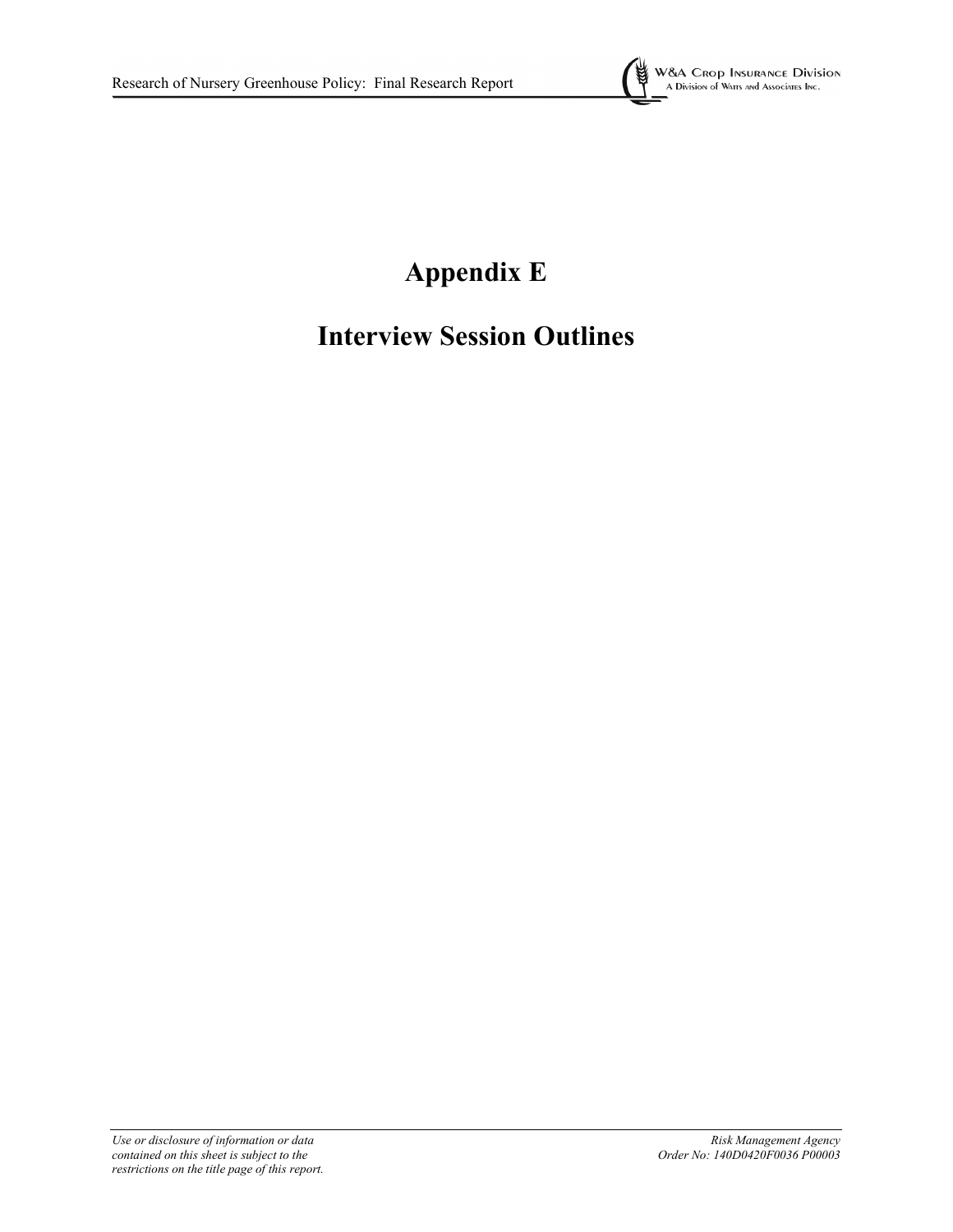

### **Company 1**

### **Greenhouse/Controlled Environment Agriculture (CEA) FCIC Multi-Peril Crop Insurance Interview Session Outline**

### **Stakeholder:**

Interviewee owns and operates a multi-state CEA operation specializing, among other activities, in cloning, seeding, and young-plant development and propagation.

Interview Conducted: October 23, 2020

# **Notes and Key points:**

They request risk management for diseases. Disease outbreaks do not happen often (such as *Ralstonia*), but when it does occur it is very expensive. For example in 2017 a petunia viral disease hit hundreds of growers in the United States. Besides the plants not reimbursed, the destruction and clean-up costs were tens of thousand dollars (burn or bury depends on disease) paid by the greenhouse who bought the plants. The destruction is overseen by federal and state agencies. Sometimes diseased plants are burnt. Sometimes diseased plants are buried at landfill, but must find landfill that will accept bio disease.

They request insurance should cover plant costs (value), costs to destroy. Not just cost of the plant the greenhouse pays.

They recommend the following to develop risk management or insurance coverage:

- 1. Insure the cost up to the expected value of the plants. Allow greenhouse to buy a dollar amount of coverage then apply a deductible.
- 2. Base the greenhouse program on template of the NVS program.
- 3. Make insureds have some skin in the game. This is accomplished by a deductible and producer paid premium.
- 4. Offer a catastrophic level policy to cover the rare but expensive large events.
- 5. The time period for insurance coverage must be spread out over a time period such as at least a quarter of a year (3 months) up to a year. Do not allow to insure only the big value times. Sometimes a greenhouse selling cycle for certain plant can be as short at 2-4 weeks.
- 6. Discus possible program with all participants of the industry.
- 7. A key point is to offer the right coverage at the right time to make the coverage meaningful.
- 8. Three possible programs that this greenhouse sees. First could be a program based off the NVS type. Second, a disaster payment to the greenhouse. Third, is to have APHIS expand and cover diseases for greenhouses similar to what they do for other crops and livestock they cover now.
- 9. Must not over insure the value. Deductible must be less than 100 percent.
- 10. Require greenhouses to have coverage for the building and equipment. Otherwise growers could manufacture losses by not keeping up the buildings such as a glass roof and the roof breaks and damages the plants.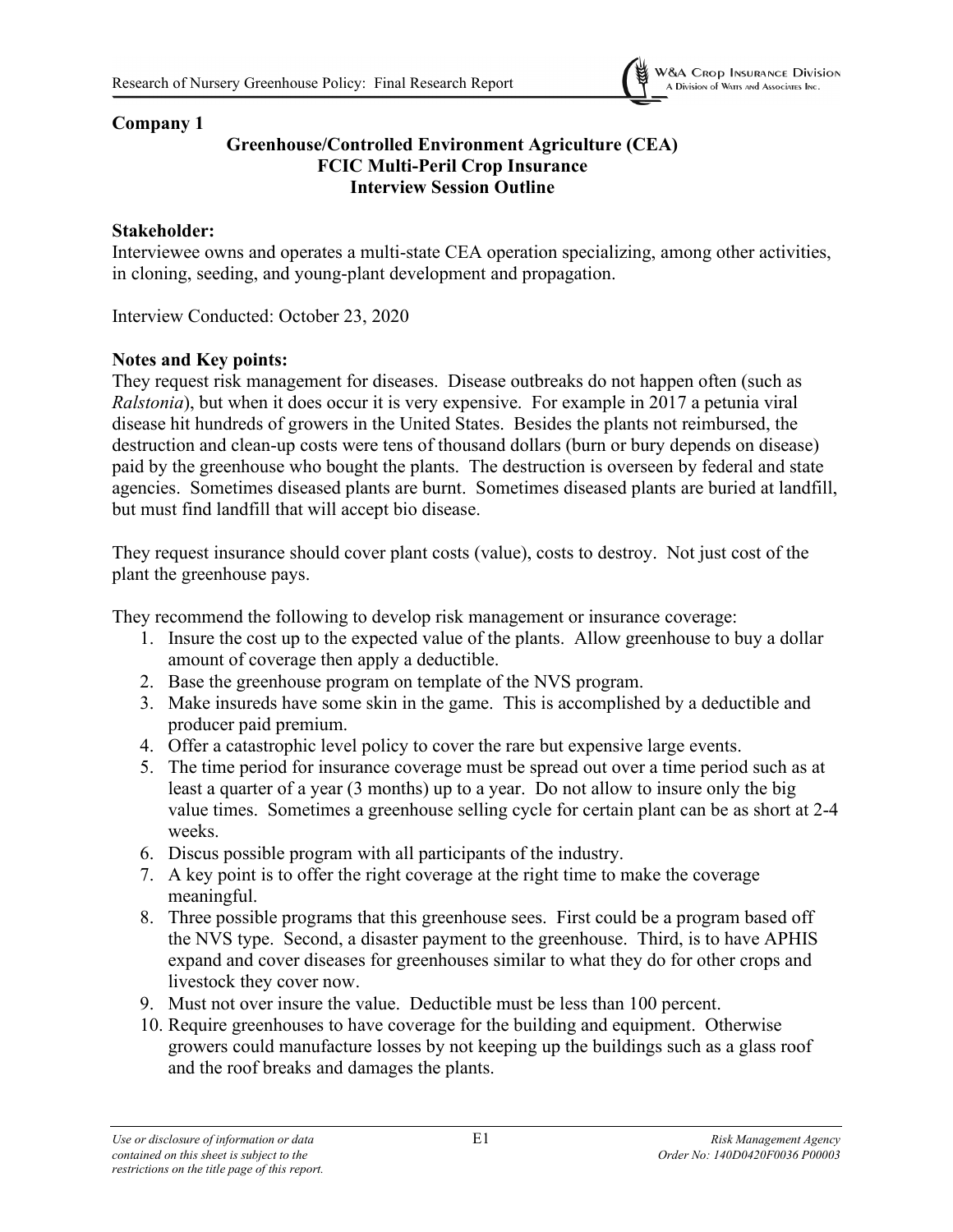- 11. Greenhouse risk management needs to recognize the industry is cyclic in nature. For example if certain plants are only sold in one month of the year, would the greenhouse pay for coverage the entire year, when it only has risk for part of it.
- 12. Inventory and catalogs vary by company and by their part of industry. Some greenhouses may sell 50 percent of their stock in one month.

Risk management valuation for insurance can be difficult since the coverage of the plants can be different sizes, seeds, cuttings, wholesale plant or retail plant.

The chart below is one example of differences in the industry. A box truck can hold many more beginning plants compared to the much lower number of finish plants. Value of plants in the truck varies by the plants type and age.

| Plant                      | Value       |
|----------------------------|-------------|
| Beginning plants           | \$30-50,000 |
| Whole sale in<br>April/May | \$10,000    |
| Finished in Aug            | $$5-10,000$ |

A full 26-foot box truck can hold:

This organization is a supplier who imports the plant and does the role of the broker between the buyer and the seller. Most brokers charge 50 cents a plant if the plant value is \$15 when sold. With *Ralstonia,* they as middleman and importers responsible for entire costs.

They stated that the general consensus is with a disease the supplier of the plant credits back the price of the plant when sold to greenhouse. But there is no guarantee or anything in writing to force it. Many suppliers are outside of the United States. There is nothing in writing to cover the cost.

The industry believes sellers will not credit the cost of the plant back when future disease issues arise. The greenhouses expect if a disease hits their stock, the greenhouse will not be reimbursed for the cost of the plant and will pay for all costs to destroy those plants. For example, in Ralstonia, this company credited back the cost of the plant to the greenhouse. The expense was massive. This company credited back the cost of the plant. They stated they will not be able to do that again due to costs. For 2020, they purchased insurance to cover that exact type of situation. The insurance policy was bespoke and one-off underwritten specific coverage for Ralstonia in case of quarantine and destruction order. The cost was extremely high and will not purchase that policy. Note: This was not a general policy offered to all. It was built specific for disease for that company.

Insurance timing for revenue type program are short windows to time. Many greenhouses do most business as finished retail plants in the 4 weeks of April 30 to May 31. Strong sales may be 2, 4, or 6 weeks. Some do 50 percent of their business in those four weeks. The value of the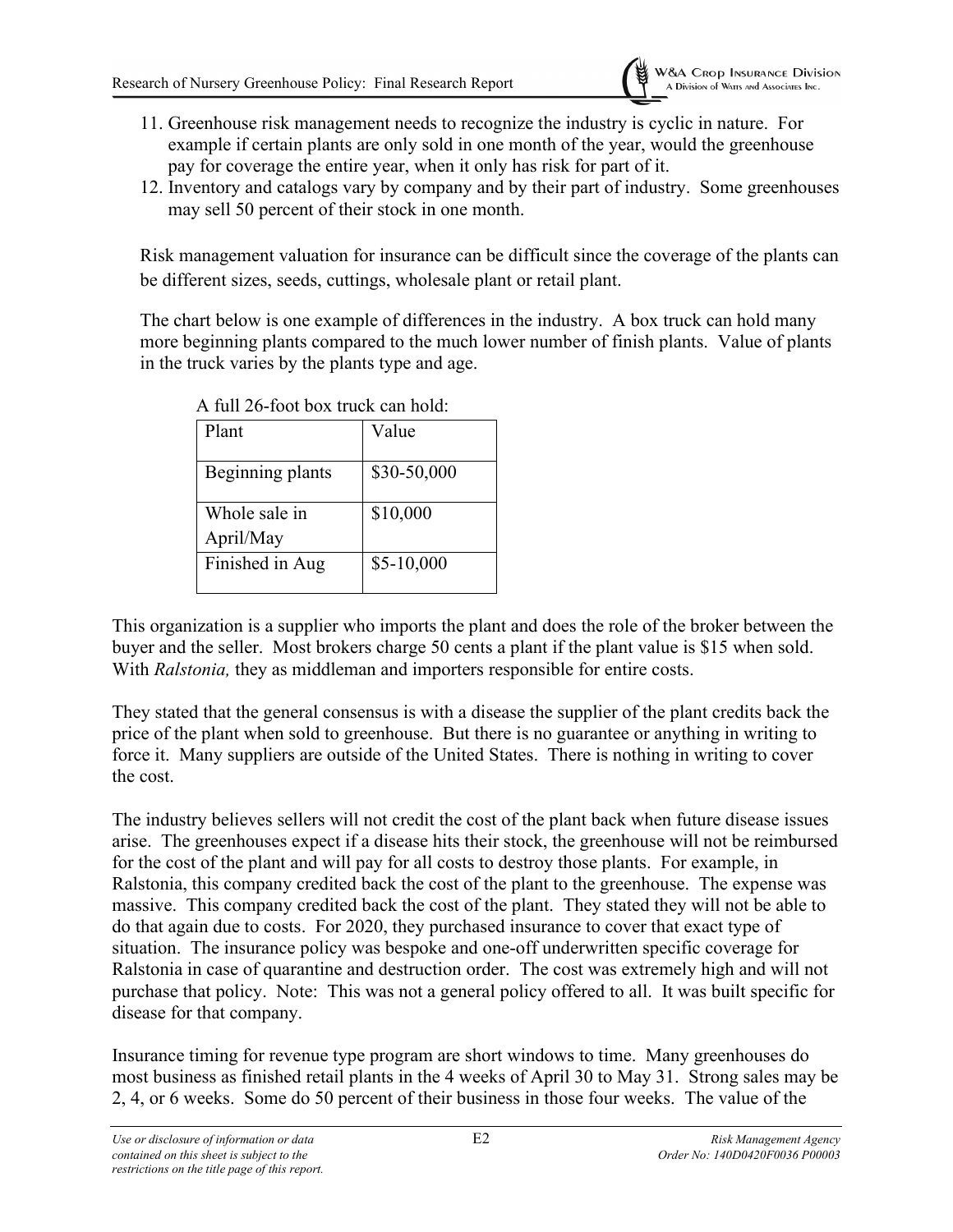

plant varies since the starter plants are not worth as much as the ready to sell retail plants. This company does 50 percent business for cuttings that are sold January through March and is cuttings which is 50 percent. April through June is 50 percent of their retail sales.

#### **Stakeholder Input**

- 1. **Naturally Occurring Production Risks Affecting Industry** Disease.
- 2. **Production Risks and Mitigation Options – Practices** Industry mitigation is they are naturally spread out from each other.
- 3. **Prevalence of Disease with no Control Measures, e.g.,** *Ralstonia Ralstonia* disease is largest concern.
- 4. **Availability of Commercial Insurance** None for plants. Available for buildings.
- 5. **Gaps in Commercial Insurance** No coverage for plants.
- 6. **Considerations for APHIS or other Catastrophic Disease Compensation programs** Could APHIS add greenhouses to the program? Crop insurance would be better coverage.

#### 7. **Inventory Valuation –**

Yes inventory is valued weekly, monthly and quarterly. Much of their business happens by quarter.

#### 8. **Record Keeping**

Yes. They keep records. See #7 above.

9. **Views about Nursery/NVS and WFRP Insurance Plans** Familiar with NVS, but not WFRP.

#### 10. **Willingness and ability to pay premiums**

Yes. Believes the greenhouse industry must have risk for it to work. Deductibles are part of this.

#### 11. **Other issues raised**

See Key Points above.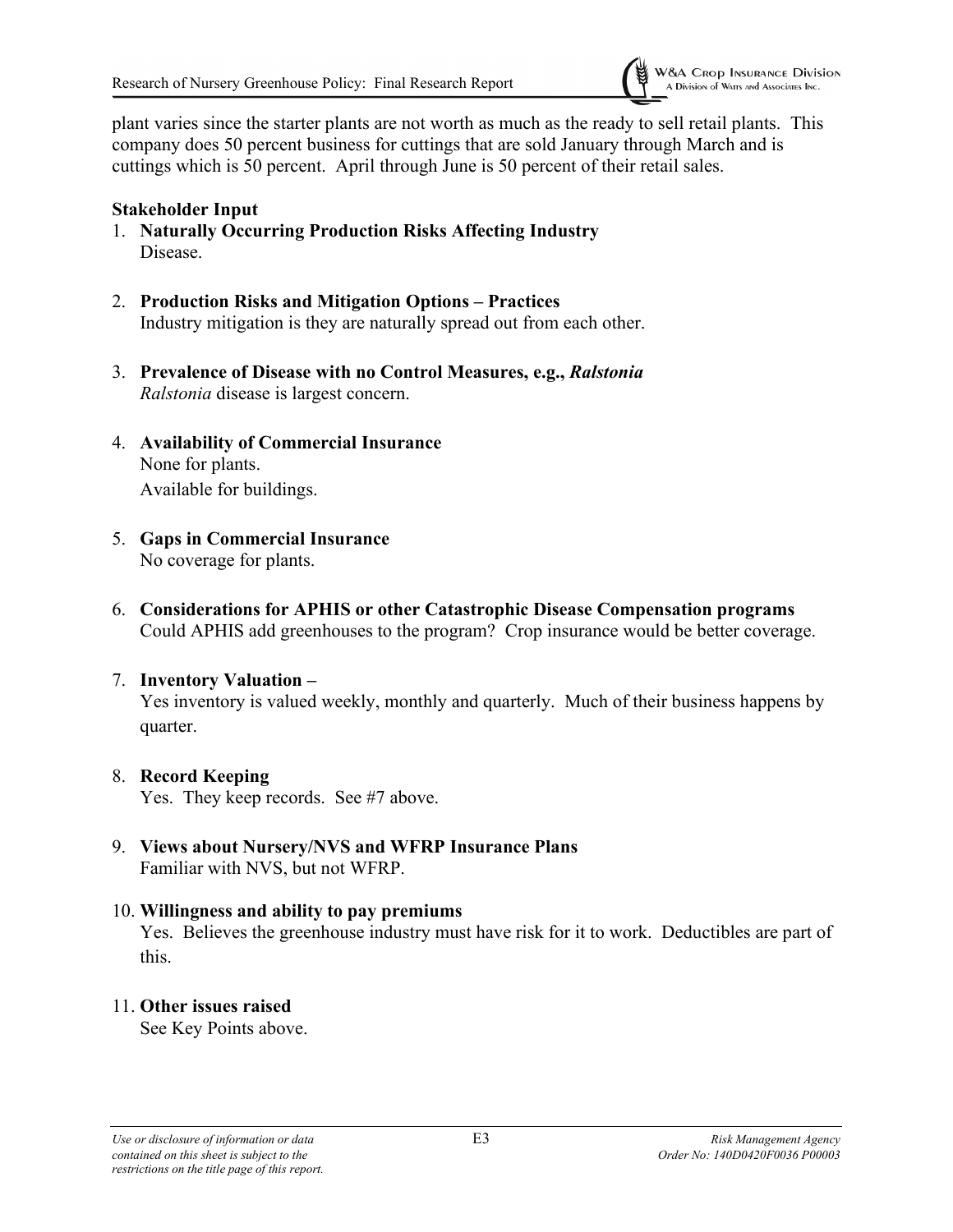

### **Company 2**

### **Greenhouse/Controlled Environment Agriculture (CEA) FCIC Multi-Peril Crop Insurance Interview Session Outline**

### **Stakeholder:**

The stakeholder is a senior manager for a horticultural firm with operations in five states and distribution base on import, propagation, and resale of plant materials from several foreign and counter-seasonal sites.

Interview Conducted: October 22, 2020

**Key points:** This company is from the producer/distributor side. They grow seeds, cuttings and other materials to sell to greenhouses. They have a merchandising company that is the distributor (broker). For, example, they bring in cuttings from their Nicaragua location and sell to greenhouses in the United States.

Interview discussion identified risks they request risk management for:

- 1. Diseases are the first risk. There is no coverage from APHIS for plant cost, plant value, or destruction costs. These plants were USDA approved with Phytosanitary certification. For example with recent Ralstonia outbreak this risk is on all greenhouses that purchased the plants or plant cuttings. Insuring these risks will help them with operating bank loans.
- 2. Sales timing risk is substantial in the greenhouse industry. If they do not sell the plants in the forecasted time and at their normal volume during sales periods, they cannot make up those sales. Some plants only sell during May/June or just the three weeks for mums each year, those missed sales do not come back later in the year.
- 3. Historically greenhouses do not receive disaster payments that other farm programs receive. This year a limited amount of CFAP payments were received by some in the nursery industry. They request that greenhouses receive more disaster type payments.
- 4. Revenue coverage is a possible program they would like. It would be a revenue coverage similar to NVS for greenhouses.

# **Stakeholder Input**

**Naturally Occurring Risks Affecting Industry** Disease.

# **Production Risks and Mitigation Options – Practices**

Wholesale risk is a 1-2 percent damage of plants through shipping. Wholesalers reimburse full cost of plant to buyer (retailer). It is credited back. Industry does this to keep customers. Almost all wholesalers do this.

# **Prevalence of Disease with no Control Measures, e.g.,** *Ralstonia*

At the *Ralstonia* outbreak, this company covered all losses to the greenhouses they sold to for the value and destruction of the product. Very costly. This company does not believe they can do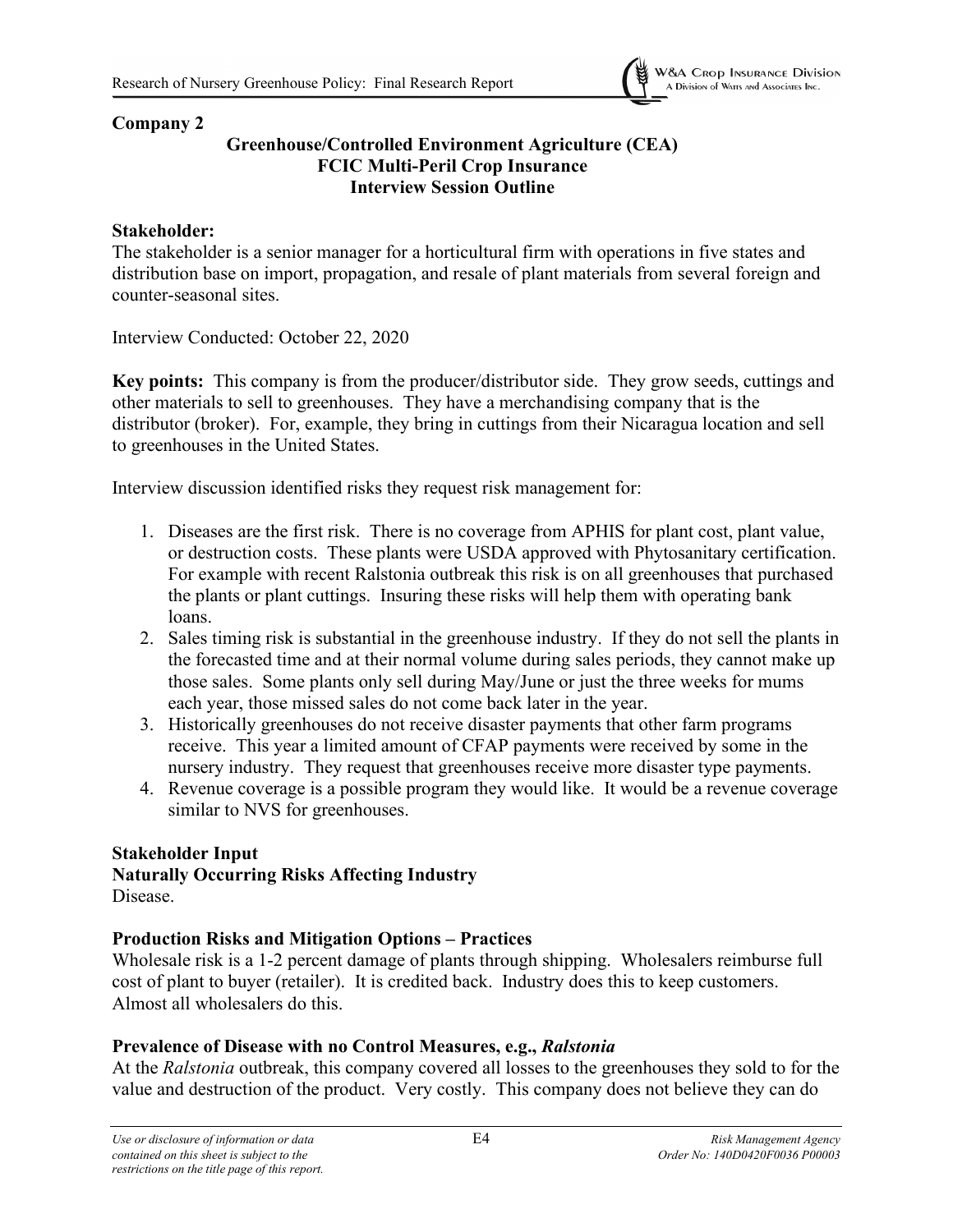

the same next time. They grow product in numerous counties and import into the United States. They grow U.S. production too.

Many other diseases that cause plant damage happen each year. They say greenhouses are just like hogs when it comes to diseases. A disease can wipe out an entire building of hogs quickly. Same for greenhouse plants. Many diseases can wipe out a certain type of plants and can lead to a preemptive depopulation event.

Diseases can be bacterial or viral. The vector and treatment protocol varies by plant type. Example: This year geraniums had a disease (type of rust). Greenhouses isolated plants from others and were sprayed. Cannot sell those sprayed plants for 2-3 weeks. Some plants, such as mums, only have a 2-3 week selling period each year. If mums had the disease, they would have missed the marketing window for mums.

## **Availability of Commercial Insurance**

## **Gaps in Commercial Insurance**

Bought liability insurance for this coming year for diseases mainly for *Ralstonia*. Hard to get and extremely costly. Won't buy again after next year. It may not be offered next year.

# **Considerations for APHIS or other Catastrophic Disease Compensation Programs**

Said no APHIS programs exist for them.

## **Inventory Valuation**

Weekly inventory accounting is available.

# **Record Keeping**

Have data on volumes of plants to sell or produce. Records are kept on prices for all plants.

# **Views about Nursery/NVS and WFRP Insurance Plans**

Familiar with NVS not WFRP. NVS Doesn't work since their main industry is wholesale and sell seeds and cuttings. They merchandise that production to greenhouses.

# **Willingness and Ability to Pay Premiums**

Yes, understand there would be premiums for coverage.

# **Other Issues and Comments**

Received a small amount of CFAP, first time ever. But it was limited in scope.

Want an insurance product, but do not want an insurance product that interferes with purchases from wholesalers/growers and greenhouse retailers.

Other risk to view that they have. One example, a hail storm breaks glass. Plants underneath cannot be sold due to glass exposure. Plants must be destroyed. Their glass breakage is covered by building insurance policy. But nothing insures the damaged plants.

Greenhouses are not monoculture. Risk is spread out among many plants.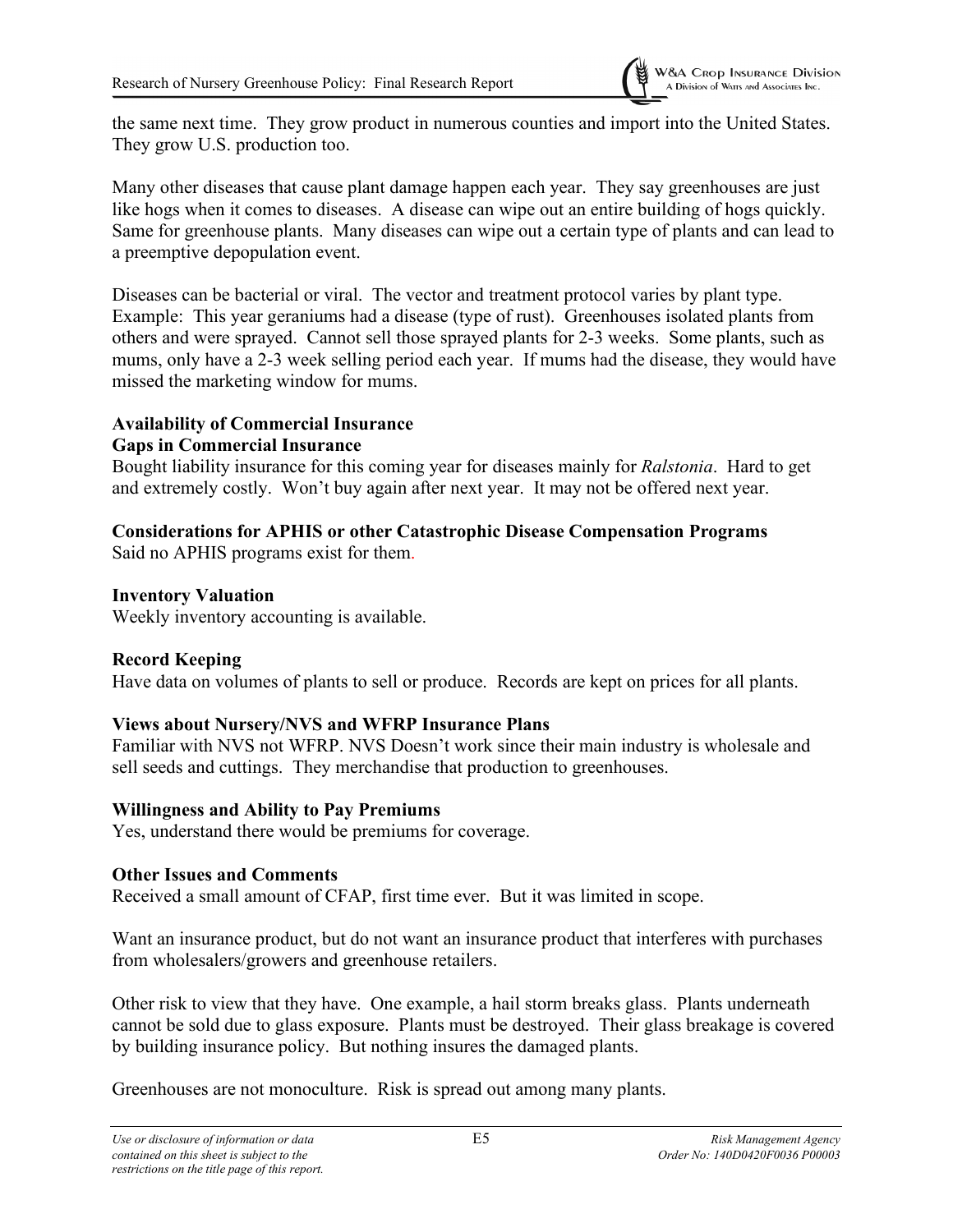

*Ralstonia* the previous year cost them millions of dollars.

Specific comment on COVID this year: The greenhouses that sold to big box retailers had record sales since those places remained open. Small to medium independent greenhouses were not allowed to open and may not recover financially.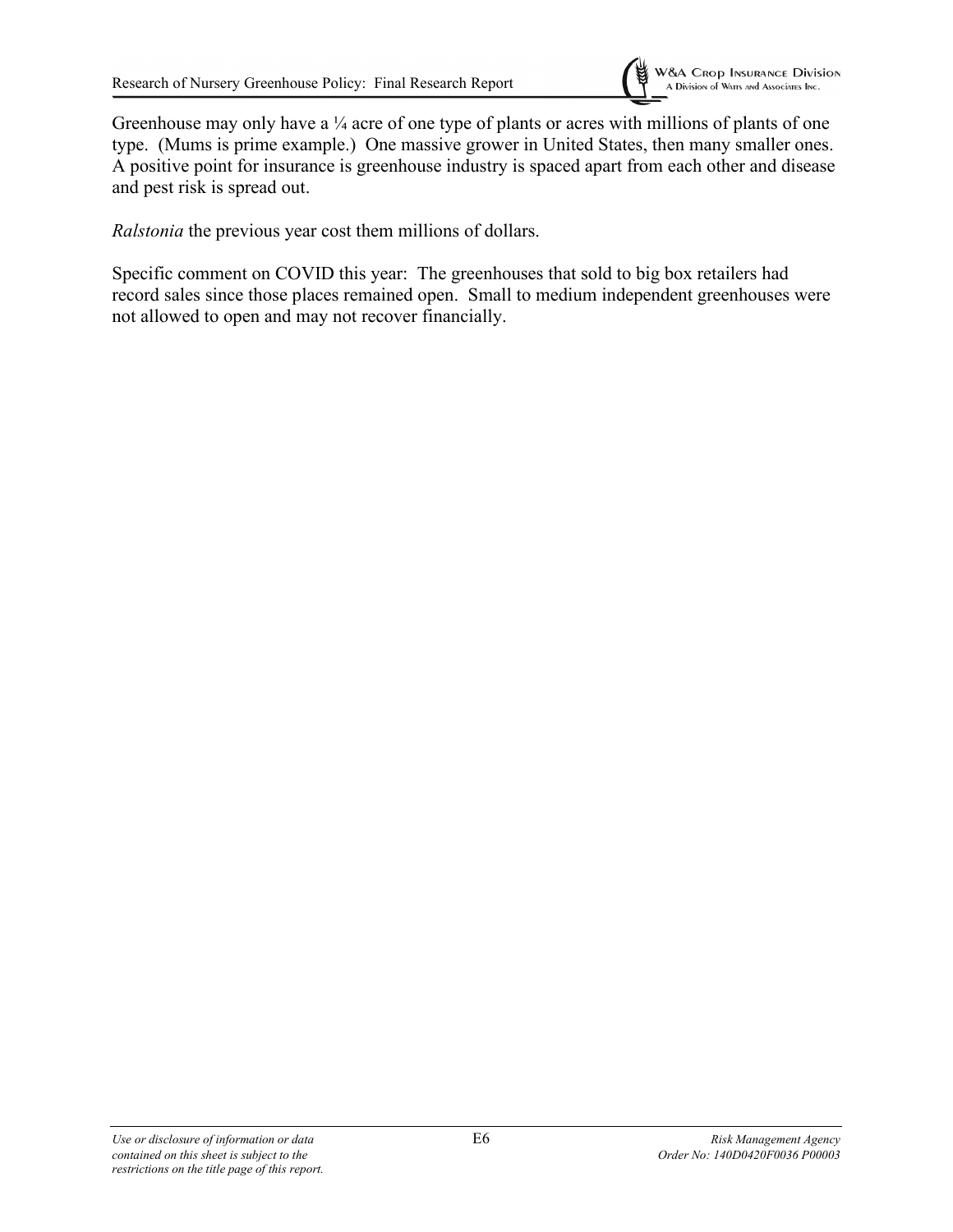

#### **Company 3**

## **Greenhouse/Controlled Environment Agriculture (CEA) FCIC Multi-Peril Crop Insurance Interview Session Outline**

### **Stakeholder:**

Stakeholder is a senior manager at a multi-state nursery and CEA operation with an emphasis on horticultural production and germplasm.

Interview Conducted: October 21, 2020

## **Key Points:**

No disaster payments have been made available for the greenhouse industry. This year got a narrowly defined CFAP payment for limited greenhouse production. Company requests greenhouses be made eligible for disaster payments.

There are many positives to supporting payments or subsidizing a crop insurance program for greenhouses. Following is a list benefits greenhouses offer: Captures carbon, employs large number of people, have set prices levels and a pre-determined selling schedule that is consistent year to year. The exception is this year's COVID impact. This year highlights some of the greenhouses risk management that they need addressed.

Inventory tracking for an insurance greenhouse revenue product: This company does an inventory each week based on expected sales for the year. Sales will be value at the following calculation: pots sold x internal contract price to customers.

The key for developing an insurance program is the industry have prices, production and sales recordkeeping for all their greenhouse production.

Their risks are:

- 1. Not selling planned production in the planned marketing window due to COVID.
- 2. No reimbursement for disease that USDA allowed through with a clean Phytosanitary certification and no payment for destroying same production. Destruction costs vary depending on amount and if USDA states the plants are to be burned or buried at landfill. Greenhouse incur all costs for the plants destruction.
- **1. Naturally Occurring Risks Affecting Industry:** Plant diseases.

#### **2. Production Risks and Mitigation Options – Practices**

Risks are revenue loss if timing of sales is impacted and plants are not sold in the plants selling season (holidays for some). Example is certain flowers and plants with high sales only for Mother's Day. They do not sell after that holiday. COVID impacted them this year (possibly will in future years). Their retailers were shut down and no government programs to counter the unexpected losses. Cannot keep plants because costs as inventory, and sales never go back to what was missed.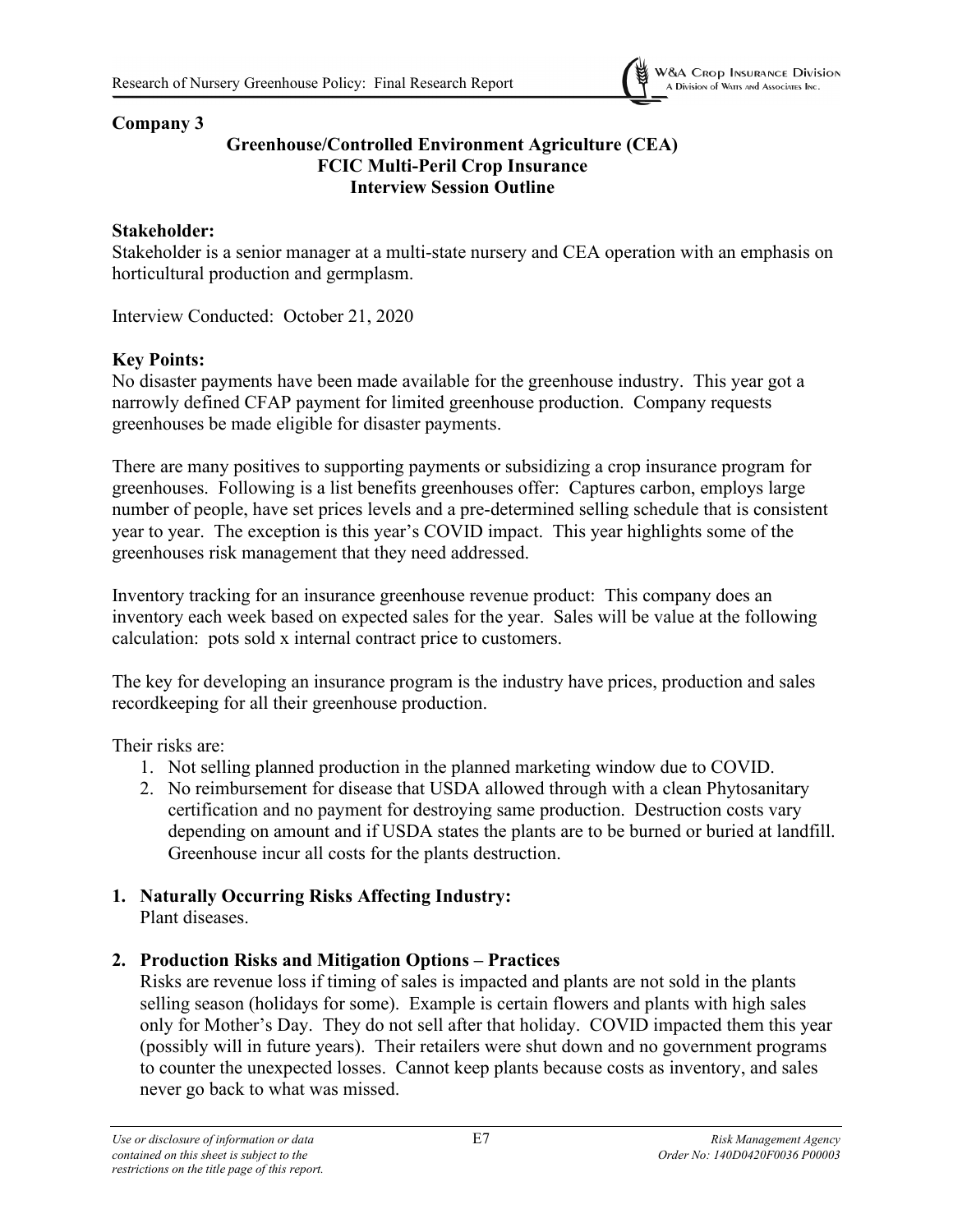

## **3. Prevalence of Disease with no Control Measures, e.g.,** *Ralstonia*

This year example of Ralstonia outbreak at one of their locations. *Ralstonia* damage in geraniums. USDA gave Phytosanitary Certificate to importing of geraniums from other country. *Ralstonia* shows up later. No fault of anyone, except maybe country selling it, but they can't be positive where it came from. APHIS came out to inspect. Taped the area of damage. Then required them pile and burn the diseased plants which also took additional time and money. This company believes APHIS should cover the loss and the destruction costs. Greenhouse companies believe reimbursement should be the price it was contracted to be sold at, plus destruction costs for destroyed plants.

## **4. Availability of Commercial Insurance**

There is building insurance available for greenhouses. Some companies have outside nongreenhouse plants that meet Nursery and NVS insurance (and buy it) on allowable nursery crops.

## **5. Gaps in Commercial Insurance**

- No insurance for missing marketing window.
- No insurance for greenhouse production.
- No insurance for disease outbreaks that are beyond their control.

## **6. Considerations for APHIS or other Catastrophic Disease Compensation Programs**

• See #3 above.

# **7. Inventory Valuation**

Yes, they keep inventory records.

#### **8. Record Keeping**

Yes, have detailed inventory and prices for all greenhouse production. Contract prices are internal but may be used under confidential requirements.

## **9. Views about Nursery/NVS and WFRP Insurance Plans. Are you familiar with those programs? Both cover value.**

Yes. Familiar with NVS. See #4 above.

#### **10. Willingness and Ability to Pay Premiums**

Yes. Understand there is a cost to them for coverage.

# **11. Other Issues** R**aised**

None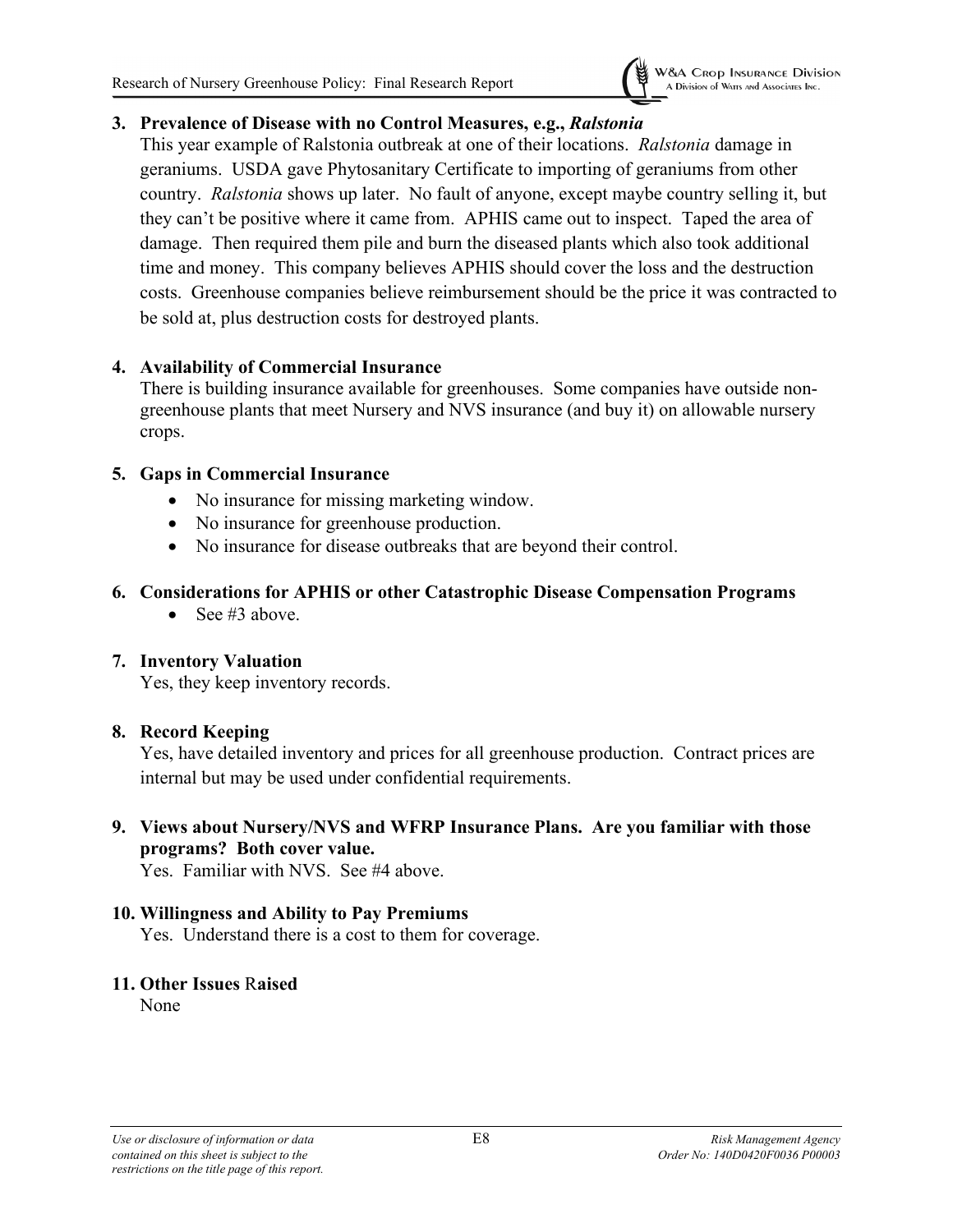

## **Greenhouse/Controlled Environment Agriculture (CEA) FCIC Multi-Peril Crop Insurance Interview Session Outline**

#### **Stakeholder:**

The stakeholder is the owner and operator of a specialized horticultural propagation operation based in Michigan.

Interview Conducted: October 26, 2020

## **Key Points:**

Biggest risk for their company is diseases. Some diseases such as bacterial and fungi are treatable. Virus disease outbreaks are not treatable and plants must be destroyed.

Disease can happen even though plants are tested and monitored. For example, *Ralstonia* is tested by wholesalers, distributors and buyers, but it can still show up. Some diseases such as Ralstonia can infect many other types of plants including potatoes. That is why the DHS becomes involved *Ralstonia* outbreaks due to the potential impact to the food supply.

A new risk became known this year. The COVID shutdowns impacted importing of product from Costa Rica, Canada and Mexico. Border shutdowns impacted volume available and prices. COVID is also a risk for greenhouses who sell at the retail level. Their retail outlets were shut down this year due to COVID rules. Weather is a not a direct risk. It can be secondary such as the breaking the glass roof and their plants are damaged by the falling glass. Labor can be an issue since greenhouse industry is labor intensive at certain peaks during the year. Greenhouses have busy times of the year, where additional labor is needed and other times little labor is needed.

#### **Stakeholder Input**

**1. Naturally Occurring Production Risks Affecting Industry** Diseases. See key points above.

#### **2. Production Risks and Mitigation Options – Practices**

Testing is done to determine if diseases are present. They test the following method. There are three levels.

1<sup>st</sup> level is (*Ralstonia* is this) test every shipment with multiple samples from shipment.

2<sup>nd</sup> level takes a sample from each shipment.

3<sup>rd</sup> level is tested once a month.

# **3. Prevalence of Disease with no Control Measures, e.g.,** *Ralstonia*

*Ralstonia* disease is always a concern since there is only one option to fight it and that is destroy the plant. It is an aggressive disease that spreads quickly.

**W&A CROP INSURANCE Division** A Division of WATTS ANd Associates Inc.